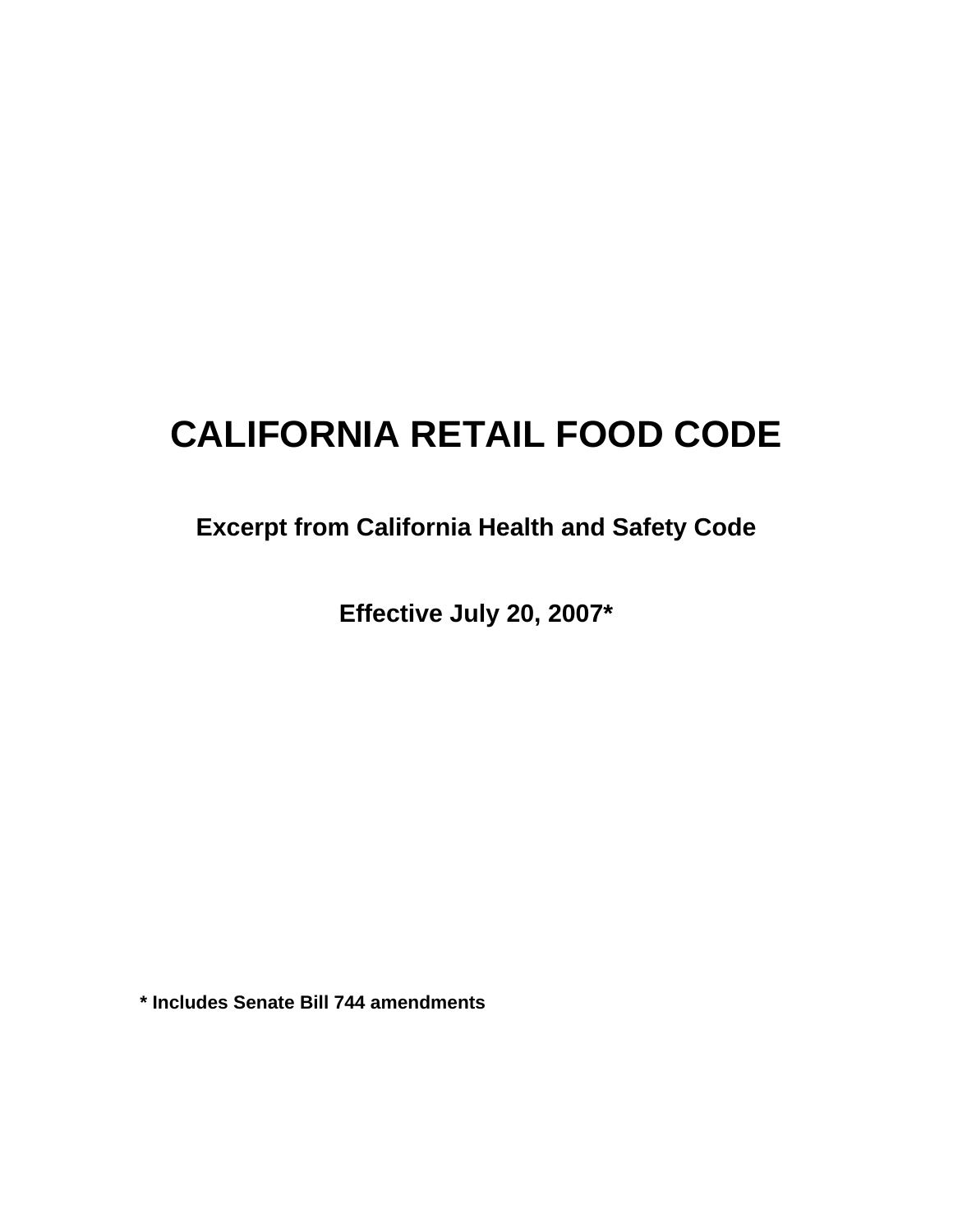# **CALIFORNIA HEALTH AND SAFETY CODE**

# **PART 7. CALIFORNIA RETAIL FOOD CODE**

#### **CHAPTER 1. General Provisions**

 **113700.** These provisions shall be known, and may be cited, as the California Retail Food Code, hereafter referred to as "this part."

 **113703.** The purpose of this part is to safeguard public health and provide to consumers food that is safe, unadulterated, and honestly presented through adoption of science-based standards.

 **113705.** The Legislature finds and declares that the public health interest requires that there be uniform statewide health and sanitation standards for retail food facilities to assure the people of this state that the food will be pure, safe, and unadulterated. Except as provided in Section 113709, it is the intent of the Legislature to occupy the whole field of health and sanitation standards for retail food facilities, and the standards set forth in this part and regulations adopted pursuant to this part shall be exclusive of all local health and sanitation standards relating to retail food facilities.

 **113707.** The department shall adopt regulations to implement and administer this part.

 **113709.** Nothing in this part shall prohibit a local governing body from adopting an evaluation or grading system for food facilities, from prohibiting any type of food facility, from adopting an employee health certification program, or from regulating the provision of consumer toilet and handwashing facilities.

 **113711.** In all laws and regulations, references to Chapter 4 (commencing with Section 113700) or the California Uniform Retail Food Facilities Law, shall mean this part or the California Retail Food Code.

#### **113713.**

 (a) Primary responsibility for enforcement of this part shall be with the local enforcement agency. Nothing in this part shall prevent the department from taking any necessary program or enforcement actions for the protection of the public health and safety.

 (b) The department shall provide technical assistance, training, standardization, program evaluation, and other services to local health agencies as necessary to ensure the uniform interpretation and application of this part, when an appropriation is made to the department for this purpose.

 (c) Whenever the enforcement of the requirements of this part by any local enforcement agency is satisfactory to the department, the enforcement of this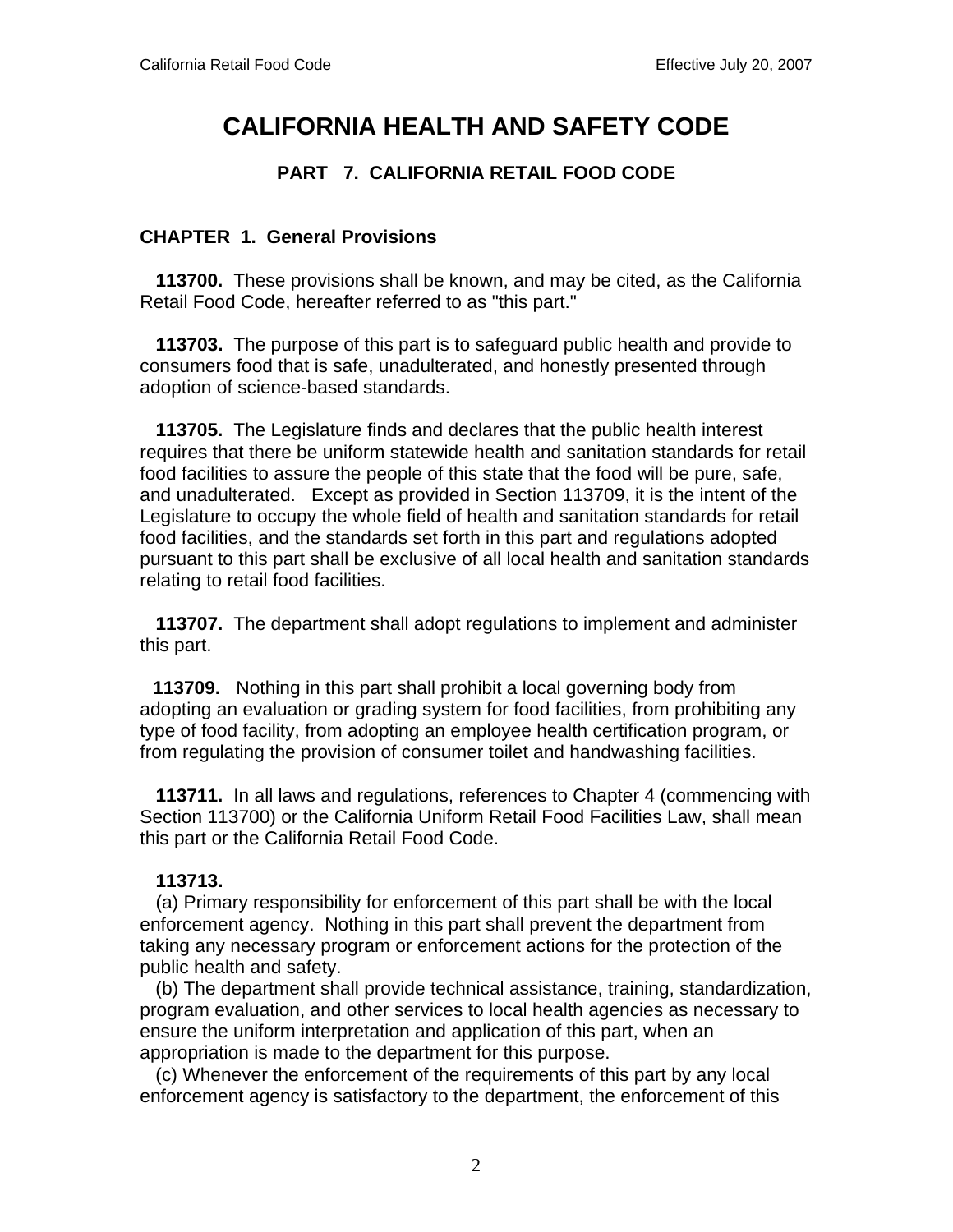part shall not be duplicated by the department. The department shall investigate to determine satisfactory enforcement of this part by evaluating the program of each local enforcement agency at least once every three years and shall prepare a report of the evaluation and list any program improvements needed only when an appropriation is made to the department for these purposes.

 **113715.** Any construction, alteration, remodeling, or operation of a food facility shall be approved by the enforcement agency and shall be in accordance with all applicable local, state, and federal statutes, regulations, and ordinances, including but not limited to, fire, building, and zoning codes.

#### **113717.**

 (a) Any person requesting the department to undertake any activity pursuant to Sections 114056, 114417, and 114419.3 shall pay the department's costs incurred in undertaking the activity. The department's services shall be assessed at the current hourly cost-recovery rate, and it shall be entitled to recover any other costs reasonably and actually incurred in performing those activities, including, but not limited to, the costs of additional inspection and laboratory testing. For purposes of this section, the department's hourly rate shall be adjusted annually in accordance with Section 100425.

 (b) The department shall provide to the person paying the required fee a statement, invoice, or similar document that describes in reasonable detail the costs paid.

 (c) For purposes of this section only, the term "person" does not include any city, county, city and county, or other political subdivision of the state or local government.

 **113718.** The Retail Food Safety and Defense Fund is hereby established as a special fund in the State Treasury. All moneys collected by the department under subdivision (a) of Section 113717 shall be deposited into the fund, for expenditure by the department, upon appropriation by the Legislature, solely for the purpose of implementing and carrying out this part.

 **113719.** Structural and sanitation requirements shall be based on the food service activity to be conducted, the type of food that is to be prepared or served, and the extent of food preparation that is to be conducted at the food facility.

# **113725.**

 (a) The enforcement agency shall utilize a standardized food facility inspection format for food facility inspections that includes all of the following:

(1) The name and address of the food facility.

 (2) Identification of the following inspection criteria, which shall be the basis of the inspection report:

(A) Improper holding temperatures of potentially hazardous foods.

- (B) Improper cooling of potentially hazardous foods.
- (C) Inadequate cooking of potentially hazardous foods.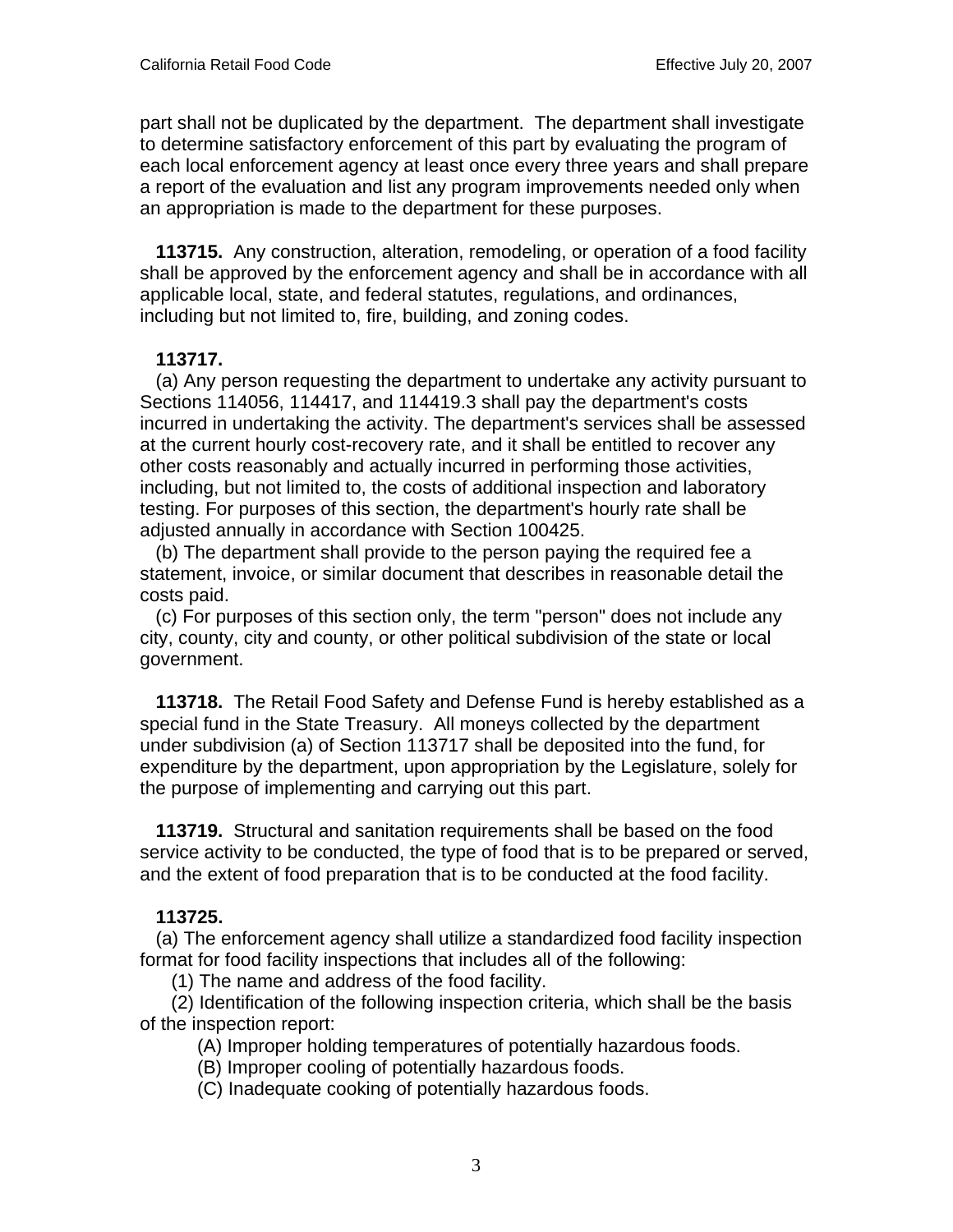(D) Poor personal hygiene of food employees.

(E) Contaminated equipment.

(F) Food from unapproved sources.

 (3) For each violation identified pursuant to paragraph (2), classification of the violation as a minor violation or major violation.

 (b) An enforcement agency may modify the format to add criteria to those specified pursuant to paragraph (2) of subdivision (a), if both of the following conditions are met:

(1) The additional criteria are based on other provisions of this part.

 (2) A violation is identified by reference to items and sections of this part, or the regulations adopted pursuant to this part relating to those items, if a food facility is cited for a violation of the additional criteria.

 (c) This section shall not restrict the ability of the enforcement agency to inspect and report on criteria other than those subject to regulation under this part.

 **113725.1**. A copy of the most recent routine inspection report conducted to assess compliance with this part shall be maintained at the food facility and made available upon request. The food facility shall post a notice advising consumers that a copy of the most recent routine inspection report is available for review by any interested party.

 **113725.2**. Local enforcement agencies, and the department when adequate funding is made available to the department, shall conduct routine training on food facility inspection standardization to promote the uniform application of inspection procedures.

# **113725.3**.

 (a) The department shall publish standardized procedures for enforcement agencies to report food facility inspection information regarding each food facility. The report shall include all of the following:

(1) Name and address of the food facility.

- (2) Date of last inspection.
- (3) Identification of any major violation identified in a food facility inspection.
- (4) Reinspection date, if applicable.
- (5) Period of closure, if applicable.

 (b) The department, in consultation with local environmental health directors, representatives of the retail food industry, and other interested parties, may periodically review and revise the standardized procedures established pursuant to subdivision (a). In making any revisions, the department shall strive to ensure that the required information can be reported and made available in the most efficient, timely, and cost-effective manner.

 (c) (1) The standardized procedures established pursuant to this section shall include a standardized electronic format and protocol for reporting the food facility inspection data in a timely manner, and shall strive to ensure that the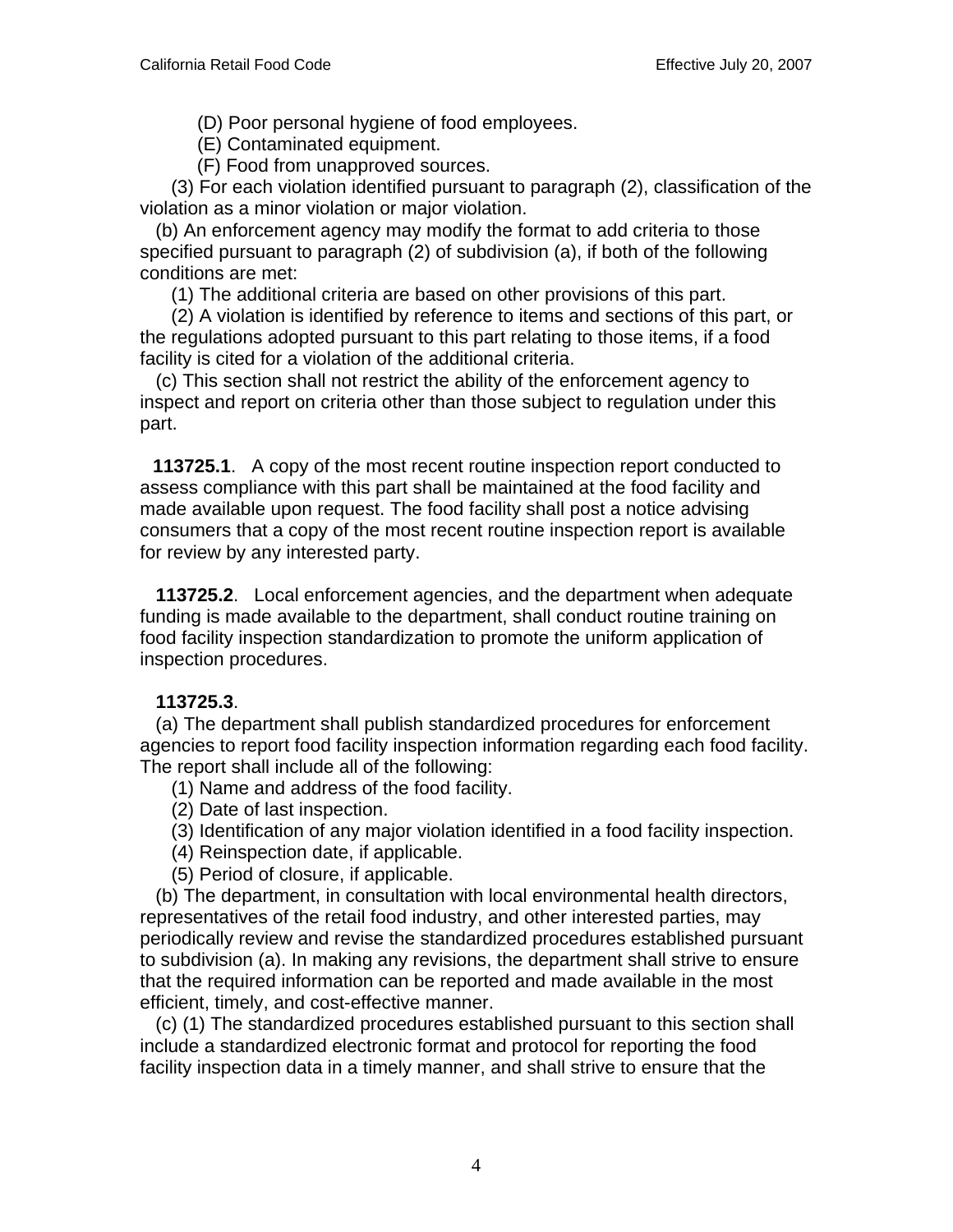information is readily accessible, can be rapidly reported, and, if necessary, corrected, for each food facility that has been inspected or reinspected. If the enforcement agency determines that reported information is materially in error, that error shall be corrected within 48 hours after that determination.

 (2) The department may establish standardized procedures for reporting the information on electronic media, including, but not limited to, floppy disks or compact disks.

 (d) Within 60 days after the department has established the standardized procedures pursuant to this section, the department shall publish these procedures.

 (e) (1) Each enforcement agency that reports food facility inspection information on an Internet Web site shall report the information in accordance with the standardized procedures established pursuant to this section.

 (2) This section shall not restrict the ability of an enforcement agency to report on matters other than matters subject to regulation under this part.

 (f) The department may establish a link to each Internet Web site utilized by any enforcement agency containing the food facility inspection information pursuant to subdivision (e).

# **CHAPTER 2. Definitions**

 **113728.** The following definitions apply in the interpretation and application of this part.

 **113729.** "Food additive" has the meaning stated in Section 109940. "Color additive" has the meaning stated in Section 109895.

**113732.** "Adulterated" means either of the following:

 (a) Food that bears or contains any poisonous or deleterious substance that may render the food impure or injurious to health.

 (b) Food that is manufactured, prepared, or stored in a manner that deviates from a HACCP plan so as to pose a discernable increase in risk.

 **113733.** "Acute gastrointestinal illness" means a short duration illness most often characterized by one of the following symptoms or groups of symptoms, which are known to be commonly associated with the agents most likely to be transmitted from infected food employees through contamination of food:

 (a) Diarrhea, either alone or in conjunction with other gastrointestinal symptoms, such as vomiting, fever, or abdominal cramps.

 (b) Vomiting in conjunction with either diarrhea or two other gastrointestinal symptoms, such as fever or abdominal cramps.

 **113734.** "Approved" means acceptable to the enforcement agency based on a determination of conformity with applicable laws, or, in the absence of applicable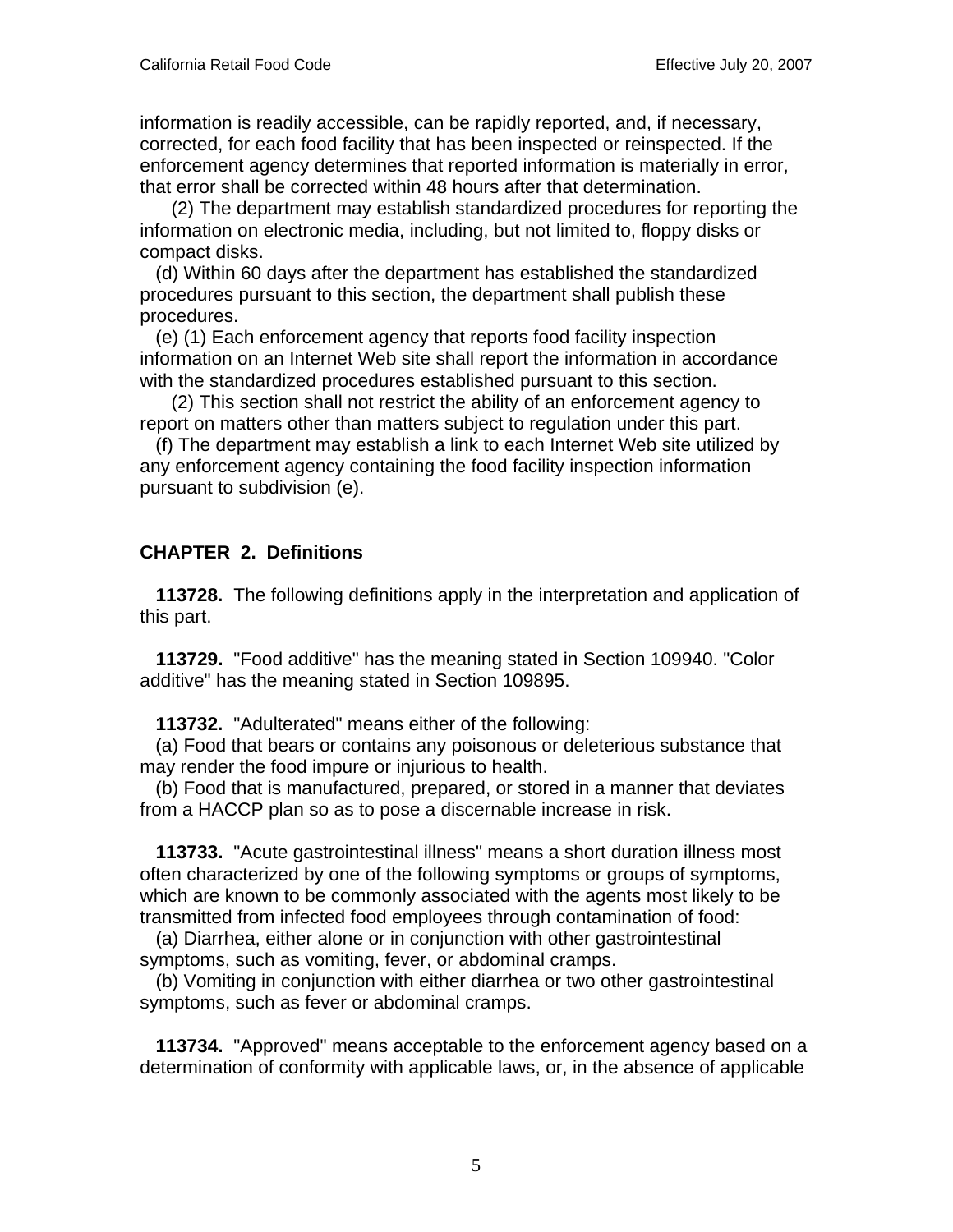.

laws, current public health principles, practices, and generally recognized industry standards that protect public health

 **113735.** "Approved source" means a food source allowed under Article 3 (commencing with Section 114021) of Chapter 4, or a producer, manufacturer, distributor, transporter that meets the requirements of Section 113982, or food facility that is acceptable to the enforcement agency based on a determination of conformity with applicable laws, or, in the absence of applicable laws, with current public health principles and practices, and generally recognized industry standards that protect public health.

 **113737.** "aw" means water activity that is a measure of the free moisture in a food, is the quotient of the water vapor pressure of the substance divided by the vapor pressure of pure water at the same temperature, and is indicated by the symbol aw.

 **113739.** "Beverage" means a liquid for drinking, including water.

 **113740.** "CCR" means the California Code of Regulations.

 **113742.** "Certified farmers' market" means a location that is certified by the State of California through the enforcement officers of the county agricultural commissioners and operated pursuant to Chapter 10.5 (commencing with Section 47000) of Division 17 of the Food and Agricultural Code and regulations adopted pursuant to that chapter.

 **113744.** "C.F.R." means the Code of Federal Regulations. Citations in this part to the C.F.R. refer sequentially to the title, part, and section numbers, such as 21 C.F.R. 178.1010 refers to Title 21, Part 178, Section 1010.

# **113747.**

 (a) "CIP" means cleaned in place by the circulation or flowing by mechanical means through a piping system of a detergent solution, water rinse, and sanitizing solution onto or over equipment surfaces that require cleaning, such as the method used, in part, to clean and sanitize a frozen dessert machine.

 (b) "CIP" does not include the cleaning of equipment such as band saws, slicers, or mixers that are subjected to in-place manual cleaning without the use of a CIP system.

#### **113748.** "Commingle" means:

 (a) To combine shellstock harvested on different days or from different growing areas as identified on the tag or label.

 (b) To combine shucked shellfish from containers with different container codes or different shucking dates.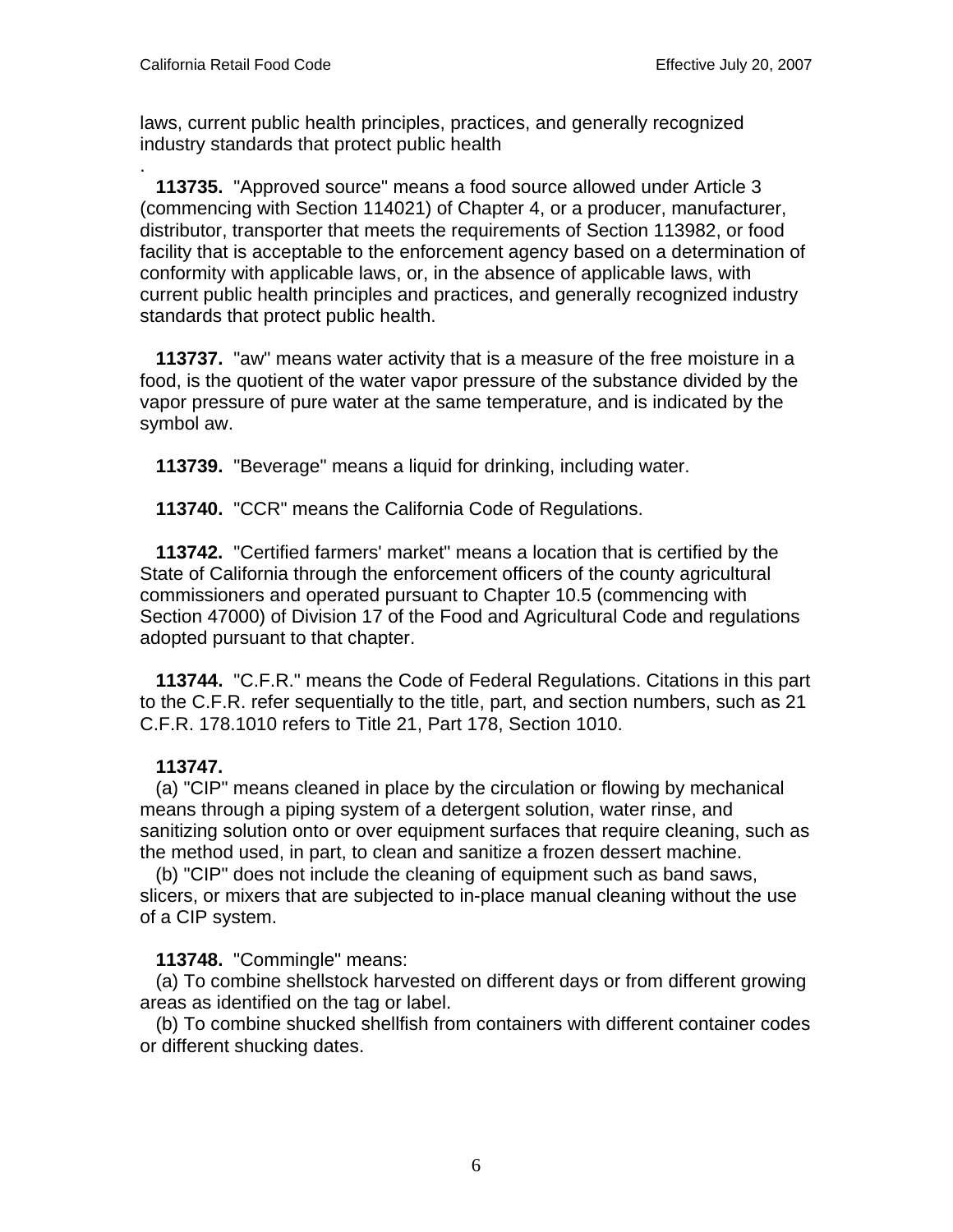#### **113750.**

 (a) "Comminuted" means reduced in size by methods including chopping, flaking, grinding, or mincing.

 (b) "Comminuted" includes fish or meat products that are reduced in size and restructured or reformulated including, but not limited to, gefilte fish, formed roast beef, gyros, ground beef, sausage, and a mixture of two or more types of meat that have been reduced in size and combined, including, but not limited to, sausages made from two or more meats.

 **113751.** "Commissary" means a food facility that services mobile food facilities, mobile support units, or vending machines where any of the following occur:

(a) Food, containers, or supplies are stored.

(b) Food is prepared or prepackaged for sale or service at other locations.

(c) Utensils are cleaned.

(d) Liquid and solid wastes are disposed, or potable water is obtained.

 **113755.** "Community event" means an event that is of civic, political, public, or educational nature, including state and county fairs, city festivals, circuses, and other public gathering events approved by the local enforcement agency.

 **113756.** "Condiment" means a nonpotentially hazardous food, such as relishes, spices, sauces, confections, or seasonings, that requires no additional preparation, and that is used on a food item, including, but not limited to, ketchup, mustard, mayonnaise, sauerkraut, salsa, salt, sugar, pepper, or chile peppers.

 **113757.** "Consumer" means a person who is a member of the public, takes possession of food, is not functioning in the capacity of an operator of a food facility, and does not offer the food for resale.

 **113759.** "Control point" means any distinct procedure or step in receiving, storing, handling, preparing, displaying, transporting, or dispensing a food.

 **113760.** "Critical control point" means a point or procedure in a specific food system where loss of control may result in an unacceptable health risk.

 **113761.** "Critical limit" means the maximum or minimum value to which a physical, biological, or chemical parameter must be controlled at a critical control point to minimize the risk that the identified food safety hazard may occur.

 **113763.** "Department" means the State Department of Health Services.

 **113767.** "Easily cleanable" means a characteristic of a surface that allows effective removal of soil, food residue, or other organic or inorganic materials by normal cleaning methods.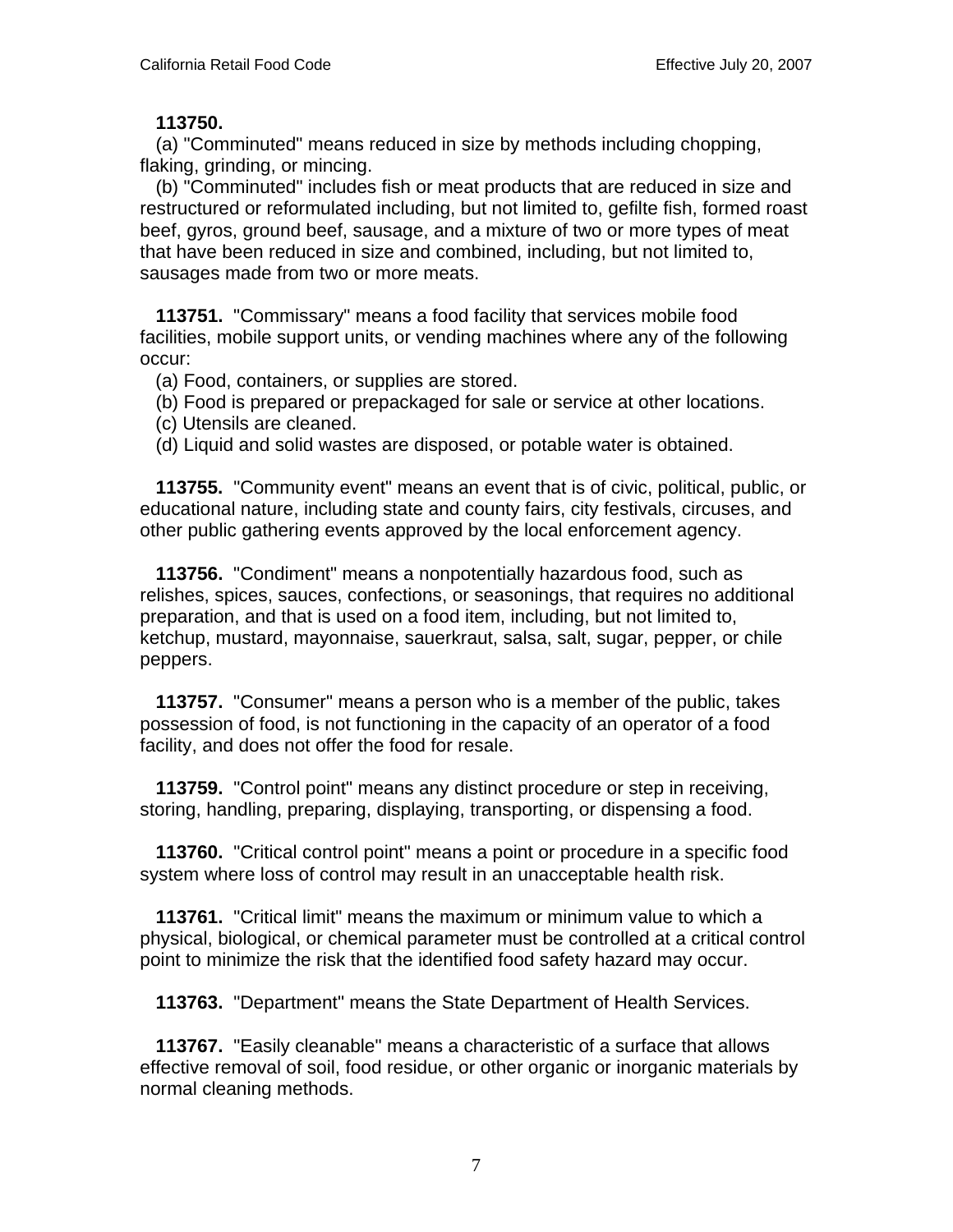**113768.** "Easily movable" means either of the following:

 (a) Portable; mounted on casters, gliders, or rollers so as to be moveable by one person; or provided with a mechanical means to safely tilt or move a unit of equipment for cleaning.

 (b) Having no utility connection, a utility connection that disconnects quickly, or a flexible utility connection line of sufficient length to allow the equipment to be moved for cleaning of the equipment and adjacent area.

 **113769.** "Egg" means the shell egg of the domesticated chicken, turkey, duck, goose, or guinea.

 **113770.** "Employee" means the permitholder, person in charge, person having supervisory or management duties, person on the payroll, family member, volunteer, person performing work under contractual agreement, or other person working in a food facility.

 **113773.** "Enforcement agency" means the department or the local health agency having jurisdiction over the food facility.

 **113774.** "Enforcement officer" means the director, agents, or environmental health specialists appointed by the Director of Health Services, and all local health officers, directors of environmental health, and their duly authorized registered environmental health specialists and environmental health specialist trainees.

#### **113777.**

 (a) "Equipment" means an article that is used in the operation of a food facility, including, but not limited to, a freezer, grinder, hood, icemaker, meat block, mixer, oven, reach-in refrigerator, scale, food and utensil shelving and cabinets, sink, slicer, stove, table, temperature measuring device for ambient air, vending machine, or warewashing machine.

 (b) "Equipment" does not include items used for handling or storing large quantities of prepackaged foods that are received from a supplier in a cased or overwrapped lot, such as hand trucks, forklifts, dollies, pallets, racks, and skids.

 **113778.** "Exclude" means to prevent a person from working as a food employee or entering a food facility except for those areas open to the general public.

 **113778.1.** "FDA" means the United States Food and Drug Administration.

# **113779.**

 (a) "Fish" means fresh or saltwater finfish, crustaceans, and other forms of aquatic life, other than birds or mammals, and all molluscan shellfish, if intended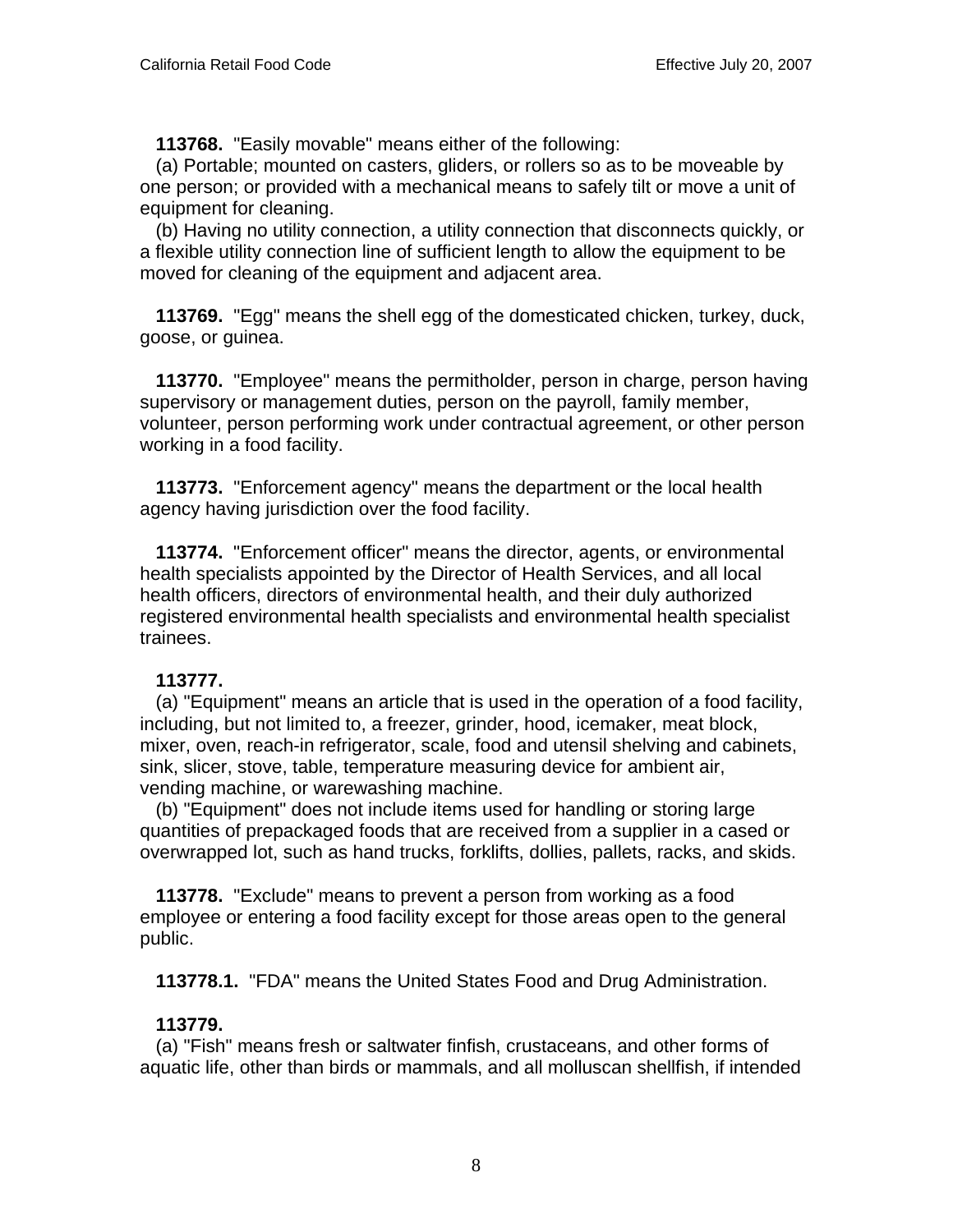for human consumption. "Fish" also includes alligator, frog, aquatic turtle, jellyfish, sea cucumber, and sea urchin, and the roe of these animals.

 (b) "Fish" includes a product derived in whole or in part from fish, including fish that have been processed in any manner.

 **113781.** "Food" means a raw, cooked, or processed edible substance, ice, beverage, an ingredient used or intended for use or for sale in whole or in part for human consumption, and chewing gum.

 **113783.** "Food bank" means a surplus food collection and distribution system operated and established to assist in bringing donated food to nonprofit charitable organizations and individuals for the purposes of reducing hunger and supplying nutritional needs.

 **113784.** "Food compartment" means an enclosed space with all of the following characteristics:

 (a) The space is defined by a physical barrier from the outside environment that completely encloses all food, food-contact surfaces, and the handling of nonprepackaged food.

 (b) All access openings are equipped with tight-fitting closures, or one or more alternative barriers that effectively protect the food from contamination, facilitate safe food handling, while minimizing exposure to the environment.

 (c) It is constructed from materials that are nontoxic, smooth, easily cleanable, and durable and is constructed to facilitate the cleaning of the interior and exterior of the compartment.

 **113786.** "Food-contact surface" means either of the following:

 (a) A surface of equipment or a utensil with which food normally comes into contact.

 (b) A surface of equipment or a utensil from which food may drain, drip, or splash into a food or onto a surface normally in contact with food.

 **113788.** "Food employee" means an employee working with food, food equipment or utensils, or food-contact surfaces

# **113789.**

.

 (a) "Food facility" means an operation that stores, prepares, packages, serves, vends, or otherwise provides food for human consumption at the retail level, including, but not limited to, the following:

 (1) An operation where food is consumed on or off the premises, regardless of whether there is a charge for the food.

 (2) Any place used in conjunction with the operations described in this subdivision, including, but not limited to, storage facilities for food-related utensils, equipment, and materials.

 (b) "Food facility" includes permanent and nonpermanent food facilities, including, but not limited to, the following: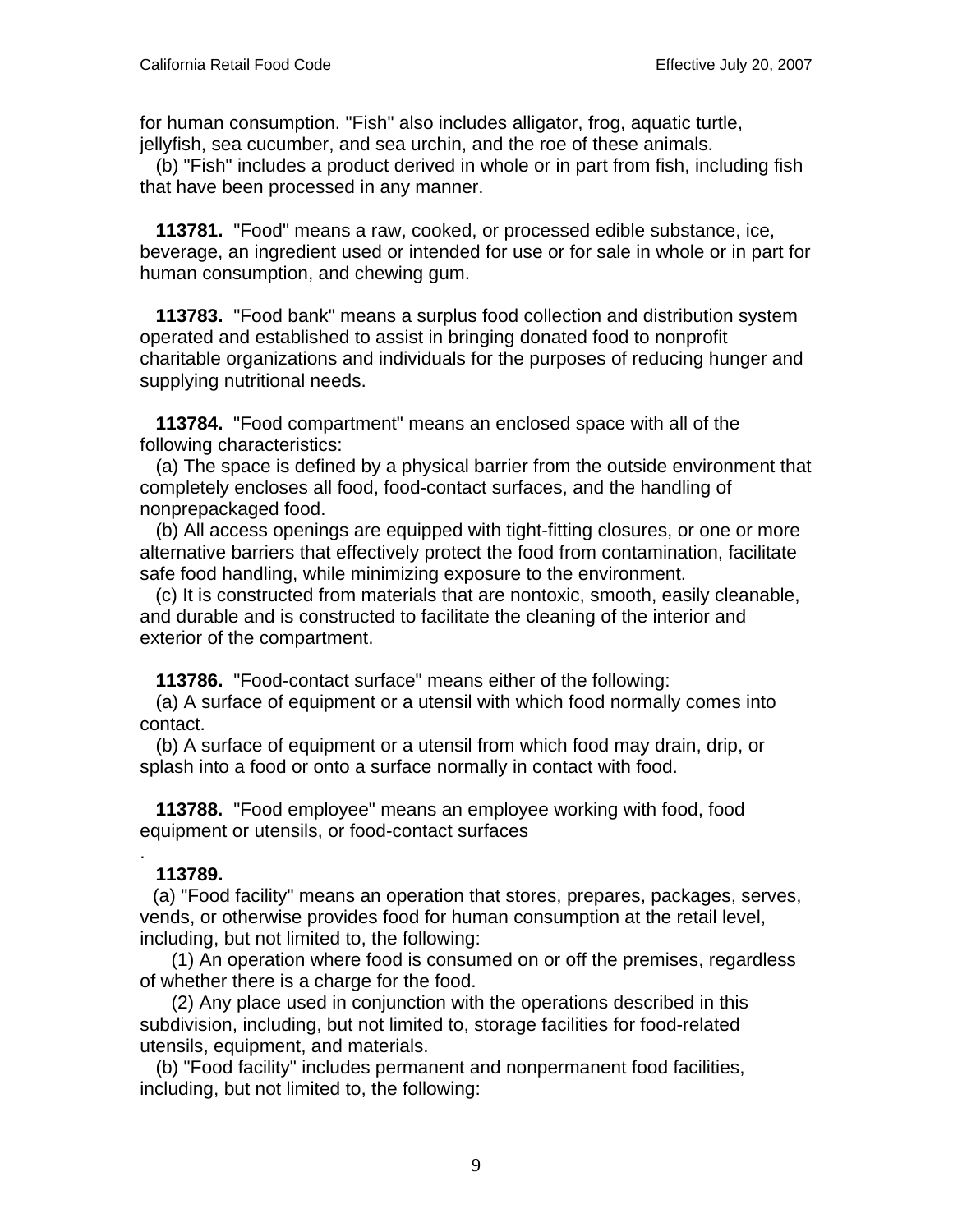(1) Public and private school cafeterias.

(2) Restricted food service facilities.

(3) Licensed health care facilities.

(4) Commissaries.

(5) Mobile food facilities.

(6) Mobile support units.

(7) Temporary food facilities.

(8) Vending machines.

(9) Certified farmers' markets, for purposes of permitting and enforcement.

(c) "Food facility" does not include any of the following:

 (1) A cooperative arrangement wherein no permanent facilities are used for storing or handling food.

(2) A private home.

 (3) A church, private club, or other nonprofit association that gives or sells food to its members and guests, and not to the general public, at an event that occurs not more than three days in any 90-day period.

 (4) A for-profit entity that gives or sells food at an event that occurs not more than three days in a 90-day period for the benefit of a nonprofit association, if the for-profit entity receives no monetary benefit, other than that resulting from recognition from participating in an event.

 (5) Premises set aside for wine tasting, as that term is used in Section 23356.1 of the Business and Professions Code and in the regulations adopted pursuant to that section, if no food or beverage is offered for sale for onsite consumption.

 (6) Premises operated by a producer, selling or offering for sale only whole produce grown by the producer, or shell eggs, or both, provided the sales are conducted on premises controlled by the producer.

(7) A commercial food processing plant as defined in Section 111955.

 **113791.** "Food preparation" means packaging, processing, assembling, portioning, or any operation that changes the form, flavor, or consistency of food, but does not include trimming of produce.

 **113794.** "Food safety program" means any city, county, or city and county program that requires, at a minimum, either of the following:

 (a) The training of one or more individuals, whether denominated as "owners," "managers," "handlers," or otherwise, relating in any manner to food safety issues.

(b) Individuals to pass a food safety certification examination.

 **113794.1.** "Food handler program" means any city, county, or city and county program that requires that all or a substantial portion of the employees of a food facility who are involved in the preparation, storage, service, or handling of food products, engage in an approved food safety training or pass an approved food safety certification examination, or both.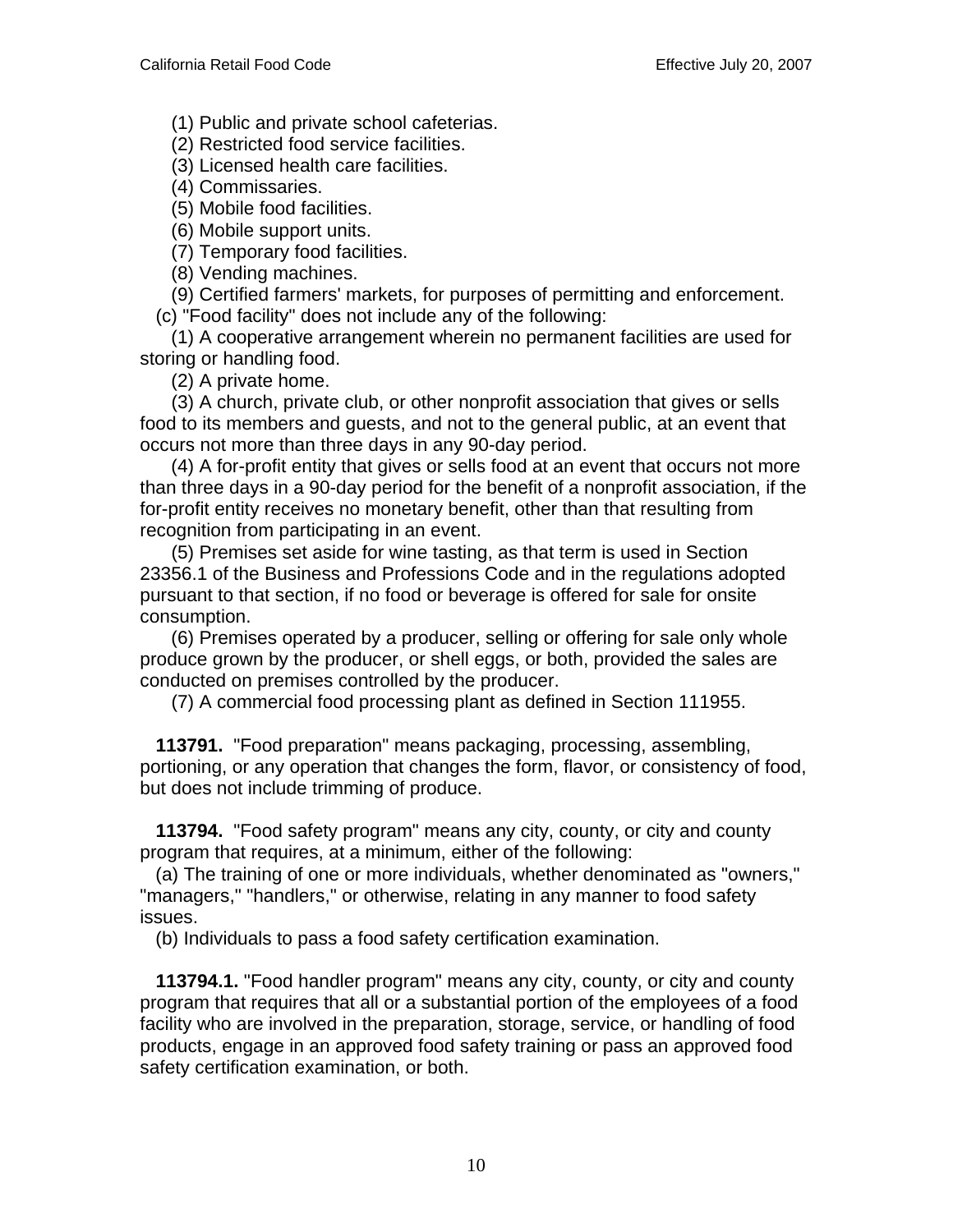**113795.**

 (a) "Game animal" means an animal, the products of which are food, that is not classified as cattle, sheep, swine, goat, horse, mule, or other equine in 9 C.F.R. 301, as poultry in 9 C.F.R. 381, or as fish as defined under Subpart 1 - 201.10(B)(31) of the Food and Drug Administration 2001 Food Code.

 (b) "Game animal" includes mammals such as reindeer, elk, deer, antelope, water buffalo, bison, rabbit, squirrel, opossum, raccoon, nutria, or muskrat, and nonaquatic reptiles such as land snakes.

(c) "Game animal" does not include ratites such as ostrich, emu, and rhea.

 **113797.** "Grade A standards" means the requirements of the United States Public Health Service/FDA "Grade A Pasteurized Milk Ordinance" and "Grade A Condensed and Dry Milk Ordinance" with which certain fluid and dry milk and milk products comply.

 **113799.** "HACCP" means a Hazard Analysis Critical Control Point.

 **113801.** "HACCP plan" means a written document that delineates the formal procedures for following the Hazard Analysis Critical Control Point principles developed by the National Advisory Committee on Microbiological Criteria for Foods and complies with the requirements of Section 114419.1.

 **113803.** "Hazard" means a biological, chemical, or physical property that may cause an unacceptable public health risk.

 **113804.** "Hearing officer" means a local health officer, a director of environmental health, or his or her designee.

 **113805**. "Hermetically sealed container" means a container that is designed and intended to be secure against the entry of micro-organisms and, in the case of low acid canned foods, to maintain the commercial sterility of its contents after processing.

 **113810.** "Imminent health hazard" means a significant threat or danger to health that is considered to exist when there is evidence sufficient to show that a product, practice, circumstance, or event creates a situation that can cause food infection, food intoxication, disease transmission, vermin infestation, or hazardous condition that requires immediate correction or cessation of operation to prevent injury, illness, or death.

 **113812.** "Impound" means the legal control exercised by the enforcement officer over the use, sale, disposal, or removal of any food, equipment, or utensils.

 **113814.** "Injected" means manipulating a meat so that infectious or toxigenic microorganisms may be introduced from its surface to its interior through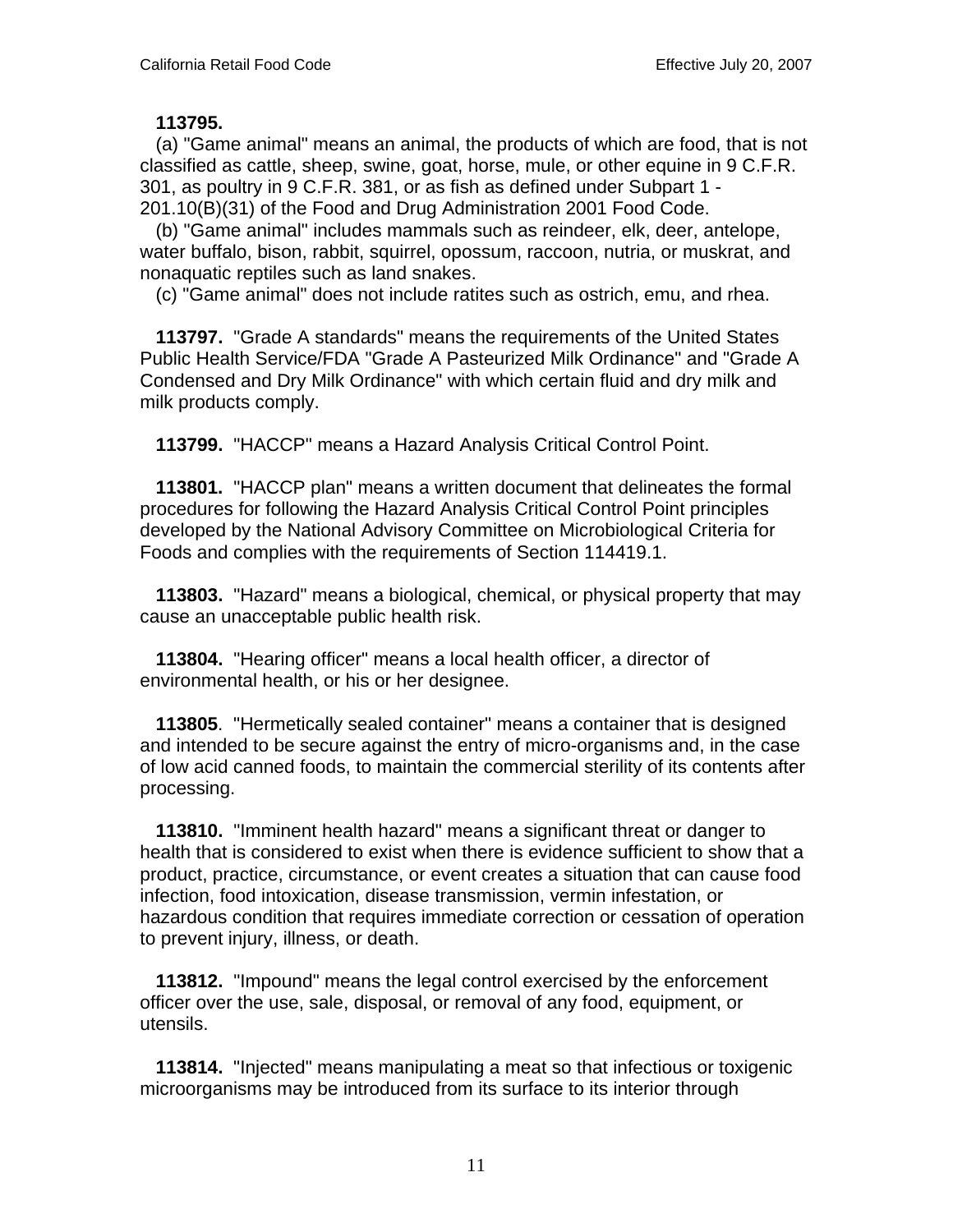tenderizing with deep penetration or injecting the meat by processes that may be referred to as "injecting," "pinning," or "stitch pumping."

 **113815.** "Juice" means the aqueous liquid expressed or extracted from one or more fruits or vegetables, purees of the edible portions of one or more fruits or vegetables, or any concentrates of such liquid or puree. "Juice" includes juice as a beverage, an ingredient of a beverage, and a puree as an ingredient of a beverage.

 **113816.** "Law" means applicable local, state, and federal statutes, regulations, and ordinances.

#### **113818.**

 (a) "Limited food preparation" means food preparation that is restricted to one or more of the following:

 (1) Heating, frying, baking, roasting, popping, blending, or assembly of nonprepackaged food.

(2) Bulk dispensing of nonpotentially hazardous beverages.

 (3) Holding, portioning, and dispensing of any foods that are prepared for satellite food service by the onsite permanent food facility or prepackaged by another approved source.

 (4) Slicing and chopping of food on a heated cooking surface during the cooking process.

(5) Cooking and seasoning to order.

 (b) "Limited food preparation" does not include slicing and chopping unless it is on the heated cooking surface, thawing, cooling of cooked potentially hazardous food, grinding raw ingredients or potentially hazardous food, reheating for hot holding, washing of foods, or cooking of potentially hazardous foods for later use.

 **113820.** "Linens" means fabric items such as cloth hampers, cloth napkins, tablecloths, wiping cloths, and work garments, including cloth gloves.

 **113821.** "Major violation" means a violation of this part that poses an imminent health hazard and warrants immediate closure of the food facility or immediate correction.

 **113823.** "Meat" means the flesh of animals used as food, including the dressed flesh of cattle, swine, sheep, goats, game animal, and other edible animals, except fish and poultry.

 **113824.** "Menu change" means a modification of a food facility's menu that would require a change in the food facility's food preparation methods, storage equipment, or storage capacity previously approved by the local enforcement agency. These changes may include, but are not limited to, the addition of potentially hazardous foods to a menu, installation of new food preparation or storage equipment, or increasing storage capacity.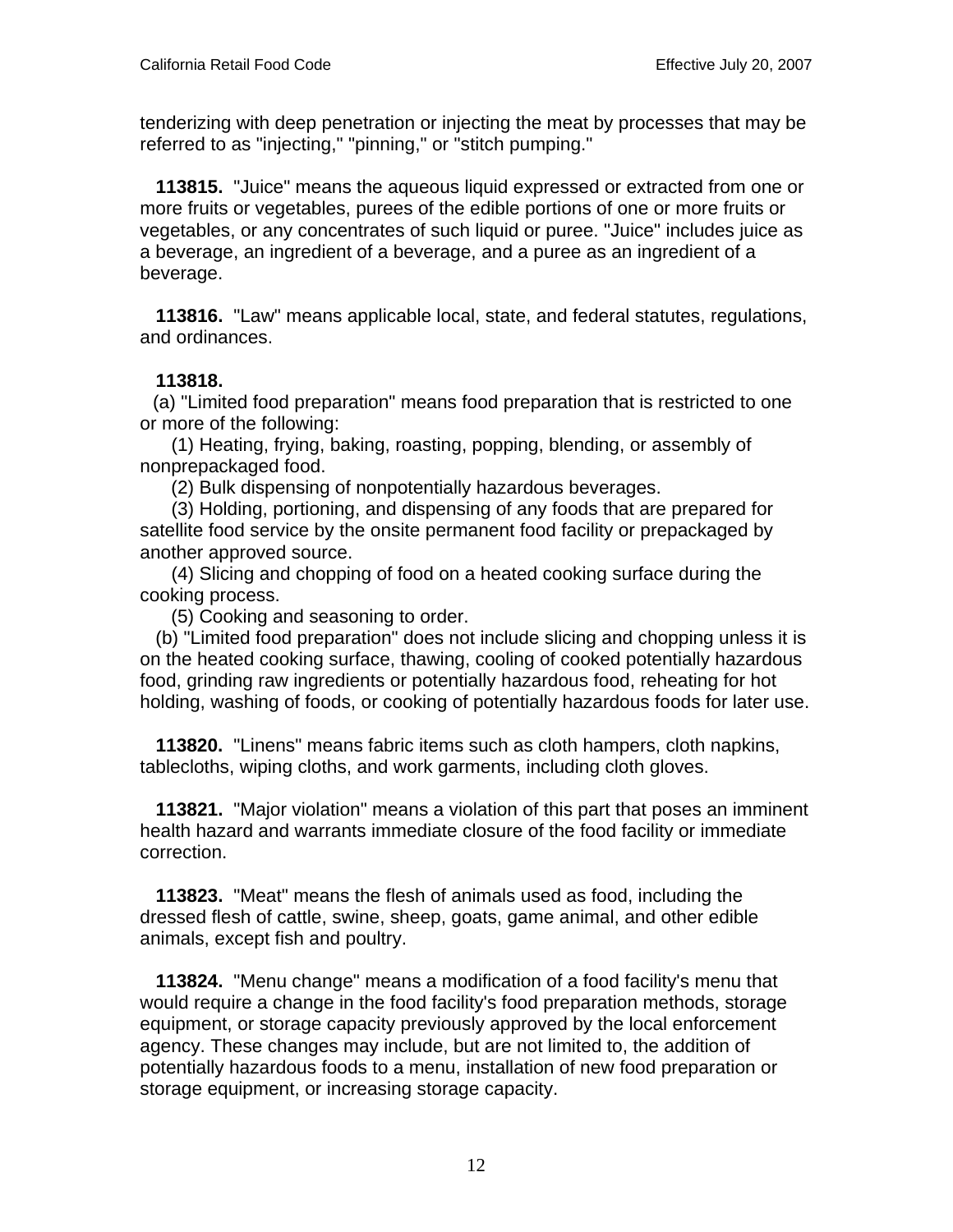**113827.** "Minor violation" means a violation of this part that does not pose an imminent health hazard, but does warrant correction.

 **113831.** "Mobile food facility" means any vehicle used in conjunction with a commissary or other permanent food facility upon which food is sold or distributed at retail. "Mobile food facility" does not include a "transporter" used to transport packaged food from a food facility, or other approved source to the consumer.

 **113833.** "Mobile support unit" means a vehicle used in conjunction with a commissary or other permanent food facility that travels to and services mobile food facilities as needed to replenish supplies, including food and potable water, clean the interior of the unit, or dispose of liquid or solid wastes.

 **113835.** "Molluscan shellfish" means any edible species of fresh or frozen oysters, clams, mussels, and scallops or edible portions thereof, except when the scallop product consists only of the shucked adductor muscle.

 **113837.** "Multiservice utensil" means a utensil manufactured for use more than one time.

 **113839.** "Nonpermanent food facility" means a food facility that operates from a mobile unit or at a nonpermanent location, including, but not limited to, a certified farmers' market, a mobile food facility, a mobile support unit, a temporary food facility, or a vending machine.

 **113841.** "Nonprofit charitable organization" means either of the following: (a) A corporation incorporated pursuant to the Nonprofit Corporation Law (Division 2 (commencing with Section 5000) of Title 1 of the Corporations Code), that is exempt from taxation pursuant to paragraphs (1) to (10), inclusive, and paragraph (19) of Section 501 (c) of the Internal Revenue Code and Section 23701d of the Revenue and Taxation Code.

 (b) An organization that was organized and is in operation for charitable purposes and meets the requirements of Section 214 of the Revenue and Taxation Code.

 **113842.** "Nonprofit charitable temporary food facilities" means either one of the following:

 (a) A temporary food facility, as defined in Section 113930, that is conducted by a nonprofit charitable organization, as defined in Section 113841.

 (b) An established club or organization of students that operates under the authorization of a school or other educational facility.

 **113843.** "Open-air barbecue" means a piece of equipment designed for barbecuing food, where the food is prepared out of doors by cooking directly over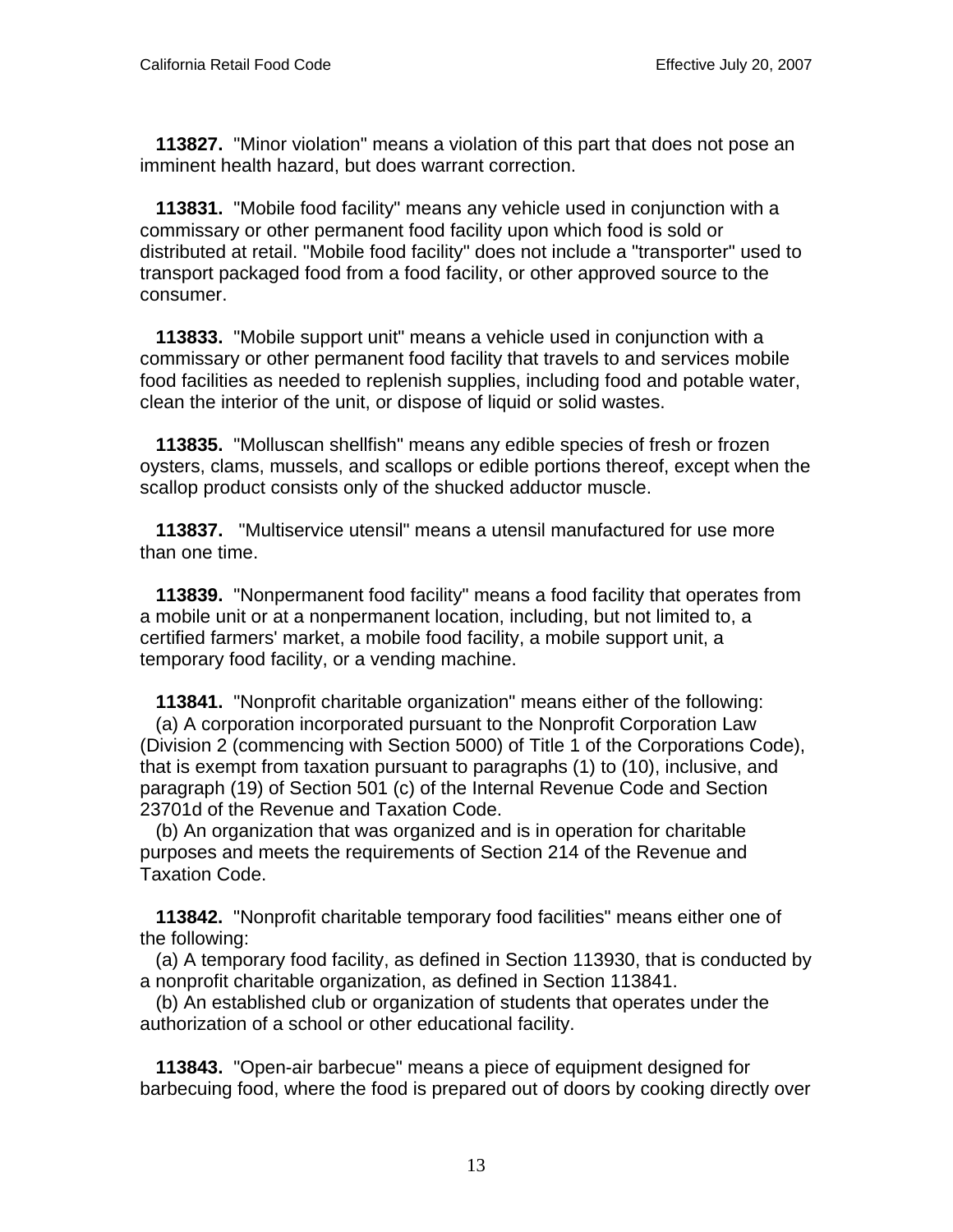hot coals, heated lava, hot stones, gas flame, or other method approved by the department, on equipment suitably designed and maintained for use out of doors, that is operated by a temporary food facility, or a mobile food facility that remains fixed during hours of operations at a community event or a permanent food facility.

 **113846.** "Outdoor wood-burning oven" means an oven located out of doors, that utilizes wood as the primary fuel for cooking and is operated on the same premises as, and in conjunction with, a permanent food facility.

 **113849.** "Permanent food facility" means a food facility operating in a permanently constructed structure, including any room, building, place, or portion thereof, maintained, used, or operated for the purpose of storing, preparing, serving, manufacturing, packaging, or otherwise handling food at the retail level.

 **113851.** "Permit" means the document issued by the enforcement agency that authorizes a person to operate a food facility.

 **113853.** "Permitholder" means the entity that is legally responsible for the operation of the food facility, such as the owner, the owner's agent, or other person, and possesses a valid permit to operate a food facility.

 **113855.** "Person" means any individual, firm, partnership, joint venture, association, limited liability company, corporation, estate, trust, receiver, syndicate, city, county, or other political subdivision, or any other group or combination acting as a unit.

 **113856.** "Person in charge" means the individual present at a food facility who is responsible for the operation of the food facility.

#### **113859.**

 (a) "Personal care items" means items or substances that may be poisonous, toxic, or a source of contamination and are used to maintain or enhance a person's health, hygiene, or appearance.

 (b) "Personal care items" include items such as medicines, first aid supplies, cosmetics, and toiletries such as toothpaste and mouthwash.

 **113861.** "pH" means the symbol for the negative logarithm of the hydrogen ion concentration, which is a measure of the degree of acidity or alkalinity of a solution. Values between 0 and 7 indicate acidity and values between 7 and 14 indicate alkalinity. The value for pure distilled water is 7, which is considered neutral.

 **113863.** "Plumbing fixture" means a receptacle or device that is permanently or temporarily connected to the water distribution system of the premises and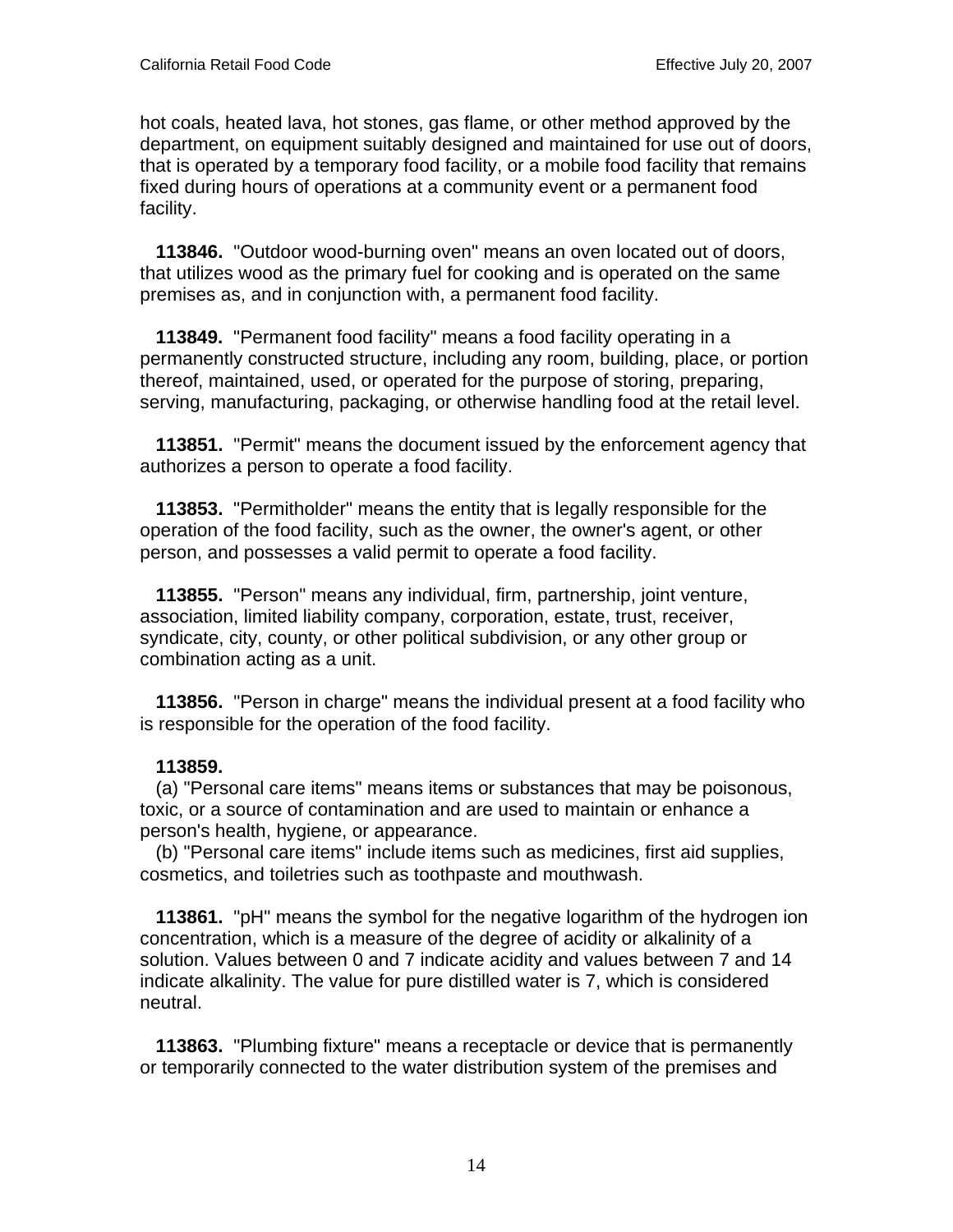demands a supply of water from the system or discharges used water, waste materials, or sewage directly or indirectly to the drainage system of the premises.

 **113865.** "Plumbing system" means the water supply and distribution pipes, plumbing fixtures and traps, soil, waste, and vent pipes, sanitary and storm sewers and building drains, including their respective connections, devices, and appurtenances within the premises, and water-treating equipment.

 **113867.** "Poisonous or toxic materials" means substances that are not intended for ingestion and are included in one of the following categories:

 (a) Cleaners and sanitizers, which include cleaning and sanitizing agents and agents such as caustics, acids, drying agents, polishes, and other chemicals.

 (b) Pesticides except sanitizers, which include substances such as insecticides and rodenticides.

 (c) Substances necessary for the operation and maintenance of the facility, such as nonfood grade lubricants and personal care items that may be deleterious to health.

 (d) Substances that are not necessary for the operation and maintenance of the facility and are on the premises for retail sale, such as petroleum products and paints.

 **113868.** "Portable" means equipment that is capable of being lifted and moved or has utility connections that are designed to be disconnected or of sufficient length to permit the unit to be moved for cleaning, and does not exceed 80 pounds (36kg) in weight.

 **113869.** "Potable water" means water that complies with the standards for transient noncommunity water systems pursuant to the California Safe Drinking Water Act (Chapter 4 (commencing with Section 116270) of Part 12, to the extent permitted by federal law.

#### **113871.**

 (a) "Potentially hazardous food" means a food that is natural or synthetic and that requires temperature control because it is in a form capable of supporting the rapid and progressive growth of infectious or toxigenic micro-organisms, the growth and toxin production of Clostridium botulinum, or, in raw shell eggs, the growth of salmonella enteritidis.

 (b) "Potentially hazardous food" includes a food of animal origin that is raw or heat-treated, a food of plant origin that is heat-treated or consists of raw seed sprouts, cut melons, and garlic-in-oil mixtures that are not acidified or otherwise modified at a food processing plant in a way that results in mixtures that do not support growth as specified under subdivision (a).

(c) "Potentially hazardous food" does not include any of the following:

- (1) A food with an aw value of 0.85 or less.
- (2) A food with a pH level of 4.6 or below when measured at 75\*F.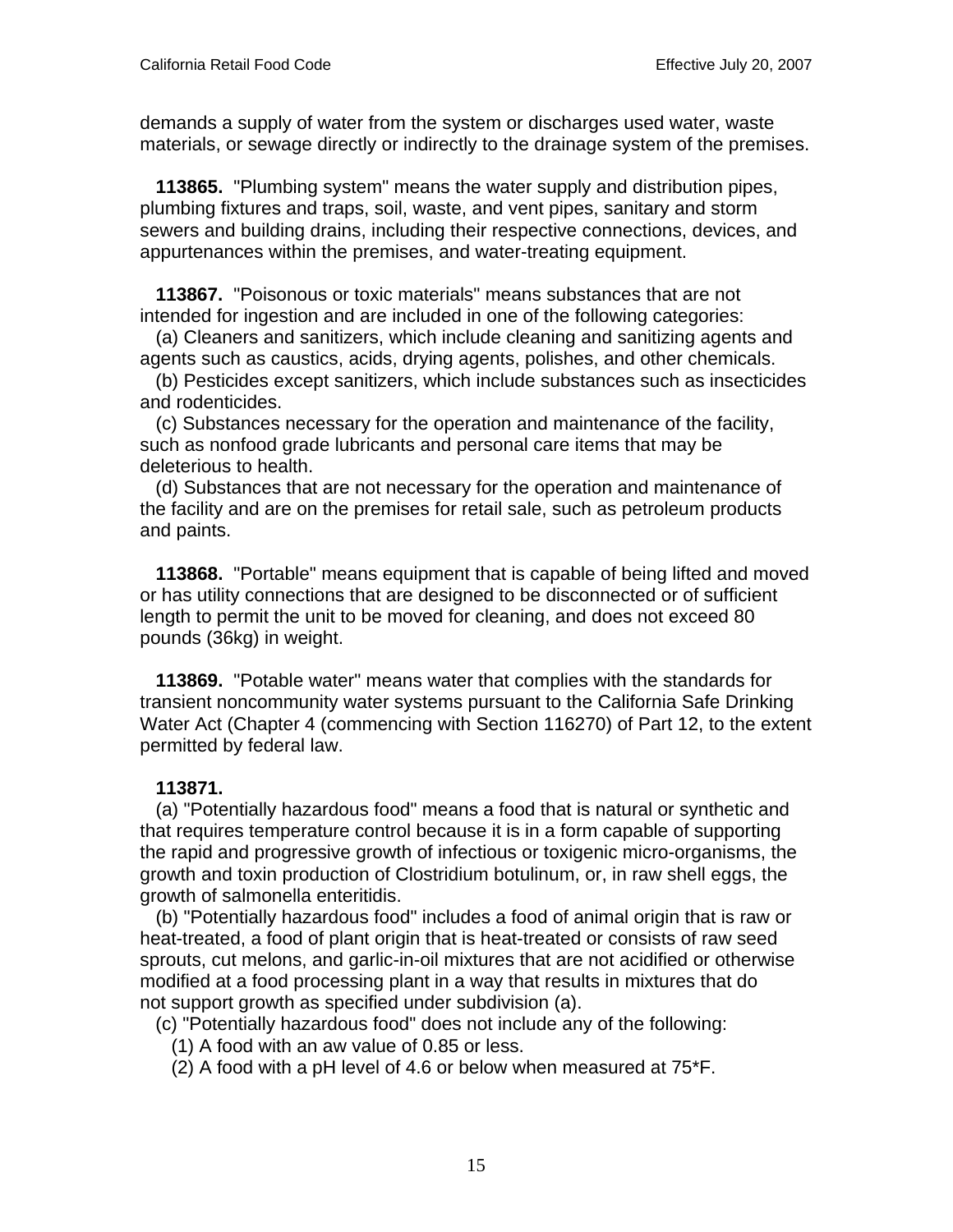(3) A shell egg that is not hard-boiled but has been treated to destroy all viable salmonellae.

 (4) A food in an unopened, hermetically sealed container that is commercially processed to achieve and maintain commercial sterility under conditions of nonrefrigerated storage and distribution.

 (5) A food that has been shown by appropriate microbial challenge studies approved by the enforcement agency not to support the rapid and progressive growth of infectious or toxigenic micro-organisms that may cause food infections or food intoxications, or the growth and toxin production of Clostridium botulinum, such as a food that has an aw and a pH that are above the levels specified under paragraphs (1) and (2) and that may contain a preservative, other barrier to the growth of micro-organisms, or a combination of barriers that inhibit the growth of micro-organisms.

 (6) A food that does not support the rapid and progressive growth of infectious or toxigenic micro-organisms, even though the food may contain an infectious or toxigenic micro-organism or chemical or physical contaminant at a level sufficient to cause illness.

#### **113873.**

(a) "Poultry" means either of the following:

 (1) Any domesticated bird, including chickens, turkeys, ducks, geese, or guineas, whether live or dead, as defined in 9 C.F.R. 381 Poultry Products Inspection Regulations.

 (2) Any migratory waterfowl, game bird, including a pheasant, partridge, quail, grouse, or guinea, or pigeon, or squab, whether live or dead, as defined in 9 C.F.R. 362 Voluntary Poultry Inspection Program.

(b) "Poultry" does not include ratites.

# **113874.** "Premises" means:

 (a) The food facility, its contents, and the contiguous land or property and its facilities and contents that are under the control of the permitholder.

 (b) The food facility, its contents, and the land or property not described in subdivision (a) if the facility and contents are under the control of the permitholder and may impact food facility personnel, facilities, or operations.

 **113876.** "Prepackaged food" means any properly labeled processed food, prepackaged to prevent any direct human contact with the food product upon distribution from the manufacturer, and prepared at an approved source.

 **113877.** "Produce" means any whole fruit or vegetable in its raw and natural state.

 **113879.** "Produce stand" means a permanent food facility that sells, offers for sale, or gives away only produce or shell eggs, or both.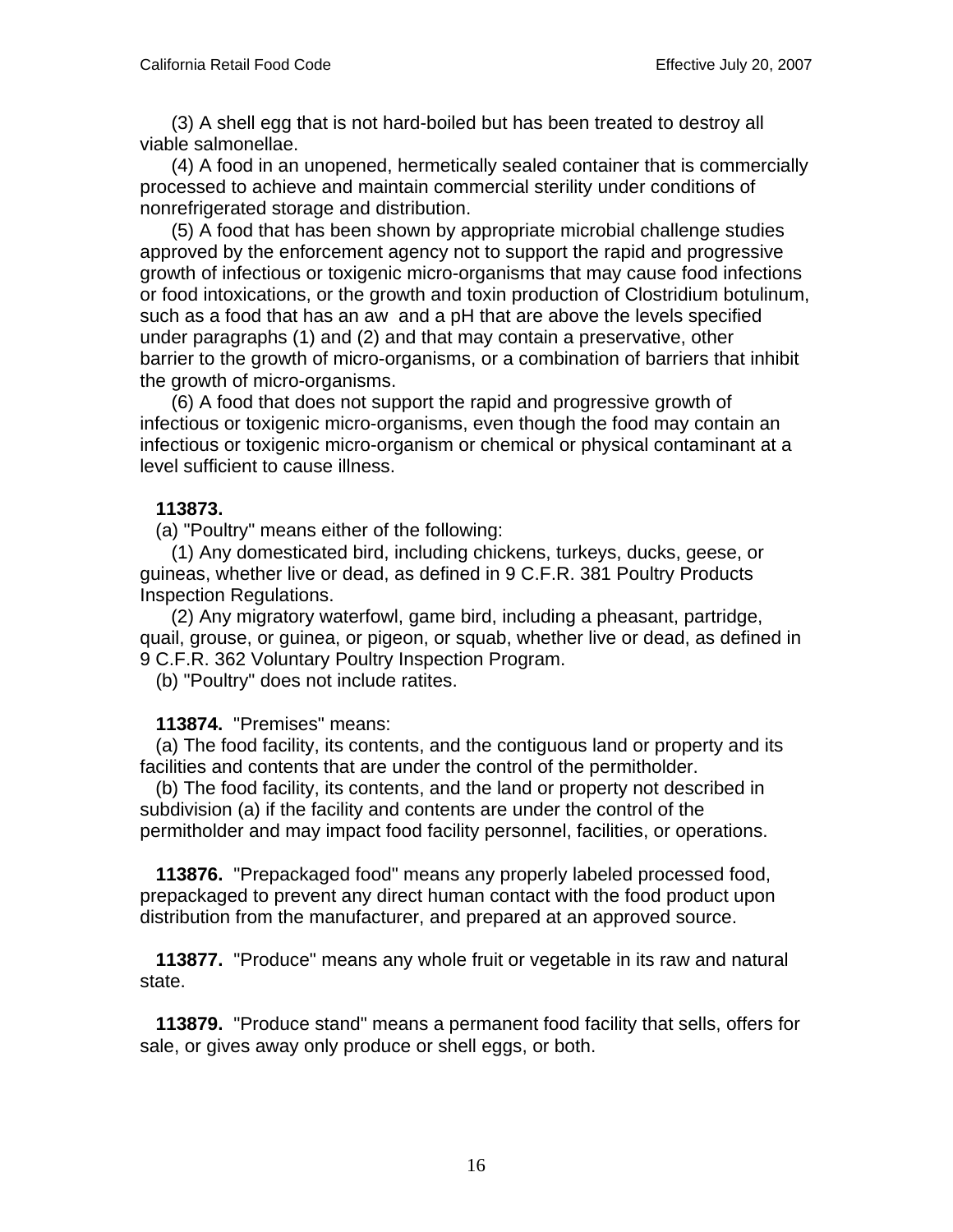**113880.** "Producer" means a person or entity who produces shell eggs, fruits, nuts, or vegetables by practice of the agricultural arts upon land that the person or entity controls.

 **113881.** "Ready-to-eat food" means food that is in a form that is edible without additional preparation to achieve food safety, as specified in Section 114004 or Section 114008, is a raw or partially cooked food of animal origin and the consumer is advised as specified under Section 114093, or may receive additional preparation for palatability or aesthetic, epicurean, gastronomic, or culinary purposes. "Ready-to-eat food" includes all of the following:

 (a) Raw food of animal origin that is cooked as specified in Section 114004 or 114008.

(b) Raw fruits and vegetables that are washed as specified in Section 113992.

 (c) Fruits and vegetables that are cooked for hot holding as specified in Section 114010.

 (d) All potentially hazardous food that is cooked to the temperature and time required for the specific food under Sections 114004, 114008, and 114010 and cooled as specified in Section 114002.

 (e) Produce for which further washing, cooking, or other processing is not required for food safety, and from which rinds, peels, husks, or shells, if naturally present, are removed.

(f) Substances derived from plants, such as spices, seasonings, and sugar.

 (g) A bakery item, such as bread, cakes, pies, fillings, or icing, for which further cooking is not required for food safety.

 (h) The following products that are produced in accordance with USDA guidelines and that have received a lethality treatment for pathogens: dry, fermented sausages, such as dry salami or pepperoni; salt-cured meat and poultry products, such as prosciutto ham, country cured ham, and parma ham; and dried meat and poultry products, such as jerky or beef sticks.

 (i) Foods manufactured according to 21 C.F.R. Part 113—Thermally Processed Low-Acid Foods Packaged in Hermetically Sealed Containers.

 **113883.** "Reduced-oxygen packaging" means the reduction of the amount of oxygen in a package by mechanically evacuating the oxygen, displacing the oxygen with another gas or combination of gases, or otherwise controlling the oxygen content in a package to a level below that normally found in the surrounding atmosphere, which is 21 percent oxygen.

 "Reduced-oxygen packaging" includes methods that may be referred to as altered atmosphere, modified atmosphere, controlled atmosphere, low oxygen, and vacuum packaging, including sous vide.

 **113885.** "Refrigeration unit" means a mechanical unit that extracts heat from an area through liquefaction and evaporation of a fluid by a compressor, flame, or thermoelectric device, and includes a mechanical thermostatic control device that regulates refrigerated blown air into an enclosed area at or below the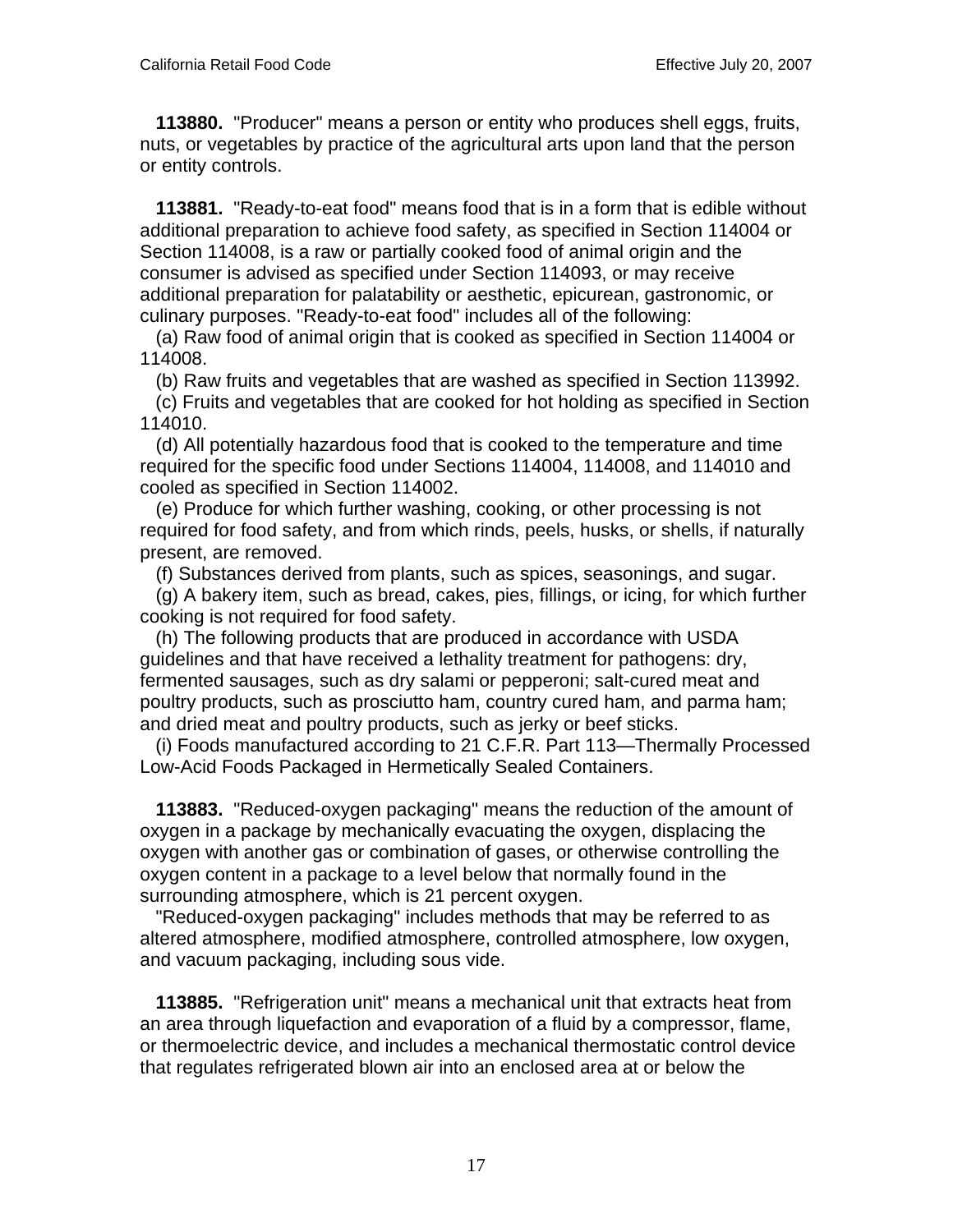minimum required food storage temperature of potentially hazardous foods in conformance with Section 113996.

 **113887.** "Refuse" means solid waste not carried by water through the sewage system.

 **113889.** "Remodel" means construction, building, or repair to the food facility that requires a permit from the local building authority. For purposes of mobile food facilities, temporary food facilities, and satellite food service, "remodel" means any replacement or significant modification of an integral piece of equipment.

#### **113893.**

(a) "Restricted food service facility" means either of the following:

 (1) A food facility of 20 guestrooms or less that provides overnight transient occupancy accommodations, that serves food only to its registered guests, that serves only a breakfast or similar early morning meal and no other meals, and that includes the price of food in the price of the overnight transient occupancy accommodation.

 (2) An agricultural homestay facility that meets all of the following requirements:

 (A) Has not more than six guest rooms or accommodates not more than 15 guests.

(B) Provides overnight transient accommodations.

 (C) Serves food only to its registered guests and serves meals at any time, and includes the price of food in the price of the overnight transient occupancy accommodation.

 (D) Lodging and meals are incidental and not the primary function of the agricultural homestay facility.

 (E) The agricultural homestay facility is located on, and is a part of, a farm, as defined in Section 52262 of the Food and Agricultural Code, that produces agricultural products as its primary source of income.

 (b) Notwithstanding subdivision (a), a restricted food service facility may serve light foods or snacks presented to the guest for self-service.

 (c) The predominant relationship between the occupants of a restricted food service facility and the permitholder of the facility is that of innkeeper and guest. For purposes of this section, the existence of some other legal relationships as between some occupants and the permitholder shall be immaterial.

 **113894.** "Restrict" means to limit the activities of a food employee so that there is no risk of transmitting a disease that is transmissible through food and the food employee does not work with exposed food, clean equipment, utensils, linens, and unwrapped single-use articles.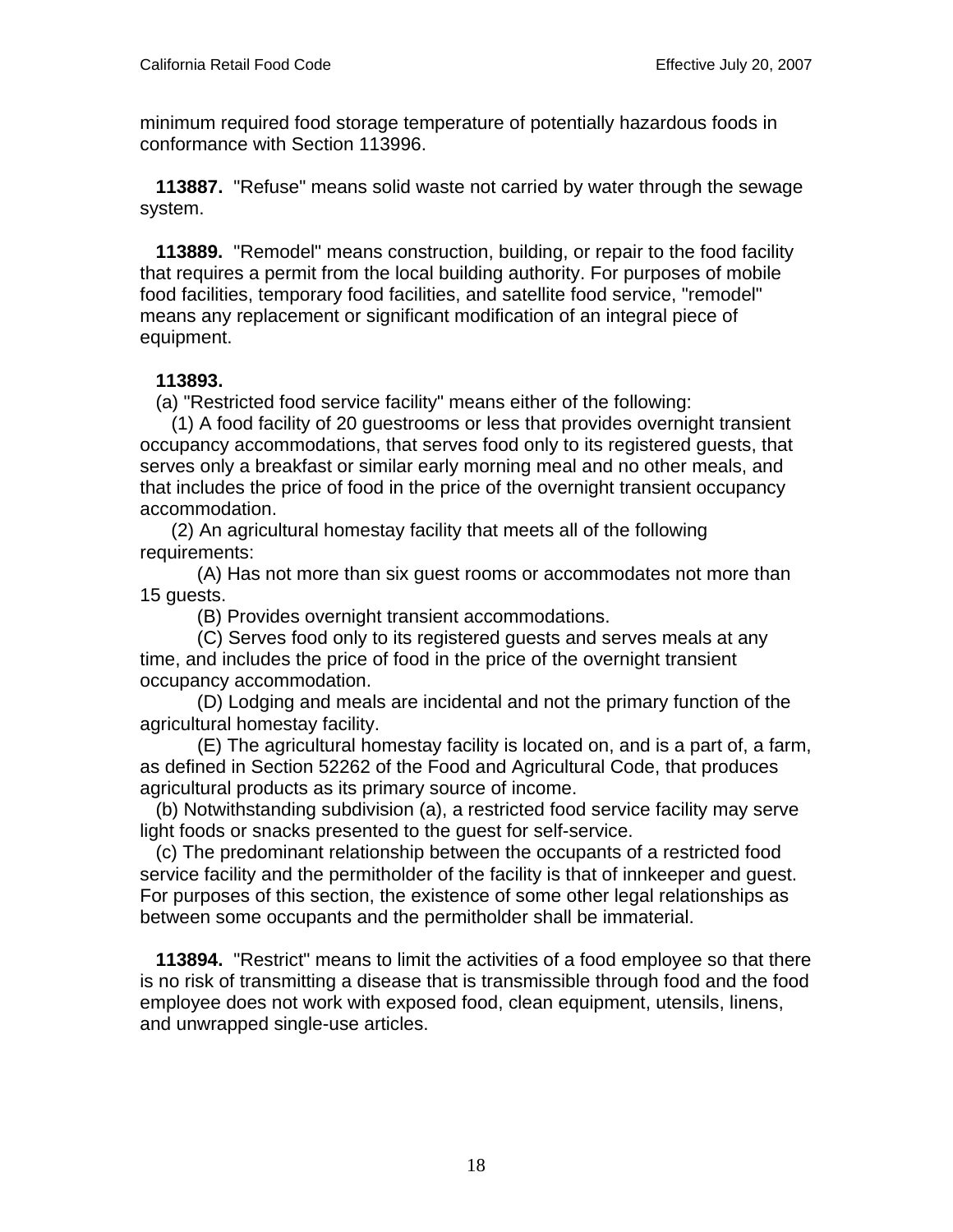**113895.** "Retail" means the storing, preparing, serving, manufacturing, packaging, transporting, salvaging, or otherwise handling food for dispensing or sale directly to the consumer or indirectly through a delivery service.

 **113897.** "Sanitization" means the application of cumulative heat or chemicals on cleaned food-contact surfaces that, when evaluated for efficacy, is sufficient to yield a reduction of five logs, which is equal to a 99.999 percent reduction, of representative disease micro-organisms of public health importance.

 **113899.** "Satellite food service" means a remotely located food service operation that is conducted on the same property as, in reasonable proximity to, and in conjunction with and by, a fully enclosed permanent food facility. Satellite food service does not include remote food service operations located within a fully enclosed permanent food facility.

 **113901.** "Sealed" means free of cracks or other openings that allow the entry or passage of moisture.

 **113903.** "Service animal" means an animal such as a guide dog, signal dog, or other animal individually trained to provide assistance to an individual with a disability.

 **113907.** "Shellfish certification number" means a unique combination of letters and numbers assigned by a shellfish control authority to a molluscan shellfish dealer according to law or to the provisions of the National Shellfish Sanitation Program.

 **113909.** "Shellfish control authority" means a state, federal, foreign, tribal, or other government entity legally responsible for administering a program that includes certification of molluscan shellfish harvesters and dealers.

 **113911.** "Shellstock" means raw, in-shell molluscan shellfish.

 **113912.** "Shucked shellfish" means molluscan shellfish that have one or both shells removed.

 **113914.** "Single-use articles" mean utensils, tableware, carry-out utensils, bulk food containers, and other items such as bags, containers, placemats, stirrers, straws, toothpicks, and wrappers that are designed and constructed for one time, one person use, after which they are intended for discard. "Single-use articles" also include items such as wax paper, butcher paper, plastic wrap, formed aluminum food containers, jars, plastic tubs or buckets, bread wrappers, pickle barrels, ketchup bottles, and number 10 cans that do not meet the materials, durability, strength, and cleanability specifications for utensils under Sections 114130, 114130.1, and 114130.3.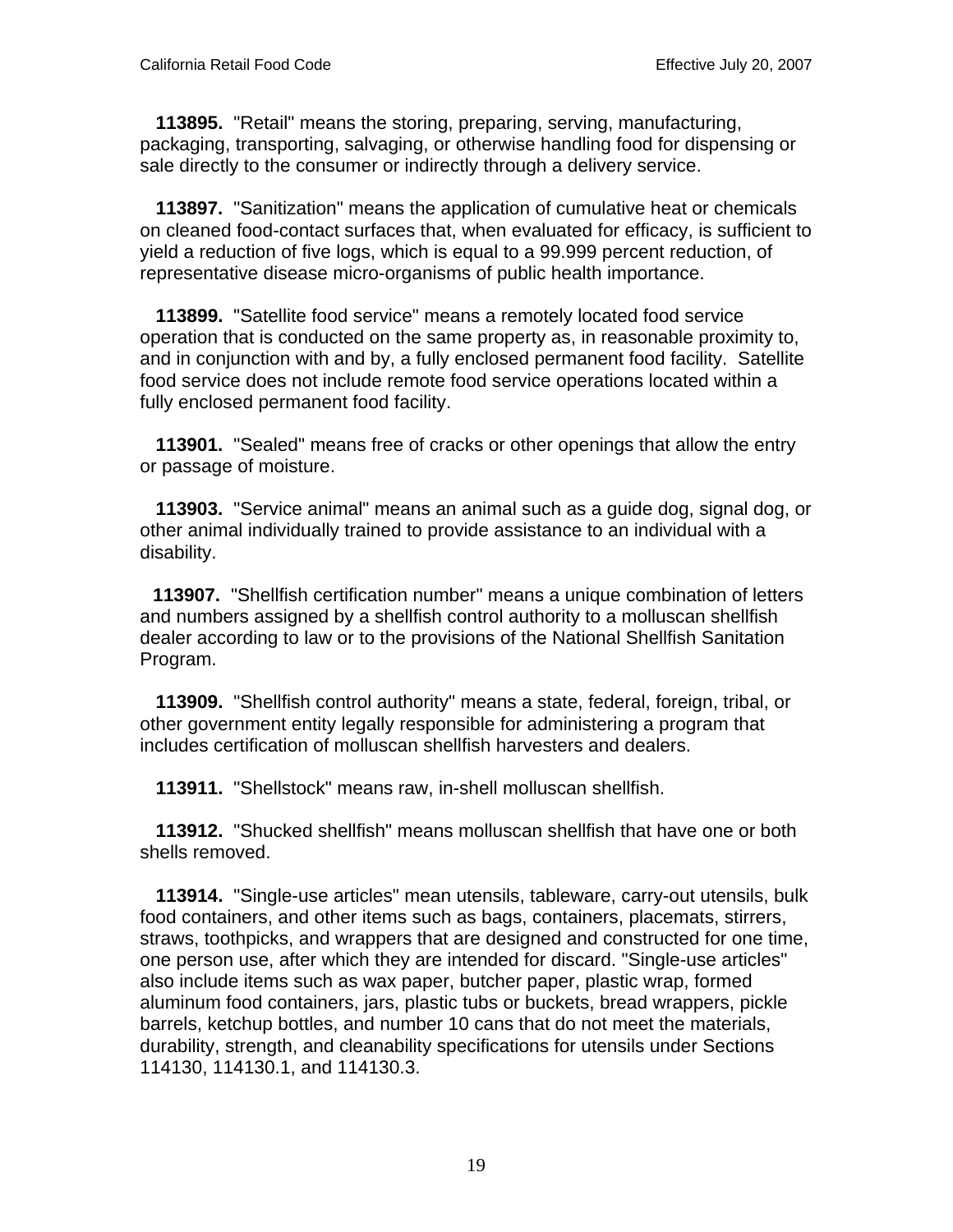**113915.** "Slacking" means the process of moderating the temperature of a food, such as allowing a food to gradually increase from a temperature of -10\*F to 25/4F in preparation for deep-fat frying or to facilitate even heat penetration during the cooking of previously block-frozen food.

**113916.** "Smooth" means any of the following:

 (a) A food-contact surface that is free of pits, pinholes, cracks, crevices, inclusions, rough edges, and other surface imperfections detectable by visual or tactile inspection.

 (b) A nonfood-contact equipment surface equal to that of commercial grade hot-rolled steel free of visible scale.

 (c) A floor, wall, or ceiling having an even or level surface with no roughness or projections that render it difficult to clean.

 **113917.** "Swap meet" shall have the meaning set forth in Section 21661 of the Business and Professions Code.

 **113924.** "Table-mounted equipment" means equipment that is not portable and is designed to be mounted off the floor on a table, counter, or shelf.

 **113926.** "Tableware" means eating, drinking, and serving utensils for table use, including forks, knives, spoons, bowls, cups, serving dishes, tumblers, and plates.

 **113928.** "Temperature measuring device" means a thermometer, thermocouple, thermistor, or other device that indicates the temperature of food, air, or water.

 **113930. "**Temporary food facility" means a food facility approved by the enforcement officer that may be readily disassembled for storage or for transporting, and readily assembled to its original integrity at a different location, is easily movable, and operates at a fixed location for the duration of an approved community event or at a swap meet.

 **113931.** "Tight-fitting" means fabricated so that joining members are in contact along the entire seam with no opening greater than 1/64th inch (.04 cm).

 **113932.** "Transporter" means any vehicle used to transport food from a manufacturer, distributor, retail food facility, or other approved source to a retail food facility.

 **113933.** "USDA" means the United States Department of Agriculture.

 **113934.** "Utensil" means a food-contact implement or container used in the storage, preparation, transportation, dispensing, sale, or service of food, such as kitchenware or tableware that is multiuse, single-service, or single-use, gloves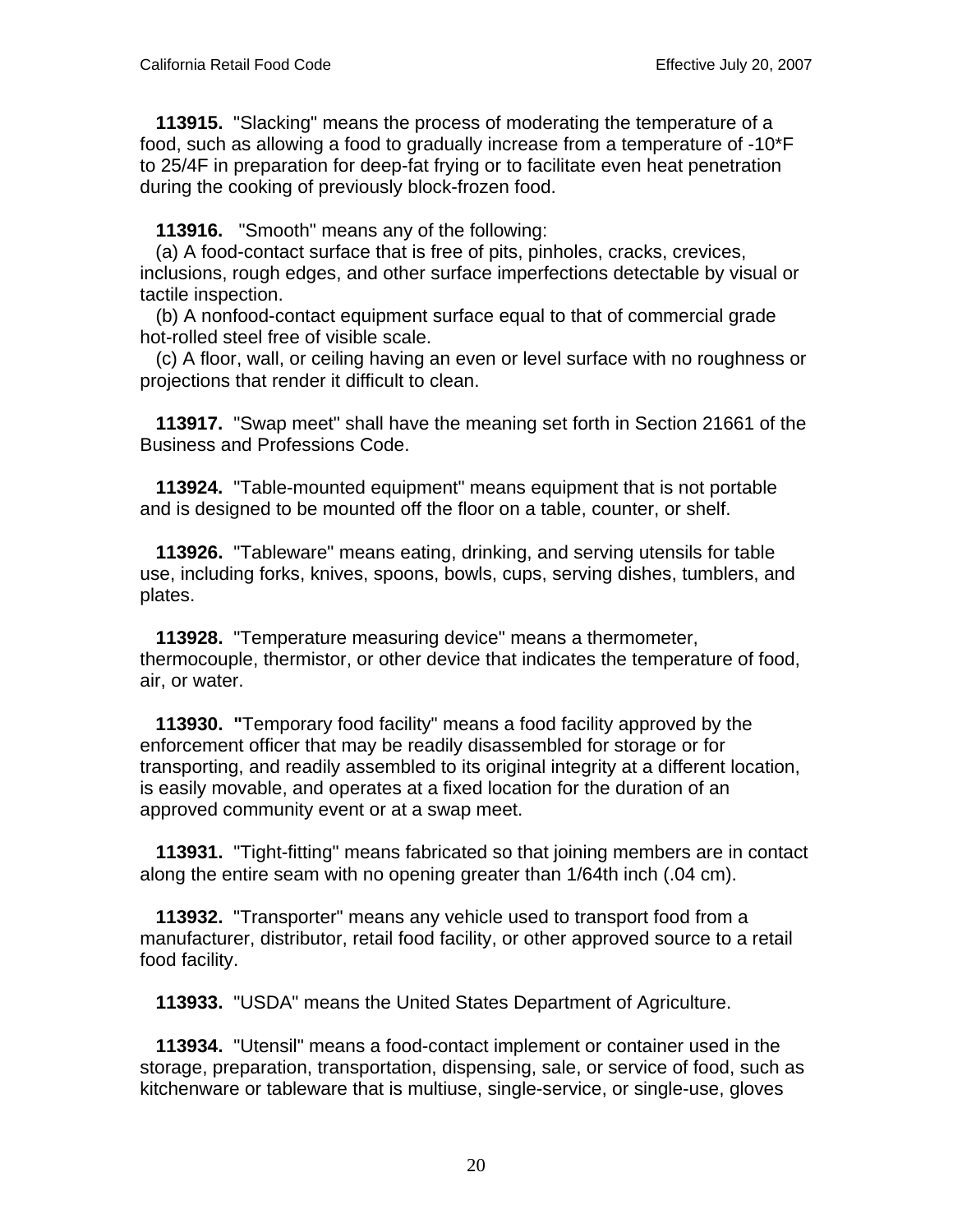used in contact with food, temperature sensing probes of food temperature measuring devices, and probe-type price or identification tags used in contact with food.

 **113936.** "Variance" means a written document issued by the department that allows the use of an alternative practice or procedure based on a determination by the department that the alternate practice or procedure is equivalent to the existing requirements, and that a health hazard will not result from the alternative practice or procedure. A variance may be issued in the following circumstances:

 (a) For employee hygiene, as described in subdivision (e) of Section 113953, and Sections 113953.3 and 113953.4.

 (b) For protection of food from contamination, as described in Sections 113984, 113986, 113988, and 113992.

(c) For time as a public health control, as described in Section 114000.

 (d) For cooling time and methods, as described in Sections 114002 and 114002.1.

 (e) For cooking and reheating temperatures for potentially hazardous food, as described in Sections 114004, 114008, 114010, and 114016.

 (f) For use of raw shell eggs in foods that are not thoroughly cooked, as described in Section 114012.

(g) For thawing of frozen food, as described in Section 114020.

 (h) For receiving temperatures of potentially hazardous foods, as described in Section 114037.

 (i) For reduced-oxygen packaging of potentially hazardous food, as described in Sections 114057 and 114057.1.

 (j) For sanitization methods for food-contact and nonfood-contact surfaces, as described in Sections 114099.6, 114109, 114117, 114119, and 114121.

 **113938.** "Vending machine" means a self-service device that, upon insertion of money or tokens, dispenses food without the necessity of replenishing the device between each vending operation and that operates in conjunction with a commissary. "Vending machine" does not include any device dispensing exclusively peanuts, nuts, popcorn, gum, or hard candy, prepackaged candy, cookies, crackers, or similar snacks and beverages that are not potentially hazardous food, and prepackaged ice.

 **113939.** "Vermin" means cockroaches, mice, rats, and similar pests.

 **113939.1.** "Vermin infestation" means the presence of vermin within the food facility as evidenced by actual live bodies, fresh droppings or vomitus, urine stains, or gnaw marks, that could result in contamination to the food, equipment, packaging, or utensils.

 **113940.** "Warewashing" means the cleaning and sanitizing of utensils and food-contact surfaces of equipment.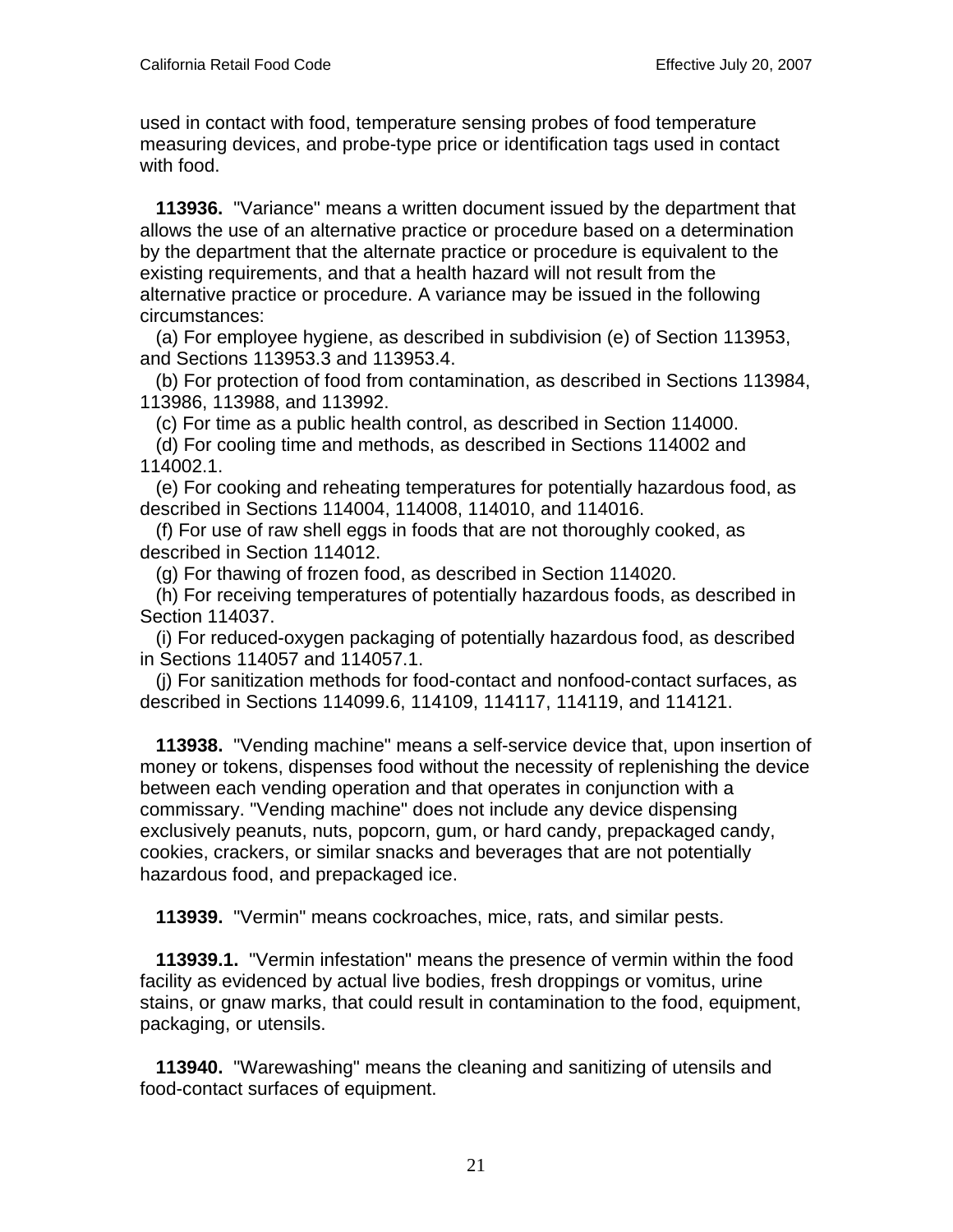**113941.** "Warm water" means water that is supplied through a mixing valve or combination faucet at a temperature of at least 100/4F.

# **CHAPTER 3. Management and Personnel**

### **Article 1. Supervision**

 **113945.** The permitholder shall be the person in charge or shall designate a person in charge and shall ensure that a person in charge is present at the food facility during all hours of operation.

 **113945.1.** Except as specified in Section 113984.1, the person in charge shall ensure that persons unnecessary to the food facility operation shall not be allowed in the food preparation, food storage, or warewashing areas.

#### **Article 2. Employee Knowledge**

 **113947.** All food employees shall have adequate knowledge of, and shall be properly trained in, food safety as it relates to their assigned duties.

#### **113947.1.**

 (a) Food facilities that prepare, handle, or serve nonprepackaged potentially hazardous food, except temporary food facilities, shall have an owner or employee who has successfully passed an approved and accredited food safety certification examination as specified in Sections 113947.2 and 113947.3. There shall be at least one food safety certified owner or employee at each food facility. No certified person at a food facility may serve at any other food facility as the person required to be certified pursuant to this subdivision. The certified owner or employee need not be present at the food facility during all hours of operation.

 (b) Food facilities that are not subject to the requirements of subdivision (a) that prepare, handle, or serve nonprepackaged, nonpotentially hazardous foods, except temporary food facilities, shall do one of the following:

 (1) Have an owner or employee who has successfully passed an approved and accredited food safety certification examination as specified in Sections 113947.2 and 113947.3.

 (2) Demonstrate to the enforcement officer that the employees have an adequate knowledge of food safety principles as they relate to the specific operation involved in their assigned duties.

 (c) On and after July 1, 2007, temporary food facilities that prepare, handle, or serve nonprepackaged food shall have an owner or person in charge who can demonstrate to the enforcement officer that he or she has an adequate knowledge of food safety principles as they relate to the specific food facility operation.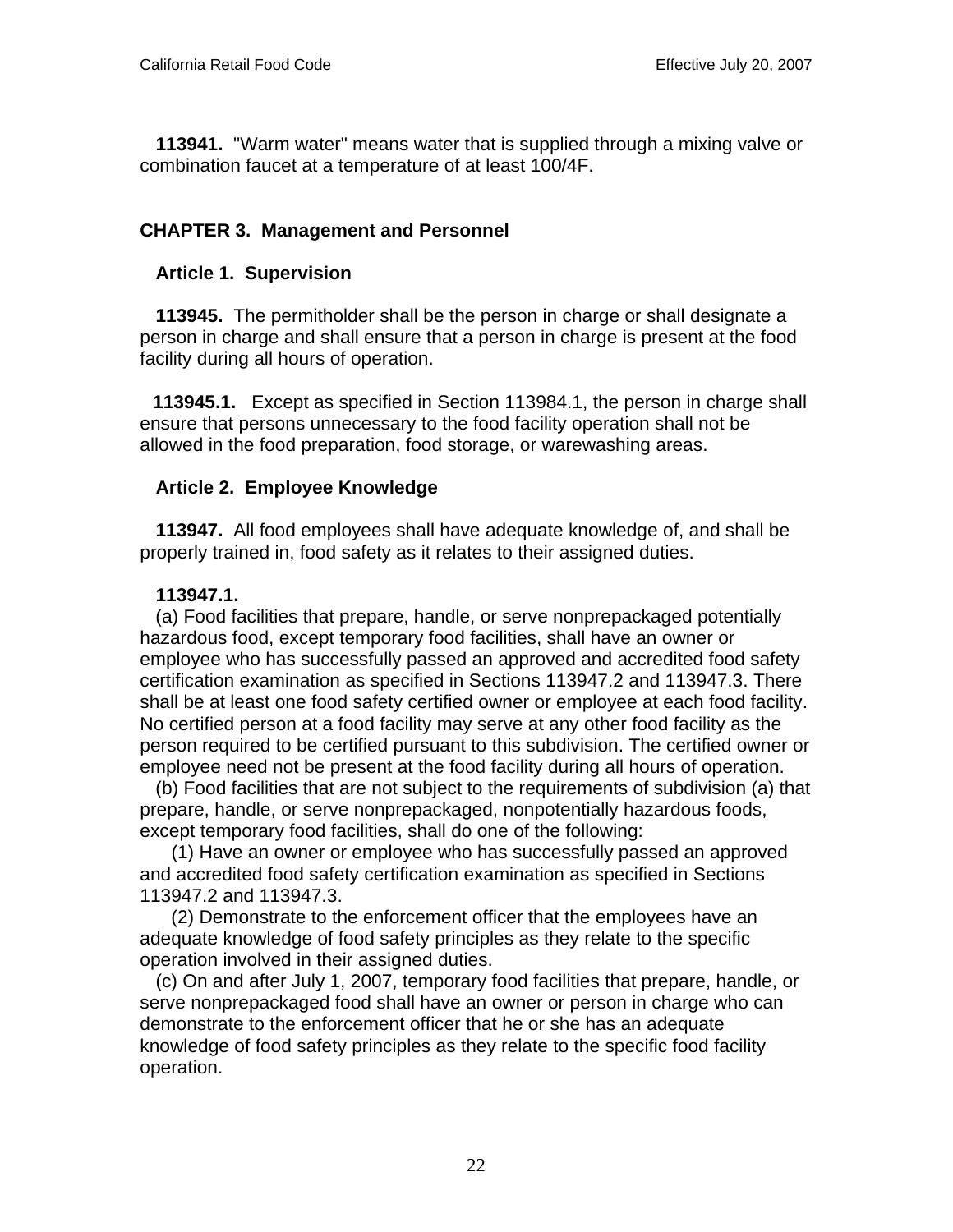(d) (1) For the purposes of this section, multiple contiguous food facilities permitted within the same site and under the same management, ownership, or control shall be deemed to be one food facility, notwithstanding the fact that the food facilities may operate under separate permits.

 (2) This subdivision shall not apply to the premises of a licensed winegrower or brandy manufacturer utilized for wine tastings conducted pursuant to Section 23356.1 of the Business and Professions Code of wine or brandy produced or bottled by, or produced and prepackaged for, that licensee when use is limited to wine tasting.

 (e) A food facility that commences operation, changes ownership, or no longer has a certified owner or employee pursuant to this section shall have 60 days to comply with this subdivision.

 (f) The responsibilities of a certified owner or employee at a food facility or an owner or person in charge of a temporary food facility described in subdivision (c) shall include the safety of food preparation and service, including ensuring that all employees who handle, or have responsibility for handling, nonprepackaged foods of any kind, have sufficient knowledge to ensure the safe preparation or service of the food, or both. The nature and extent of the knowledge that each employee is required to have may be tailored, as appropriate, to the employee's duties related to food safety issues.

 (g) The food safety certificate issued pursuant to Section 113947.3 shall be retained on file at the food facility at all times, and shall be made available for inspection by the enforcement officer.

 (h) Certified individuals shall be recertified every five years by passing an approved and accredited food safety certification examination.

 (i) A food safety program that was not in effect prior to January 1, 1999, shall not be enacted, adopted, implemented, or enforced, unless the program fully conforms to the requirements of this part.

 **113947.2.** The food safety certification examination shall include, but need not be limited to, all of the following elements of knowledge:

 (a) Foodborne illness, including terms associated with foodborne illness, microorganisms, hepatitis A, and toxins that can contaminate food and the illness that can be associated with contamination, definition and recognition of potentially hazardous foods, chemical, biological, and physical contamination of food, and the illnesses that can be associated with food contamination, and major contributing factors for foodborne illness.

 (b) The relationship between time and temperature with respect to foodborne illness, including the relationship between time and temperature and microorganisms during the various food handling, preparation, and serving states, and the type, calibration, and use of thermometers in monitoring food temperatures.

 (c) The relationship between personal hygiene and food safety, including the association of hand contact, personal habits and behaviors, and food employee health to foodborne illness, and the recognition of how policies, procedures, and management contribute to improved food safety practices.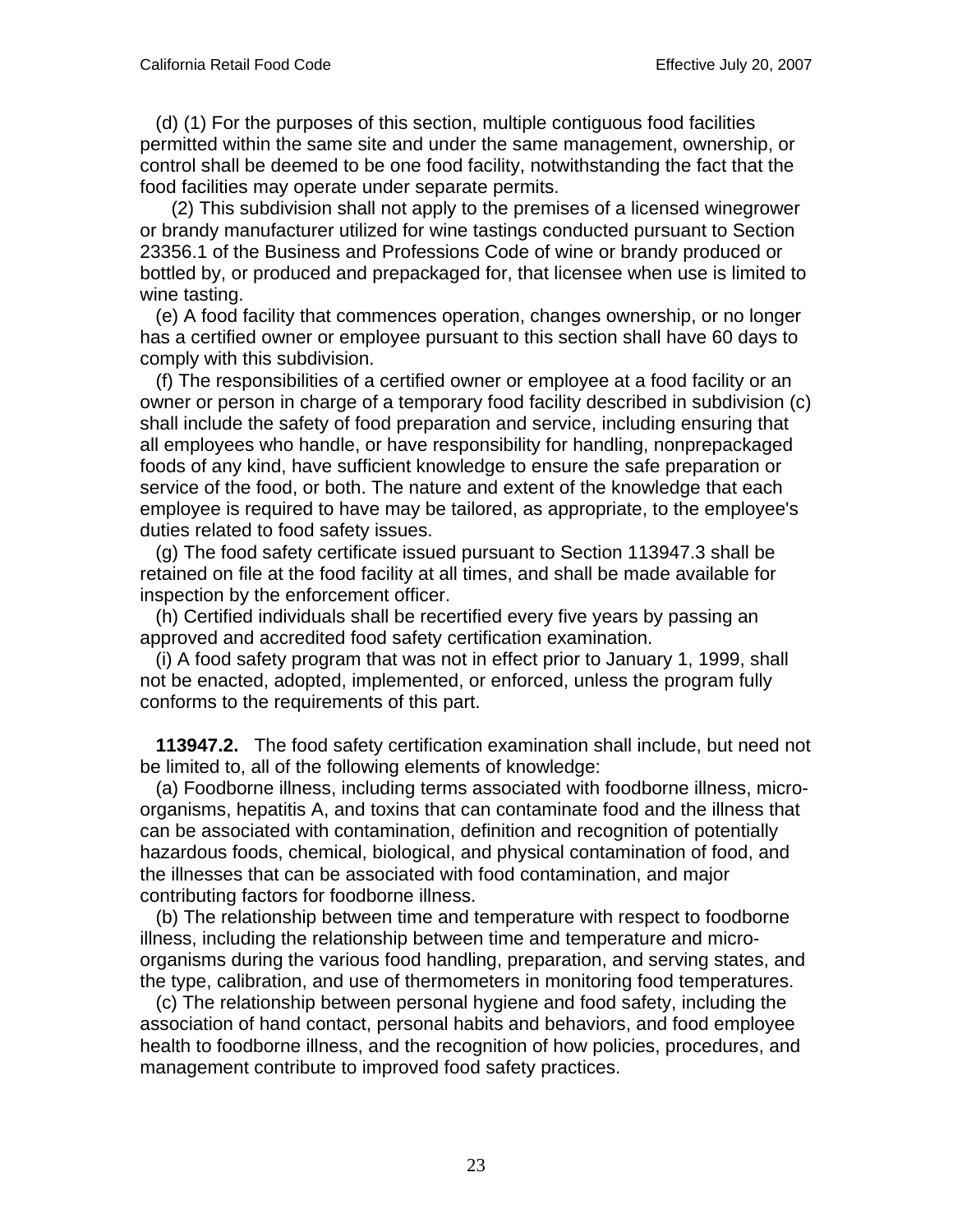(d) Methods of preventing food contamination in all stages of food handling, including terms associated with contamination and potential hazards prior to, during, and after delivery.

(e) Procedures for cleaning and sanitizing equipment and utensils.

 (f) Problems and potential solutions associated with facility and equipment design, layout, and construction.

 (g) Problems and potential solutions associated with temperature control, preventing cross-contamination, housekeeping, and maintenance.

#### **113947.3.**

 (a) Food safety certification shall be achieved by successfully passing an examination from an accredited food protection manager certification organization. The certification organization must be accredited by the American National Standards Institute as meeting the requirements of the Conference for Food Protection's "Standards for Accreditation of Food Protection Manager Certification Programs." Those food employees who successfully pass an approved certification examination shall be issued a certificate by the certifying organization. The issuance date for each original certificate issued pursuant to this section shall be the date when the individual successfully completes the examination. Certificates shall be valid for five years from the date of original issuance. Any replacement or duplicate certificate shall have as its expiration date the same expiration date that was on the original certificate.

 (b) (1) Within 12 months after the effective date of this part, the department, in consultation with the California Conference of Directors of Environmental Health, representatives of the retail food industry, and other interested parties, shall develop and implement a program for the purposes of demonstrating adequate knowledge for operators of temporary food facilities.

 (2) At least one of the accredited food safety certification examinations shall cost no more than sixty dollars (\$60), including the certificate. However, the department may adjust the cost of food safety certification examinations to reflect actual expenses incurred in producing and administering the food safety certification examinations required under this section. If a food safety certification examination is not available at the price established by the department, the certification and recertification requirements relative to food safety certification examinations imposed by this section shall not apply.

 **113947.4.** Except as provided in Section 113947.5, no city, county, or city and county may enact, adopt, implement, or enforce any requirement that any food facility or any person certified pursuant to this section do any of the following:

 (a) Obtain any food safety certificate or other document in addition to the certificate required by Section 113947.1.

 (b) Post, place, maintain, or keep the certificate other than as specified in subdivision (e) of Section 113947.1.

 (c) Pay any fee or other sum as a condition for having a certificate verified, validated, or otherwise processed by the city, county, or city and county.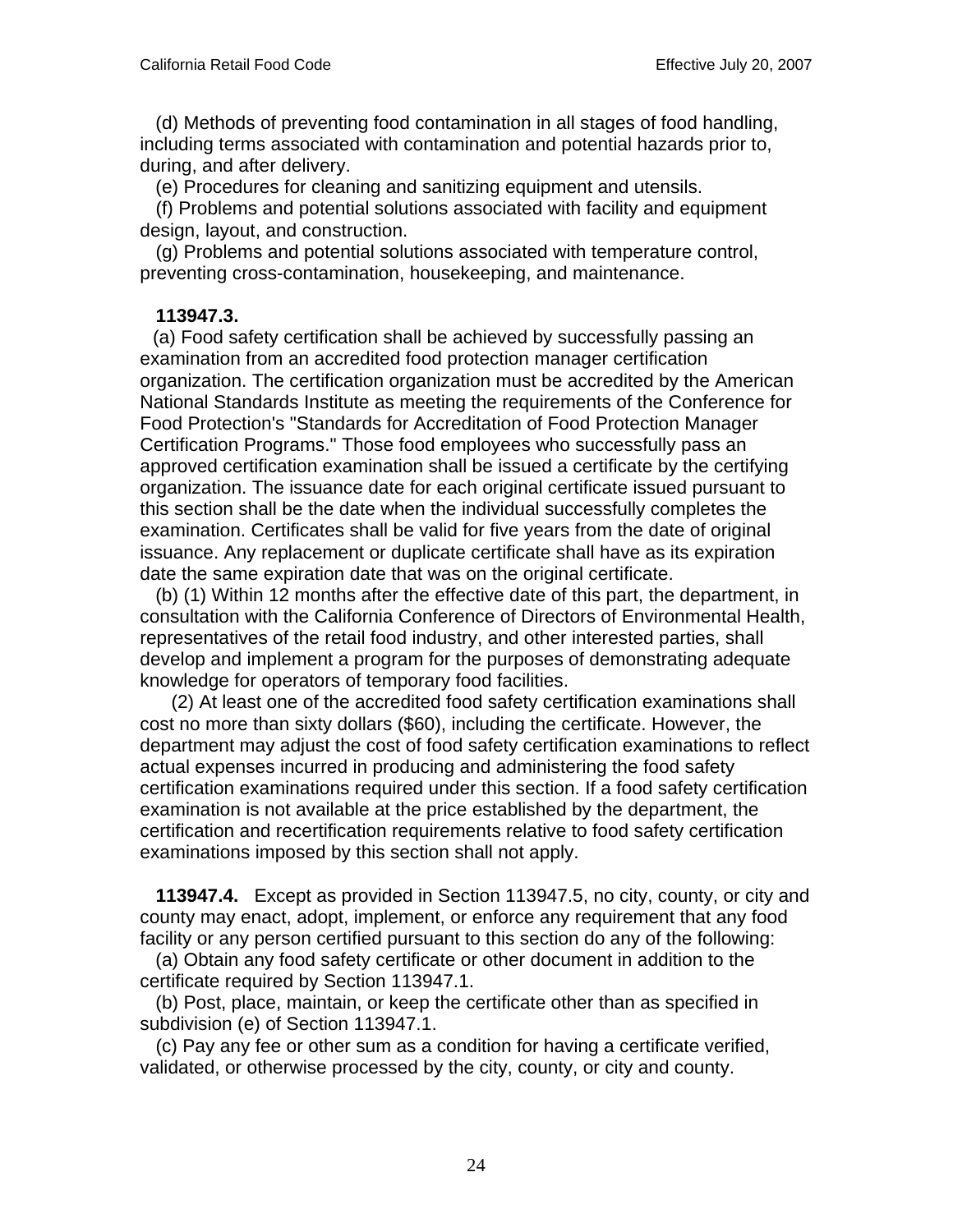**113947.5.** Certification conferred pursuant to this part shall be recognized throughout the state. Nothing in this part shall be construed to prohibit any enforcement agency from implementing or enforcing a food handler program that took effect prior to January 1, 1998, but only in the form in which the program existed prior to January 1, 1998.

 **113947.6.** Notwithstanding Section 114395, a violation of any provision in Sections 113947.1 to 113947.5, inclusive, shall constitute an infraction punishable by a fine of not more than one hundred dollars (\$100) for each day of operation in violation.

#### **Article 3. Employee Health**

 **113949.** It is the intent of the Legislature to reduce the likelihood of foodborne disease transmission by preventing any food employee who is suffering from symptoms associated with an acute gastrointestinal illness, or known to be infected with a communicable disease that is transmissible through food, from engaging in the handling of food until the food employee is determined to be free of that illness or disease, or incapable of transmitting the illness or disease through food as specified in this article.

#### **113949.1.**

 (a) When a local health officer is notified of an illness that can be transmitted by food in a food facility or by a food employee of a food facility, the local health officer shall inform the local enforcement agency. The local health officer or the local enforcement agency, or both, shall notify the person in charge of the food facility and shall investigate conditions and may, after the investigation, take appropriate action, and for reasonable cause, require any or all of the following measures to be taken:

 (1) The immediate restriction or exclusion of any employee from the affected food facility.

 (2) The immediate closing of the food facility until, in the opinion of the local enforcement agency, the identified danger of disease outbreak has been addressed. Any appeal of the closure shall be made in writing within five days to the applicable local enforcement agency.

 (3) Any medical evaluation of any employee, including any laboratory test or procedure, that may be indicated. If an employee refuses to participate in a medical evaluation, the local enforcement agency may require the immediate exclusion of the refusing employee from that or any other food facility until an acceptable medical evaluation or laboratory test or procedure shows that the food employee is not infectious.

 (b) For purposes of this section, "illness" means a condition caused by any of the following infectious agents:

(1) Salmonella typhi.

(2) Salmonella spp.

(3) Shigella spp.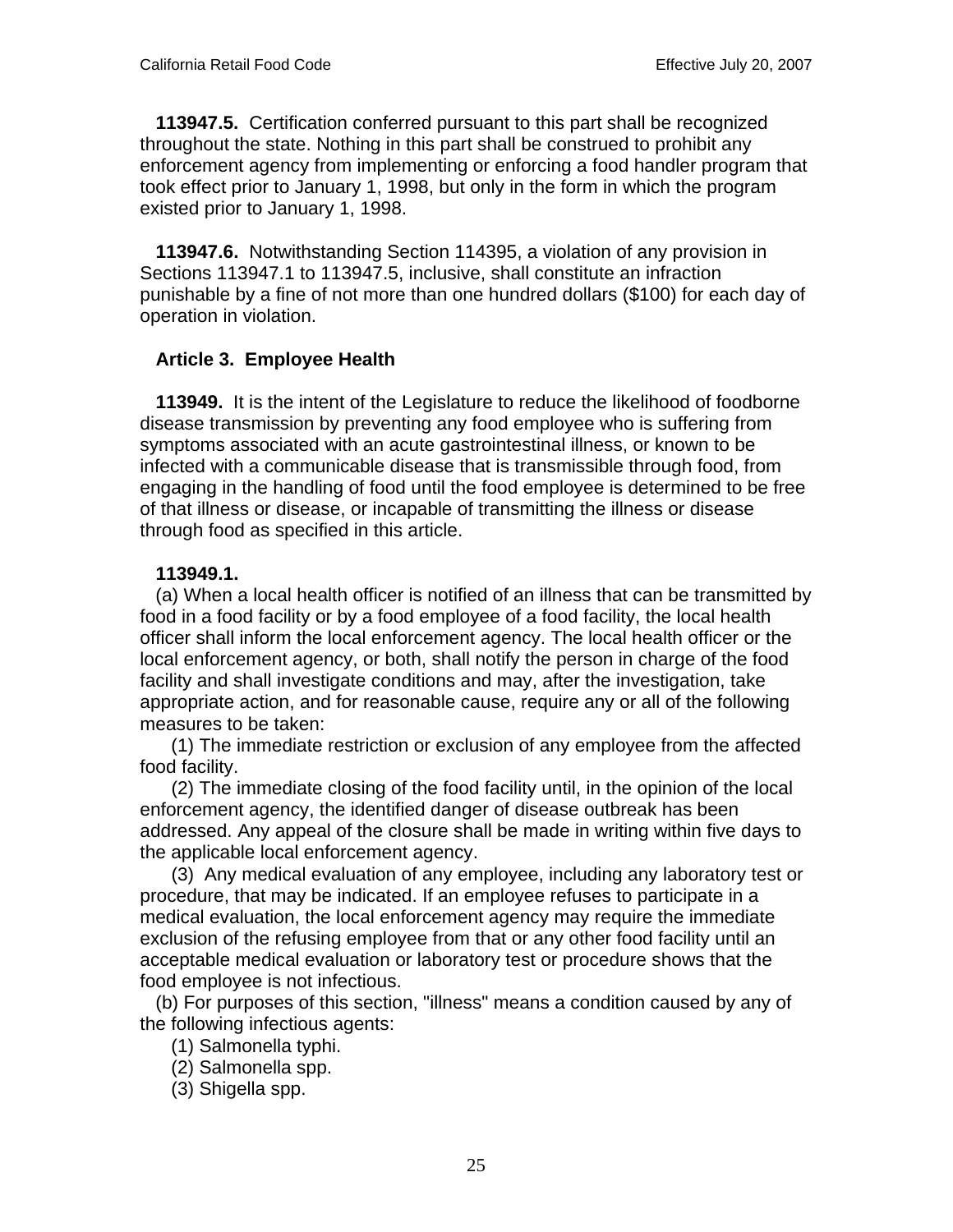- (4) Entamoeba histolytica.
- (5) Enterohemorrhagic or shiga toxin producing Escherichia coli.
- (6) Hepatitis A virus.
- (7) Norovirus.
- (8) Other communicable diseases that are transmissible through food.

 **113949.2.** The owner who has a food safety certificate issued pursuant to Section 113947.1 or the employee who has this food safety certificate shall instruct all food employees regarding the relationship between personal hygiene and food safety, including the association of hand contact, personal habits and behaviors, and food employee health to foodborne illness. The owner or employee shall require food employees to report the following to the person in charge:

- (a) If an employee is diagnosed with an illness due to one of the following:
	- (1) Salmonella typhi.
	- (2) Salmonella spp.
	- (3) Shigella spp.
	- (4) Entamoeba histolytica.
	- (5) Enterohemorrhagic or shiga toxin producing Escherichia coli.
	- (6) Hepatitis A virus.
	- (7) Norovirus.

 (b) If a food employee has a lesion or wound that is open or draining and is one of the following:

 (1) On the hands or wrists, unless an impermeable cover such as a finger cot or stall protects the lesion and a single-use glove is worn over the impermeable cover.

 (2) On exposed portions of the arms, unless the lesion is protected by an impermeable cover.

 (3) On other parts of the body, unless the lesion is covered by a dry, durable, tight-fitting bandage.

 **113949.4.** A food employee shall do both of the following:

 (a) Report to the person in charge the information specified under Section 113949.2.

 (b) Comply with the exclusions or restrictions, or both, that are specified under Section 113950.

# **113949.5.**

 (a) The person in charge shall notify the local enforcement agency when notified that the food employee has been diagnosed with an infectious agent specified under subdivision (b) of Section 113949.1.

 (b) A person in charge shall notify the local enforcement agency when he or she is aware that two or more food employees are concurrently experiencing symptoms associated with an acute gastrointestinal illness.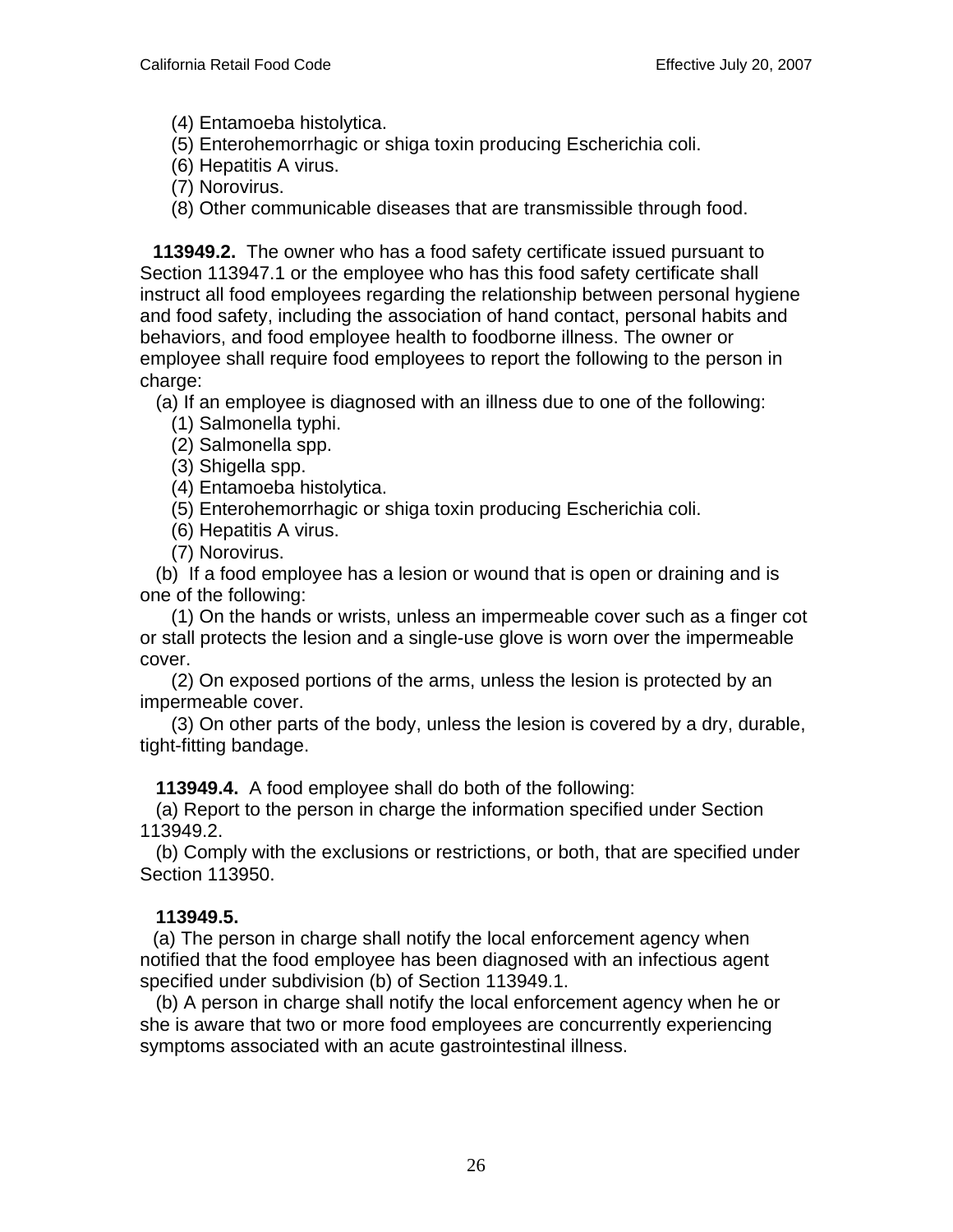#### **113950.**

 (a) The local health officer or, in consultation with the local health officer, the local enforcement agency shall do either of the following:

 (1) Exclude a food employee from a food facility if the food employee is diagnosed with an infectious agent specified in subdivision (b) of Section 113949.1 and the food employee is symptomatic and still considered infectious.

 (2) Restrict a food employee if the food employee is diagnosed with an infectious agent specified under subdivision (b) of Section 113949.1 and is not experiencing symptoms of the illness associated with that agent but is still considered infectious with an agent specified in subdivision (b) of Section 113949.1.

(b) The person in charge shall do either of the following:

 (1) Exclude a food employee from a food facility if the food employee is diagnosed with an infectious agent specified under subdivision (b) of Section 113949.1.

 (2) Restrict a food employee from working with exposed food; clean equipment, utensils, and linens; and unwrapped single-service and single-use articles in a food facility if the food employee is suffering from symptoms of an acute gastrointestinal illness.

#### **113950.5.**

 (a) The person in charge may remove a restriction for a food employee upon the resolution of symptoms as reported by a food employee if the food employee states that he or she no longer has any symptoms of an acute gastrointestinal illness.

 (b) Only the local health officer or the local enforcement agency, or both, shall remove exclusions or restrictions, or both, related to diagnosed illnesses due to infectious agents specified in subdivision (b) of Section 113949.1 after written local health officer clearance stating that the excluded or restricted food employee is no longer considered infectious.

# **Article 4. Handwashing**

 **113952.** Food employees shall keep their hands and exposed portions of their arms clean.

#### **113953.**

 (a) Handwashing facilities shall be provided within or adjacent to toilet rooms. The number of handwashing facilities required shall be in accordance with local building and plumbing codes.

 (b) (1) Except as otherwise provided in Section 114358, food facilities constructed or extensively remodeled after January 1 1996, that handle nonprepackaged food, shall provide facilities exclusively for handwashing in food preparation areas and in warewashing areas that are not located within or immediately adjacent to food preparation areas. Handwashing facilities shall be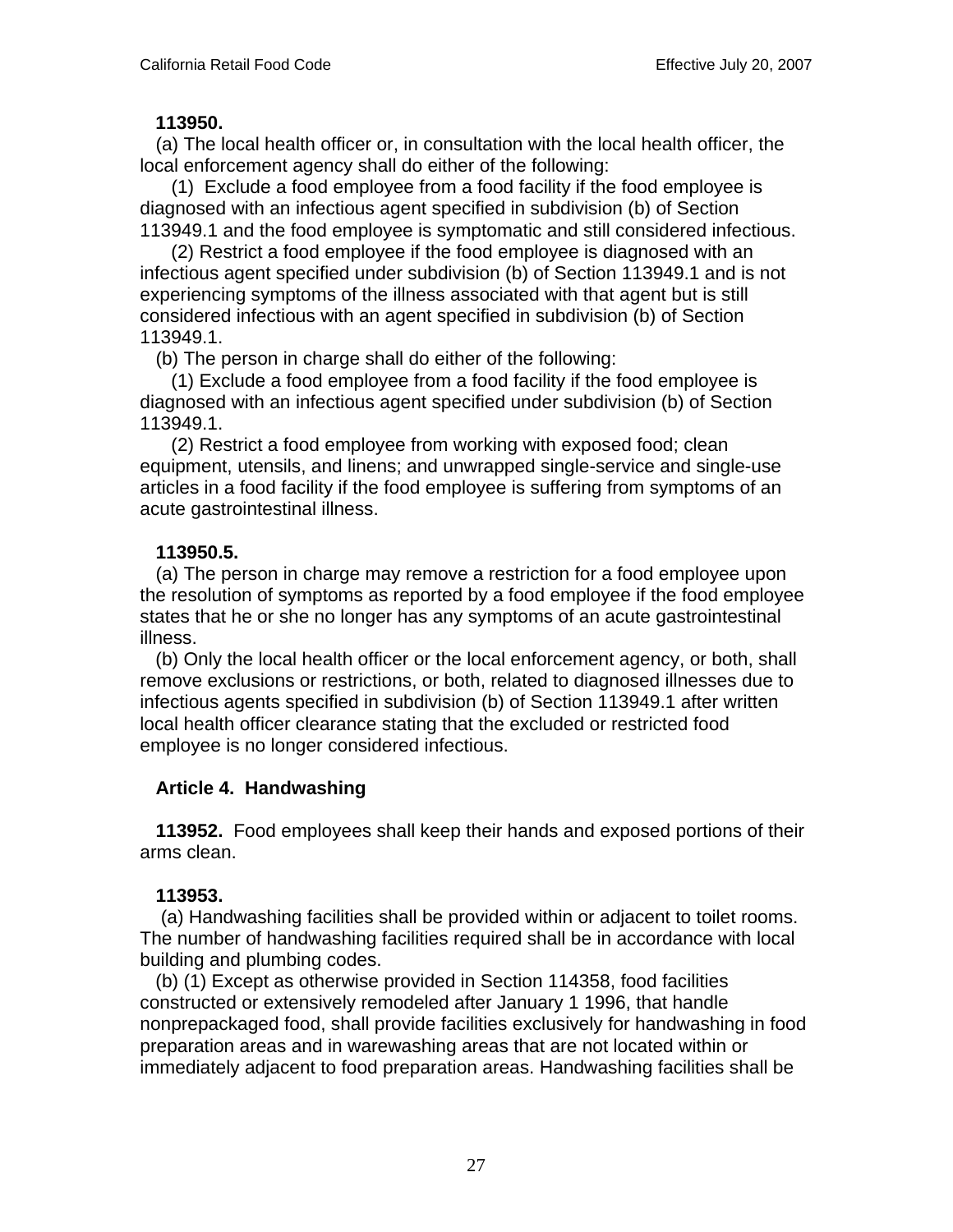sufficient in number and conveniently located so as to be accessible at all times for use by food employees.

 (2) The handwashing facility shall be separated from the warewashing sink by a metal splashguard with a height of at least 6 inches, that extends from the back edge of the drainboard to the front edge of the drainboard, the corners of the barrier to be rounded. No splashguard is required if the distance between the handwashing sink and the warewashing sink drainboards is 24 inches or more.

 (c) Handwashing facilities shall be equipped to provide warm water under pressure for a minimum of 15 seconds through a mixing valve or combination faucet.

 (d) An automatic handwashing facility may be installed and used in accordance with the manufacturer's instructions.

 (e) Notwithstanding subdivision (b), the enforcement agency may allow handwashing facilities other than those required by this section when it deems that the alternate facilities are adequate.

#### **113953.1.**

 (a) A handwashing facility shall be clean, unobstructed, and accessible at all times for employee use.

 (b) A handwashing facility shall not be used for purposes other than handwashing.

 (c) Employees shall not clean their hands in a sink used for food preparation, warewashing, or in a service sink or a curbed cleaning facility used for the disposal of mop water and similar liquid waste.

 (d) Notwithstanding subdivision (c), a warewashing sink may be used for handwashing as specified in Section 114125.

 **113953.2.** A handwashing facility shall be provided with the following in dispensers at, or adjacent to, each handwashing facility:

(a) Handwashing cleanser.

(b) Sanitary single-use towels or a heated-air hand drying device.

# **113953.3.**

 (a) Except as specified in subdivision (b), all employees shall thoroughly wash their hands and that portion, if any, of their arms exposed to direct food contact with cleanser and warm water by vigorously rubbing together the surfaces of their lathered hands and arms for at least 10 to 15 seconds and thoroughly rinsing with clean running water followed by drying of cleaned hands and that portion, if any, of their arms exposed. Employees shall pay particular attention to the areas underneath the fingernails and between the fingers. Employees shall wash their hands in all of the following instances:

 (1) Immediately before engaging in food preparation, including working with nonprepackaged food, clean equipment and utensils, and unwrapped single-use food containers and utensils.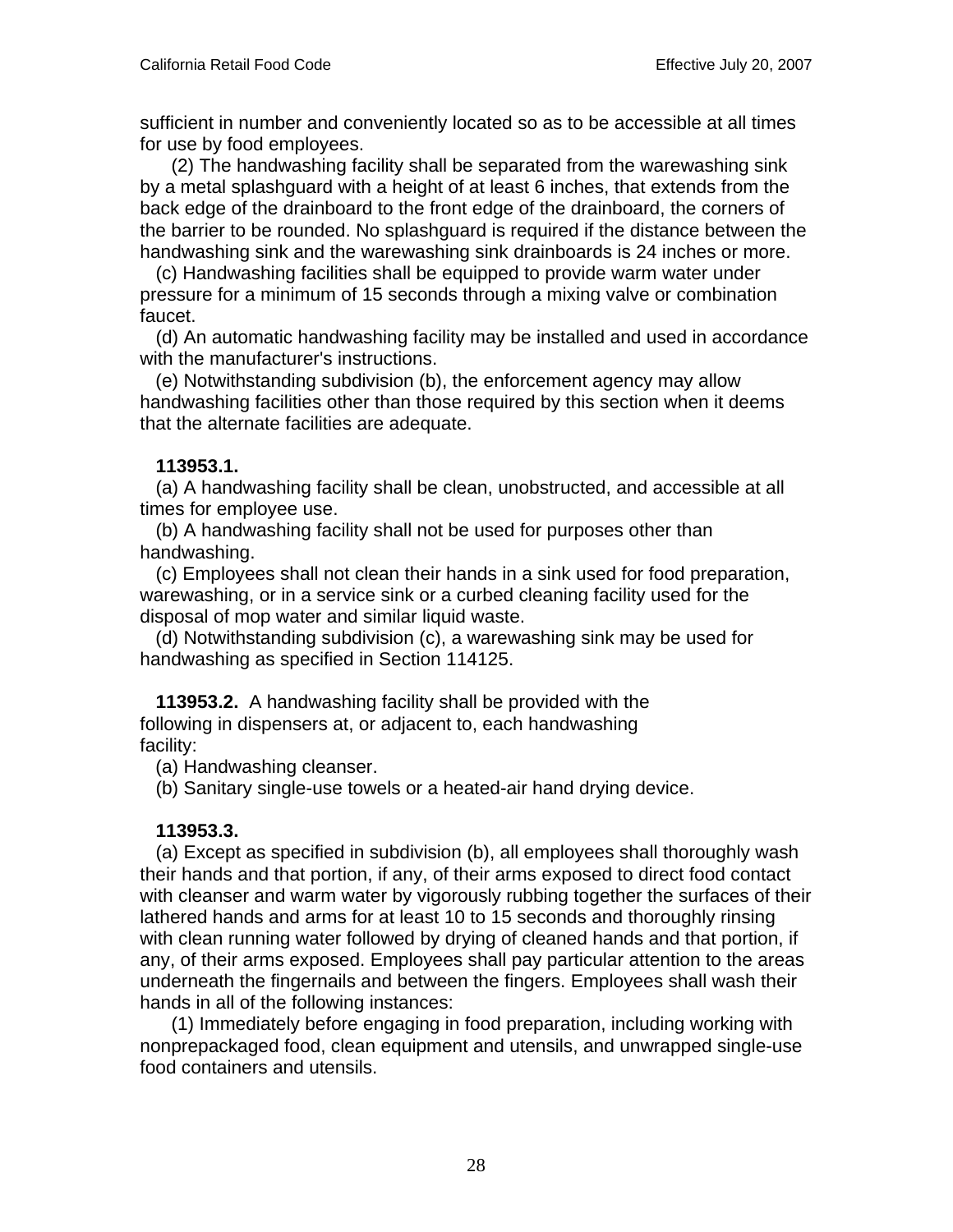(2) After touching bare human body parts other than clean hands and clean, exposed portions of arms.

(3) After using the toilet room.

 (4) After caring for or handling any animal allowed in a food facility pursuant to this part.

 (5) After coughing, sneezing, using a handkerchief or disposable tissue, using tobacco, eating, or drinking.

(6) After handling soiled equipment or utensils.

 (7) During food preparation, as often as necessary to remove soil and contamination and to prevent cross-contamination when changing tasks.

 (8) When switching between working with raw food and working with readyto-eat food.

(9) Before donning gloves for working with food.

 (10) Before dispensing or serving food or handling clean tableware and serving utensils in the food service area.

(11) After engaging in other activities that contaminate the hands.

 (b) If approved and capable of removing the types of soils encountered in the food operations involved, an automatic handwashing facility may be used by food employees to clean their hands.

#### **113953.4.**

 (a) A hand antiseptic used as a topical application, a hand antiseptic solution used as a hand dip, or a hand antiseptic soap shall meet either one of the following requirements:

 (1) Be an approved drug that is listed in the FDA publication Approved Drug Products with Therapeutic Equivalence Evaluations as an approved drug based on safety and effectiveness.

 (2) Have active antimicrobial ingredients that are listed in the FDA monograph for OTC Antiseptic Health-Care Drug Products as an antiseptic handwash.

 (b) In addition to the requirements of subdivision (a), the hand antiseptic used as a topical application, hand antiseptic solution used as a hand dip, or hand antiseptic soap shall meet either one of the following requirements:

 (1) Have components that are exempted from the requirement of being listed in federal Food Additive regulations as specified in 21 CFR 170.39 - Threshold of regulation for substances used in food-contact articles.

(2) Comply with, and be listed in, either of the following federal regulations:

 (A) 21 CFR 178 - Indirect Food Additives: Adjuvants, Production Aids, and Sanitizers as regulated for use as a Food Additive with conditions of safety use.

 (B) 21 CFR 182 - Substances Generally Recognized as Safe, 21 CFR 184 - Direct Food Substances Affirmed as Generally Recognized as Safe, or 21 CFR 186 - Indirect Food Substances Affirmed as Generally Recognized as Safe for use in contact with food.

 (c) A hand antiseptic used as a topical application, a hand antiseptic solution used as a hand dip, or a hand antiseptic soap that meets the requirements of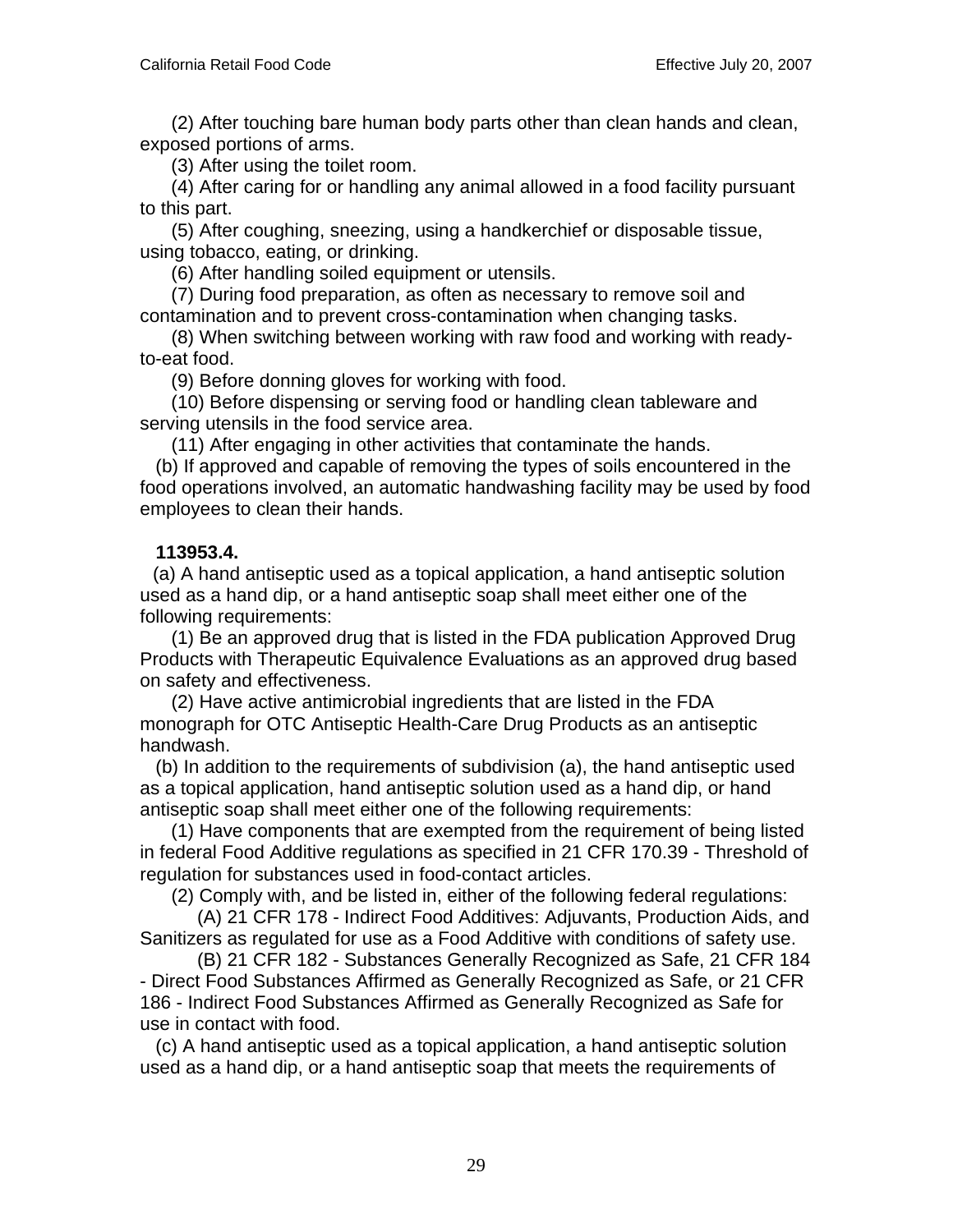subdivisions (a) and (b) shall be applied only to hands that are cleaned in a manner described in Section 113953.3.

 (d) If a hand antiseptic or a hand antiseptic solution used as a hand dip does not meet the requirements of subdivision (b), the hand antiseptic or hand antiseptic solution used as a hand dip may be used only if its use is either of the following:

 (1) Followed by thorough hand rinsing in clean water before hand contact with food directly or with the use of gloves.

 (2) Limited to situations where bare hands do not come in direct contact with food.

 (e) A hand antiseptic solution used as a hand dip shall be maintained clean and at a strength equivalent to at least 100 mg/l chlorine.

#### **113953.5.**

 (a) Except as specified in subdivision (b), a sign or poster that notifies food employees to wash their hands shall be posted at all handwashing lavatories used by food employees, and shall be clearly visible to food employees.

 (b) This section does not apply to toilet rooms in guestrooms of restricted food service facilities.

#### **113961.**

 (a) Food employees shall minimize bare hand and arm contact with nonprepackaged food that is in a ready-to-eat form.

 (b) Food employees shall use utensils, including scoops, forks, tongs, paper wrappers, gloves, or other implements, to assemble ready-to-eat food or to place ready-to-eat food on tableware or in other containers. However, food employees may assemble or place on tableware or in other containers ready-to-eat food in an approved food preparation area without using utensils if hands are cleaned in accordance with Section 113953.3.

 (c) Food that has been served to the consumer and then wrapped or prepackaged at the direction of the consumer shall be handled only with utensils. These utensils shall be properly sanitized before reuse.

# **Article 5. Personal Cleanliness**

 **113967.** No employee shall commit any act that may cause the contamination or adulteration of food, food-contact surfaces, or utensils.

 **113968.** Food employees shall keep their fingernails trimmed, filed, and maintained so the edges and surfaces are cleanable and not rough.

# **113969.**

 (a) Except as specified in subdivision (b), all food employees preparing, serving, or handling food or utensils shall wear hair restraints such as hats, hair coverings, or nets that are designed and worn to effectively keep their hair from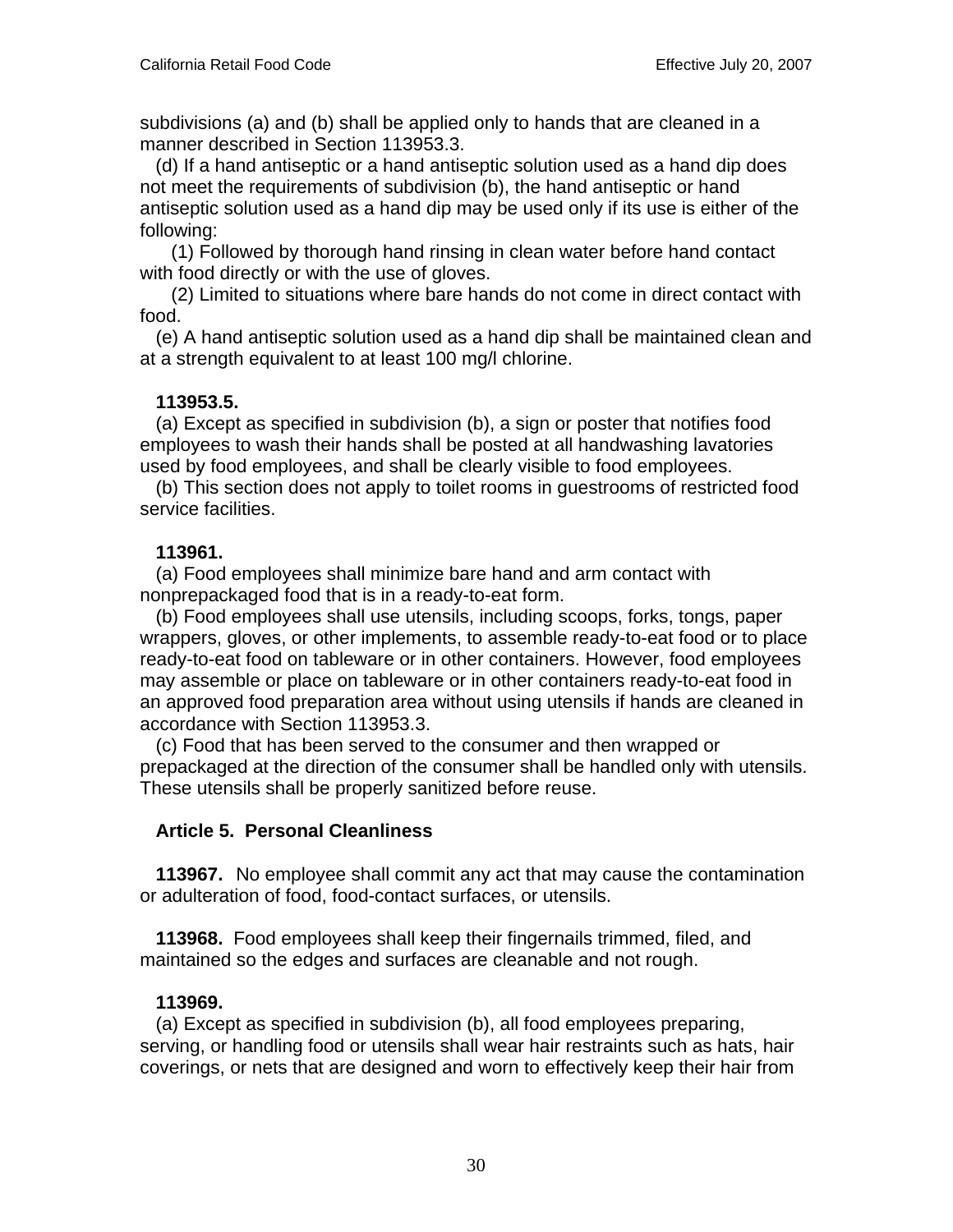contacting nonprepackaged food, clean equipment, utensils, linens, and unwrapped single-use articles.

 (b) This section does not apply to food employees, such as counter staff who only serve beverages and wrapped or prepackaged foods, hostesses, and wait staff, if they present a minimal risk of contaminating nonprepackaged food, clean equipment, utensils, linens, and unwrapped single-use articles.

 **113971.** Food employees shall wear clean outer clothing to prevent contamination of food, equipment, utensils, linens, and single-use articles.

# **Article 6. Hygienic Practices**

#### **113973.**

 (a) Gloves shall be worn when contacting food and food-contact surfaces if the employee has any cuts, sores, rashes, artificial nails, nail polish, rings (other than a plain ring, such as a wedding band), uncleanable orthopedic support devices, or fingernails that are not clean, smooth, or neatly trimmed.

 (b) Whenever gloves are worn, they shall be changed, replaced, or washed as often as handwashing is required by this part.

 (c) If used, single-use gloves shall be used for only one task, such as working with ready-to-eat food or with raw food of animal origin, used for no other purpose, and shall be discarded when damaged or soiled, or when interruptions in the food handling occur.

 (d) Except as specified in subdivision (e), slash-resistant gloves that are used to protect the hands during operations requiring cutting shall be used only with food that is subsequently cooked as specified in Section 114004, such as frozen food or a primal cut of meat.

 (e) Slash-resistant gloves may be used with ready-to-eat food that will not be subsequently cooked if the slash-resistant gloves have a smooth, durable, and nonabsorbent outer surface or if the slash-resistant gloves are covered with a smooth, durable, nonabsorbent glove, or a single-use glove.

 (f) Cloth gloves may not be used in direct contact with food unless the food is subsequently cooked.

 **113974.** Food employees experiencing, while at work in a food facility, persistent sneezing, coughing, or runny nose that is associated with discharges from the eyes, nose, or mouth, and that cannot be controlled by medication, shall not work with exposed food; clean equipment, utensils, or linens; or unwrapped single-use utensils.

 **113976.** A food employee may not use a utensil more than once to taste food that is to be sold or served.

# **113977.**

 (a) Except as specified in subdivision (b), an employee shall eat, drink, or use any form of tobacco only in designated areas where contamination of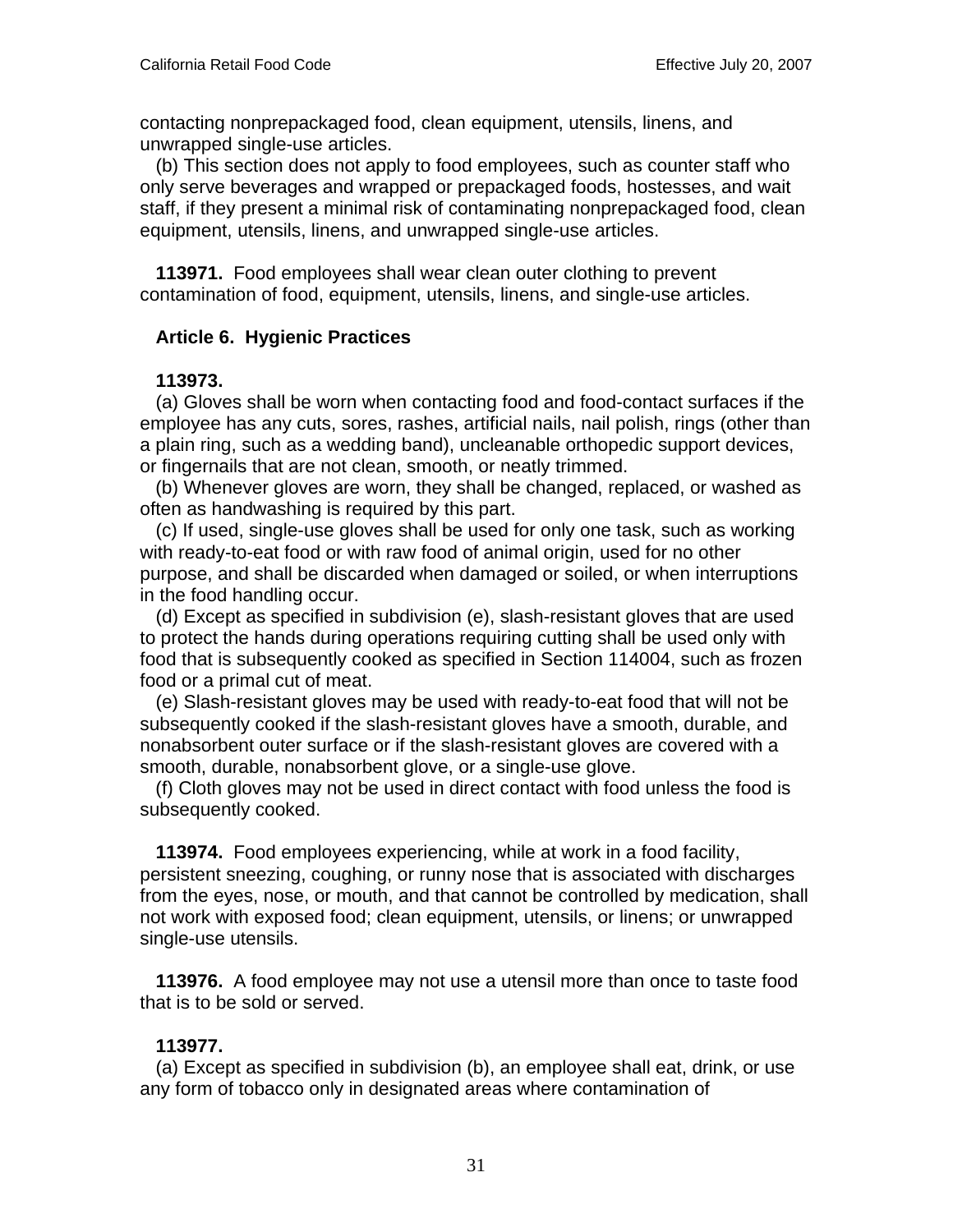nonprepackaged food; clean equipment, utensils, and linens; unwrapped singleuse articles; or other items needing protection cannot result.

 (b) A food employee may drink from a closed beverage container if the container is handled to prevent contamination of the employee's hands, the container, nonprepackaged food, and food-contact surfaces.

 **113978.** Food facilities shall have a "no smoking" sign posted in the food preparation, food storage, and warewashing areas.

# **CHAPTER 4. General Food Safety Requirements**

#### **Article 1. Protection from Contamination**

 **113980.** All food shall be manufactured, produced, prepared, compounded, packed, stored, transported, kept for sale, and served so as to be pure and free from adulteration and spoilage; shall have been obtained from approved sources; shall be protected from dirt, vermin, unnecessary handling, droplet contamination, overhead leakage, or other environmental sources of contamination; shall otherwise be fully fit for human consumption; and shall conform to the applicable provisions of the Sherman Food, Drug, and Cosmetic Law (Part 5 (commencing with Section 109875)).

#### **113982.**

 (a) Food shall be transported in a manner that meets the following requirements:

 (1) The interior floor, sides, and top of the food holding area shall be constructed of a smooth, washable, impervious material capable of withstanding frequent cleaning.

 (2) The food holding area shall be constructed and operated so that no liquid wastes can drain onto any street, sidewalk, or premises.

 (3) Approved methods shall be used to maintain potentially hazardous food at the required holding temperatures.

 (b) This section shall not apply to the transportation of prepackaged nonpotentially hazardous foods.

# **113984.**

 (a) Adequate and suitable counter space shall be provided for all food preparation operations.

 (b) Except as specified in subdivision (c), food preparation shall be conducted within a fully enclosed food facility.

 (c) Limited food preparation shall be conducted within a food compartment or as approved by the enforcement agency. All food shall be thawed, washed, sliced, and cooled within an approved fully enclosed food facility.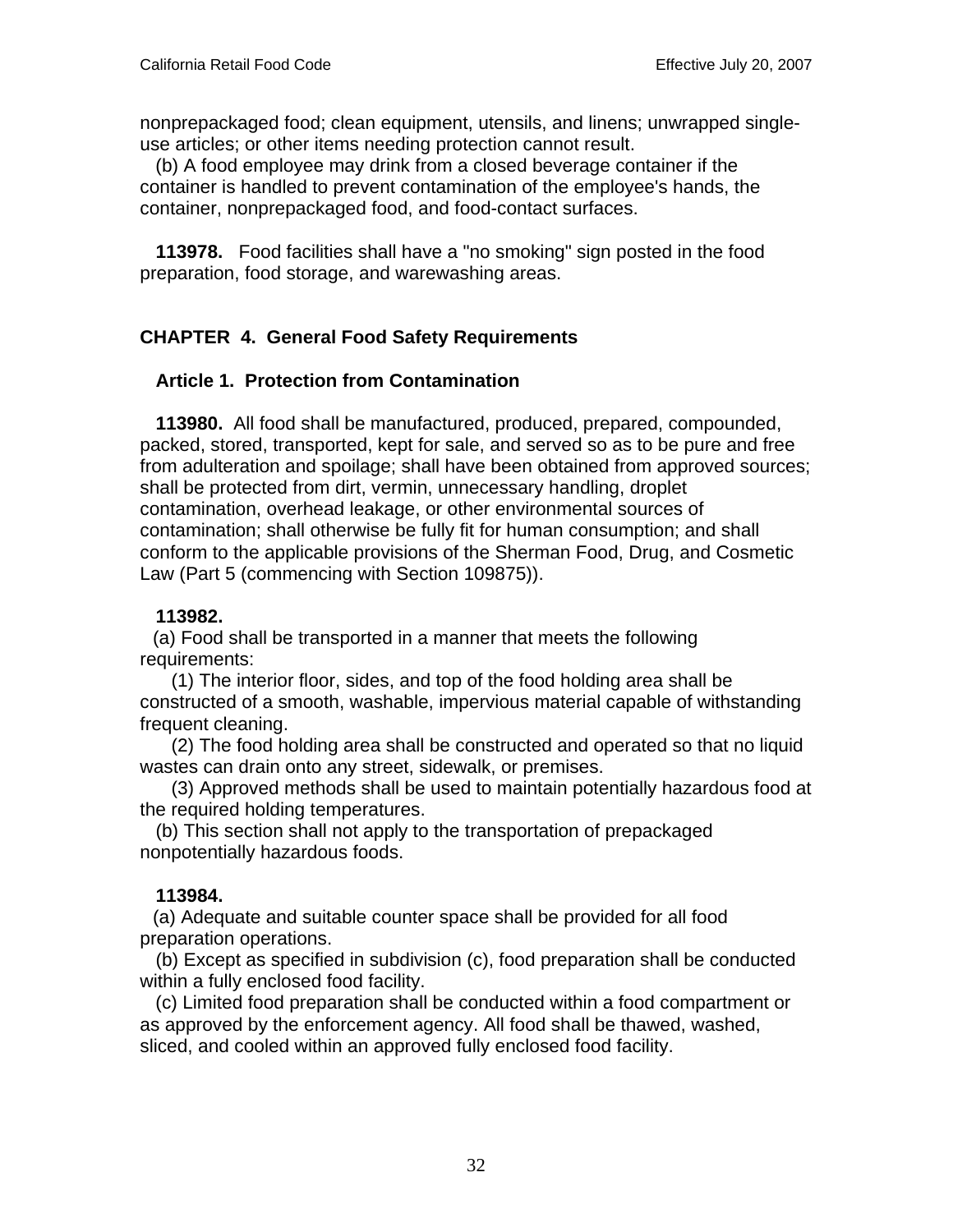(d) Food shall be prepared with suitable utensils and on surfaces that, prior to use, have been cleaned, rinsed, and sanitized as specified in Section 114117 to prevent cross-contamination.

 (e) Overhead protection shall be provided above all food preparation, food display, and food storage areas.

 **113984.1.** Consumer access to a food facility through the food preparation area is permissible, at the discretion of the permitholder, if ready-to-eat foods are prepared in approved areas separated from sources of contamination by a space of at least three feet from the consumer and in areas that are separate from raw or undercooked foods. The route of access shall be separated from the required space by a rail or wall at least three feet high or otherwise clearly delineated.

#### **113986.**

 (a) Food shall be protected from cross-contamination by utilizing one or more of the following methods:

 (1) Separating raw food of animal origin during transportation, storage, preparation, holding, and display from raw ready-to-eat food, including other raw food of animal origin such as fish for sushi or molluscan shellfish, or other raw ready-to-eat food such as produce, and cooked ready-to-eat food.

 (2) Except when combined as ingredients, separating types of raw foods of animal origin from each other during transportation, storage, preparation, holding, and display in the following ways:

(A) Using separate equipment for each type.

 (B) Arranging each type of food in equipment so that cross-contamination of one type with another is prevented.

(C) Preparing each type of food at different times or in separate areas.

 (D) Except as specified in subdivision (b), storing the food in packages, covered containers, or wrappings.

 (E) Cleaning hermetically sealed containers of food of visible soil before opening.

 (F) Protecting food containers that are received packaged together in a case or overwrap from cuts when the case or overwrap is opened.

 (G) Storing damaged, spoiled, or recalled food being held in the food establishment as specified in Section 114055.

 (H) Separating fruits and vegetables before they are washed, as specified in Section 113992, from ready-to-eat food.

 (b) Subparagraph (D) of paragraph (2) of subdivision (a) of this section shall not apply to any of the following:

 (1) Whole, uncut, raw fruits and vegetables and nuts in the shell that require peeling or hulling before consumption.

 (2) Primal cuts, quarters, or sides of raw meat or slab bacon that are hung on clean, sanitized hooks or placed on clean, sanitized racks.

 (3) Whole, uncut, processed meats, such as country hams, and smoked or cured sausages that are placed on clean, sanitized racks.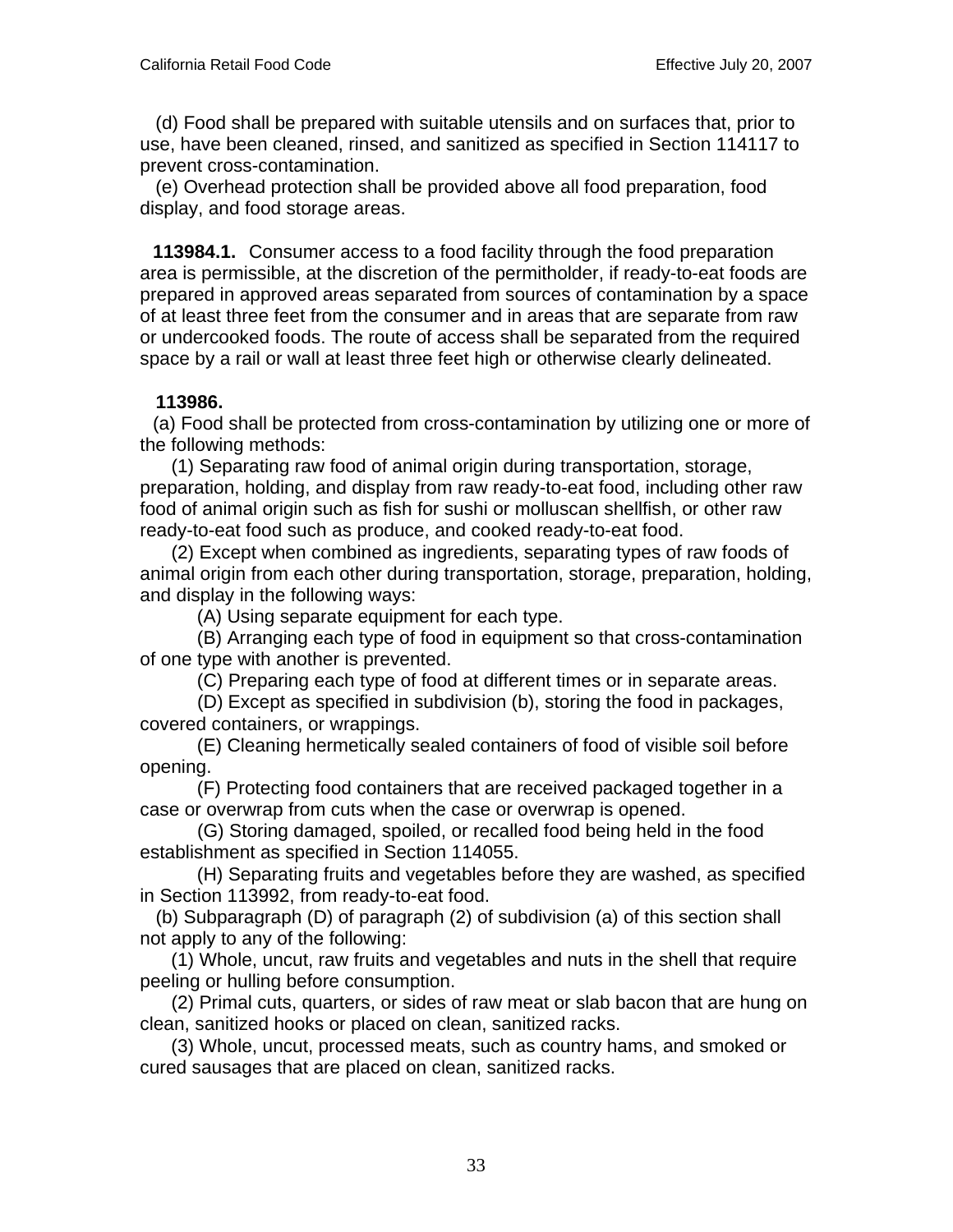(4) Food being cooled as specified in subdivision (b) of Section 114002.1.

(5) Shellstock.

# **113988.**

 (a) Food shall be protected from contamination that may result from the addition of unsafe or unapproved food or color additives or unsafe or unapproved levels of approved food and color additives.

 (b) A food employee may not apply sulfiting agents to fresh fruits and vegetables intended for raw consumption, or to any potentially hazardous food.

 **113990**. Ice that has been used as a medium for cooling the exterior surfaces of food such as melons or fish, prepackaged foods such as canned beverages, or cooling coils and tubes of equipment, shall not be used as food.

# **113992.**

 (a) Produce shall be thoroughly washed in potable water to remove soil and other contaminants before being cut, combined with other ingredients, cooked, served, or offered for human consumption in ready-to-eat form, except as specified in subdivision (b) and except when intended for washing by the consumer before consumption.

 (b) Chemicals used to wash or peel produce shall meet the requirements specified in 21 C.F.R. 173.315.

# **Article 2. Time and Temperature Relationships**

# **113996.**

 (a) Except during preparation, cooking, cooling, transportation to or from a retail food facility for a period of less than 30 minutes, or when time is used as the public health control as specified under Section 114000, or as otherwise provided in this section, potentially hazardous food shall be maintained at or above 135\*F, or at or below 41\*F.

 (b) Roasts cooked to a temperature and for a time specified in subdivision (b) of Section 114004 may be held at a temperature of 130\*F.

(c) The following foods may be held at or below 45\*F:

(1) Raw shell eggs.

(2) Unshucked live molluscan shellfish.

 (3) Pasteurized milk and pasteurized milk products in original, sealed containers.

 (4) Potentially hazardous foods held for dispensing in serving lines and salad bars during periods not to exceed 12 hours in any 24-hour period or held in vending machines. For purposes of this subdivision, a display case shall not be deemed to be a serving line.

 (5) Potentially hazardous foods held for sampling at a certified farmers' market.

(6) Potentially hazardous foods held during transportation.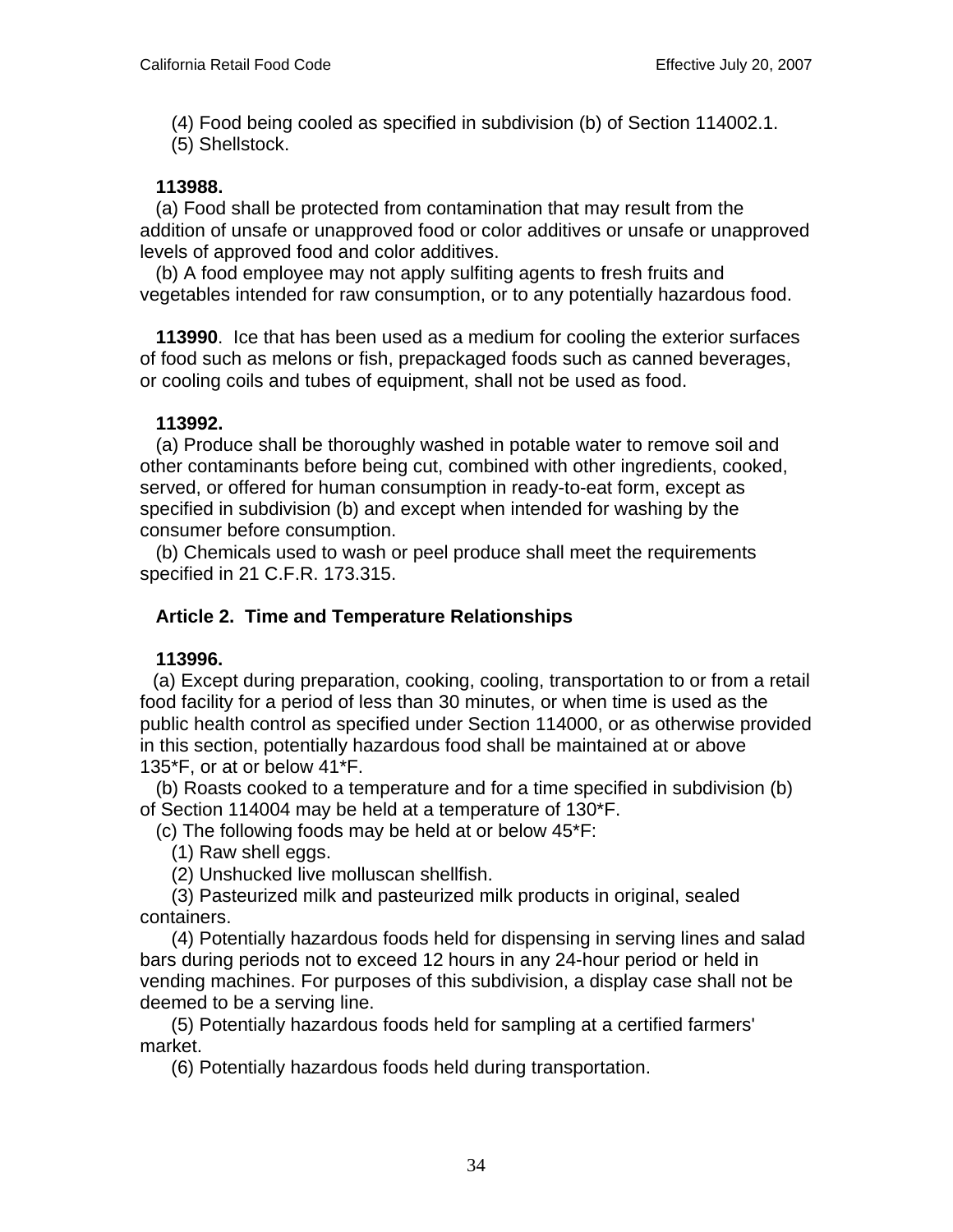**113998.** If it is necessary to remove potentially hazardous food from the specified holding temperatures to facilitate preparation, this preparation shall in no case exceed two cumulative hours without a return to the specified holding temperatures.

#### **114000.**

 (a) Except as specified in subdivision (b), if time only, rather than time in conjunction with temperature, is used as the public health control for a working supply of potentially hazardous food before cooking or for ready-to-eat potentially hazardous food that is displayed or held for service for immediate consumption, the following shall occur:

 (1) The food shall be marked or otherwise identified to indicate the time that is four hours past the point in time when the food is removed from temperature control.

 (2) The food shall be cooked and served, served if ready-to-eat, or discarded within four hours from the point in time when the food is removed from temperature control.

 (3) The food in unmarked containers or packages or marked to exceed a four-hour limit shall be discarded.

 (4) Written procedures shall be maintained in the food facility and made available to the enforcement agency upon request, that ensure compliance with this section and Section 114002, for food that is prepared, cooked, and refrigerated before time is used as a public health control.

 (b) Time only, rather than time in conjunction with temperature, may not be used as the public health control for raw eggs in the following food facilities:

(1) Licensed health care facilities.

(2) Public and private school cafeterias.

#### **114002.**

 (a) Whenever food has been prepared or heated so that it becomes potentially hazardous, it shall be rapidly cooled if not held at or above 135\*F.

 (b) After heating or hot holding, potentially hazardous food shall be cooled rapidly from 135/4F to 70 \*F within two hours and from 70\*F to 41\*F or below within four hours.

 (c) Potentially hazardous food shall be cooled within four hours to 41\*F or less if prepared from ingredients at ambient temperature, such as reconstituted foods and canned tuna.

 (d) Except as specified in subdivision (e), a potentially hazardous food received in compliance with laws allowing a temperature above 41\*F during shipment from the supplier as specified in Section 114037, shall be cooled within four hours to 41\*F or less.

 (e) Shell eggs need not comply with subdivision (c) or (d) if the eggs are placed immediately upon their receipt in refrigerated equipment that maintains an ambient temperature of 45\*F or less.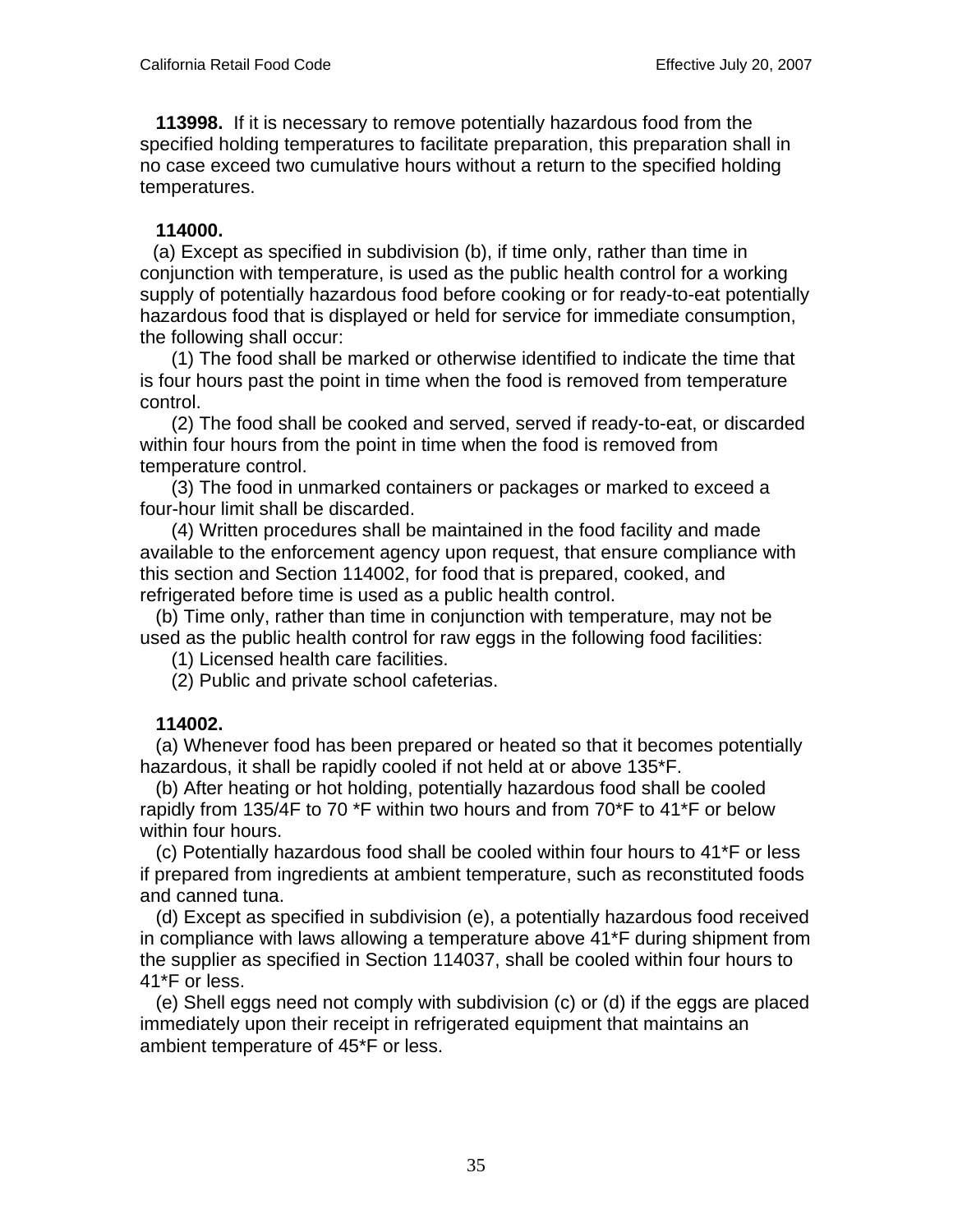#### **114002.1.**

 (a) The rapid cooling of potentially hazardous foods shall be accomplished in accordance with the time and temperature criteria specified in Section 114002 by using one or more of the following methods based on the type of food being cooled:

(1) Placing the food in shallow pans.

(2) Separating the food into smaller or thinner portions.

(3) Using rapid cooling equipment.

(4) Using containers that facilitate heat transfer.

(5) Adding ice as an ingredient.

(6) Using ice paddles.

 (7) Inserting appropriately designed containers in an ice bath and stirring frequently.

(8) In accordance with an HACCP plan adopted pursuant to this part.

 (9) Utilizing other effective means that have been approved by the enforcement agency.

 (b) When placed in cooling or cold holding equipment, food containers in which food is being cooled shall be arranged in the equipment to provide maximum heat transfer through the container walls, loosely covered, or uncovered if protected from overhead contamination during the cooling period to facilitate heat transfer from the surface of the food, and stirred as necessary to evenly cool a liquid or a semi-liquid food.

# **114004.**

 (a) Except as specified in subdivision (c), all ready-to-eat foods prepared at a food facility from raw or incompletely cooked food of animal origin shall be cooked to heat all parts of the food to a temperature and for a time that complies with the following methods based on the food that is cooked:

 (1) The following shall be heated to a minimum internal temperature of 145\*F or above for 15 seconds:

 (A) Raw shell eggs that are broken and prepared in response to a consumer's order and for immediate service.

(B) Fish.

 (C) Single pieces of meat, including beef, veal, lamb, pork, and game animals from approved sources.

 (2) The following foods shall be heated to a minimum internal temperature of 155/4F for 15 seconds or the temperature specified in the following chart that corresponds to the holding time:

(A) Ratites and injected meats.

(B) Comminuted meat or any food containing comminuted meat.

 (C) Raw eggs and foods containing raw eggs that are not prepared as specified in paragraph (1).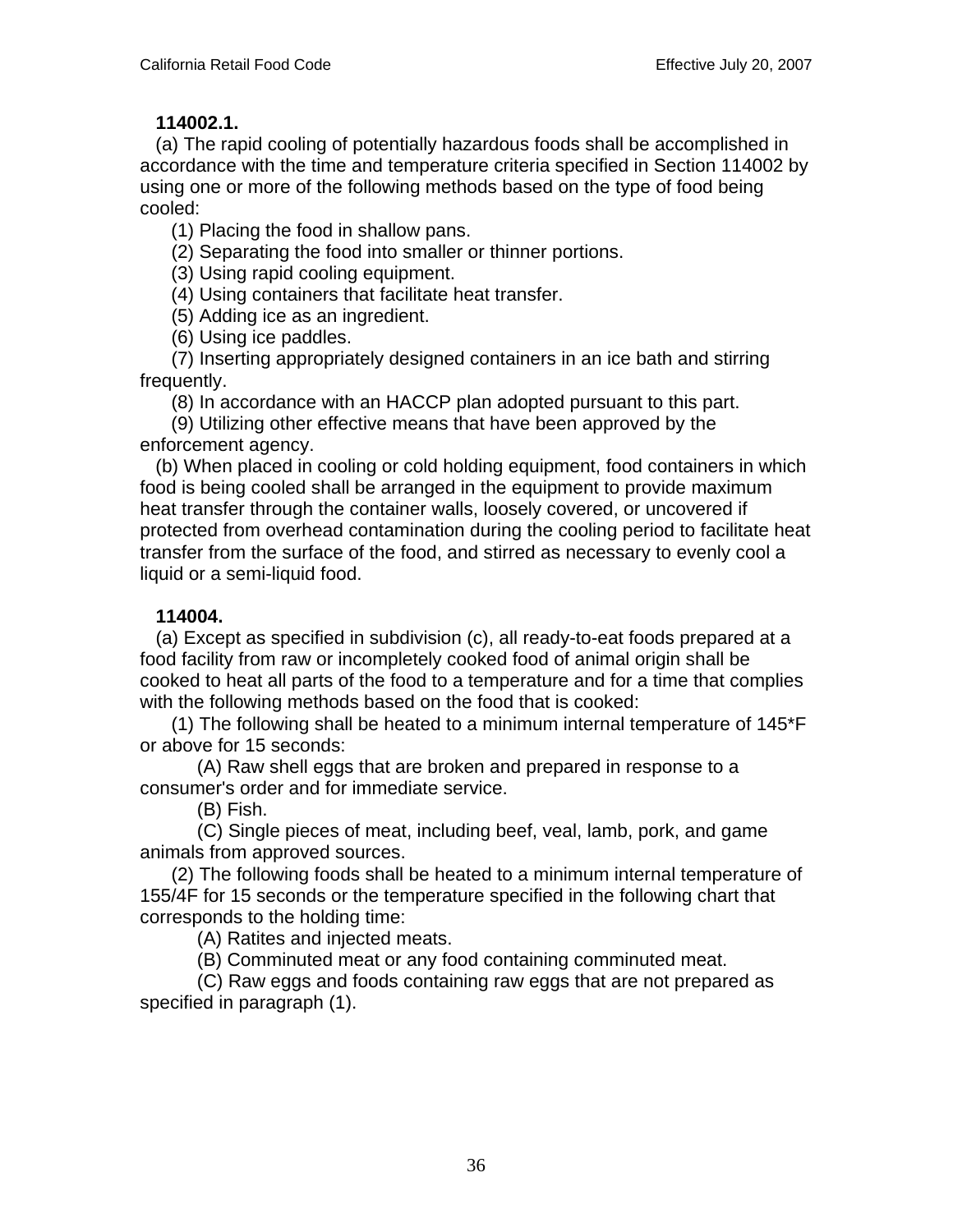| Minimum Temperature (°F) | <b>Time</b>                |  |
|--------------------------|----------------------------|--|
| 145                      | 3 minutes                  |  |
| 150                      | 1 minute                   |  |
| 158                      | < 1 second (instantaneous) |  |

 (3) The following shall be heated to a minimum internal temperature of 165\*F for 15 seconds:

(A) Poultry.

(B) Comminuted poultry.

 (C) Stuffed fish, stuffed meat, stuffed poultry, stuffed ratites, stuffed pasta. (D) Stuffing containing fish, meat, poultry, or ratites.

 (b) Whole beef roasts, corned beef roasts, pork roasts, and cured pork roasts, such as ham, shall be cooked as specified in both of the following:

 (1) In an oven that is preheated to the temperature specified for the roast's weight in the following chart and that is held at that temperature:

| <b>Oven Type:</b> | <b>Oven Temperature Based on Weight:</b> |               |
|-------------------|------------------------------------------|---------------|
|                   | Less than 10 lbs:   10 lbs. or more:     |               |
| <b>Still Dry</b>  | 350°F or more                            | 250°F or more |
| Convection        | 325°F or more                            | 250°F or more |
| High Humidity*    | 250°F or less                            | 250°F or less |

\* Relative humidity greater than 90% for at least 1 hour measured in the cooking chamber or exit of the oven; or in a moisture-impermeable bag that provides 100% humidity.

 (2) As specified in the following chart, to heat all parts of the food to a temperature and for the holding time that corresponds to that temperature:

| Temperature (°F)                                | Time* in Minutes   Temperature (°F) |     | Time* in Seconds |
|-------------------------------------------------|-------------------------------------|-----|------------------|
| 130                                             | 112                                 | 147 | 134              |
| 131                                             | 89                                  | 149 | 85               |
| 133                                             | 56                                  | 151 | 54               |
| 135                                             | 36                                  | 153 | 34               |
| 136                                             | 28                                  | 155 | 22               |
| 138                                             | 18                                  | 157 | 14               |
| 140                                             | 12                                  | 158 | 0                |
| 142                                             | 8                                   |     |                  |
| 144                                             | 5                                   |     |                  |
| 145                                             |                                     |     |                  |
| * Holding time may include post oven heat rise. |                                     |     |                  |

 (c) The department may approve alternative time and temperature minimum heating requirements to thoroughly cook the foods identified in this section when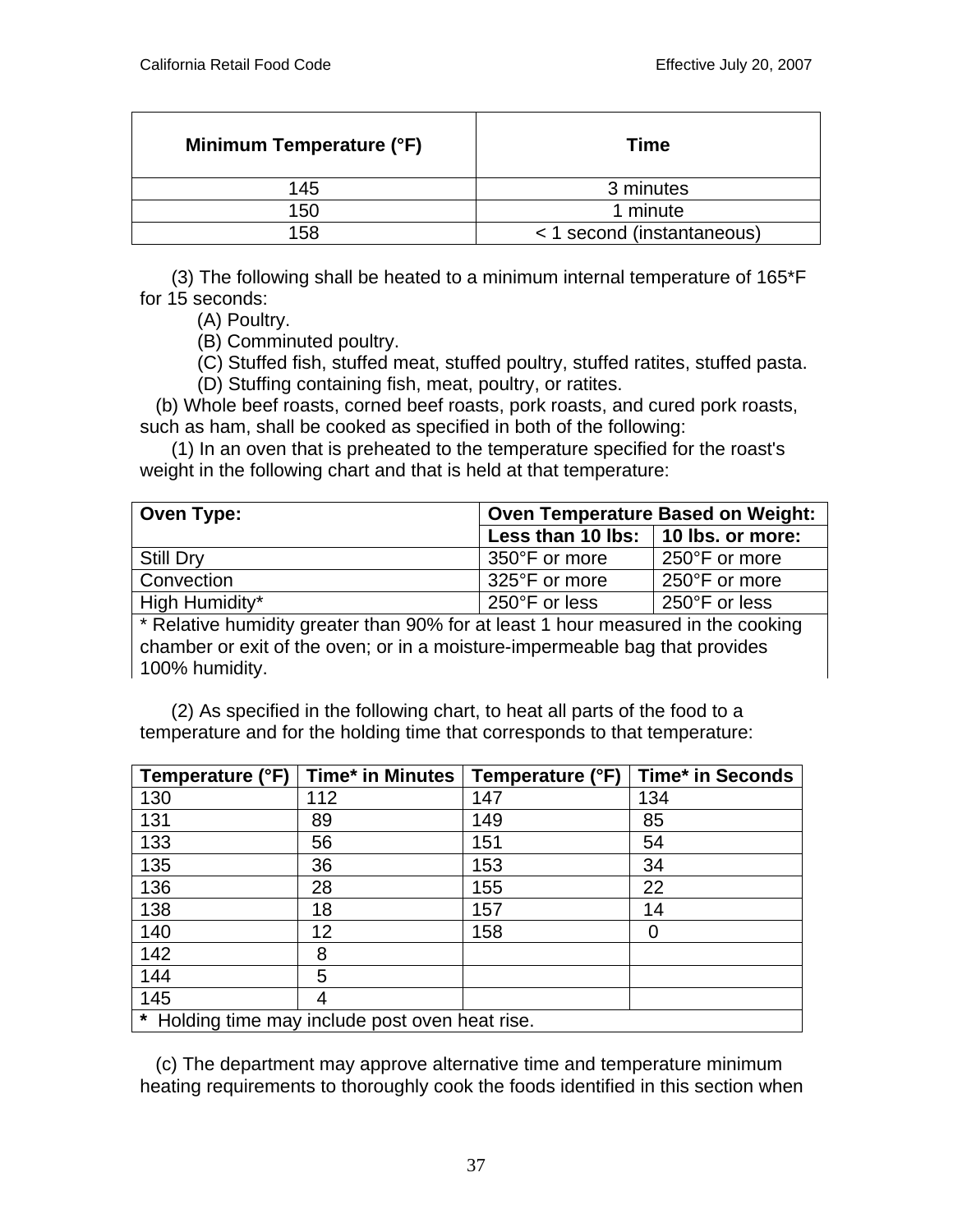the food facility or person demonstrates to the department that the alternative heating requirements provide an equivalent level of food safety.

 **114008.** Raw foods of animal origin cooked in a microwave oven shall meet all of the following requirements:

 (a) Be rotated or stirred throughout or midway during cooking to compensate for uneven distribution of heat.

(b) Be covered to retain surface moisture.

(c) Be heated to a temperature of at least 165\*F in all parts of the food.

 (d) Stand covered for at least two minutes after cooking to obtain temperature equilibrium.

 **114010.** Fruits and vegetables that are cooked for hot holding shall be cooked to a minimum temperature of 135 /4F.

 **114012.** Except as specified in Section 114091, pasteurized eggs or pasteurized egg products shall be substituted for raw shell eggs in the preparation of foods such as Caesar salad, hollandaise or Bearnaise sauce, mayonnaise, eggnog, ice cream, and egg-fortified beverages that are not cooked as specified under Section 114004, nor included in Section 114093.

 **114014.** Cooked and refrigerated food that is prepared for immediate service in response to an individual consumer order may be served at any temperature.

### **114016.**

 (a) Except as specified under subdivisions (b) and (c), potentially hazardous food that is cooked, cooled, and reheated for hot holding shall be reheated so that all parts of the food reach a temperature of at least 165 \*F for 15 seconds.

 (b) Except as specified under subdivision (c), potentially hazardous food reheated in a microwave oven for hot holding shall be reheated so that all parts of the food reach a temperature of at least 165\*F and the food is rotated or stirred, covered, and allowed to stand covered for at least two minutes after reheating.

 (c) Ready-to-eat food taken from a commercially processed, hermetically sealed container, or from an intact package from a food processing plant shall be heated to a temperature of at least 135/4F for hot holding.

 (d) Reheating for hot holding shall be done rapidly, and the time the food is between 41/4F and 165 /4F shall not exceed two hours.

 (e) Remaining unsliced portions of roasts that are cooked as specified under Section 114004 may be reheated for hot holding using the oven parameters and minimum time and temperature conditions as specified in Section 114004.

 **114018.** Frozen foods shall be stored and displayed in their frozen state unless being thawed in accordance with Section 114020.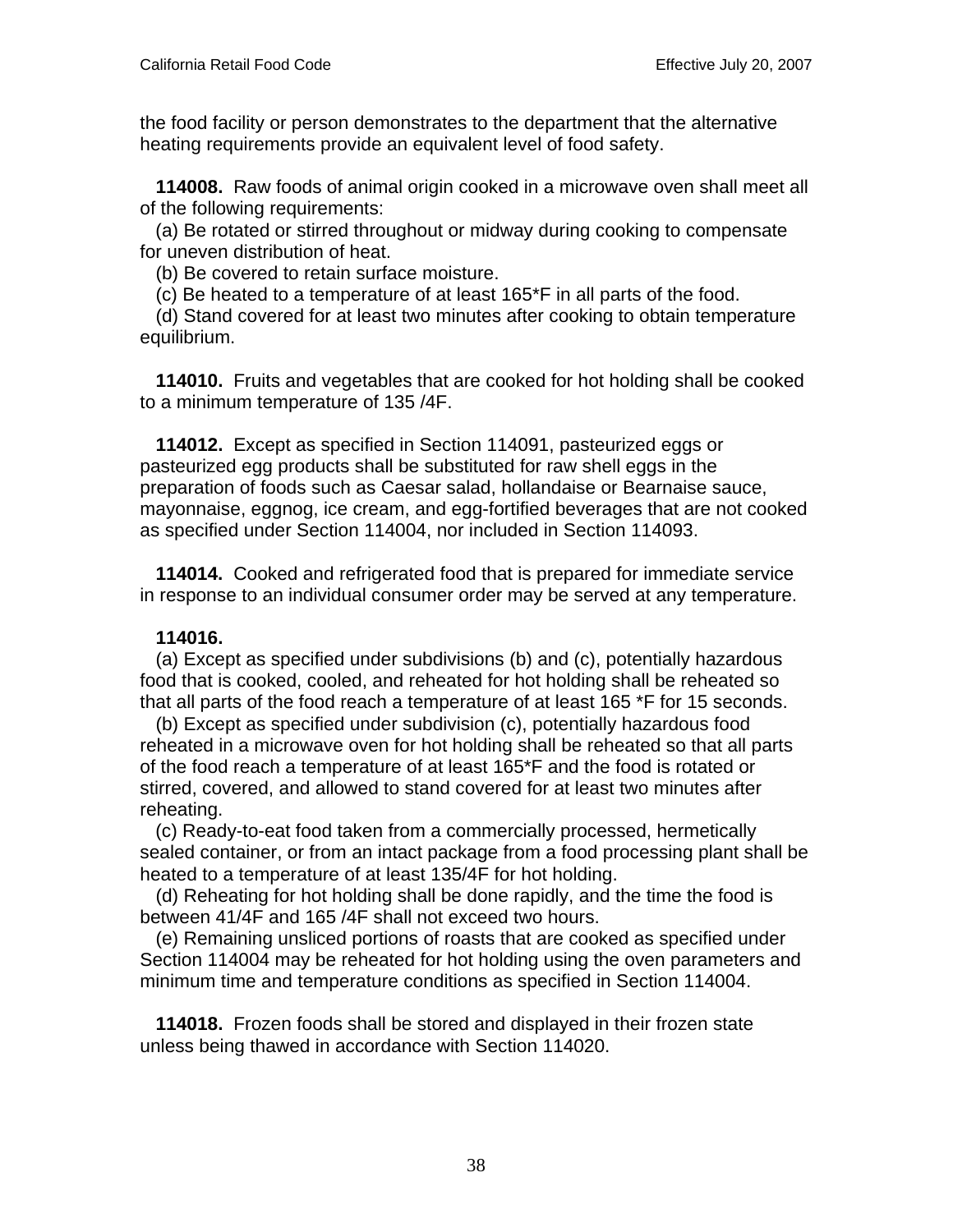**114020.** Frozen potentially hazardous food shall only be thawed in one of the following ways:

(a) Under refrigeration that maintains the food temperature at 41\*F or below.

 (b) Completely submerged under potable running water for a period not to exceed two hours at a water temperature of 70\*F or below, and with sufficient water velocity to agitate and flush off loose particles into the sink drain.

(c) In a microwave oven if immediately followed by immediate preparation.

(d) As part of a cooking process.

 **114020.1.** Frozen potentially hazardous food that is slacked to moderate the temperature shall be held under refrigeration that maintains the food temperature at 41\*F or less, or at any temperature if the food remains frozen.

# **Article 3. Food from Approved Sources**

### **114021.**

(a) Food shall be obtained from sources that comply with all applicable laws.

 (b) Food prepared in a private home may not be used or offered for sale in a food facility.

 **114023.** Food in a hermetically sealed container shall be obtained from a food processing plant that is regulated by the food regulatory agency that has jurisdiction over the plant.

# **114024.**

 (a) Liquid, frozen, and dry eggs and egg products shall be obtained pasteurized.

 (b) Frozen milk products, such as ice cream, shall be obtained pasteurized as specified in 21 C.F.R. 135 -Frozen Desserts.

 (c) Fluid and dry milk and milk products complying with Grade A standard as specified in law shall be obtained pasteurized.

 (d) This section shall not apply to properly labeled prepackaged raw milk and raw milk products obtained from an approved source and dispensed and sold at retail by the food facility in compliance with 17 CCR 11380.

 **114025.** Ice for use as a food or a cooling medium shall be made from potable water.

 **114027.** Fish that are received for sale or service shall be commercially and legally caught or harvested.

# **114029.**

 (a) Molluscan shellfish shall be obtained from sources according to law or the requirements specified in the United States Department of Health and Human Services, Public Health Service, Food and Drug Administration, National Shellfish Sanitation Program Guide for the Control of Molluscan Shellfish.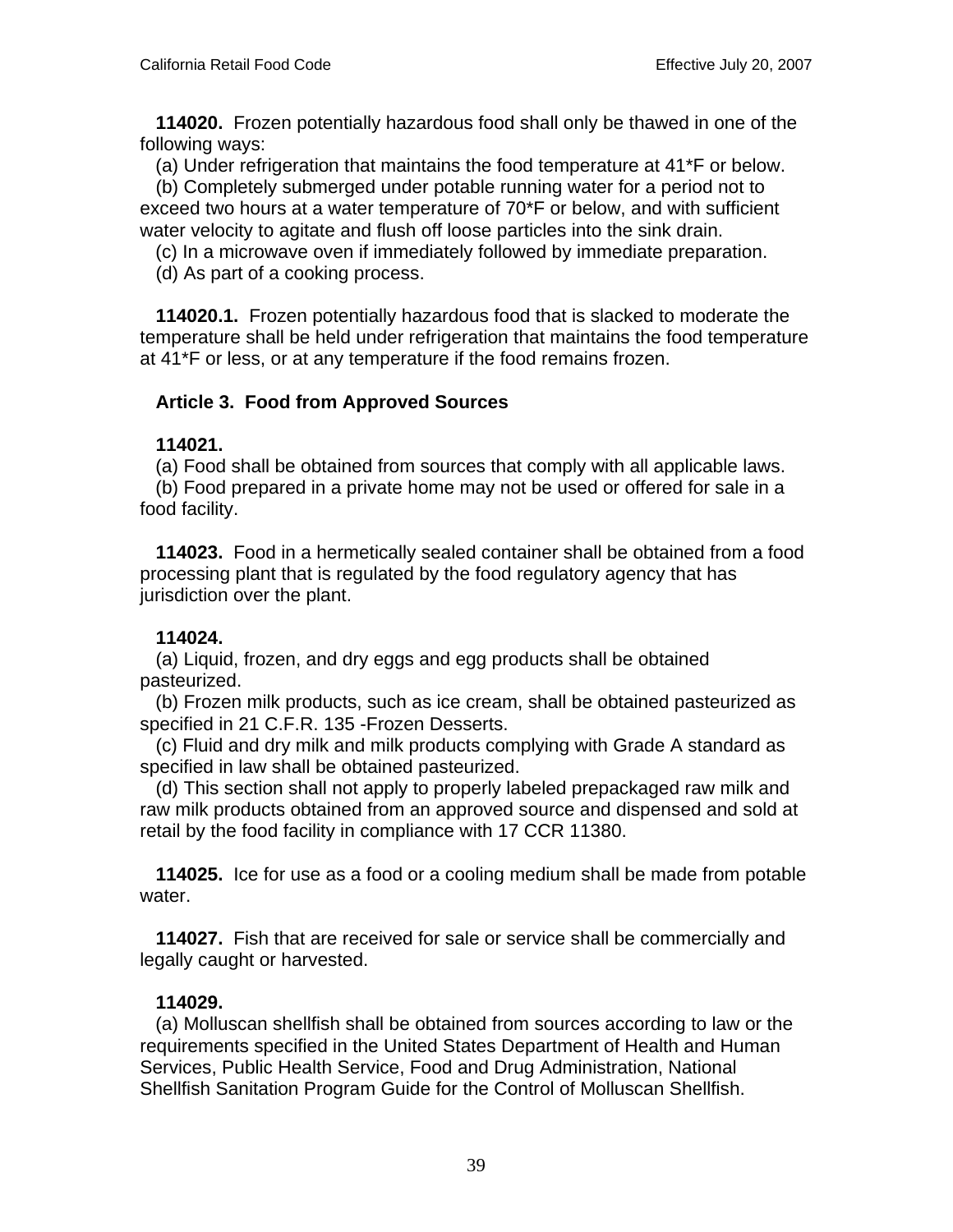(b) Molluscan shellfish received in interstate commerce shall be from sources that are listed in the Interstate Certified Shellfish Shippers List.

 (c) Molluscan shellfish that are recreationally caught shall not be received for sale or service.

### **114031.**

(a) Game animals shall be received from an approved source.

 (b) A game animal shall not be received for sale or service if it is a species of wildlife that is listed in 50 C.F.R. 17 Endangered and Threatened Wildlife and Plants or is listed as an endangered or threatened animal by the Department of Fish and Game.

 (c) The enforcement agency may approve the use of legally obtained donated fish and game by nonprofit organizations authorized to serve meals to indigent persons.

 (1) "Fish," as used in this subdivision, shall be defined as that term is used in Section 45 of the Fish and Game Code.

 (2) "Game," as used in this subdivision, means any game bird, as defined in Section 3500 of the Fish and Game Code, or game mammal, as defined in Section 3950 of the Fish and Game Code.

# **Article 4. Receipt of Food**

### **114035.**

 (a) Food shall be inspected as soon as practicable upon receipt and prior to any use, storage, or resale.

 (b) Food shall be accepted only if the inspection conducted upon receipt determines that the food satisfies all of the following:

(1) Was prepared by and received from approved sources.

(2) Is received in a wholesome condition.

 (3) Is received in packages that are in good condition and that protect the integrity of the contents so that the food is not exposed to adulteration or potential contaminants.

 (4) Is in containers and on pallets that are not infested with vermin or otherwise contaminated.

 (c) Potentially hazardous food shall be inspected for signs of spoilage and randomly checked for adherence to the temperature requirements as specified in Section 113996.

### **114037.**

 (a) Except as specified in subdivision (b), refrigerated, potentially hazardous food may be at a temperature of 45\*F or below when received, if the potentially hazardous food is cooled within four hours of receipt to a temperature at or below 41\*F.

 (b) If a temperature other than 41\*F for a potentially hazardous food is specified in law governing its distribution, the food may be received at the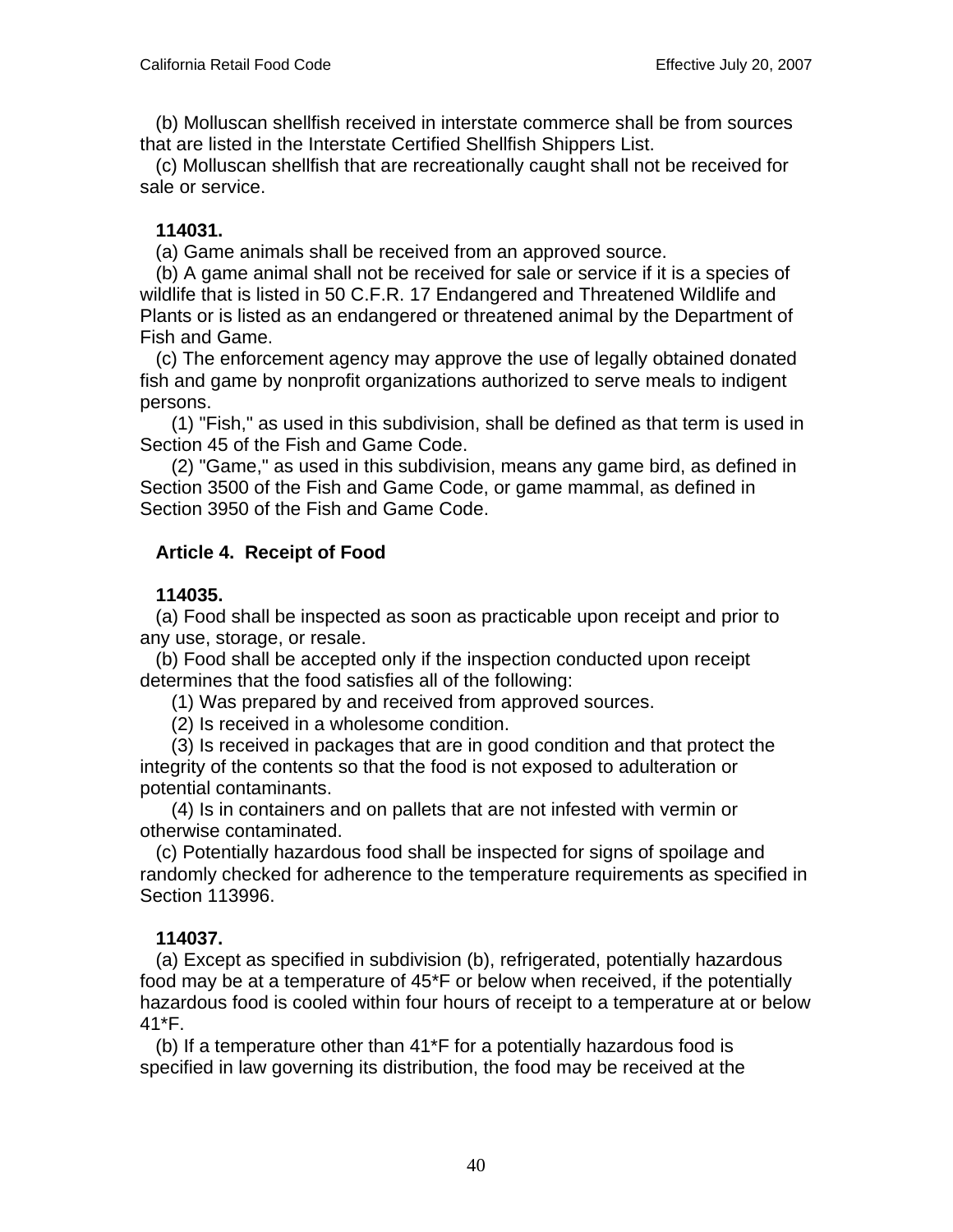specified temperature and cooled as specified in subdivisions (d) and (e) of Section 114002.

 (c) Live molluscan shellfish shall not be accepted unless received at an internal temperature of 45\*F or below, or, if received on the date of harvest, at a temperature above 45\*F.

 (d) Potentially hazardous food that is received hot shall be at a temperature of 135/4F or above.

 (e) A food that is labeled frozen and shipped frozen by a food processing plant shall be received frozen and accepted only if there are not visible signs of thawing or refreezing.

 (f) Upon receipt, potentially hazardous food shall be free of evidence of previous temperature abuse.

### **114039.**

 (a) Raw shucked shellfish shall be obtained in nonreturnable packages that bear a legible label that identifies the name, address, and certification number of the shucker-packer or repacker of the molluscan shellfish, and a "sell by" date or a "best if used by" date for packages with a capacity of less than one-half gallon, or the date shucked for packages with a capacity of one-half gallon or more.

 (b) A package of raw shucked shellfish that does not bear a label or that bears a label that does not contain all the information required by subdivision (a) shall be subject to impound pursuant to Section 114393.

# **114039.1.**

 (a) Shellstock shall be obtained in containers bearing legible source identification tags or labels that are affixed by the harvester or each dealer that depurates, ships, or reships the shellstock. Except as specified by subdivision (c), on the harvester' s or dealer's tag or label, the following information shall be listed in the following order:

(1) The harvester's or dealer's name and address.

 (2) The harvester's certification number as assigned by the authority and the original shellstock shipper's certification number.

(3) The date of harvesting.

 (4) The most precise identification of the harvest location or aquaculture site that is practicable based on the system of harvest area designations that is in use by the shellfish control authority and including the abbreviation of the name of the state or country in which the shellfish are harvested.

(5) The type and quantity of shellfish.

 (6) The following statement in bold, capitalized type: "THIS TAG IS REQUIRED TO BE ATTACHED UNTIL CONTAINER IS EMPTY OR RETAGGED AND THEREAFTER KEPT ON FILE FOR 90 DAYS."

 (7) The dealer's tag or label shall also indicate the original shipper's certification number, including the abbreviation of the name of the state or country in which the shellfish are harvested.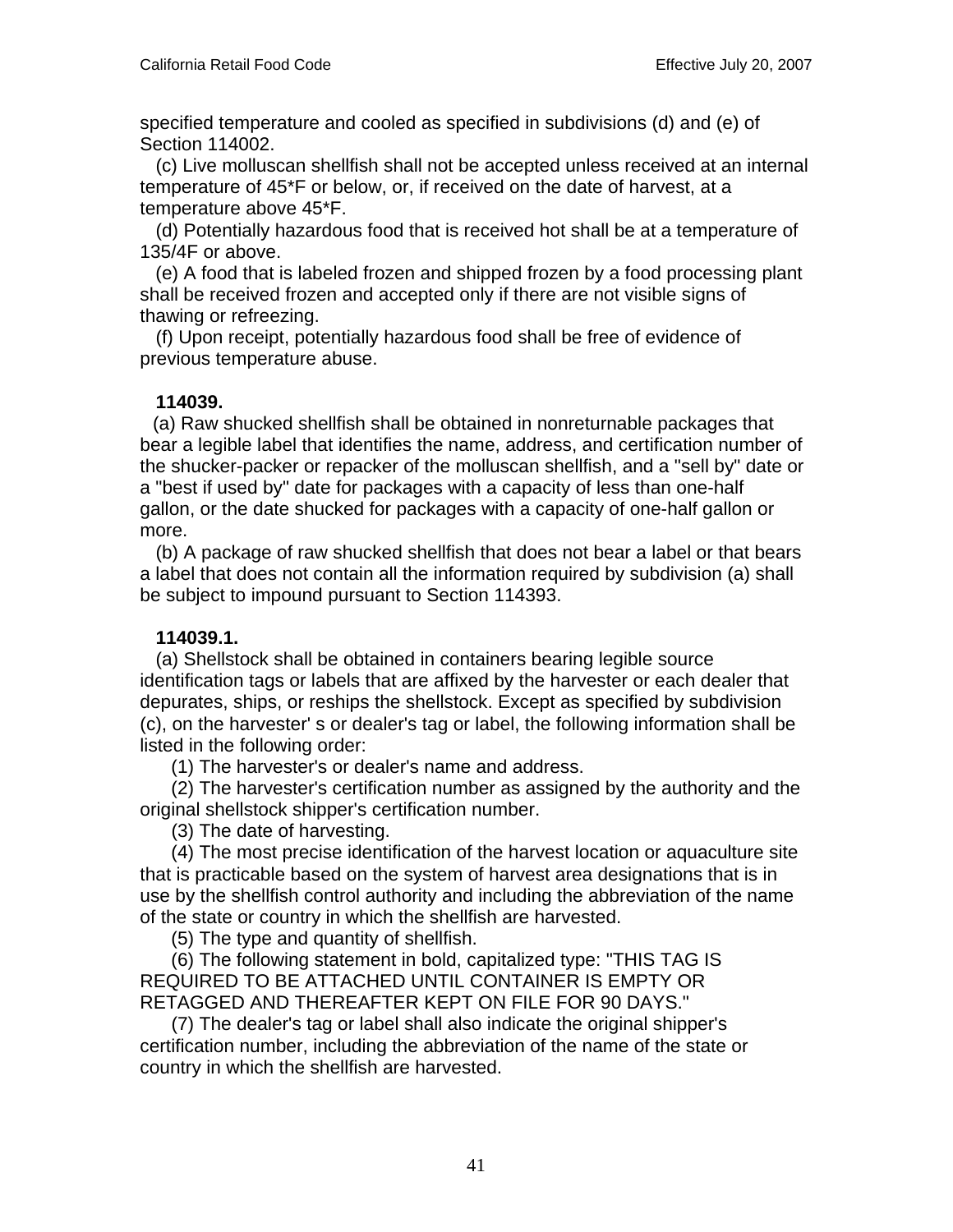(b) A container of shellstock that does not bear a tag or label or that bears a tag or label that does not contain all the information required under subdivision (a) shall be subject to impound pursuant to Section 114393.

 (c) If the harvester's tag or label is designed to accommodate each dealer's identification, individual dealer tags or labels need not be provided.

 **114039.2.** When received by a food facility, shellstock shall be reasonably free of mud, dead shellfish, and shellfish with broken shells. Dead shellfish or shellstock with badly broken shells shall be discarded.

### **114039.3.**

 (a) Except as specified in subdivisions (b) and (c), molluscan shellfish shall not be removed from the container in which they are received other than immediately before sale or preparation for service.

 (b) Shellstock may be removed from the container in which they are received and displayed on drained ice or held in a display container. A quantity specified by a consumer may be removed from the display or display container and provided to the consumer if the source of the shellstock on display is identified as specified under Section 114039.1 and recorded as specified under Section 114039.4 and the shellstock are protected from contamination.

 (c) Shucked shellfish may be removed from the container in which they were received and held in a display container from which individual servings are dispensed upon a consumer's request if the labeling information for the shellfish on display as specified under Section 114039 is retained and correlated to the date when, or dates during which, the shellfish are sold or served and the shellfish are protected from contamination.

### **114039.4.**

 (a) Except as specified by subdivision (b), shellstock tags shall remain attached to the container in which the shellstock are received until the container is empty.

 (b) The identity of the source of shellstock that are sold or served shall be maintained for 90 calendar days from the dates of harvest by using an approved recordkeeping system that keeps the tags or labels in chronological order correlated to the date or dates the shellstock are sold or served.

 (c) Notwithstanding subdivision (b), if shellstock are removed from their tagged or labeled container, the identity of the source of shellstock that are sold or served shall be maintained by doing the following:

(1) Using a recordkeeping system as required under subdivision (b).

 (2) Ensuring that shellstock from one tagged or labeled container are not commingled with shellstock from another container with different certification numbers, harvest dates, or growing areas as identified on the tag or label before being ordered by the consumer.

 (3) If shellstock are portioned and prepackaged, including a copy of the corresponding shellstock tag or properly labeling the package with the required shellfish information.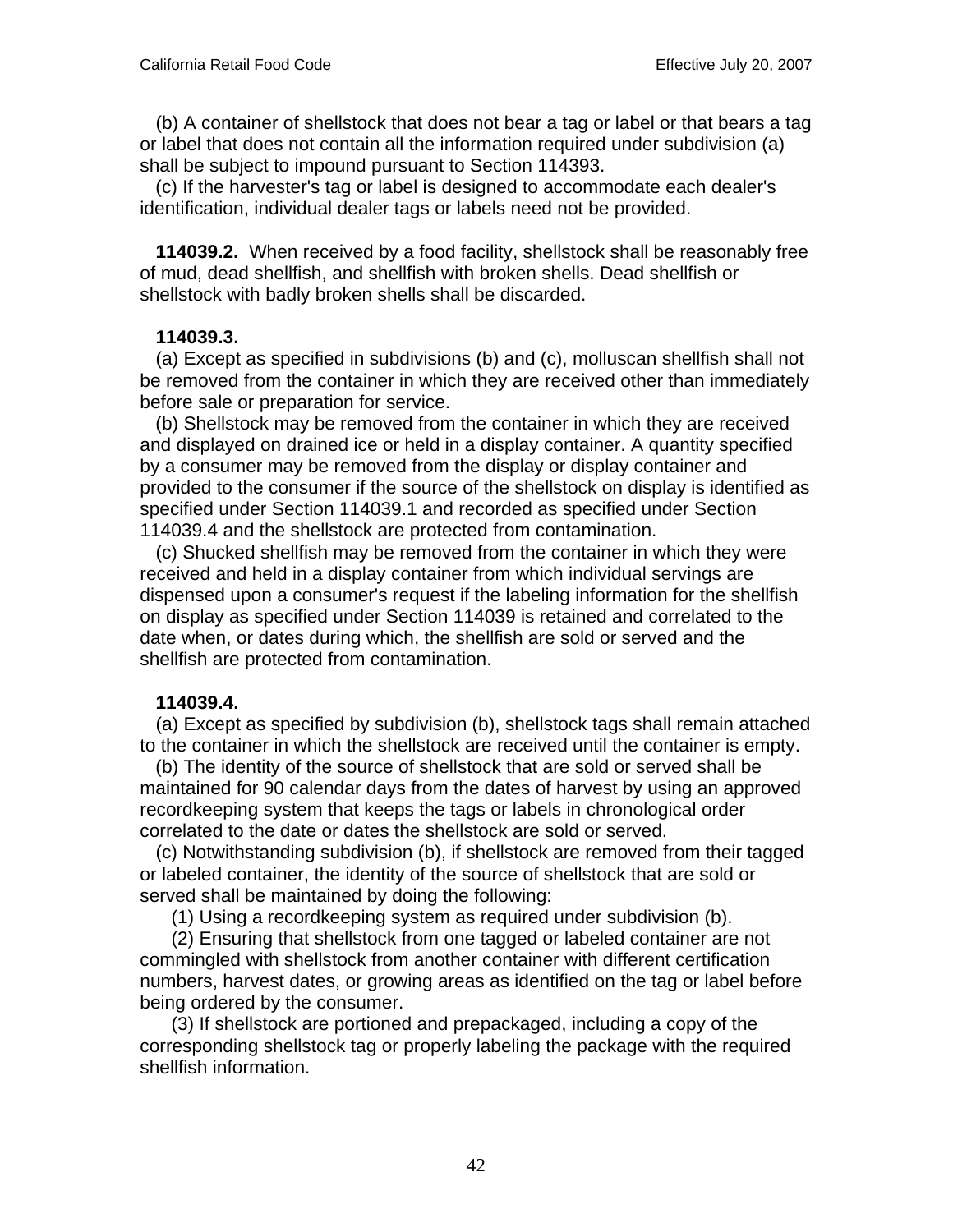#### **114039.5.**

 (a) Except as specified in subdivision (b), molluscan shellfish life-support system display tanks shall not be used to display shellfish that are offered for human consumption and shall be conspicuously marked so that it is obvious to the consumer that the shellfish are for display only.

 (b) Molluscan shellfish life support system display tanks that are used to store and display shellfish that are offered for human consumption shall be operated and maintained in accordance with an HACCP plan as specified in Section 114419.1. Operation and maintenance shall ensure the following:

 (1) Water used with fish other than molluscan shellfish does not flow into the molluscan tank.

 (2) The safety and quality of the shellfish as they were received are not compromised by the use of the tank.

 (3) The identity of the source of the shellstock is retained as specified in Section 114039.4.

 (c) Molluscan shellfish life support system display tanks that were in operation prior to the effective date of this part need not comply with Section 114419.

 **114041.** Shell eggs shall be received clean and sound and may not exceed the restricted egg tolerances for United States Consumer Grade B Standards.

### **Article 5. Food Storage**

### **114047.**

(a) Adequate and suitable space shall be provided for the storage of food.

 (b) Except as specified in subdivisions (c) and (d), food shall be protected from contamination by storing the food in a clean, dry location, where it is not exposed to splash, dust, vermin, or other forms of contamination or adulteration, and at least six inches above the floor.

 (c) Food in packages and working containers may be stored less than six inches above the floor on case lot handling equipment as specified under Section 114165.

 (d) Pressurized beverage containers, cased food in waterproof containers such as bottles or cans, and milk containers in plastic crates may be stored on a floor that is clean and not exposed to moisture.

**114049.** Food shall not be stored in any of the following ways:

(a) In locker rooms.

(b) In toilet rooms.

(c) In dressing rooms.

(d) In refuse rooms.

(e) In mechanical rooms.

(f) Under sewer lines that are not shielded to intercept potential drips.

(g) Under leaking water lines, including leaking automatic fire sprinkler heads,

or under lines on which water has condensed.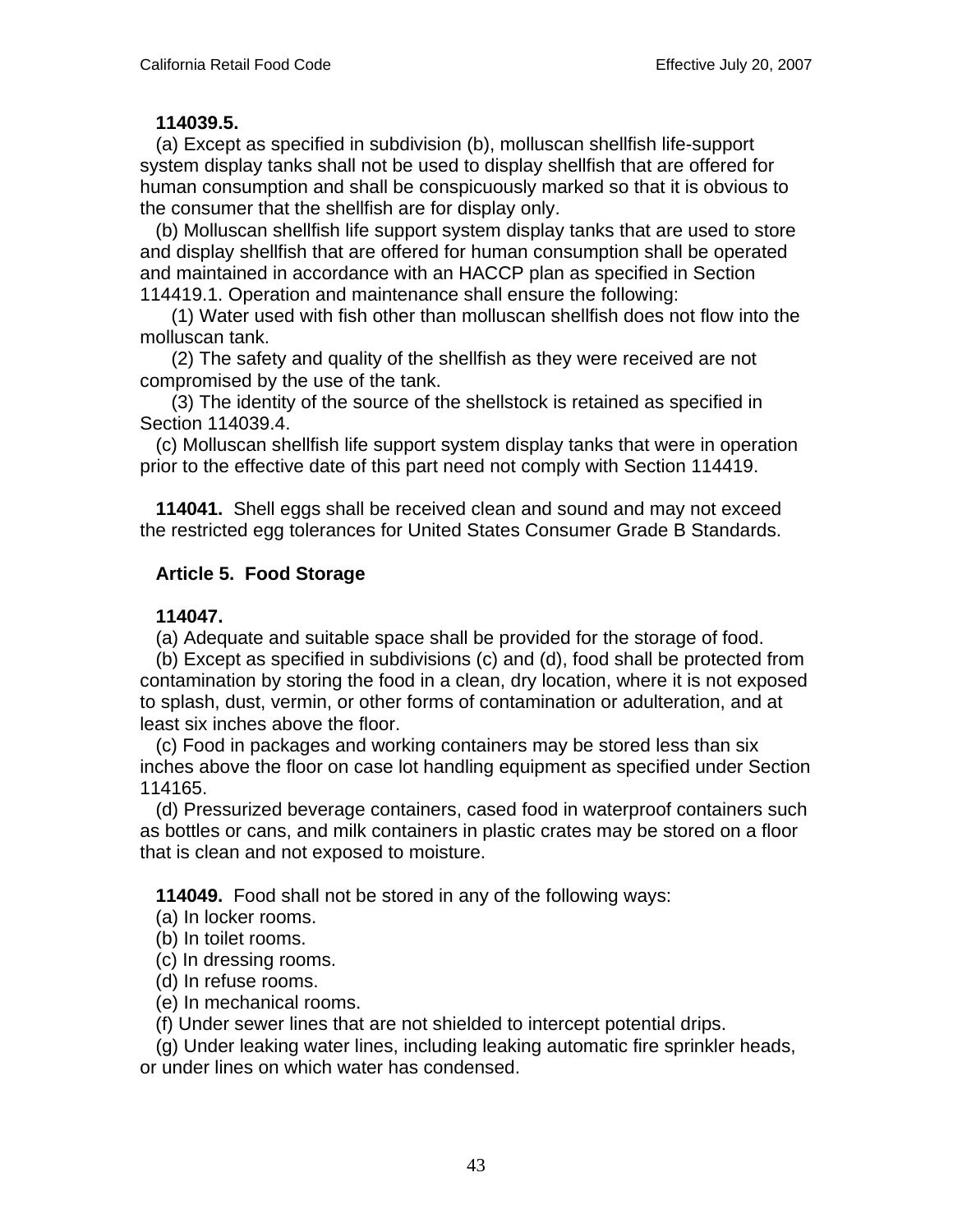(h) Under open stairwells.

(i) Under other sources of contamination.

 **114051.** Working containers holding food or food ingredients that are removed from their original packages for use in the food facility, such as cooking oils, flour, herbs, potato flakes, salt, spices, and sugar, shall be identified with the common name of the food, except that containers holding food that can be readily and unmistakably recognized, such as dry pasta, need not be identified.

### **114053.**

 (a) Prepackaged food may not be stored in direct contact with ice or water if the food is subject to the entry of water because of the nature of its packaging, wrapping, or container, or its positioning in the ice or water.

 (b) Except as specified in subdivisions (c) and (d), nonprepackaged food may not be stored in direct contact with undrained ice.

 (c) Whole raw fruits or vegetables, cut raw vegetables, and tofu may be immersed in ice or water.

 (d) Raw chicken and raw fish that are received immersed in ice in shipping containers may remain in that condition while in storage awaiting preparation, display, service, or sale.

### **114055.**

 (a) Products that are held by the permitholder for credit, redemption, or return to the distributor, such as damaged, spoiled, or recalled products, shall be segregated and held in designated areas that are separated from food, equipment, utensils, linens, and single-use articles.

 (b) All returned or damaged food products and food products from which the label has been removed shall be separated and stored in a separate area and in a manner that shall prevent adulteration of other foods and shall not contribute to a vermin problem.

# **Article 6. Specialized Processing Methods**

# **114057.**

 (a) Potentially hazardous foods that are packed by the food facility in reducedoxygen packaging or have been partially cooked and sealed in any container or configuration that creates anaerobic conditions shall be plainly date coded. The date coding shall state "Use By," followed by the appropriate month, day, and year.

 (b) For purposes of this section, "partially cooked" means potentially hazardous foods that have not been sufficiently cooked to assure commercial sterility or fail to have barriers to prevent the growth of or toxin formation by Clostridium botulinum.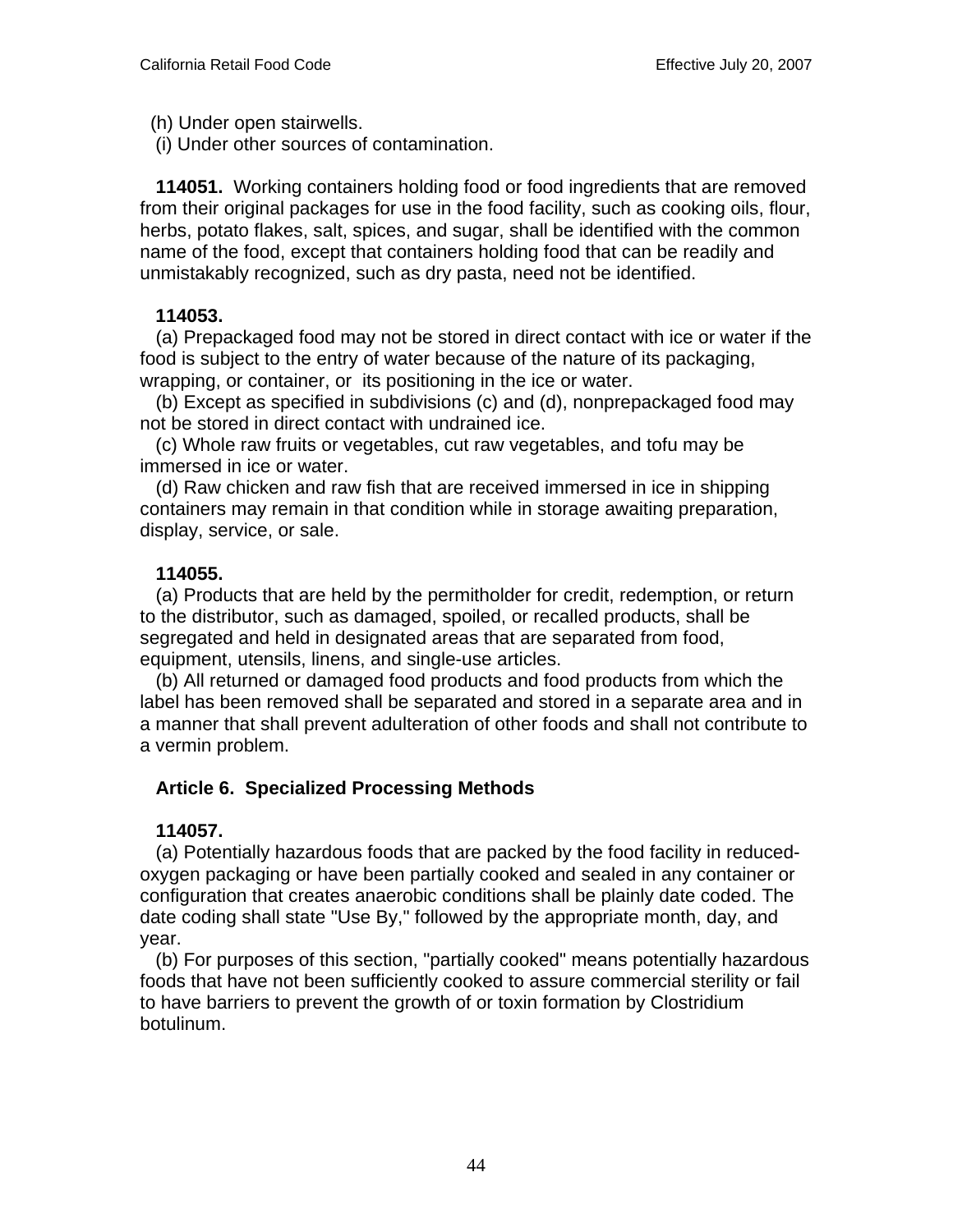### **114057.1.**

 (a) A food facility that packages food using a reduced-oxygen packaging method and Clostridium botulinum is identified as a microbiological hazard in the final prepackaged form shall ensure that there are at least two barriers in place to control the growth and toxin formation of Clostridium botulinum.

 (b) A food facility that packages food using a reduced-oxygen packaging method and Clostridium botulinum is identified as a microbiological hazard in the final prepackaged form shall have an approved HACCP plan that does all of the following:

(1) Contains the information specified under Section 114419.1.

(2) Identifies the food to be prepackaged.

 (3) Limits the food prepackaged to a food that does not support the growth of Clostridium botulinum because it complies with one of the following:

(A) Has an aw of 0.91 or less.

(B) Has a pH of 4.6 or less.

 (C) Is a meat or poultry product cured at a food processing plant regulated by the U.S.D.A. and is received in an intact package.

 (D) Is a food with a high level of competing organisms, such as raw meat or raw poultry.

(4) Specifies methods for maintaining food at 41\*F or below.

 (5) Describes how the packages shall be prominently and conspicuously labeled on the principal display panel in bold type on a contrasting background, with instructions to maintain the food at 41\*F or below and discard the food if within 14 calendar days of its packaging it is not served for on-premises consumption, or consumed if served or sold for off-premises consumption.

 (6) Limits the refrigerated shelf life to no more than 14 calendar days from packaging to consumption, except the time product is maintained frozen, or the original manufacturer's "sell by" or "use by" date, whichever occurs first.

 (7) Includes operational procedures that prohibit contacting food with bare hands, identify a designated area and the method by which physical barriers or methods of separation of raw foods and ready-to-eat foods minimize crosscontamination and access to the processing equipment is restricted to responsible trained personnel familiar with the potential hazards of the operation, and delineate cleaning and sanitization procedures for food-contact surfaces.

 (8) Describes the training program that ensures that individuals responsible for the reduced-oxygen packaging operation understand the concepts required for a safe operation, the equipment and facilities, and the procedures specified under paragraph (7) and Section 114419.1.

 (c) Except for fish that is frozen before, during, and after packaging, a food facility shall not package fish using a reduced-oxygen packaging method.

# **Article 7. Food Display and Service**

# **114060.**

 (a) Except for nuts in the shell and whole raw fruits and vegetables that are intended for hulling, peeling, or washing by the consumer before consumption,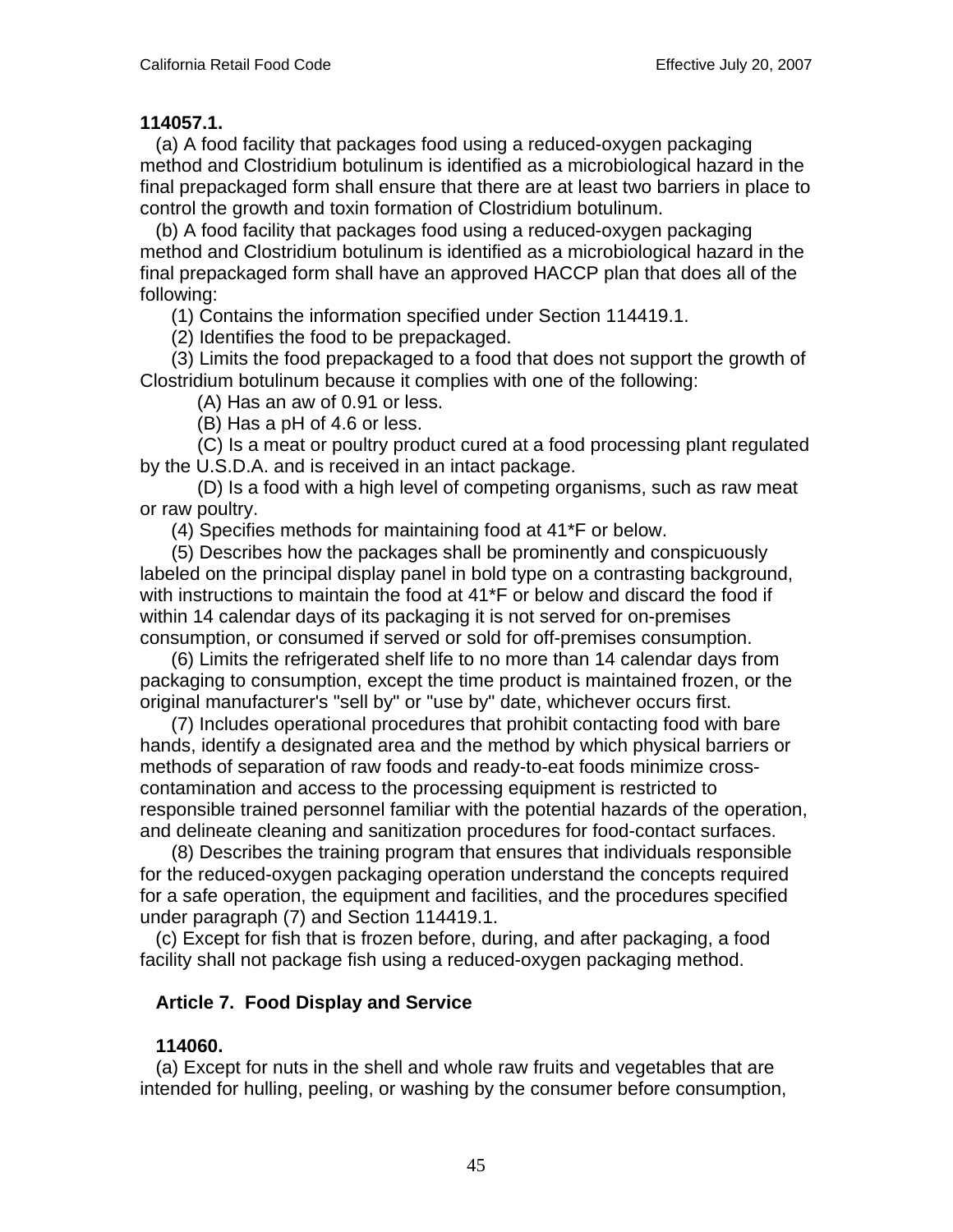food on display shall be protected from contamination by the use of packaging, counter, service line, or sneeze guards that intercept a direct line between the consumer's mouth and the food being displayed, containers with tight-fitting securely attached lids, display cases, mechanical dispensers, or other effective means.

 (b) Nonprepackaged food may be displayed and sold in bulk in other than selfservice containers if both of the following conditions are satisfied:

(1) The food is served by a food employee directly to a consumer.

 (2) The food is displayed in clean, sanitary, and covered, or otherwise protected, containers.

### **114063.**

 (a) Raw, nonprepackaged food of animal origin, such as beef, lamb, pork, poultry, and eviscerated fish, shall not be offered for consumer self-service. This subdivision does not apply to the following:

 (1) Consumer self-service of ready-to-eat foods at buffets or salad bars that serve foods such as sushi or raw shellfish.

 (2) Ready-to-cook individual portions for immediate cooking and consumption on the premises, such as consumer-cooked meats or consumer-selected ingredients for Mongolian barbecue, or raw, frozen shrimp, lobster, finfish, or scallop abductor muscle, or frozen breaded seafood.

 (b) Nonprepackaged food may be displayed in bulk for consumer self-service if all of the following conditions are satisfied:

 (1) Produce and food requiring further processing, except raw food of animal origin, may be displayed on open counters or in containers.

 (2) Except for salad bar and buffet-type food service, a label shall be conspicuously displayed in plain view of the consumer and securely attached to each self-service container, or in clear relationship to it, and shall contain the information required in Section 114089.

 (3) Nonfood items shall be displayed and stored in an area separate from food.

 (c) French style, hearth-baked, or hard-crusted loaves and rolls shall be considered properly wrapped if contained in an open-end bag of sufficient size to enclose the loaves or rolls.

 (d) Consumer self-service operations for ready-to-eat foods such as buffets and salad bars shall be provided with a suitable food dispensing utensil for each container displayed or effective dispensing methods that protect the food from contamination.

 (e) Consumer self-service operations such as buffets and salad bars shall be checked periodically on a regular basis by food employees trained in safe operating procedures.

 **114065.** Notwithstanding Section 114266, this section shall not be construed to require the enclosure, during operating hours, of consumer self-service nonpotentially hazardous bulk beverage dispensing operations that meet the following requirements: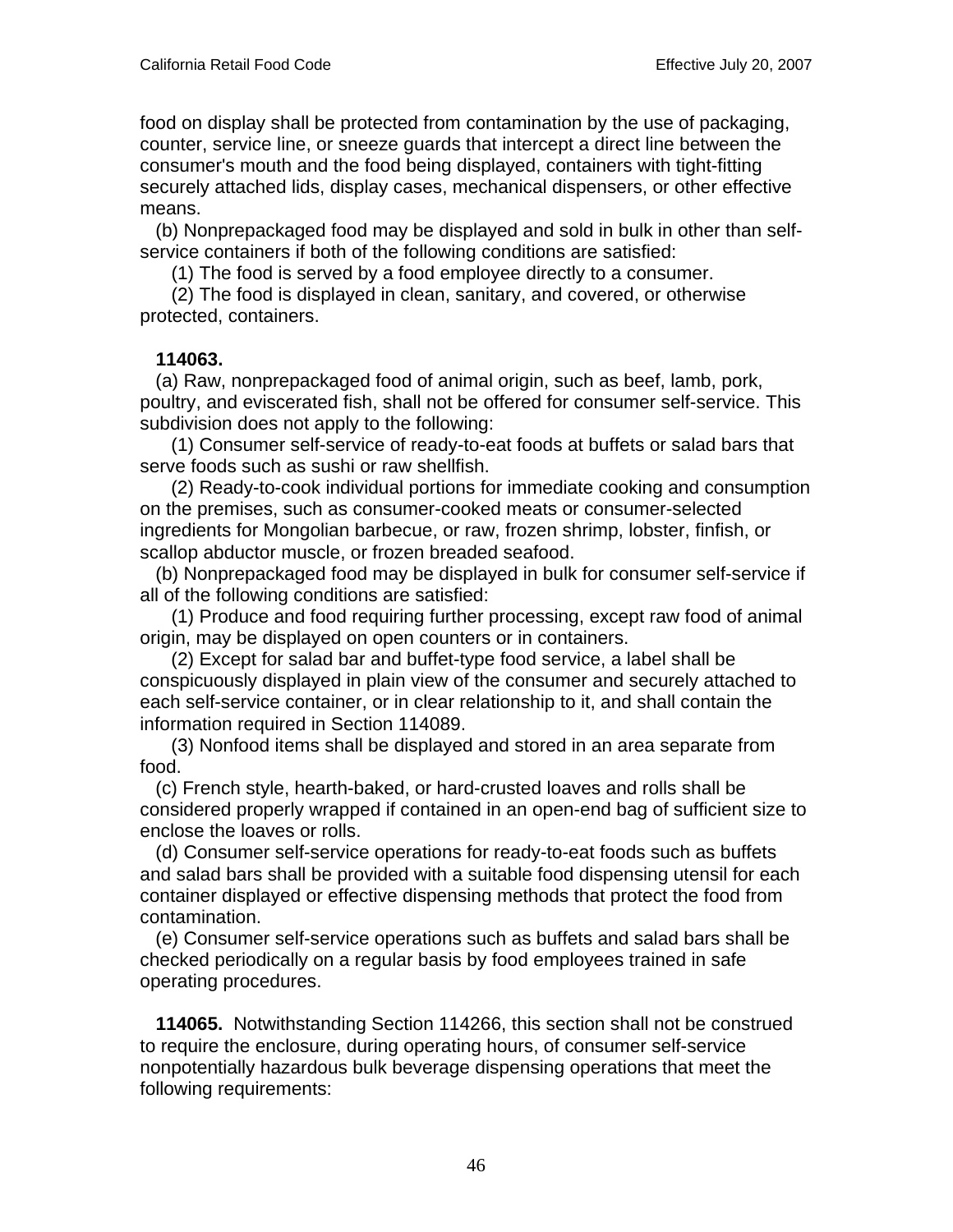(a) The dispensing operation is installed contiguous with a permanent food facility and is operated by the food facility.

 (b) The beverages are dispensed from enclosed equipment that precludes exposure of the beverages until they are dispensed at the nozzles. The dispensing equipment actuating lever or mechanism and filling device of consumer self-service beverage dispensing equipment shall be designed to prevent contact with the lip-contact surface of glasses or cups that are refilled.

 (c) Ice and ice product are dispensed only from an ice product dispenser. Ice and ice product are not scooped or manually loaded into a dispenser out-ofdoors.

 (d) Single-use utensils are protected from contamination and are individually wrapped or dispensed from approved sanitary dispensers.

 (e) The dispensing operations have overhead protection that fully extends over all equipment associated with the facility.

 (f) During nonoperating hours the dispensing operations are fully enclosed so as to be protected from contamination by vermin and exposure to the elements.

 (g) The permitholder of the permanent food facility demonstrates to the enforcement agency that adequate methods are in place to properly clean and sanitize the beverage dispensing equipment.

 (h) Beverage dispensing operations are in compliance with Section 113980 and have been approved by the enforcement agency.

 (i) Beverage dispensing operations are under the constant and complete control of the person in charge of the permanent food facility who is operating the dispensing equipment.

### **114067.**

(a) Satellite food service is restricted to limited food preparation.

 (b) Satellite food service shall only be operated by a fully enclosed permanent food facility that meets the requirements for food preparation and service and that is responsible for servicing the satellite food service operation.

 (c) Prior to conducting satellite food service, the permitholder of the permanent food facility shall submit to the enforcement agency written standard operating procedures that include all of the following information:

(1) All food products that will be handled and dispensed.

(2) The proposed procedures and methods of food preparation and handling.

 (3) Procedures, methods, and schedules for cleaning utensils, equipment, structures, and for the disposal of refuse.

 (4) How food will be transported to and from the permanent food facility and the satellite food service operation, and procedures to prevent contamination of foods.

 (5) How potentially hazardous foods will be maintained in accordance with Section 113996.

 (d) All food preparation shall be conducted within a food compartment or fully enclosed facility approved by the enforcement officer.

 (e) Satellite food service areas shall have overhead protection that extends over all food handling areas.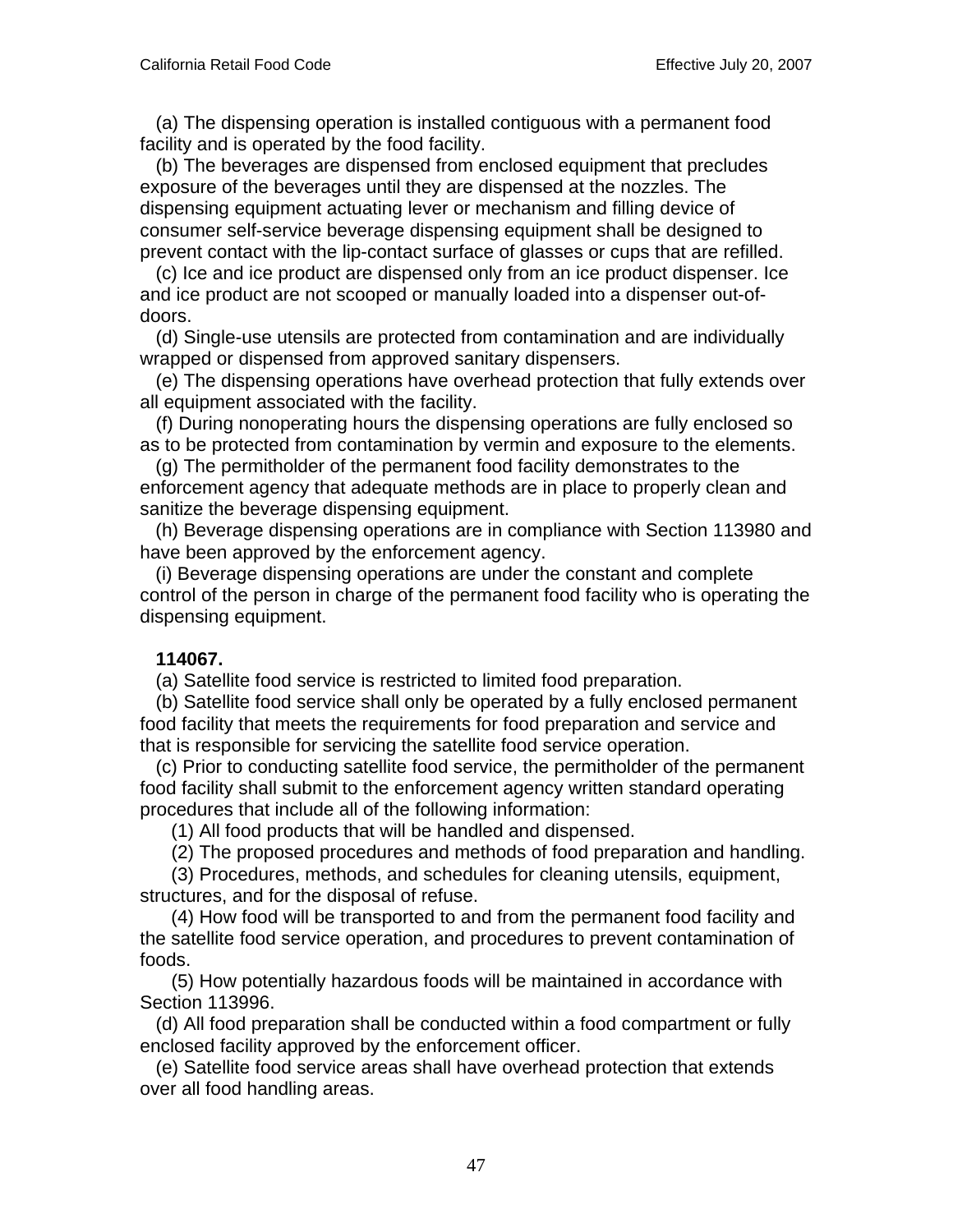(f) Satellite food service operations that handle nonprepackaged food shall be equipped with approved, permanently plumbed handwashing facilities and warewashing facilities.

 (g) Notwithstanding subdivision (f), the local enforcement agency may approve the use of alternative warewashing facilities.

 (h) Food and utensils shall be stored inside the fully enclosed permanent food facility when satellite food service is not being conducted.

 (i) Satellite food service activities shall be conducted by and under the constant and complete control of the permitholder of the fully enclosed permanent food facility.

 (j) During nonoperating hours and periods of inclement weather, satellite food service operations shall be completely enclosed to exclude vermin, or stored inside the fully enclosed permanent food facility.

 **114069.** Only prepackaged nonpotentially hazardous food or uncut produce may be displayed or sold outdoors by a food facility if all of the following conditions are satisfied:

(a) Outdoor displays have overhead protection that extends over all food items.

 (b) Food items from the outdoor display are stored inside the fully enclosed food facility at all times other than during business hours.

 (c) Outdoor displays comply with Section 113980 and have been approved by the enforcement agency.

 (d) Outdoor displays are under the control of the permitholder of the fully enclosed food facility and are checked periodically on a regular basis.

 **114073.** Bulk milk container dispensing tubes shall be cut on the diagonal leaving no more than one inch protruding from the chilled dispensing head.

 **114074.** If tableware is preset, exposed, and unused, extra settings shall either be removed when a consumer is seated or cleaned and sanitized before further use.

### **114075.**

 (a) Except for refilling a consumer's drinking cup or container without contact between the pouring utensil and the lip-contact area of the drinking cup or container, food employees shall not use tableware, including single-use articles, soiled by the consumer, to provide second portions or refills.

 (b) Except as specified in subdivision (d), self-service consumers shall not be allowed to use soiled tableware, including single-use articles, to obtain additional food from the display and serving equipment.

 (c) Consumers shall be notified that clean tableware is to be used when they return to self-service areas such as salad bars and buffets.

 (d) Drinking cups and containers may be reused by self-service consumers if refilling of a consumer's drinking cup is done without contact between the pouring utensil and the lip contact area of the cup or container.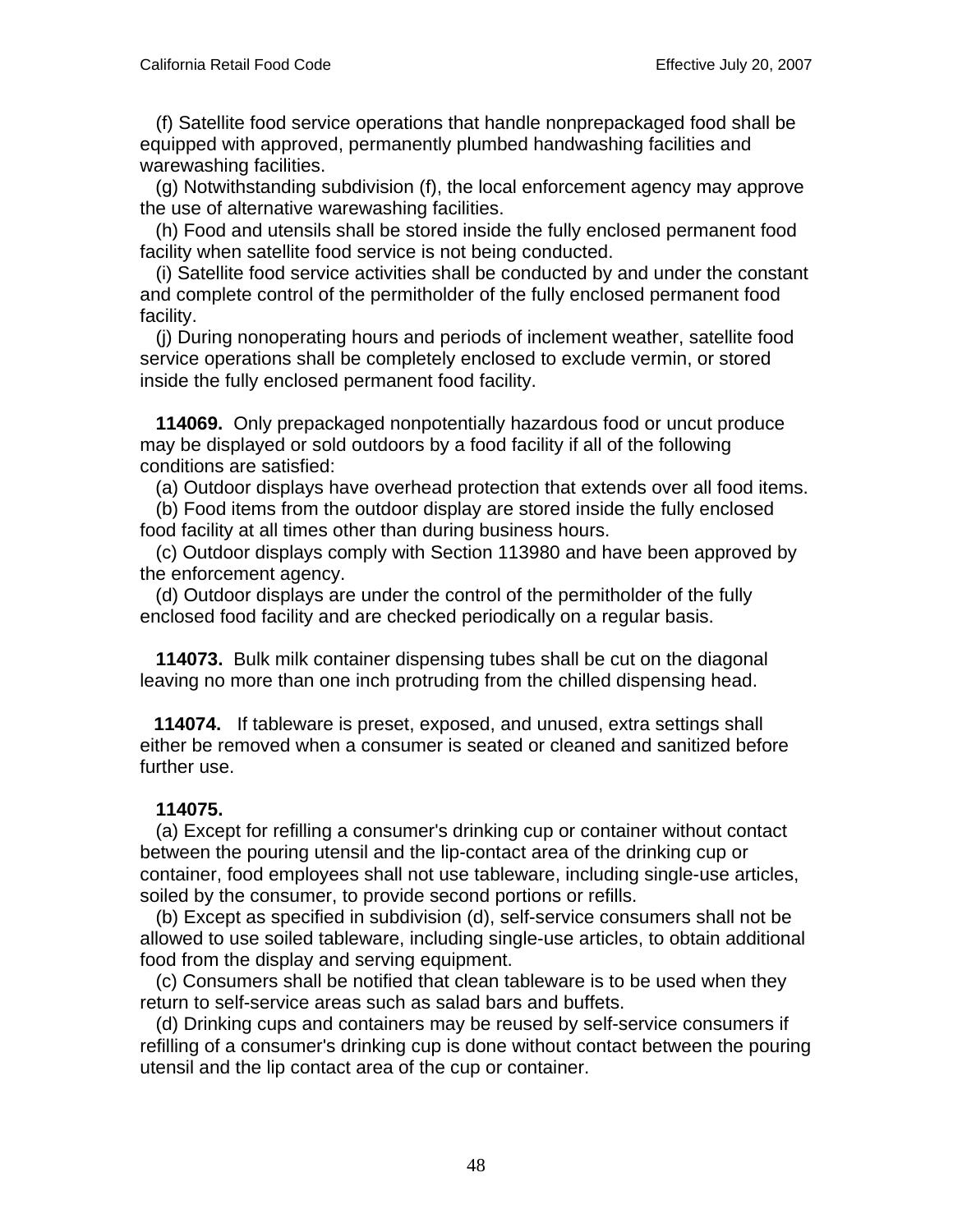(e) Personal take-out beverage containers, such as thermally insulated bottles, nonspill coffee cups, and promotional beverage glasses, may be refilled by employees or the consumer if refilling is a contamination-free process as specified in subdivision (a).

 **114077.** Condiments shall be protected from contamination by being kept in dispensers that are designed to provide protection, protected food displays provided with the proper utensils, original containers designed for dispensing, or individual packages or portions.

### **114079.**

 (a) Except as specified in subdivision (b), after being served or sold and in the possession of a consumer, food that is unused or returned by the consumer shall not be offered as food for human consumption.

 (b) A container of food that is not potentially hazardous may be transferred from one consumer to another if the food is dispensed so that it is protected from contamination and the container is closed between uses, such as a narrow-neck bottle containing catsup, steak sauce, or wine, or if the food, such as crackers, salt, or pepper, is in an unopened original package and is maintained in sound condition, and if the food is checked periodically on a regular basis.

### **114081.**

 (a) Single-use articles and cleaned and sanitized multiservice utensils shall be handled, displayed, and dispensed so that contamination of food and lip-contact surfaces is prevented.

 (b) Knives, forks, and spoons that are not prewrapped shall be presented so that only the handles are touched by employees, and by consumers if consumer self-service is provided.

 (c) Except as specified under subdivision (b), single-use articles that are intended for food or lip-contact shall be furnished for consumer self-service with the original individual wrapper intact or from an approved dispenser.

(d) Single-use articles shall not be reused.

 **114083.** Soiled tableware shall be removed from consumer eating and drinking areas and handled so that clean tableware, food, and food-contact surfaces are not contaminated.

### **Article 8. Consumer Information**

### **114087.**

 (a) Food offered for human consumption shall be honestly presented in a way that does not mislead or misinform the consumer.

 (b) Food or color additives, colored overwraps, lights or other misleading artificial means shall not be used to misrepresent the true appearance, color, or quality of a food.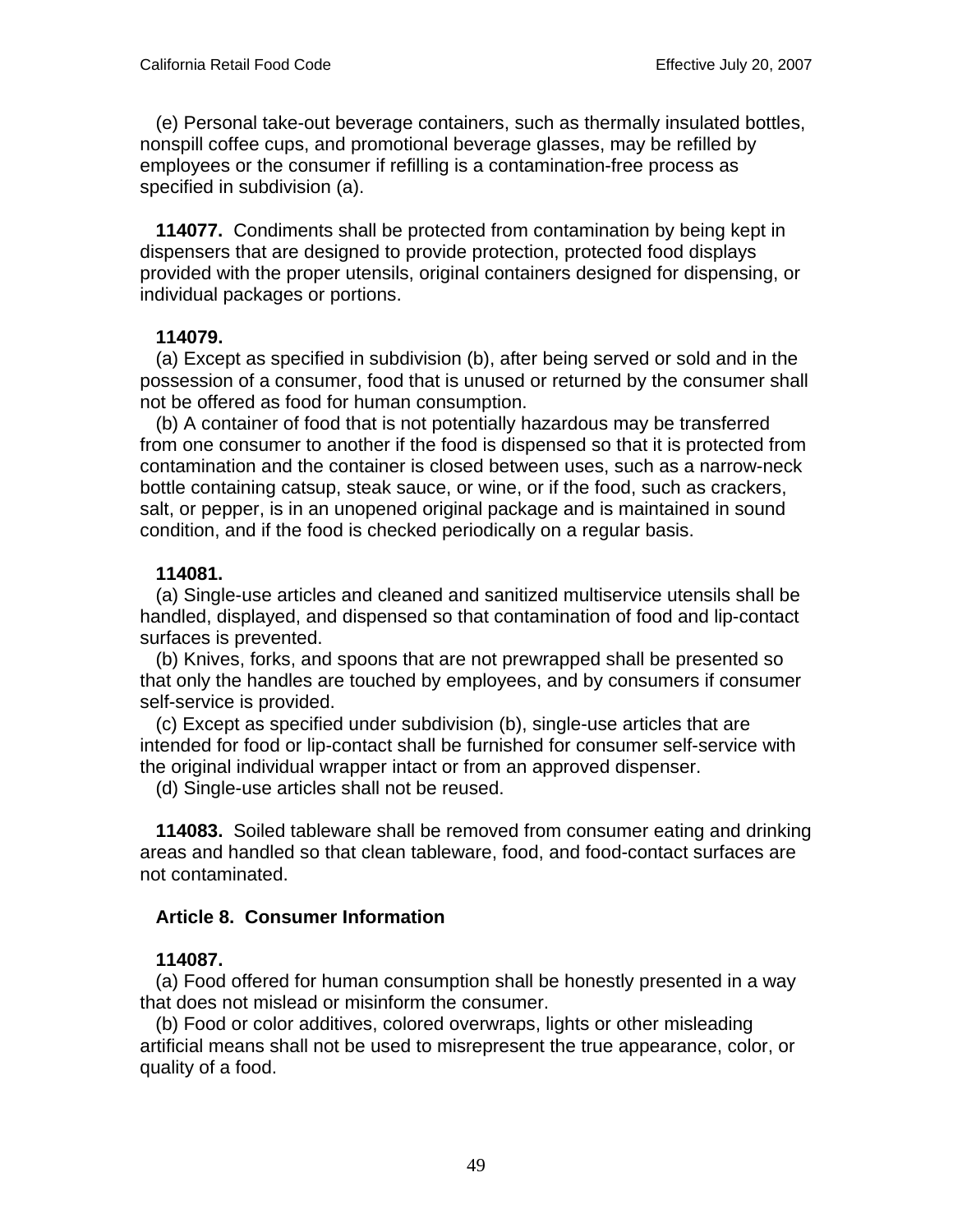#### **114089.**

 (a) Food prepackaged in a food facility shall bear a label that complies with the labeling requirements prescribed by the Sherman Food, Drug, and Cosmetic Law (Part 5 (commencing with Section 109875)), 21 C.F.R. 101-Food Labeling, 9 C.F.R. 317-Labeling, Marking Devices, and Containers, and 9 C.F.R. 381- Subpart N Labeling and Containers, and as specified under Sections 114039 and 114039.1.

(b) Label information shall include the following:

 (1) The common name of the food, or absent a common name, an adequately descriptive identity statement.

 (2) If made from two or more ingredients, a list of ingredients in descending order of predominance by weight, including a declaration of artificial color or flavor and chemical preservatives, if contained in the food.

(3) An accurate declaration of the quantity of contents.

 (4) The name and place of business of the manufacturer, packer, or distributor.

 (5) Except as exempted in the Federal Food, Drug, and Cosmetic Act Section  $403(Q)(3)-(5)$  (21 U.S.C. Sec.  $343(q)(3)-(5)$ , incl.), nutrition labeling as specified in 21 C.F.R. 101-Food Labeling and 9 C.F.R. 317 Subpart B Nutrition Labeling.

 (c) Bulk food that is available for consumer self-service shall be prominently labeled with the following information in plain view of the consumer:

(1) The manufacturer's or processor's label that was provided with the food.

 (2) A card, sign, or other method of notification that includes the information specified under paragraphs (1), (2), and (5) of subdivision (b).

### **114089.1.**

 (a) Except as specified in subdivision (c) of Section 114089, every bakery product shall have a protective wrapping that shall bear a label that complies with the labeling requirements prescribed by the Sherman Food, Drug, and Cosmetic Law (Part 5 (commencing with Section 109875)).

 (b) Bakery products sold directly to a restaurant, catering service, retail bakery, or sold over the counter directly to the consumer by the manufacturer or bakery distributor shall be exempt from the labeling provisions of this section.

 (c) French style, hearth-baked, or hard-crusted loaves and rolls shall be considered properly wrapped if contained in an open-end bag that encloses the loaves or rolls.

### **114090.**

(a) If required by law, consumer warnings shall be provided.

 (b) Food facility's or manufacturer's dating information on foods may not be concealed or altered.

 **114091.** In a licensed health care facility and a public or private school cafeteria, the following shall apply:

(a) Only pasteurized juice may be served.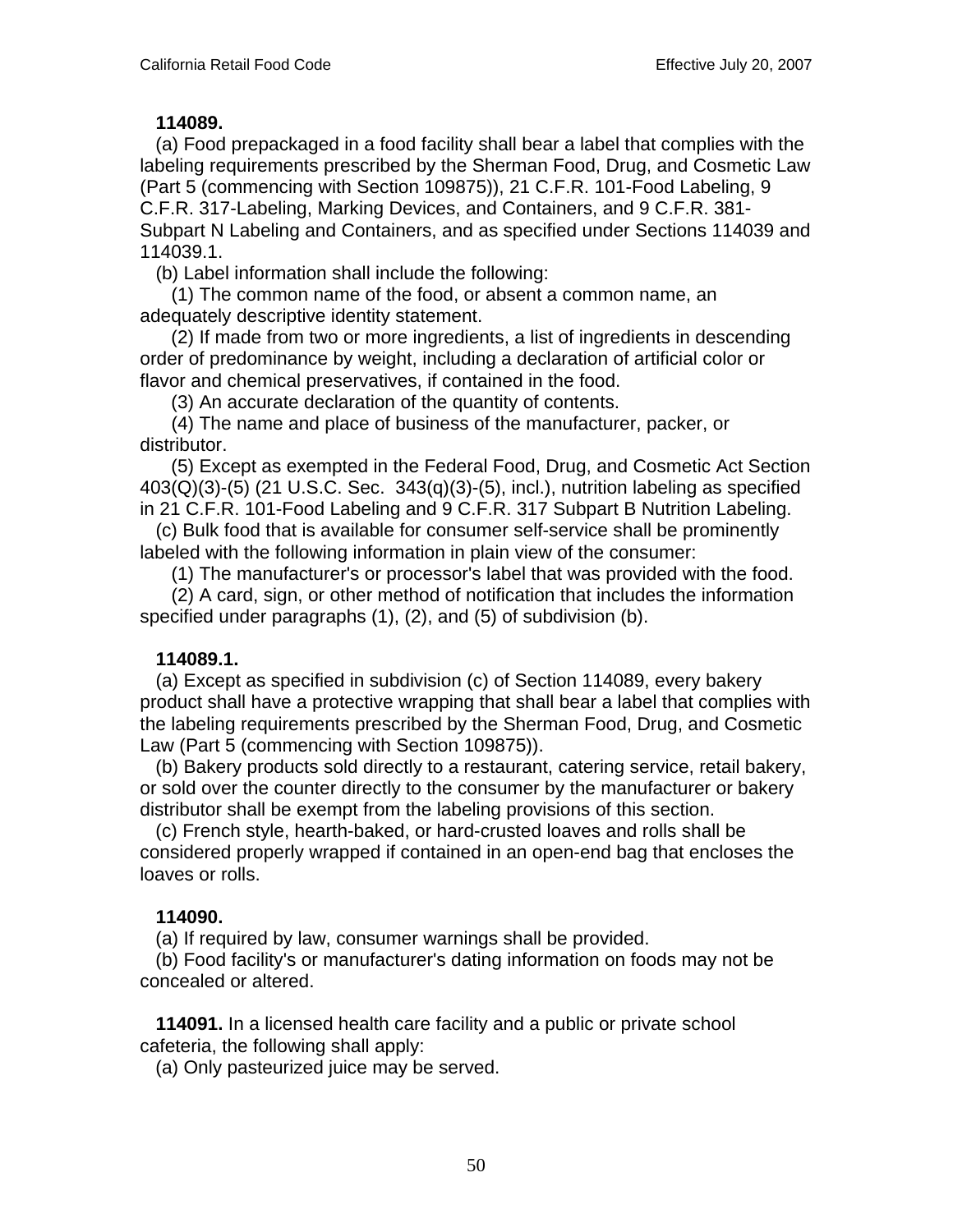(b) Only pasteurized fluid and dry milk and milk products complying with Grade A standards as specified in law shall be served.

 (c) Pasteurized shell eggs or pasteurized liquid, frozen, or dry eggs or egg products shall be substituted for raw shell eggs in the preparation of foods such as Caesar salad, hollandaise or béarnaise sauce, mayonnaise, eggnog, ice cream, and egg-fortified beverages, and, except as specified in subdivision (e), recipes in which more than one egg is broken and the eggs are combined.

 (d) (1) Food shall not be reserved where the food was already served to patients or clients who are under contact precautions in medical isolation or quarantine or protective environment isolation.

 (2) Food shall not be reserved to a patient or client in protective environment isolation.

 (e) The following foods may not be served or offered for sale in a ready-to-eat form:

 (1) Raw foods of animal origin such as raw fish, raw-marinated fish, raw molluscan shellfish, and steak tartare.

 (2) A partially cooked food of animal origin, such as lightly cooked fish, rare meat, soft-cooked eggs, that is made from raw shell eggs, and meringue.

(3) Raw seed sprouts.

(f) Subdivision (c) does not apply in any of the following instances:

 (1) The raw eggs are combined immediately before cooking for one consumer's serving at a single meal, cooked as specified under Section 114004, and served immediately, such as an omelet, souffle, or scrambled eggs.

 (2) The raw eggs are combined as an ingredient immediately before baking and the eggs are thoroughly cooked to a ready-to-eat form, such as a cake, muffin, or bread.

(3) The preparation of the food is conducted under a HACCP plan that:

(A) Identifies the food to be prepared.

(B) Prohibits contacting ready-to-eat food with bare hands.

 (C) Includes specifications and practices that ensure salmonella enteritidis growth is controlled before and after cooking and is destroyed by cooking the eggs to an internal temperature of 145\*F.

 (D) Contains the information specified under a HACCP plan, including procedures that control cross-contamination of ready-to-eat food with raw eggs, and delineate cleaning and sanitization procedures for food-contact surfaces.

 (E) Describes the training program that ensures that the food employee responsible for the preparation of the food understands the procedures to be used.

 **114093.** Notwithstanding Section 114004, a ready-to-eat salad dressing or sauce containing a raw or less-than-thoroughly cooked egg as an ingredient, and other ready-to-eat foods made from or containing eggs, comminuted meat, or single pieces of meat, including beef, veal, lamb, pork, poultry, fish, and seafood, that are raw or have not been thoroughly cooked as specified in Section 114004 may be served if either of the following requirements is met: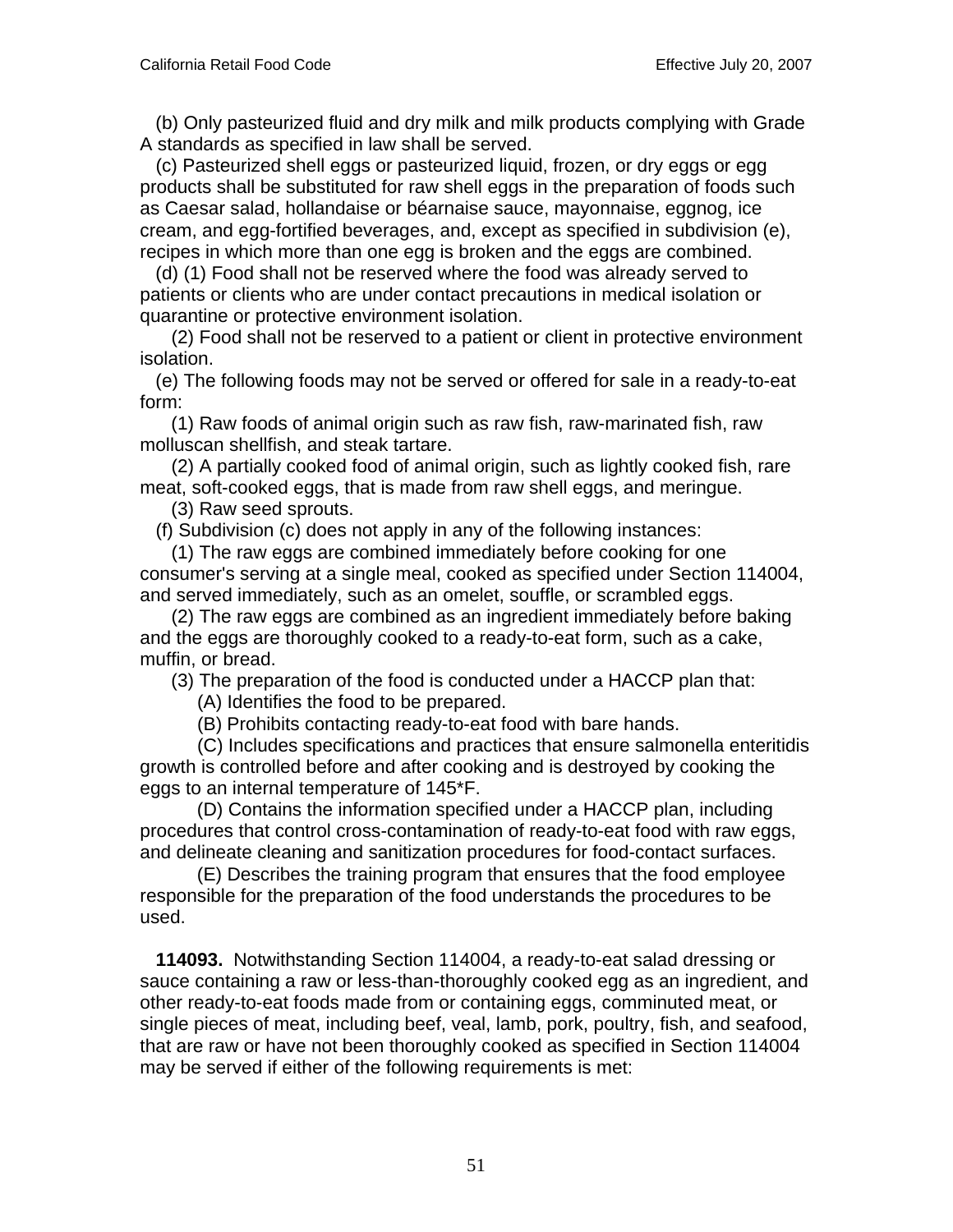(a) The consumer specifically orders that the food be individually prepared less than thoroughly cooked.

 (b) The food facility notifies the consumer, orally or in writing, at the time of ordering, that the food is raw or less than thoroughly cooked.

### **114093.1.**

 (a) Any food facility that serves or sells over the counter directly to the consumer an unlabeled or nonprepackaged food that is a confectionery that contains alcohol in excess of one-half of 1 percent by weight shall provide written notice to the consumer of that fact.

 (b) The notice shall be prominently displayed or be provided in some other manner, as determined by the department.

 (c) The department shall adopt regulations to govern the notice required by this section in order to effectuate the purposes of this section.

# **CHAPTER 5. Cleaning and Sanitizing of Equipment and Utensils**

 **114095.** All food facilities in which food is prepared or in which multiservice utensils and equipment are used shall provide manual methods to effectively clean and sanitize utensils as specified in Section 114099.

 **114097.** Equipment food-contact surfaces and multiservice utensils shall be effectively washed to remove or completely loosen soils by the use of manual or mechanical methods necessary, such as the application of detergents containing wetting agents and emulsifiers, acid, alkaline, or abrasive cleaners, hot water, brushes, scouring pads, high pressure sprays, or ultrasonic devices.

### **114099.**

 (a) Manual warewashing sinks, except as specified in subdivision (c), shall have at least three compartments with two integral metal drainboards for manually washing, rinsing, and sanitizing equipment and utensils.

 (b) Sink compartments shall be large enough to accommodate immersion of the largest equipment and utensils. If equipment or utensils are not designed to be washed in a warewashing sink, alternate approved methods as specified in Section 114099.3 shall be followed.

 (c) A two compartment sink that is in use on January 1, 1996, need not be replaced when used as specified in Section 114099.3. The enforcement officer shall approve the continued use of a two-compartment sink even upon replacement if the installation of a three-compartment sink would not be readily achievable and where other approved sanitation methods are used.

# **114099.1**.

 (a) During manual or mechanical warewashing, food debris on equipment and utensils shall be scraped over a waste disposal unit, scupper, or garbage receptacle.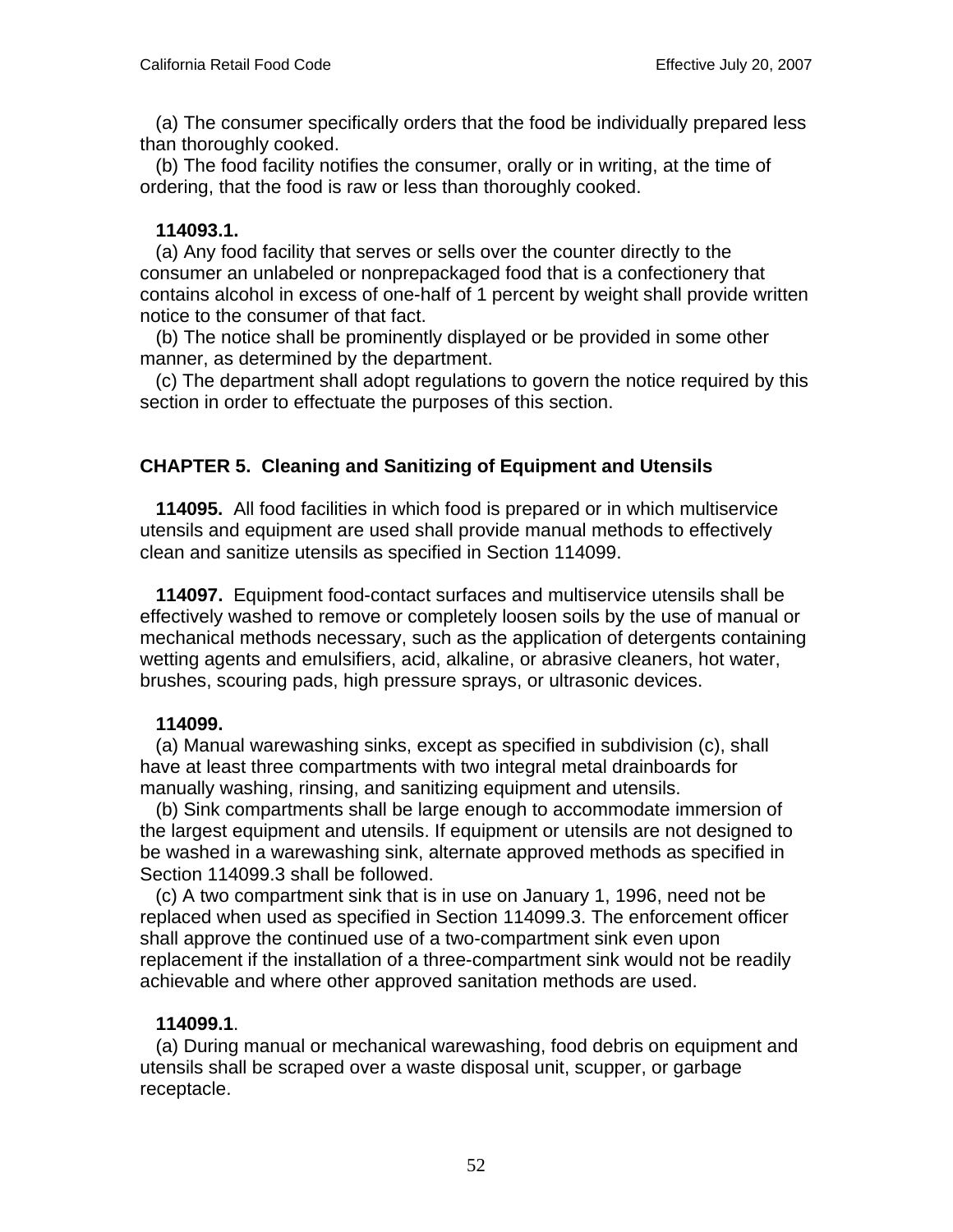(b) If necessary for effective cleaning, utensils and equipment shall be preflushed, presoaked, or scrubbed with abrasives.

### **114099.2.**

 (a) Notwithstanding Section 114099, manual warewashing shall be accomplished by using a three-compartment sink.

 (b) The temperature of the washing solution shall be maintained at not less than 110\*F or the temperature specified on the cleaning agent manufacturer's label instructions.

 (c) The utensils shall then be rinsed in clear water before being immersed in a sanitizing solution.

(d) Manual sanitization shall be accomplished as specified in Section 114099.6.

(e) In-place sanitizing shall be accomplished as specified in Section 114099.6.

(f) Other methods may be used if approved by the enforcement agency.

 **114099.3.** Alternative manual warewashing equipment may be used when there are special cleaning needs or constraints, such as when equipment is fixed or the utensils are large, and the enforcement agency has approved the use of the alternative equipment. Alternative manual warewashing equipment may include any of the following:

(a) High-pressure detergent sprayers.

(b) Low-or-line pressure spray detergent foamers.

(c) Other task-specific cleaning equipment.

(d) Brushes or other implements.

 (e) (1) A two-compartment sink, if the permitholder limits the number of utensils cleaned and sanitized in the two-compartment sink, limits warewashing to batch operations for cleaning and sanitizing utensils, such as between cutting one type of raw meat and another or cleanup at the end of a shift, and does either of the following:

 (A) Makes up the cleaning and sanitizing solutions immediately before use and drains them immediately after use, as well as uses a detergent sanitizer to clean and sanitize in accordance with the manufacturer's label instructions where there is no distinct water rinse between the washing and sanitizing steps. The agent applied in the sanitizing step shall be the same detergent sanitizer that is used in the washing step.

 (B) Use a hot water sanitization immersion step that incorporates a nondistinct water rinse.

 (2) A two-compartment sink shall not be used for warewashing operations where cleaning and sanitizing solutions are used for a continuous or intermittent flow of utensils in an ongoing warewashing process.

 **114099.4.** If hot water is used for sanitization in manual warewashing operations, the sanitizing compartment of the sink shall be designed with an integral heating device that is capable of maintaining water at a temperature not less than 171\*F and provided with a rack or basket to allow complete immersion of equipment and utensils into the hot water.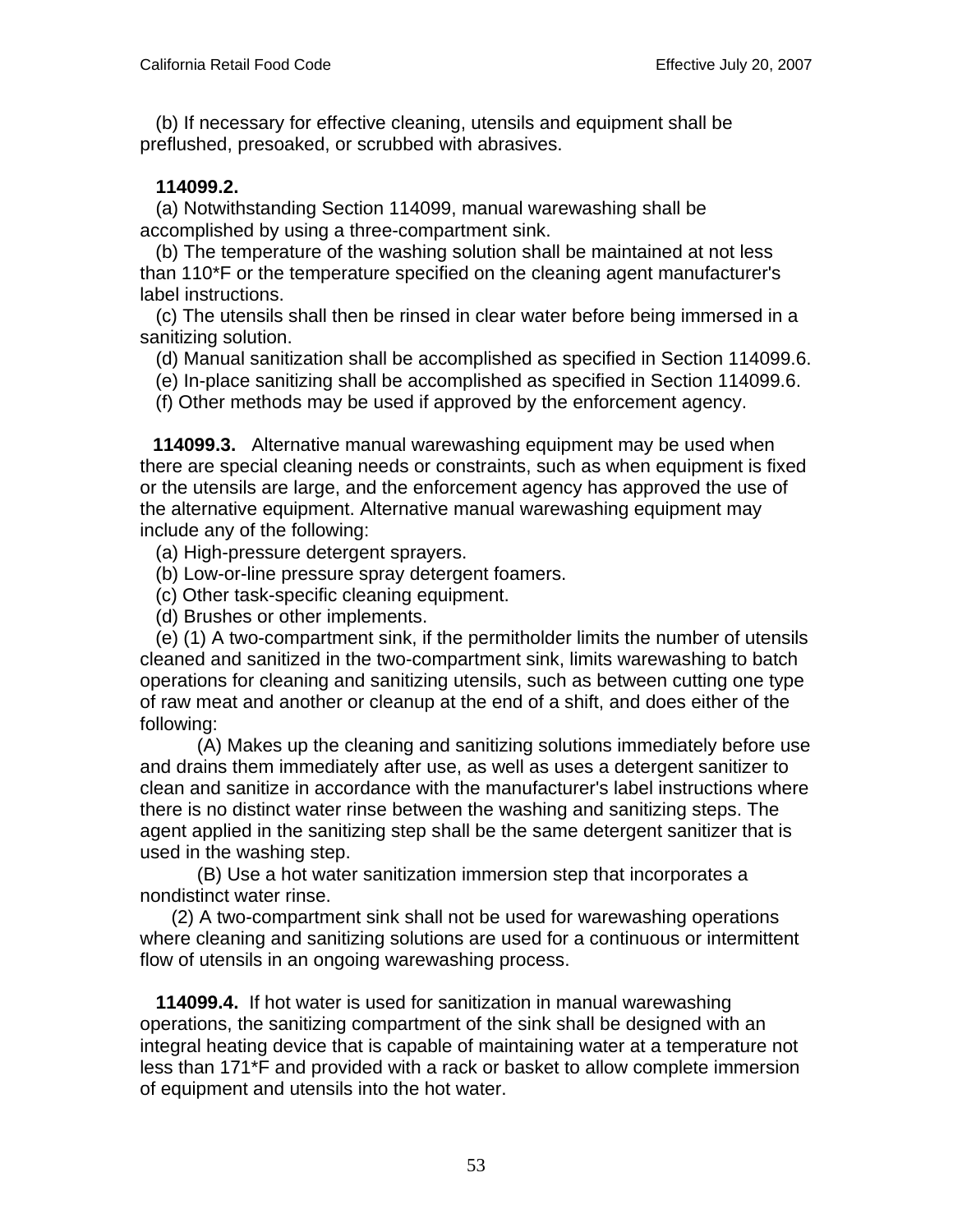**114099.5.** In manual warewashing operations, a temperature measuring device shall be provided and readily accessible for frequently measuring the washing and sanitizing temperatures.

 **114099.6.** Manual or mechanical sanitization shall be accomplished in the final sanitizing rinse by one of the following:

 (a) Hot water manual operations by immersion for at least 30 seconds where the water temperature is maintained at 171\*F or above.

 (b) Hot water mechanical operations by being cycled through equipment that is used in accordance with the manufacturer's specifications and achieving a utensil surface temperature of 160/4F as measured by an irreversible registering temperature indicator.

 (c) Chemical manual or mechanical operations, including the applications of sanitizing chemicals by immersion, manual swabbing, brushing, or pressure spraying methods, using one of the following solutions:

 (1) Contact with a solution of 100 ppm available chlorine solution for at least 30 seconds.

(2) Contact with a solution of 25 ppm available iodine for at least one minute.

 (3) Contact with a solution of 200 ppm quaternary ammonium for at least one minute.

 (4) Contact with any chemical sanitizer that meets the requirements of 21 C.F.R. 178.1010 when used in accordance with the manufacturer's use directions as specified on the product label.

(d) Other methods may be used if approved by the enforcement agency.

### **114101.**

 (a) Mechanical machine warewashing shall be accomplished by using an approved machine installed and operated in accordance with the manufacturer's specifications.

 (b) Soiled items to be cleaned in a warewashing machine shall be loaded in racks, trays, or baskets or onto conveyors in a position that exposes the items to the unobstructed spray during all cycles and allows the items to drain.

 (c) The velocity, quantity, and distribution of the washwater, type, and concentration of detergent used therein, and the time the utensils are exposed to the water shall be sufficient to clean the utensils.

 (d) Restricted food service facilities need not comply with Section 114130 if the domestic or commercial dishwasher utilized for warewashing is capable of providing heat to the surface of the utensils of a temperature of at least 160\*F.

 **114101.1.** A warewashing machine shall be provided with an easily accessible and readable data plate affixed to the machine by the manufacturer that indicates the machine's design and operating specifications including the temperatures required for washing, rinsing, and sanitizing, the pressure required for the fresh water sanitizing rinse, unless the machine is designed to use only a pumped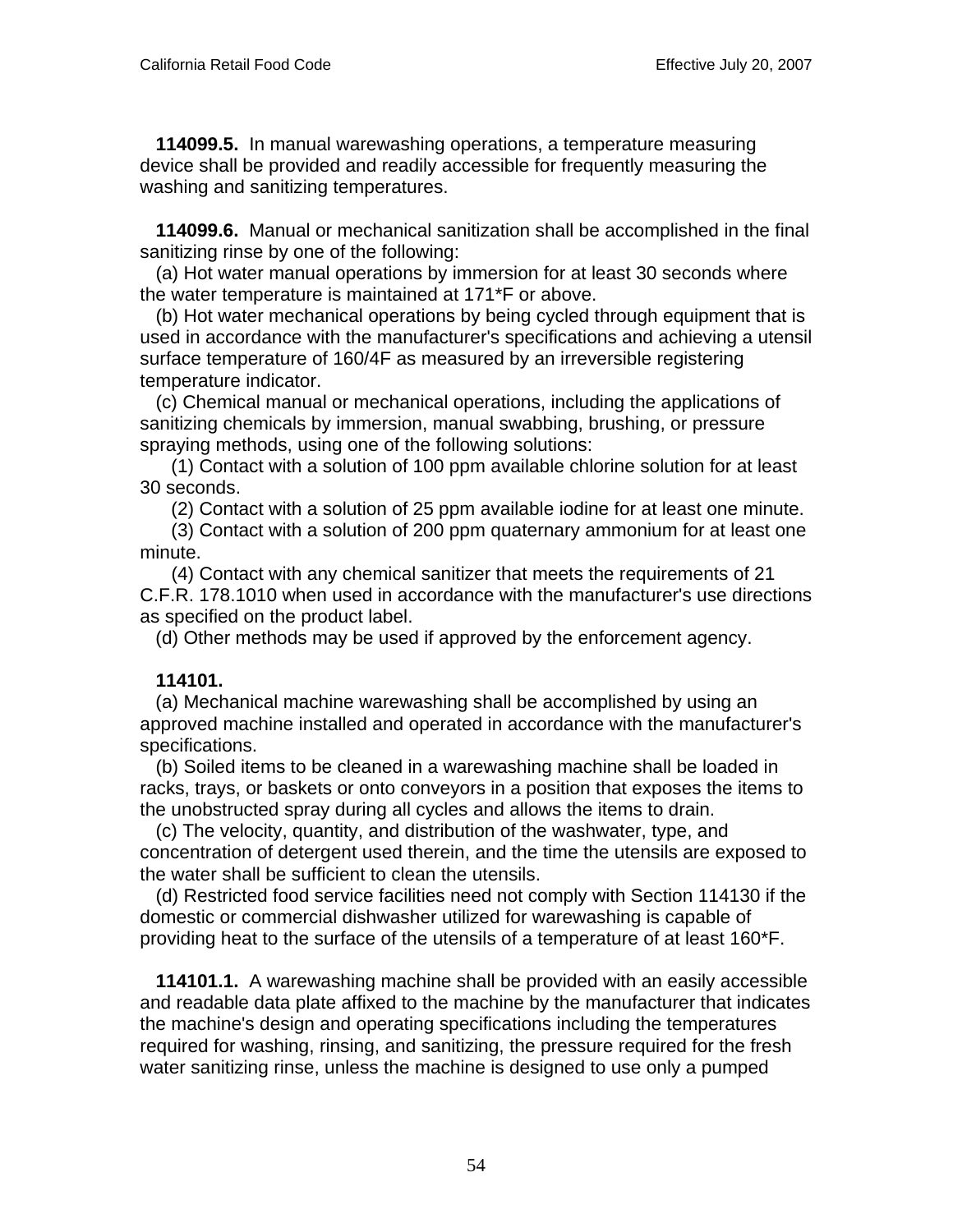sanitizing rinse, and the conveyor speed for conveyor machines or cycle time for stationary rack machines.

 **114101.2.** A warewashing machine shall be equipped with a temperature measuring device that indicates the temperature of the water as the water enters the hot water sanitizing final rinse manifold or in the chemical sanitizing solution tank.

#### **114103.**

 (a) Except as provided in subdivisions (b) and (c), all warewashing equipment shall be provided with two integral metal drainboards of adequate size and construction. One drainboard shall be attached at the point of entry for soiled equipment and utensils and one shall be attached at the point of exit for cleaned and sanitized equipment and utensils.

 (b) Where an undercounter warewashing machine is used, there shall be two metal drainboards, one for soiled equipment and utensils, and one for clean equipment and utensils, located adjacent to the machine. This requirement may be satisfied by using the drainboards that are part of the manual warewashing sinks if the facilities are located adjacent to the machine.

 (c) Pot and pan washers shall be equipped with drainboards as required in subdivision (a), or shall be equipped with approved alternative equipment that provides adequate and suitable space for soiled and clean equipment and utensils.

 (d) Drainboards, utensil racks, or tables large enough to accommodate all soiled and cleaned items that may accumulate during hours of operation shall be provided for necessary utensil holding before cleaning and after sanitizing.

 (e) Sinks and drainboards of warewashing equipment shall be sloped and drained to an approved liquid waste receptor.

 **114105.** After cleaning and sanitizing, equipment and utensils shall be air dried or used after adequate draining before contact with food and shall not be cloth dried, except that utensils that have been air dried may be polished with cloths that are maintained clean and dry.

### **114107.**

 (a) Testing equipment and materials shall be provided to adequately measure the applicable sanitization method used during manual or mechanical warewashing.

 (b) The concentration of the sanitizing solution shall be accurately determined to ensure proper dosage.

### **114109.**

 (a) Drying agents used in conjunction with sanitization shall contain only components that are listed as one of the following:

 (1) Generally Recognized as Safe for use in food as specified in 21 C.F.R. 182 - Substances Generally Recognized as Safe, or 21 C.F.R. 184 - Direct Food Substances Affirmed as Generally Recognized as Safe.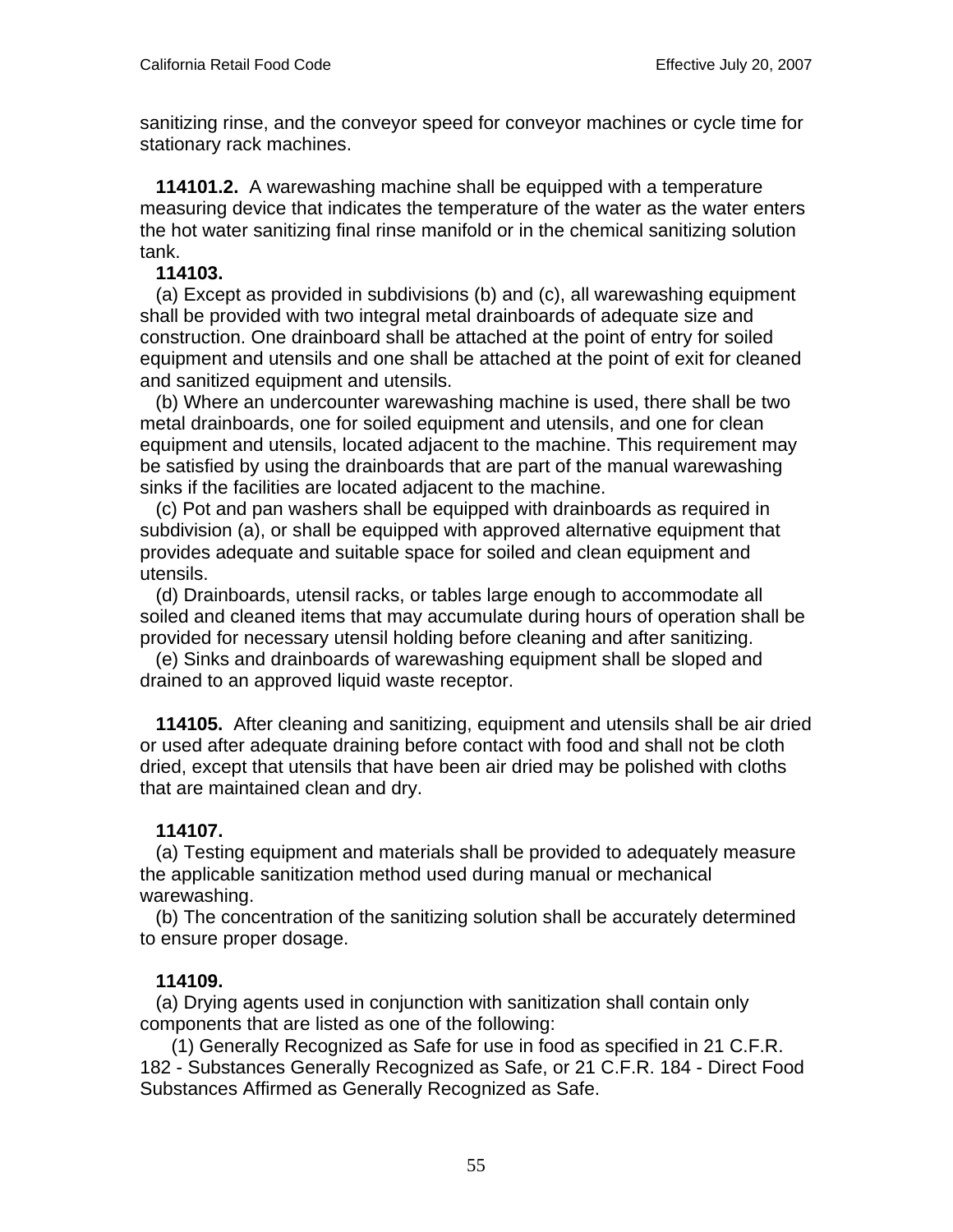(2) Generally Recognized as Safe for the intended use as specified in 21 C.F.R. 186 - Indirect Food Substances Affirmed as Generally Recognized as Safe.

 (3) Approved for use as a drying agent under a prior sanction specified in 21 C.F.R. 181 - Prior-Sanctioned Food Ingredients.

 (4) Specifically regulated as an indirect food additive for use as a drying agent as specified in 21 C.F.R. 175 -178, inclusive.

 (5) Approved for use as a drying agent under the threshold of regulation process established by 21 C.F.R. 170.39.

 (b) When sanitization is with chemicals, the approval required under paragraph (3) or (5) of subdivision (a) or the regulation as an indirect food additive required under paragraph (4) of subdivision (a), shall be specifically for use with chemical sanitizing solutions.

### **114111.**

 (a) If used, dry cleaning methods such as brushing, scraping, and vacuuming shall contact only surfaces that are soiled with dry nonpotentially hazardous food residues.

 (b) Cleaning equipment used in dry cleaning food-contact surfaces shall not be used for any other purpose.

 **114113.** Food shall only contact surfaces of equipment and utensils that are cleaned and sanitized.

# **114115.**

 (a) Equipment food-contact surfaces and utensils shall be clean to sight and touch.

 (b) The food-contact surfaces of cooking equipment and pans shall be kept free of encrusted grease deposits and other soil accumulations.

 (c) Nonfood-contact surfaces of equipment shall be kept free of an accumulation of dust, dirt, food residue, and other debris.

 (d) Equipment shall be reassembled so that food-contact surfaces are not contaminated.

### **114117.**

 (a) Equipment food-contact surfaces and utensils shall be cleaned at the following times:

 (1) Except as specified in subdivision (b), before each use with a different type of raw food of animal origin such as beef, fish, lamb, pork, or poultry.

 (2) Each time there is a change from working with raw foods to working with ready-to-eat foods.

(3) Between uses with raw produce and with potentially hazardous food.

(4) Before using or storing a food temperature measuring device.

(5) At any time during the operation when contamination may have occurred.

 (b) Paragraph (1) of subdivision (a) does not apply if the food contact surface or utensil is in contact with a succession of different raw foods of animal origin,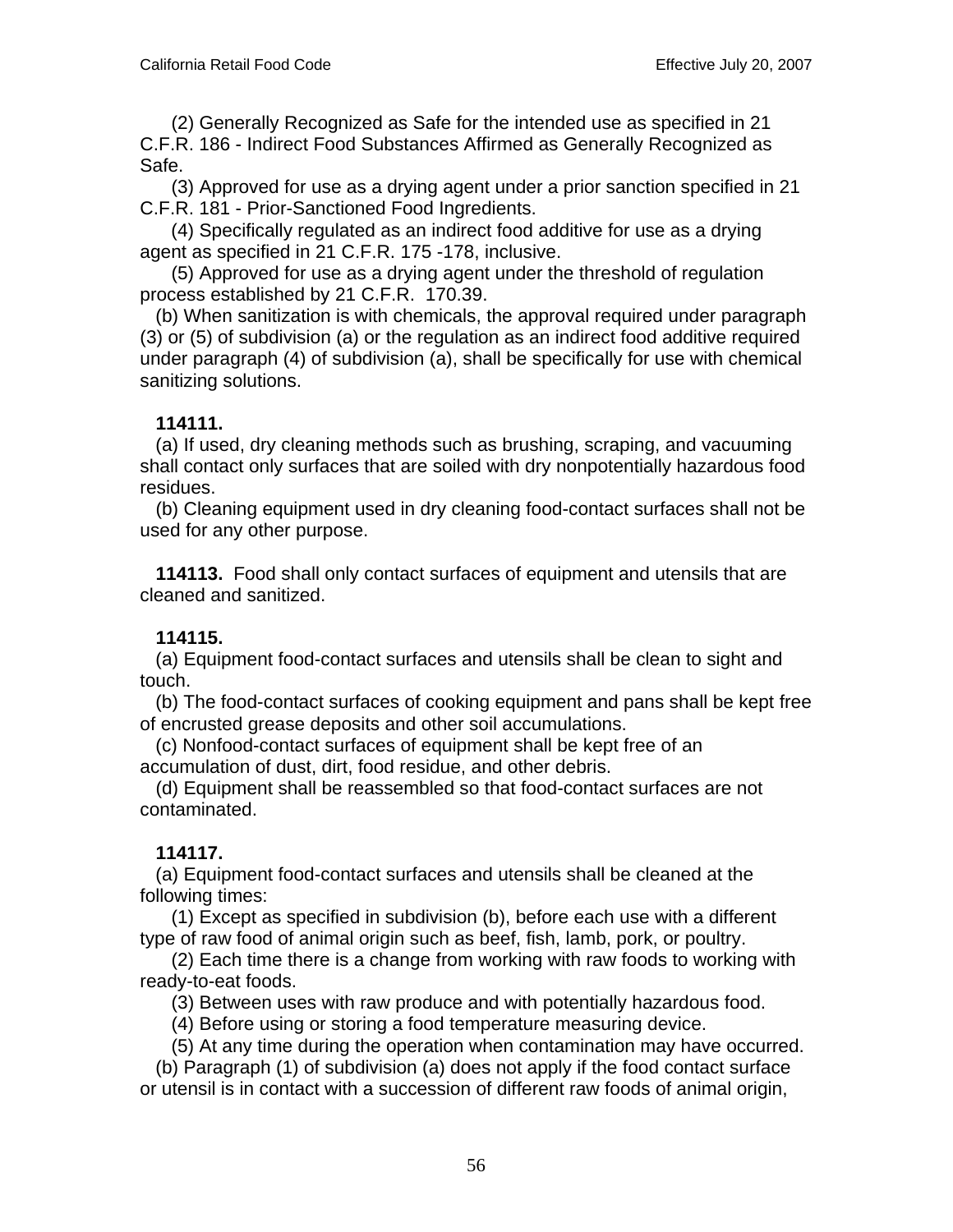each requiring a higher cooking temperature as specified in Section 114004 than the previous food, such as preparing raw fish followed by cutting raw poultry on the same cutting board.

 (c) Except as specified in subdivision (d), if used with potentially hazardous food, equipment food-contact surfaces and utensils shall be cleaned throughout the day at least every four hours.

 (d) Surfaces of utensils and equipment contacting potentially hazardous food may be cleaned less frequently than every four hours if any of the following occurs:

 (1) In storage, containers of potentially hazardous food and their contents are maintained at temperatures as specified in Section 113996 and the containers are cleaned when they are empty.

 (2) Utensils and equipment are used to prepare food in a refrigerated room or area that is maintained at or below 55\*F. In that case, the utensils and equipment shall be cleaned at the frequency that corresponds to the temperature as depicted in the following chart and the cleaning frequency based on the ambient temperature of the refrigerated room or area shall be documented and records shall be maintained in the food facility and made available to the enforcement agency upon request:

| Temperature                        | <b>Cleaning Frequency</b> |
|------------------------------------|---------------------------|
| l 41°F or less                     | 24 hours                  |
| l > 41°F - 45°F                    | 20 hours                  |
| ⊢> 45°F - 50°F                     | 16 hours                  |
| $> 50^{\circ}$ F - 55 $^{\circ}$ F | 10 hours                  |

 (3) Containers in serving situations such as salad bars, delis, and cafeteria lines hold ready-to-eat potentially hazardous food that is maintained at the temperatures specified in Section 113996 are intermittently combined with additional supplies of the same food that is at the required temperature, and the containers are cleaned at least every 24 hours.

 (4) Temperature measuring devices are maintained in contact with food, such as when left in a container of deli food or in a roast, held at temperatures specified in Sections 113996 and 114004.

 (5) Equipment is used for storage of packaged or unpackaged food, such as a reach-in refrigerator, and the equipment is cleaned at a frequency necessary to preclude accumulation of soil residues.

 (6) The cleaning schedule is approved based on consideration of characteristics of the equipment and its use, the type of food involved, the amount of food residue accumulation, and the temperature at which the food is maintained during the operation and the potential for the rapid and progressive multiplication of pathogenic or toxigenic micro-organisms that are capable of causing foodborne disease.

 (7) In-use utensils are intermittently stored in a container of water in which the water is maintained at 135 \*F or higher and the utensils and container are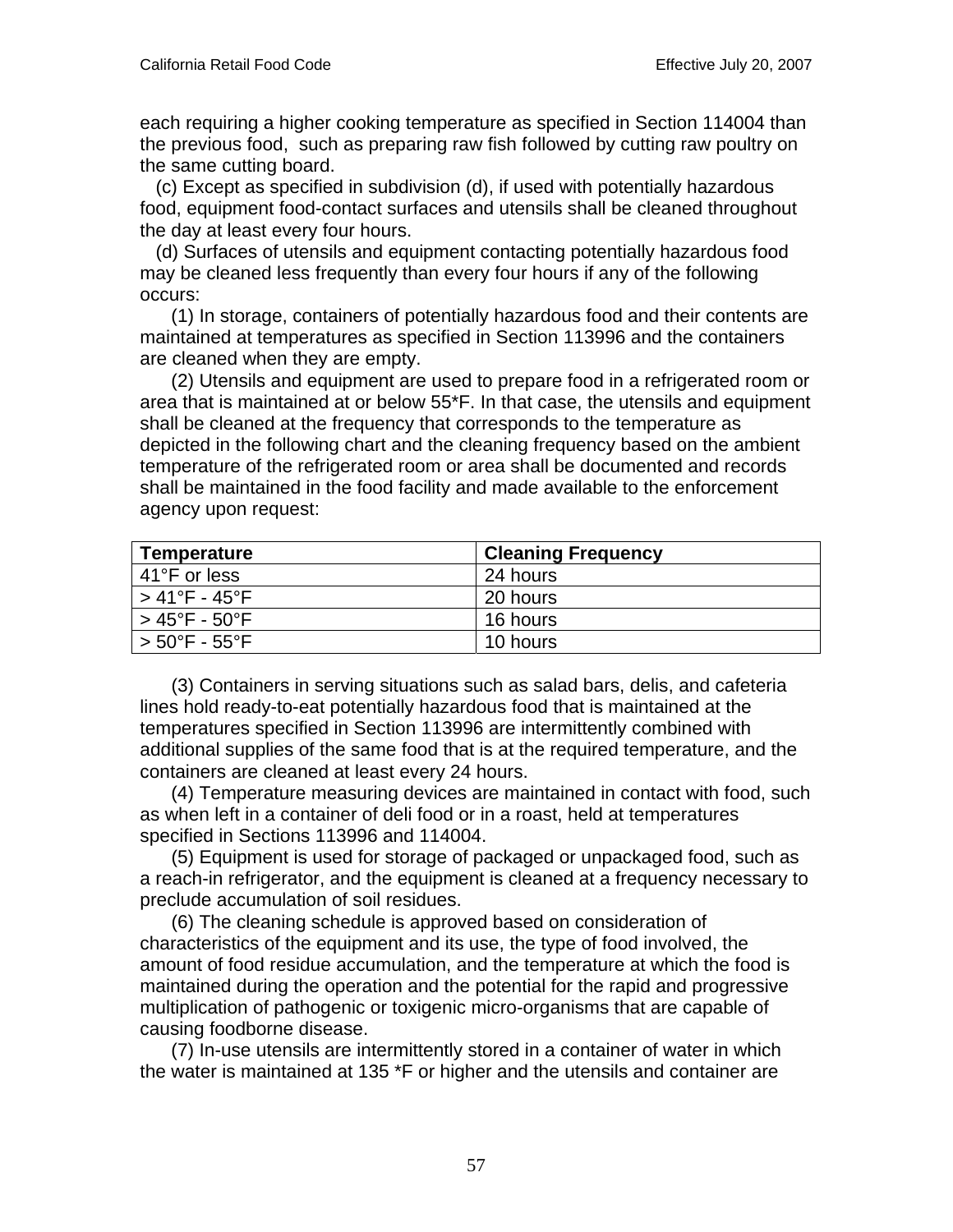cleaned at least every 24 hours or at a frequency necessary to preclude accumulation of soil residues.

 (e) Except when dry cleaning methods are used as specified in Section 114111, surfaces of utensils and equipment contacting food that is not potentially hazardous shall be cleaned in any of the following circumstances:

(1) At any time when contamination may have occurred.

 (2) At least every 24 hours for iced tea dispensers and consumer self-service utensils such as tongs, scoops, or ladles.

 (3) Before restocking consumer self-service equipment and utensils such as condiment dispensers and display containers.

 (4) In equipment such as ice bins and beverage dispensing nozzles and enclosed components of equipment such as ice makers, cooking oil storage tanks and distribution lines, beverage and syrup dispensing lines or tubes, coffee bean grinders, and water vending equipment, at a frequency specified by the manufacturer, or, absent manufacturer specifications, at a frequency necessary to preclude accumulation of soil or mold.

 **114119.** During pauses in food preparation or dispensing, food preparation and dispensing utensils shall be stored in the following manner:

 (a) Except as specified under subdivision (b), in the food with their handles above the top of the food and the container.

 (b) In food that is not potentially hazardous, with their handles above the top of the food within containers or equipment that can be closed, such as bins of sugar, flour, or cinnamon.

 (c) On a clean portion of the food preparation table or cooking equipment only if the in-use utensil and the food-contact surface of the food preparation table or cooking equipment are cleaned and sanitized at a frequency specified under Section 114117.

 (d) In running water of sufficient velocity to flush particulates to the drain, if used with moist food such as ice cream or mashed potatoes.

 (e) In a clean, protected location if the utensils, such as ice scoops, are used only with a food that is not potentially hazardous.

 (f) In a container of water if the water is maintained at a temperature of at least 135/4F and the container is cleaned at least every 24 hours or at a frequency necessary to preclude the accumulation of soil residues.

### **114121.**

 (a) Except as specified in subdivisions (b) and (c), returned empty containers intended for refilling with food or beverage shall be cleaned and refilled in an approved facility.

 (b) Consumer-owned containers returned to the food facility for refilling may be refilled and returned to the same consumer if the container is refilled by an employee of the food facility or the owner of the container if the dispensing system includes a contamination free transfer process that cannot be bypassed by the container owner.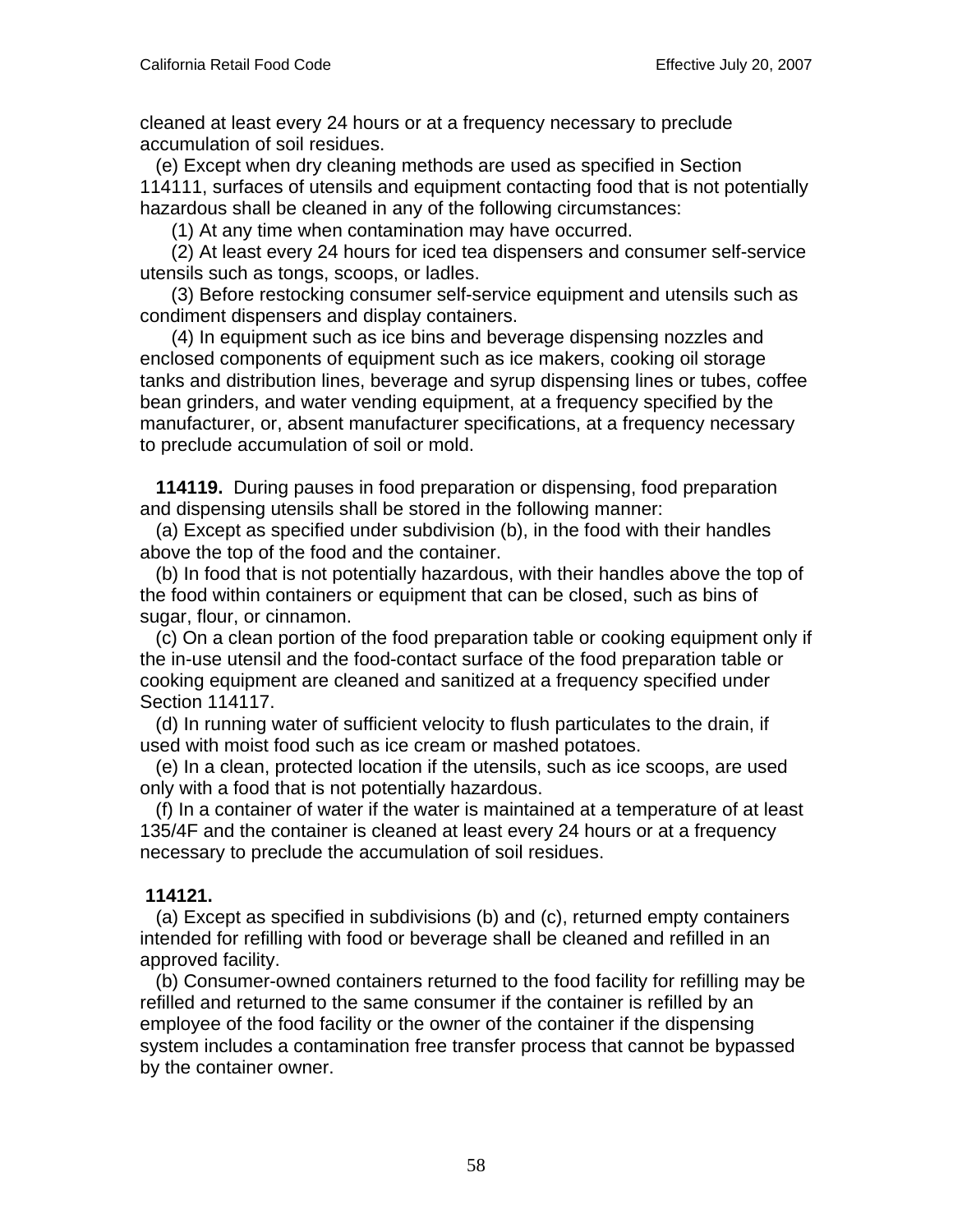(c) Consumer-owned containers that are not food specific may be filled at a water vending machine or system.

 **114123.** Except as specified in Section 114125, food preparation sinks, handwashing lavatories, and warewashing equipment shall not be used for the cleaning of maintenance tools, the preparation or holding of maintenance materials, or the disposal of mop water and similar liquid wastes.

### **114125.**

 (a) A warewashing sink shall not be used for handwashing except in food facilities that were not constructed or extensively remodeled since January 1, 1996, and where there are no facilities exclusively for handwashing in food preparation areas.

 (b) If a warewashing sink is used to wash wiping cloths, wash produce, or thaw food, the sink shall be cleaned and sanitized before and after each time it is used to wash wiping cloths or wash produce or thaw food.

# **CHAPTER 6. Equipment, Utensils, and Linens**

### **Article 1. Design and Construction**

### **114130.**

 (a) Equipment and utensils shall be designed and constructed to be durable and to retain their characteristic qualities under normal use conditions.

 (b) Except as specified in subdivision (c), all new and replacement food-related and utensil-related equipment shall be certified or classified for sanitation by an American National Standards Institute (ANSI) accredited certification program. In the absence of an applicable ANSI certified sanitation standard, food-related and utensil-related equipment shall be evaluated for approval by the enforcement agency.

 (c) Restricted food service facilities need not comply with subdivision (b), depending on the extent of the food service activities, and if the enforcement officer determines that the equipment meets the characteristics of subdivision (a).

 (d) All new and replacement electrical appliances shall meet applicable Underwriters Laboratories standards for electrical equipment as determined by an ANSI accredited certification program.

 **114130.1.** Materials that are used in the construction of utensils and foodcontact surfaces of equipment shall not allow the migration of deleterious substances or impart colors, odors, or tastes to food and under normal use conditions shall be safe, durable, corrosion-resistant, and nonabsorbent, sufficient in weight and thickness to withstand repeated warewashing, finished to have a smooth, easily cleanable surface, and resistant to pitting, chipping, crazing, scratching, scoring, distortion, and decomposition.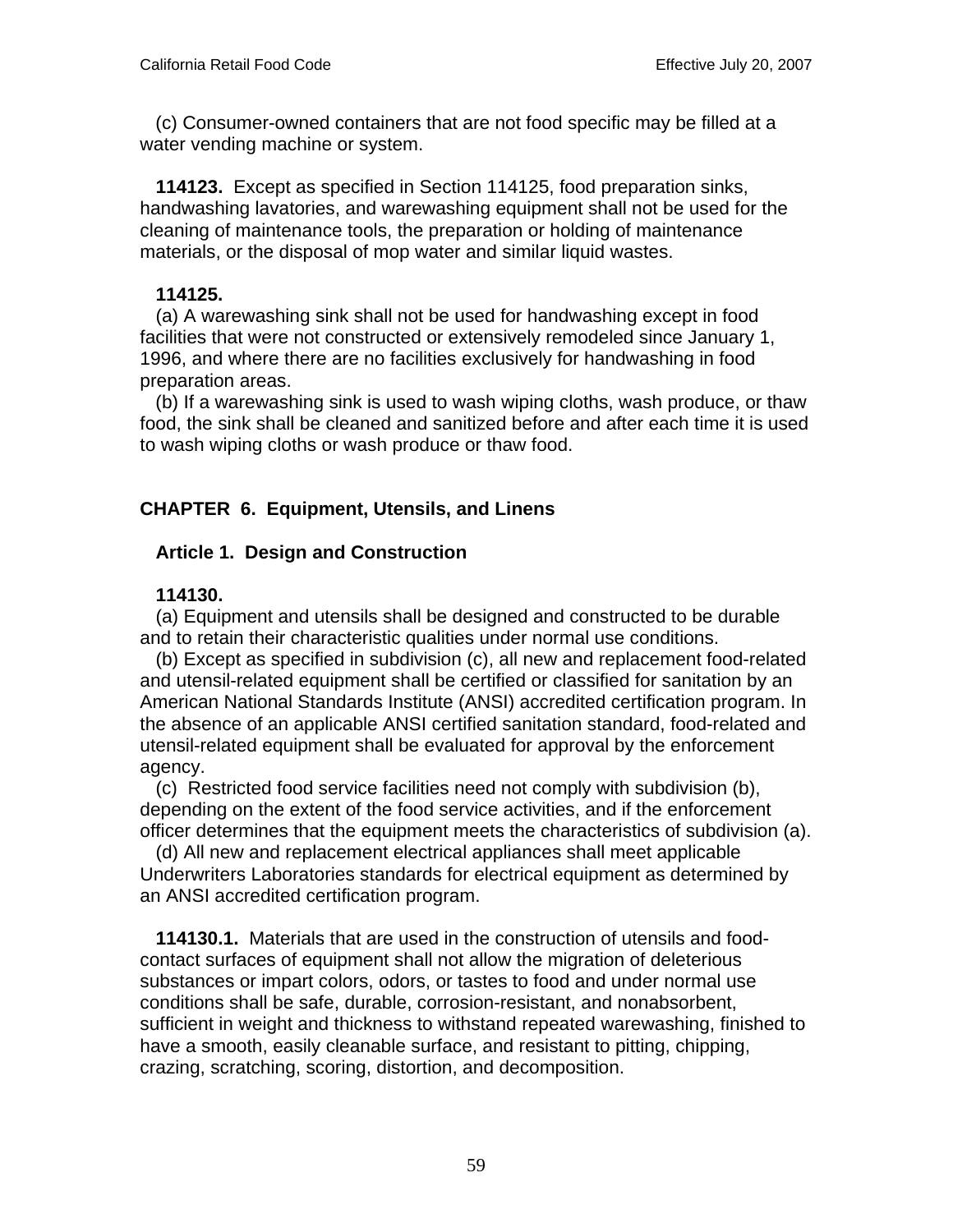**114130.2.** Materials that are used to make single-use articles shall not allow the migration of deleterious substances or impart colors, odors, or tastes to food, and shall be safe and clean.

# **114130.3.**

 (a) Multiuse food-contact surfaces shall be all of the following:

(1) Smooth.

 (2) Free of breaks, open seams, cracks, chips, inclusions, pits, and similar imperfections.

(3) Free of sharp internal angles, corners, and crevices.

(4) Finished to have smooth welds and joints.

 (5) Except as specified in subdivision (b), accessible for cleaning and inspection by one of the following methods:

(A) Without being disassembled.

(B) By disassembling without the use of tools.

 (C) By easy disassembling with the use of handheld tools commonly available to maintenance and cleaning personnel such as screwdrivers, pliers, open-end wrenches, and Allen wrenches.

 (b) Paragraph (5) of subdivision (a) shall not apply to cooking oil storage tanks, distribution lines for cooking oils, or beverage syrup lines or tubes.

 **114130.4.** Nonfood-contact surfaces of equipment that are exposed to splash, spillage, or other food soiling or that require frequent cleaning shall be constructed of a corrosion-resistant, nonabsorbent, and smooth material that allows easy cleaning and to facilitate maintenance and free of unnecessary ledges, projections, and crevices to allow for easy cleaning and to facilitate maintenance.

# **114130.5.**

 (a) Except for CIP equipment in operation before the effective date of this part, CIP equipment shall meet the characteristics of a food contact surface and shall be designed and constructed so that cleaning and sanitizing solutions circulate throughout a fixed system and contact all interior food-contact surfaces and the system is self-draining or capable of being completely drained of cleaning and sanitizing solutions.

 (b) CIP equipment that is not designed to be disassembled for cleaning shall be designed with inspection access points to ensure that all interior food-contact surfaces throughout the fixed system are being effectively cleaned.

# **114132.**

 (a) Except as specified in this section, wood and wood wicker shall not be used as a food-contact surface.

 (b) Hard maple or an equivalently hard, close-grained wood may be used for cutting boards, cutting blocks, bakers' tables, utensils such as rolling pins, doughnut dowels, salad bowls, and chopsticks, wooden paddles used in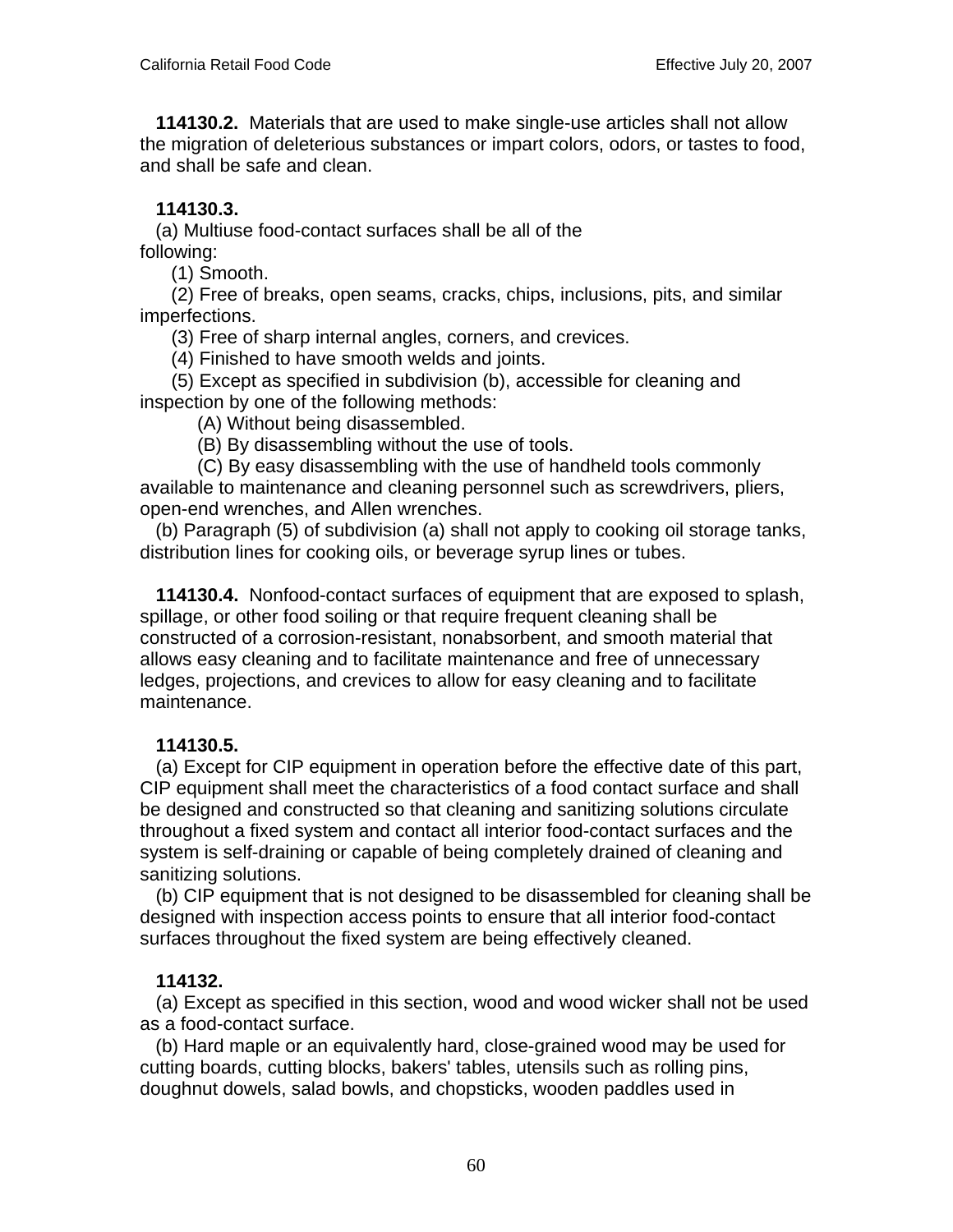confectionery operations for pressure scraping kettles when manually preparing confections at a temperature of 230 \*F or above, and cedar planks used for grilling or baking seafood.

 (c) Whole, uncut, raw fruits and vegetables and nuts in the shell may be kept in wood shipping containers until the fruits, vegetables, or nuts are used.

 (d) When wood or wood shipping containers become cracked, splintered, or otherwise damaged, they shall be refurbished or replaced.

#### **114133.**

 (a) Except as specified in subdivision (b), copper and copper alloys such as brass may not be used in contact with a food that has a pH below six, such as vinegar, fruit juice, or wine, or for a fitting or tubing installed between a backflow prevention device and a carbonator.

 (b) Copper and copper alloys may be used in contact with beer brewing ingredients that have a pH below six in the prefermentation and fermentation steps of a beer brewing operation, such as a brewpub or microbrewery.

 **114135.** Sponges shall not be used in contact with cleaned and sanitized or inuse food-contact surfaces.

 **114137.** Except for hot oil cooking or filtering equipment, "V" type threads shall not be used on food-contact surfaces.

 **114139.** Cutting or piercing parts of can openers shall be readily removable for cleaning and for replacement.

 **114141.** Lubricants shall be applied to food-contact surfaces that require lubrication in a manner that does not contaminate food or food-contact surfaces. Equipment shall be reassembled after lubrication so that food contact surfaces are not contaminated. Only approved food grade lubricants shall be used for this purpose.

 **114143.** Notwithstanding any of the provisions of this part, neither the department nor any city, county, city and county air pollution control district, or air quality management district shall require the enclosure of an open-air barbecue or outdoor wood-burning oven if the enforcement officer determines that the barbecue or wood-burning oven meets all of the following requirements:

 (a) The open-air barbecue or outdoor wood-burning oven is operated on the same premises as, in reasonable proximity to, and in conjunction with, a permanent food facility that is approved for food preparation, or a temporary food facility or a mobile food facility that is operating at a community event. The permitholder of the permanent food facility, temporary food facility or mobile food facility shall be deemed to be the permitholder of the open-air barbecue or outdoor wood-burning oven, and shall be responsible for ensuring that it is operated in full compliance with this part.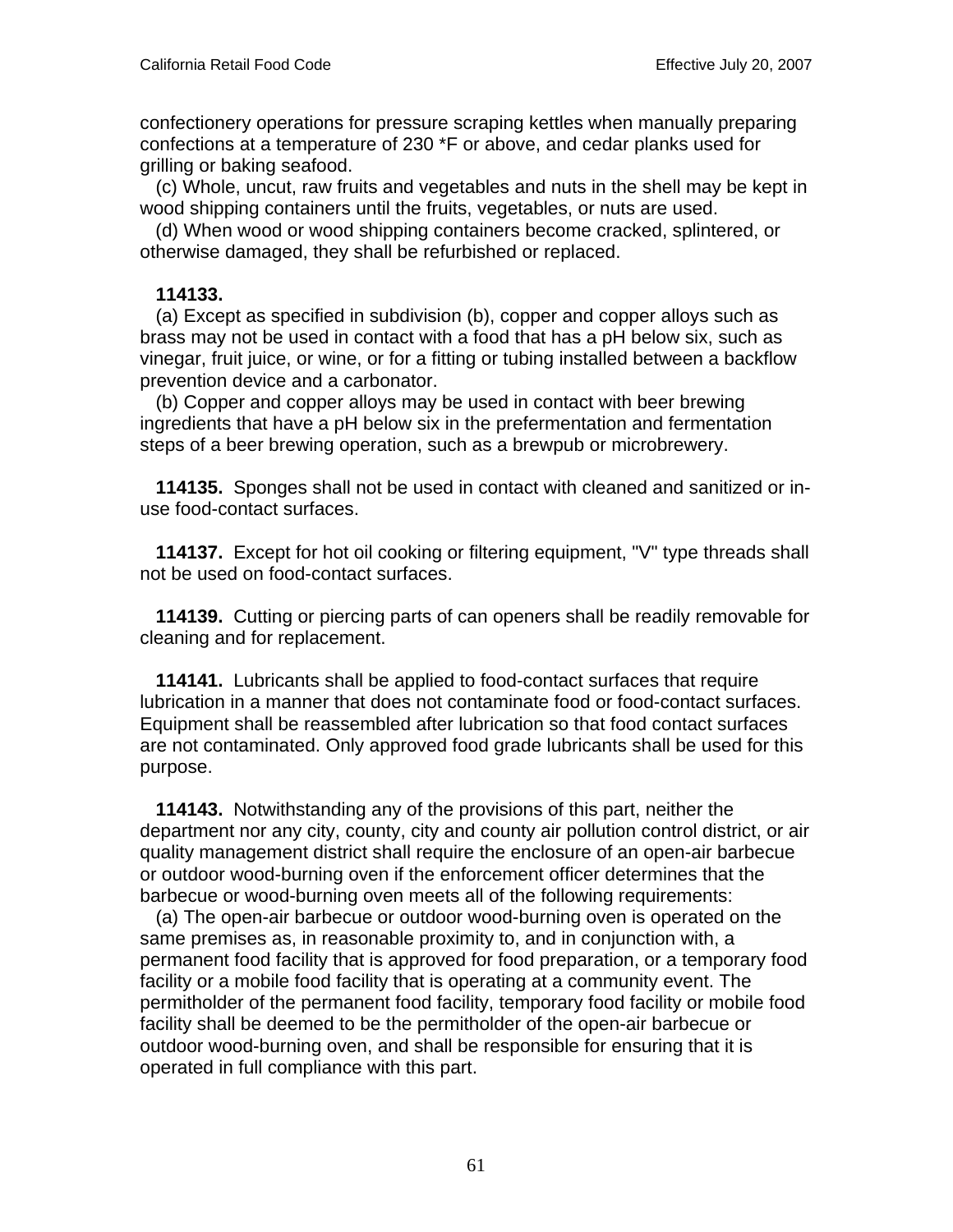(b) The open-air barbecue or outdoor wood-burning oven is not operated in, or out of, any motor vehicle, or in any area or location that may constitute a fire hazard, as determined by the enforcement officer.

 (c) The open-air barbecue or outdoor wood-burning oven is separated from public access to prevent food contamination or injury to the public by using ropes or other approved methods.

 (d) If the open-air barbecue or outdoor wood-burning oven is a permanent structure, it shall be equipped with an impervious and easily cleanable floor surface that extends a minimum of five feet from the open-air barbecue or outdoor wood-burning oven facility on all open sides.

 (e) Sanitary facilities, including, but not limited to, toilet facilities and handwashing facilities shall be available for use within 200 feet in travel distance of the open-air barbecue or outdoor wood-burning oven and shall comply with all provisions of this part.

 **114145.** Vending machines shall meet all applicable requirements of this part and shall comply with the following:

 (a) Each vending machine or machine location shall have posted in a prominent place a sign indicating the owner's name, address, and telephone number.

(b) Wet storage of prepackaged products is prohibited.

 (c) Potentially hazardous food shall be dispensed to the consumer in the original package into which it was placed at the commissary or food processing plant. Bulk potentially hazardous food is prohibited.

 (d) Single-use articles that are used in machines dispensing products in bulk shall be obtained in sanitary packages. The single-use articles shall be stored in the original package until introduced into the container magazine or dispenser of the vending machine.

 (e) A record of cleaning and sanitizing shall be maintained by the operator in each machine and shall be current for at least the past 30 days.

 (f) All vending machines shall be constructed in accordance with applicable NSF International or National Automatic Merchandizing Association standards, or the equivalent thereof.

 (g) If located outside, a vending machine shall be provided with overhead protection.

 (h) The dispensing compartment of a vending machine shall be equipped with a self-closing door or cover if the machine is located in an outside area that does not otherwise afford the protection of an enclosure against the rain, windblown debris, insects, rodents, and other contaminants that are present in the environment, or if the machine is available for self-service during hours when it is not under the full-time supervision of an employee.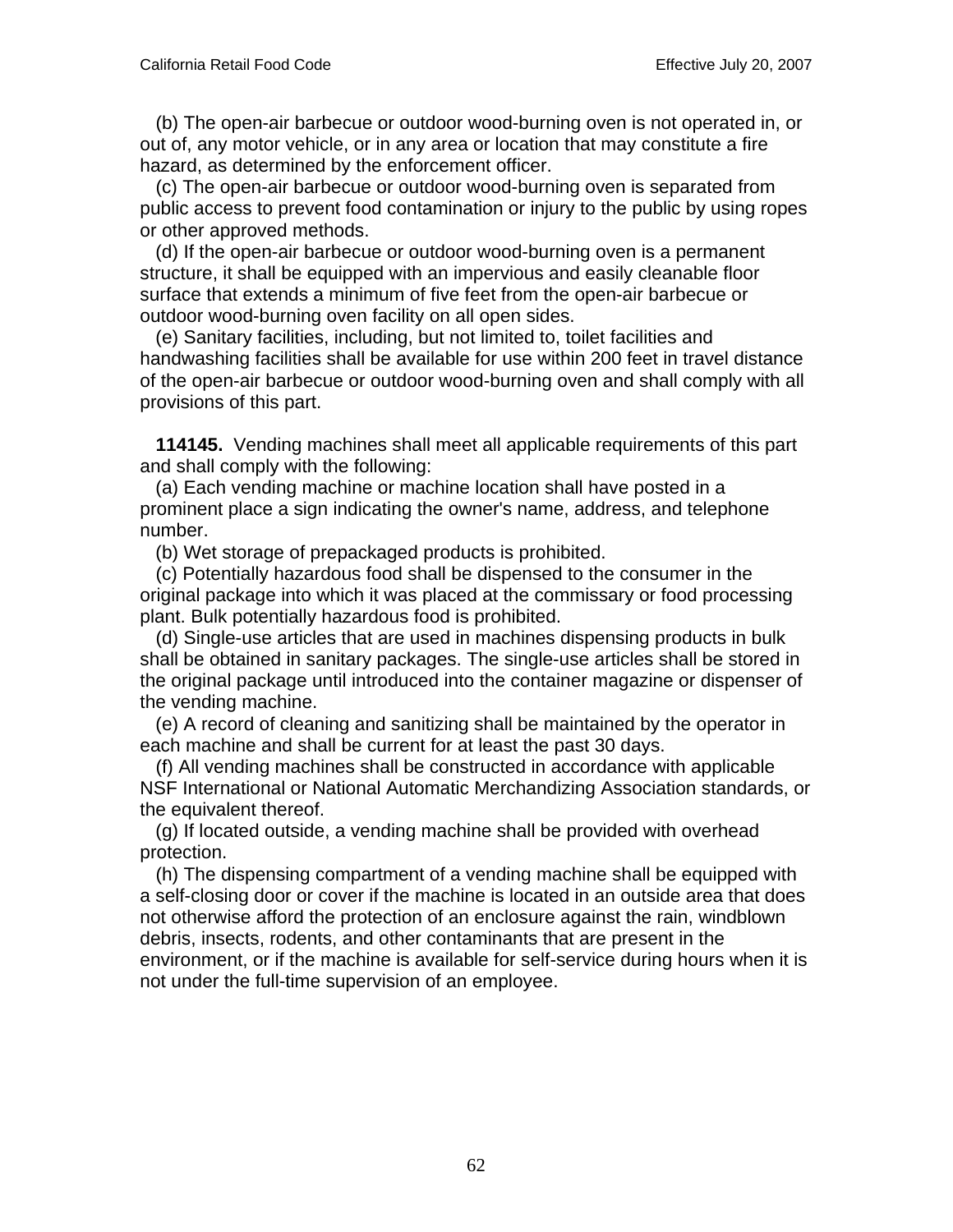### **Article 2. Ventilation**

#### **114149.**

 (a) All areas of a food facility shall have sufficient ventilation to facilitate proper food storage and to provide a reasonable condition of comfort for each employee, consistent with the job performed by the employee.

 (b) Toilet rooms shall be vented to the outside air by means of an openable, screened window, an air shaft, or a light-switch-activated exhaust fan, consistent with the requirements of local building codes.

### **114149.1.**

 (a) Mechanical exhaust ventilation equipment shall be provided over all cooking equipment as required to effectively remove cooking odors, smoke, steam, grease, heat, and vapors. All mechanical exhaust ventilation equipment shall be installed and maintained in accordance with the California Mechanical Code, except that for units subject to Part 2 (commencing with Section 18000) of Division 13, an alternative code adopted pursuant to Section 18028 shall govern the construction standards.

 (b) Restricted food service facilities shall be exempt from subdivision (a), but shall still provide ventilation to remove gases, odors, steam, heat, grease, vapors and smoke from the food facility. In the event that the enforcement officer determines that the ventilation must be mechanical in nature, the ventilation shall be accomplished by methods approved by the enforcement agency.

 (c) This section shall not apply to cooking equipment when the equipment has been submitted to the local enforcement agency for evaluation, and the local enforcement agency has found that the equipment does not produce toxic gases, smoke, grease, vapors, or heat when operated under conditions recommended by the manufacturer. The local enforcement agency may recognize a testing organization to perform any necessary evaluations.

(d) Makeup air shall be provided at the rate of that exhausted.

### **114149.2.**

 (a) Every hood shall be installed to provide for thorough cleaning of all interior and exterior surfaces, including, but not limited to, the hood, filters, piping, lights, troughs, hangers, flanges, and exhaust ducts.

 (b) Exhaust ventilation hood systems in food preparation and warewashing areas, including components such as hoods, fans, guards, and ducting, shall be designed to prevent grease or condensation from draining or dripping onto food, equipment, utensils, linens, and single-use articles.

 (c) Filters or other grease extracting equipment shall be designed to be readily removable for cleaning and replacement if not designed to be cleaned in place.

 (d) Every joint and seam shall be substantially tight. No solder shall be used, except for sealing a joint or seam.

 (e) When grease gutters are provided they shall drain to a collecting receptacle fabricated, designed, and installed to be readily accessible for cleaning.

(f) Exhaust hood ducting shall meet the following requirements: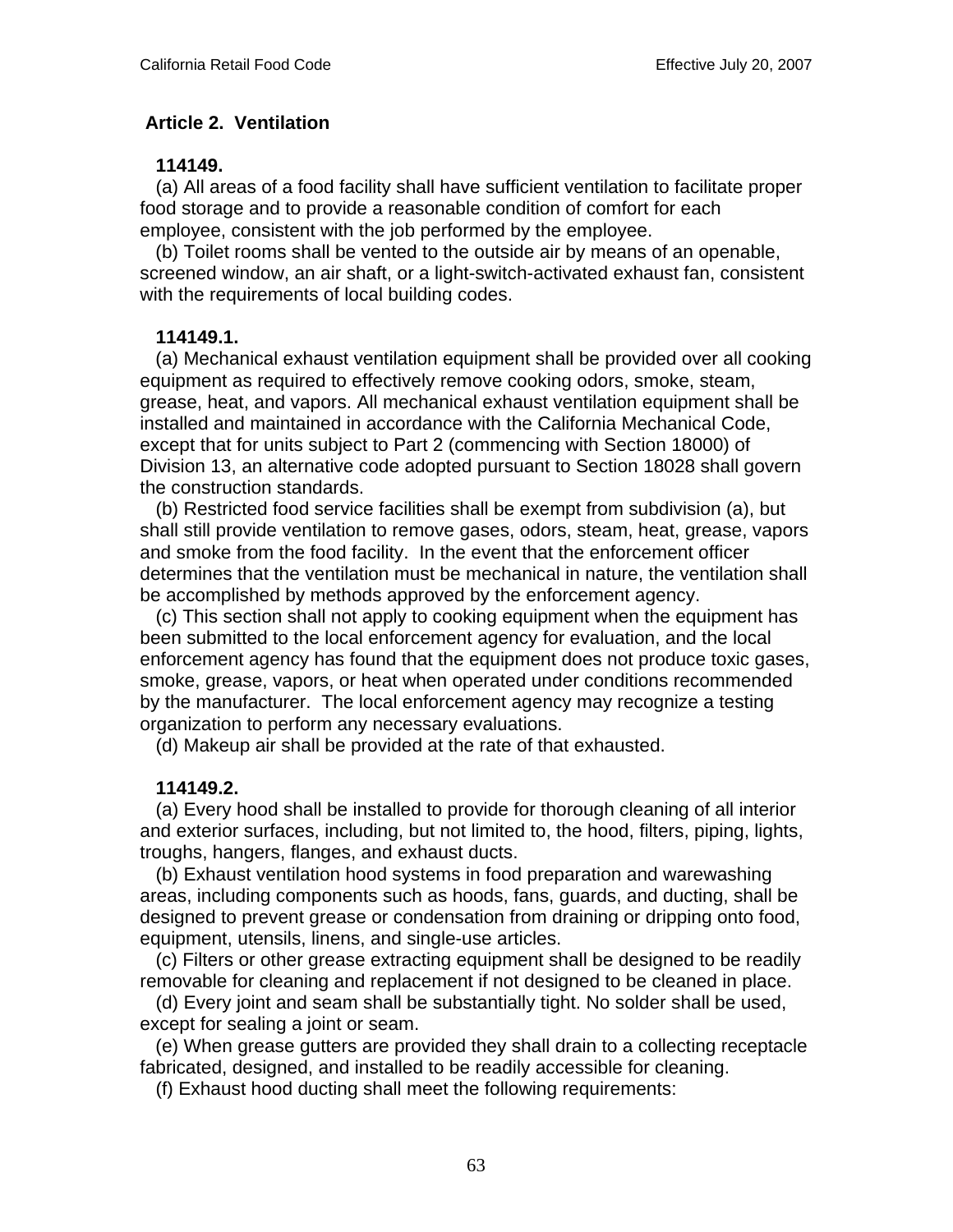(1) All seams in the duct shall be completely tight to prevent the accumulation of grease.

 (2) The ducts shall have sufficient clean-outs to make the ducts readily accessible for cleaning.

(3) All ducts in the exhaust system shall be properly sloped.

 (4) Intake and exhaust air ducts shall be cleaned and filters changed so they are not a source of contamination by dust, dirt, and other materials.

 **114149.3.** Heating, ventilating, and air conditioning systems shall be designed and installed so that make-up air intake and exhaust vents do not cause contamination of food, food-contact surfaces, equipment, or utensils and do not create air currents that cause difficulty in maintaining the required temperatures of potentially hazardous foods.

### **Article 3. Location and Installation**

 **114153.** Equipment for cooling and heating food and for holding cold and hot food shall be sufficient in number and capacity to ensure proper food temperature control during transportation and operation as specified in Section 113996.

### **114157.**

(a) A thermometer shall be provided for each refrigeration unit.

 (b) The thermometer shall be located to indicate the air temperature in the warmest part of the unit and, except for vending machines, shall be affixed to be readily visible.

 (c) Except as specified in subdivision (d), cold or hot holding equipment used for potentially hazardous food shall be designed to include and shall be equipped with at least one integral or permanently affixed temperature measuring device that is located to allow easy viewing of the device's temperature display. Alternative hot or cold holding equipment can be equipped with approved product mimicking sensors placed in devices located in the warmest part of the mechanically refrigerated unit in lieu of an ambient air sensor.

 (d) Subdivision (c) shall not apply to equipment for which the placement of a temperature measuring device is not a practical means for measuring the ambient air surrounding the food because of the design, type, and use of the equipment, such as calrod units, heat lamps, cold plates, bainmaries, steam tables, insulated food transport containers, and salad bars.

 (e) Temperature measuring devices shall be easily readable and have a numerical scale, printed record, or digital readout in increments no greater than 2\*F or over the intended range of use.

#### **114159.**

 (a) Except for vending machines, an accurate, easily readable, metal probe thermometer suitable for measuring the temperature of food shall be readily available on the premises of each food facility holding potentially hazardous food.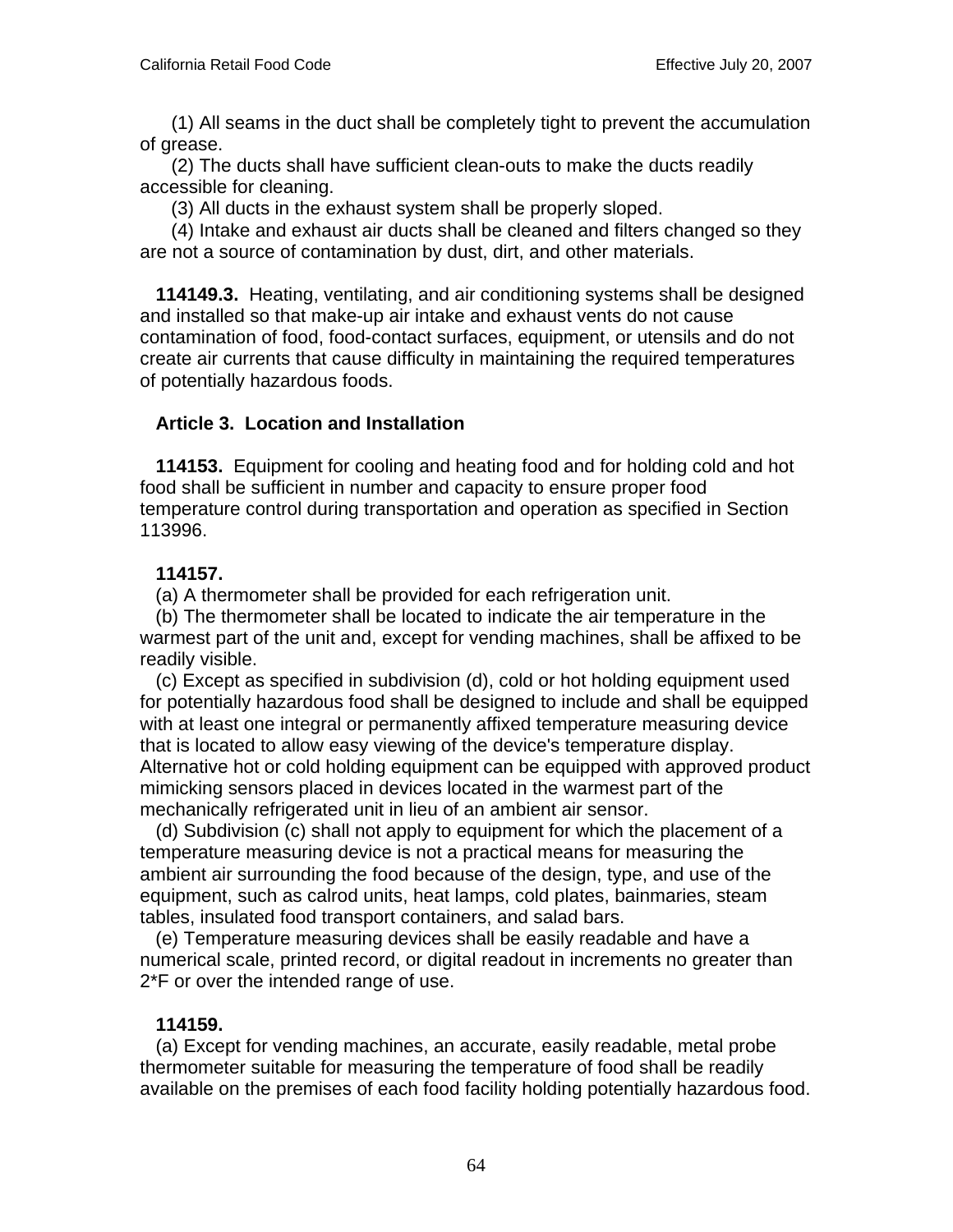(b) A food temperature measuring device with a suitable small-diameter probe that is designed to measure the temperature of thin masses shall be provided and readily accessible to accurately measure the temperature in thin foods such as meat patties and fish fillets.

 (c) Food temperature measuring devices that are scaled only in Fahrenheit shall be accurate to +/-2 \*F in the intended range of use.

 (d) Food temperature measuring devices shall not have sensors or stems constructed of glass, except that thermometers with glass sensors or stems that are encased in a shatterproof coating, such as candy thermometers, may be used.

### **114161.**

 (a) Except as specified in subdivision (b), equipment, a cabinet used for the storage of food, or a cabinet that is used to store cleaned and sanitized equipment, utensils, laundered linens, and single-use articles shall not be in any of the following locations:

(1) In locker rooms.

(2) In toilet rooms.

(3) In refuse rooms.

(4) In mechanical rooms.

(5) Under sewer lines that are not shielded to intercept potential drips.

 (6) Under leaking water lines, including leaking automatic fire sprinkler heads, or under lines on which water has condensed.

(7) Under open stairwells.

(8) Under other sources of contamination.

 (b) If a mechanical clothes washer or dryer is provided, it shall be located so that the washer or dryer is protected from contamination and located only where there is no exposed food, clean equipment, utensils, and linens, and unwrapped single-use articles.

### **114163.**

 (a) Except as specified in subdivision (b), a food preparation sink shall be provided in permanent food facilities for the washing, rinsing, soaking, thawing, or similar preparation of foods.

 (1) The food preparation sink shall have a minimum dimension of 18 inches by 18 inches in length and width and 12 inches in depth with an integral drainboard or adjacent table at least 18 inches by 18 inches in length and width.

 (2) The food preparation sink shall be located in the food preparation area, provided exclusively for food preparation, and accessible at all times.

 (3) The sink shall be equipped with an adequate supply of hot and cold running water through a mixing valve.

 (b) (1) Food facilities that were approved for operation without a food preparation sink prior to the effective date of this part need not provide a food preparation sink unless the food facility makes a menu change or changes their method of operation.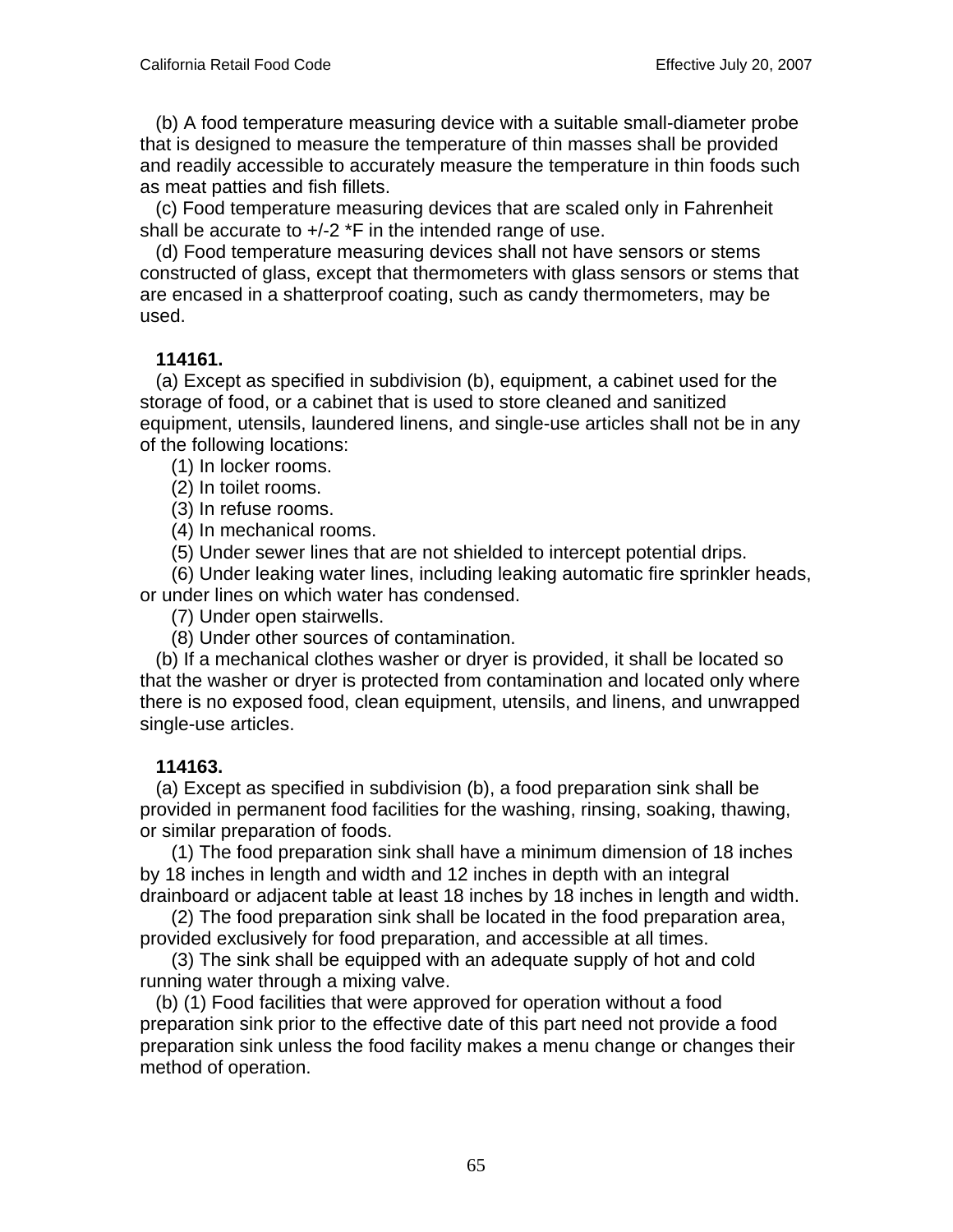(2) The enforcement officer may approve other methods where the installation of a food preparation sink would not be readily feasible.

 **114165.** Dollies, pallets, racks, and skids used to store and transport large quantities of prepackaged foods received from a supplier in a cased or overwrapped lot shall be designed to be moved by hand or by conveniently available hand trucks or forklifts.

 **114167.** Beverage tubing and cold-plate beverage cooling devices shall not be installed in contact with stored ice intended to be used for food or beverages. This section shall not apply to cold plates that are constructed integrally with an ice storage bin.

### **114169.**

 (a) Equipment that is fixed because it is not easily movable shall be installed so that it is:

 (1) Spaced to allow access for cleaning along the sides, behind, and above the equipment.

 (2) Spaced from adjoining equipment, walls, and ceilings a distance of not more than one millimeter or one thirty-second inch.

 (3) Sealed to adjoining equipment or walls, if the equipment is exposed to spillage or seepage.

 (b) Except as specified in subdivisions (c) and (d), floor-mounted equipment that is not easily movable shall be sealed to the floor or elevated on legs that provide at least a six-inch clearance between the floor and the equipment.

 (c) Notwithstanding subdivision (b), this section shall not apply to display shelving units, display refrigeration units, and display freezer units located in the consumer shopping areas of a food facility if the floor under the units is maintained clean.

 (d) Table-mounted equipment that is not easily movable shall be installed to allow cleaning of the equipment and areas underneath and around the equipment by being sealed to the table or elevated on legs that provide at least a four-inch clearance between the table and the equipment.

 **114171.** Liquid waste drain lines shall not pass through an ice machine or ice storage bin.

 **114172.** All pressurized cylinders shall be securely fastened to a rigid structure.

# **Article 4. Maintenance and Operation**

 **114175.** Equipment and utensils shall be kept clean, fully operative, and in good repair.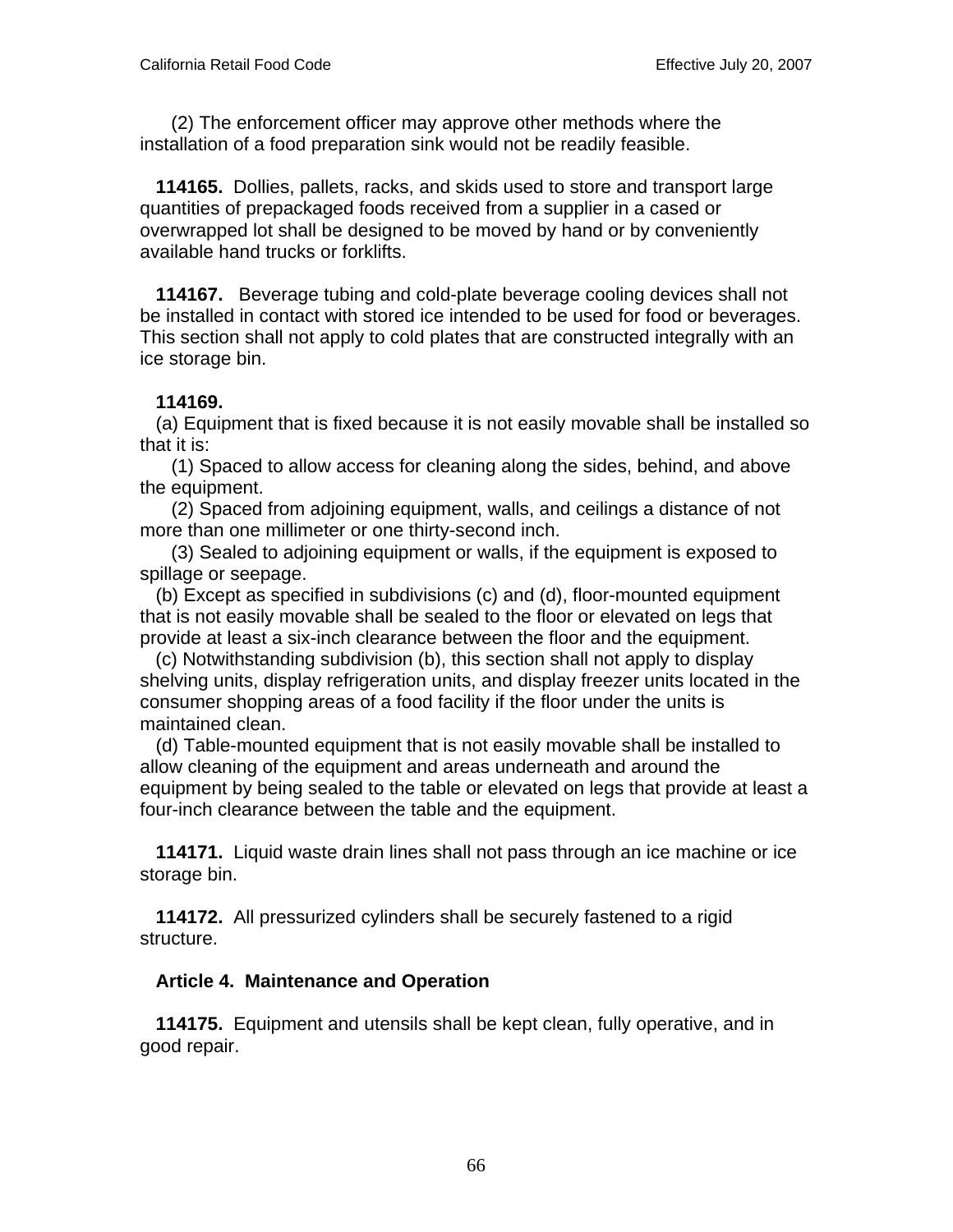**114177.** Surfaces such as cutting blocks and boards that are subject to scratching and scoring shall be resurfaced if they can no longer be effectively cleaned and sanitized, or discarded if they are not capable of being resurfaced.

# **114178.**

 (a) Except as specified in subdivision (d), cleaned equipment and utensils, laundered linens, and single-use articles shall be stored in a clean, dry location where they are not exposed to splash, dust, or other contamination, and at least six inches above the floor.

 (b) Clean equipment and utensils shall be stored as specified in subdivision (a) and shall be stored covered or inverted in a self-draining position that allows air drying.

 (c) Single-use articles shall be stored as specified under subdivision (a) and shall be kept in the original protective package or stored by using other means that afford protection from contamination until used.

 (d) Items that are kept in closed packages may be stored less than six inches above the floor on dollies, pallets, racks, and skids that are designed as to be easily movable.

# **114179.**

 (a) Except as specified in subdivision (b), cleaned and sanitized equipment, utensils, laundered linens, and single-use articles shall not be stored in any of the following locations:

(1) In locker rooms.

(2) In toilet rooms.

(3) In refuse rooms.

(4) In mechanical rooms.

(5) Under sewer lines that are not shielded to intercept potential drips.

 (6) Under leaking water lines including leaking automatic fire sprinkler heads or under lines on which water has condensed.

(7) Under open stairwells.

(8) Under other sources of contamination.

 (b) Laundered linens and single-use articles that are packaged or in a storage compartment may be stored in a locker room.

# **114180.**

 (a) A reservoir that is used to supply water to a device such as a produce fogger shall be maintained in accordance with manufacturer's specifications and cleaned in accordance with manufacturer's specifications or according to the procedures specified in subdivision (b), whichever is more stringent.

 (b) Cleaning procedures shall include at least the following steps and shall be conducted at least once a week:

 (1) Draining and complete disassembly of the water and aerosol contact parts.

 (2) Brush-cleaning the reservoir, aerosol tubing, and discharge nozzles with a suitable detergent solution.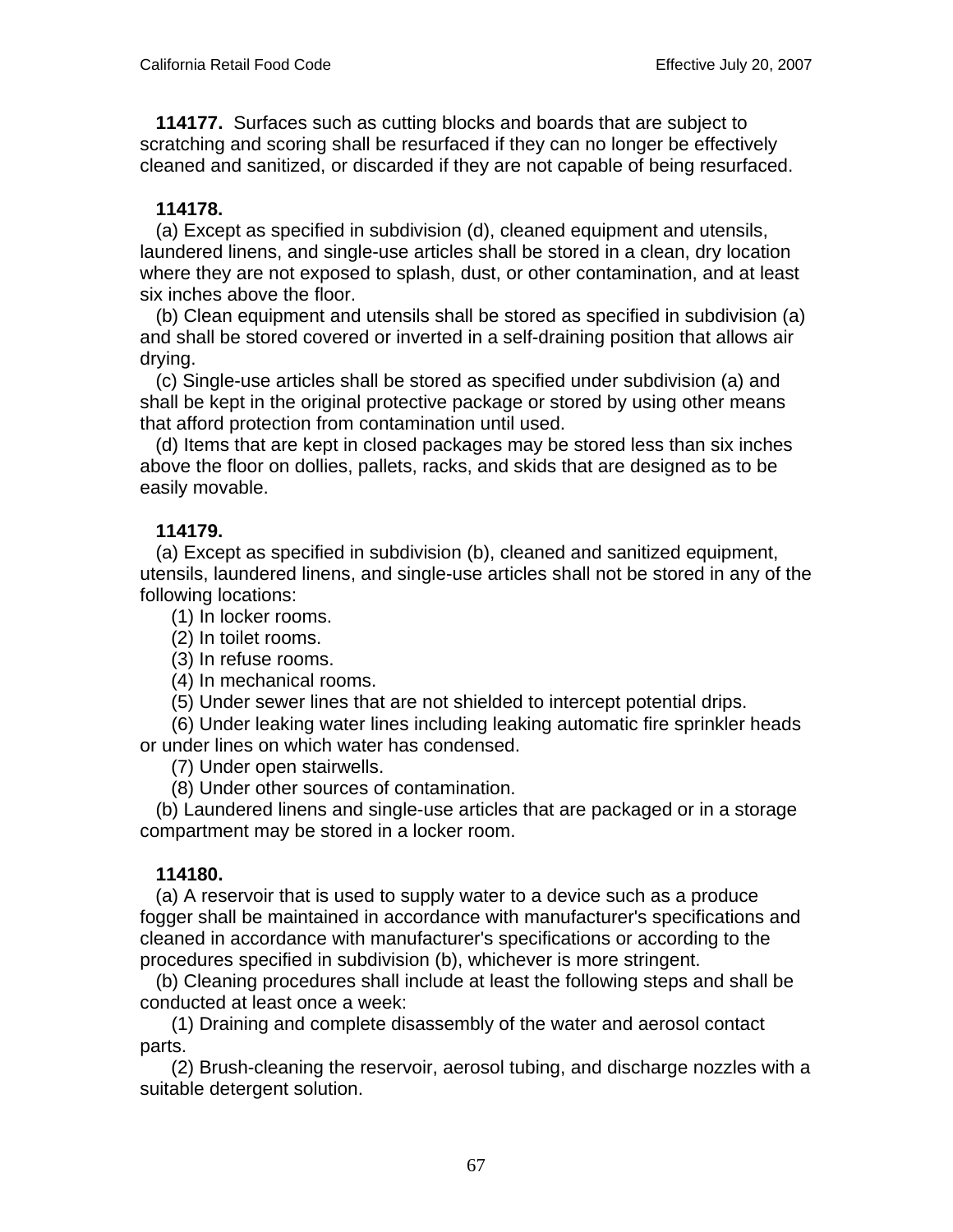(3) Flushing the complete system with water to remove the detergent solution and particulate accumulation.

 (4) Rinsing by immersing, spraying, or swabbing the reservoir, aerosol tubing, and discharge nozzles with an approved sanitizer as specified in Section 114099.6.

 (c) No fogging devices installed after the effective date of this part shall use a reservoir for holding water for fogging, but shall employ water under pressure for fogging or misting of foods.

 **114182.** Electrical power shall be supplied at all times to operate the approved exhaust, lighting, electric water heaters and refrigeration units, and any other accessories and appliances that may be installed in a food facility.

### **Article 5. Linens**

 **114185.** Linen shall not be used in contact with food unless they are used to line a container for the service of foods and the linens are replaced each time the container is refilled for a new consumer and laundered prior to reuse.

### **114185.1.**

 (a) Wiping cloths that are in use for cleaning food spills shall not be used for any other purpose.

 (b) Cloths used for wiping food spills shall be dry and used for cleaning food spills from tableware and carry-out containers or used only once, or if used repeatedly, held in a sanitizing solution of an approved concentration as specified in Section 114099.6.

 (c) Dry or wet cloths that are used with raw foods of animal origin shall be kept separate from cloths used for other purposes, and wet cloths used with raw foods of animal origin shall be kept in a separate sanitizing solution.

 (d) Wet wiping cloths used with a freshly made sanitizing solution and dry wiping cloths shall be free of food debris and visible soil.

 (e) Working containers of sanitizing solutions for storage of in-use wiping cloths shall be used in a manner to prevent contamination of food, equipment, utensils, linens, or single-use articles.

 **114185.2.** Clean linens shall be free of food residues and other soiling matter.

### **114185.3.**

 (a) Linens that do not come in direct contact with food shall be laundered when they become wet, sticky, or visibly soiled.

 (b) Cloth gloves shall be laundered before being used with a different type of raw food of animal origin such as beef, lamb, pork, fish and poultry.

- (c) Cloth napkins shall be laundered between each use.
- (d) Wet wiping cloths shall be laundered daily.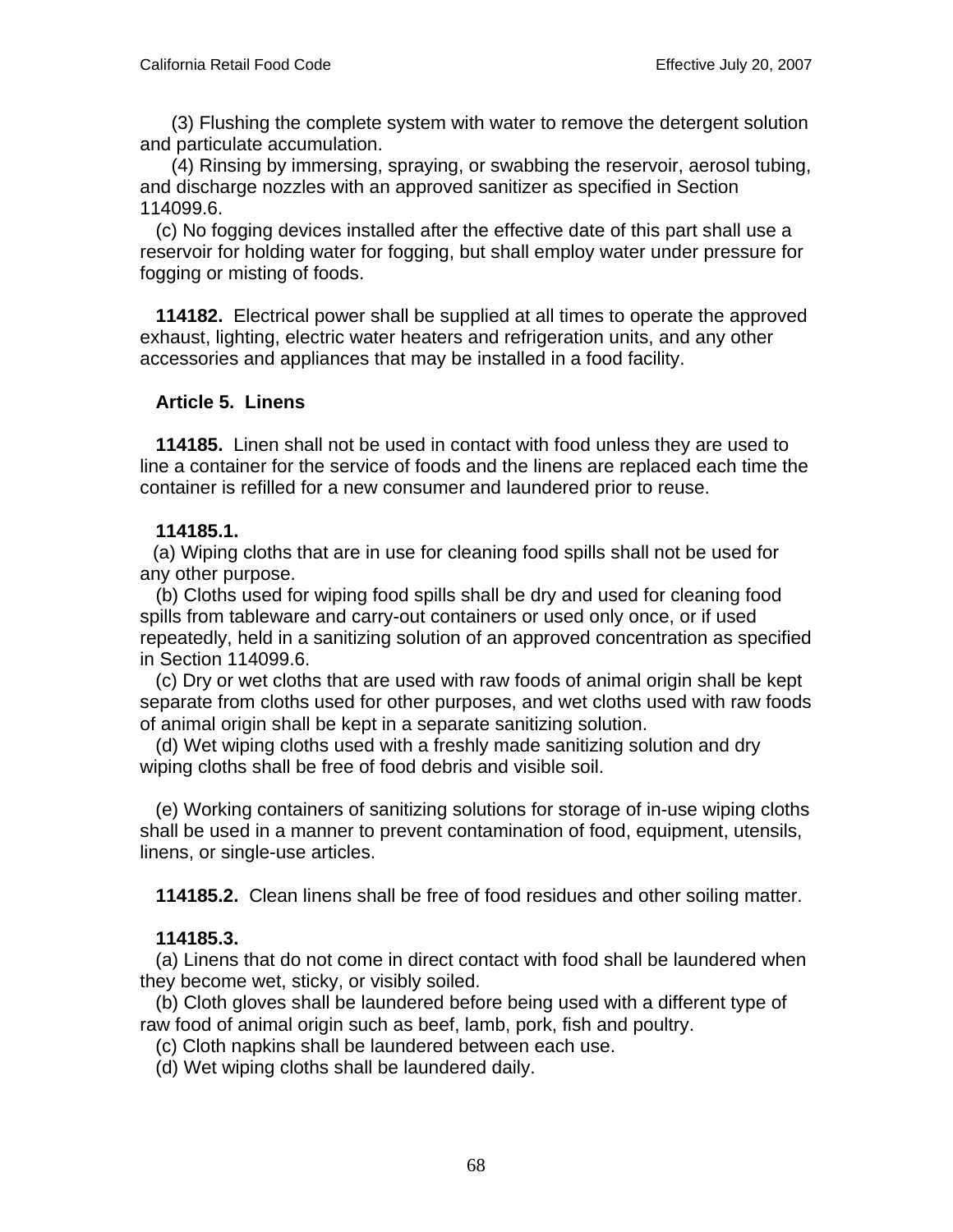(e) Dry wiping cloths shall be laundered as necessary to prevent contamination of food and clean serving utensils.

### **114185.4.**

 (a) Adequate and suitable space shall be provided for the storage of clean linens.

 (b) Soiled linens shall be kept in clean, nonabsorbent receptacles or clean, washable laundry bags and stored and transported to prevent contamination of food, clean equipment, clean utensils, and single-use articles.

### **114185.5.**

 (a) Laundry facilities on the premises of a food facility shall be used only for the washing and drying of items used in the operation of the establishment.

 (b) If work clothes or linens are laundered on the premises, a mechanical clothes washer and dryer shall be provided and used.

# **CHAPTER 7. Water, Plumbing, and Waste**

### **Article 1. Water**

 **114189.** The enforcement agency may monitor and enforce the potable drinking water standards in the California Safe Drinking Water Act (Chapter 4 commencing with Section 116275) for purposes of enforcing this part and compliance with any requirements with regard to potable water, as defined in Section 113869.

 **114189.1.** Chemicals used as boiler water additives shall meet the requirements specified in 21 C.F.R. 173.310.

 **114190.** All plumbing and plumbing fixtures shall be installed in compliance with applicable local plumbing ordinances, shall be maintained so as to prevent any contamination, and shall be kept clean, fully operative, and in good repair.

### **114192.**

 (a) Except as provided in subdivision (d), an adequate, protected, pressurized, potable supply of hot water and cold water shall be provided. Hot water shall be supplied at a minimum temperature of at least 120\*F measured from the faucet, unless otherwise specified in this part. The water supply shall be from a water system approved by the health officer or the local enforcement agency.

 (b) Any hose used for conveying potable water shall be constructed of nontoxic materials, shall be used for no other purpose, and shall be clearly labeled as to its use. The hose shall be stored and used so as to be kept free of contamination.

 (c) The potable water supply shall be protected with a backflow or back siphonage protection device when required by applicable plumbing codes.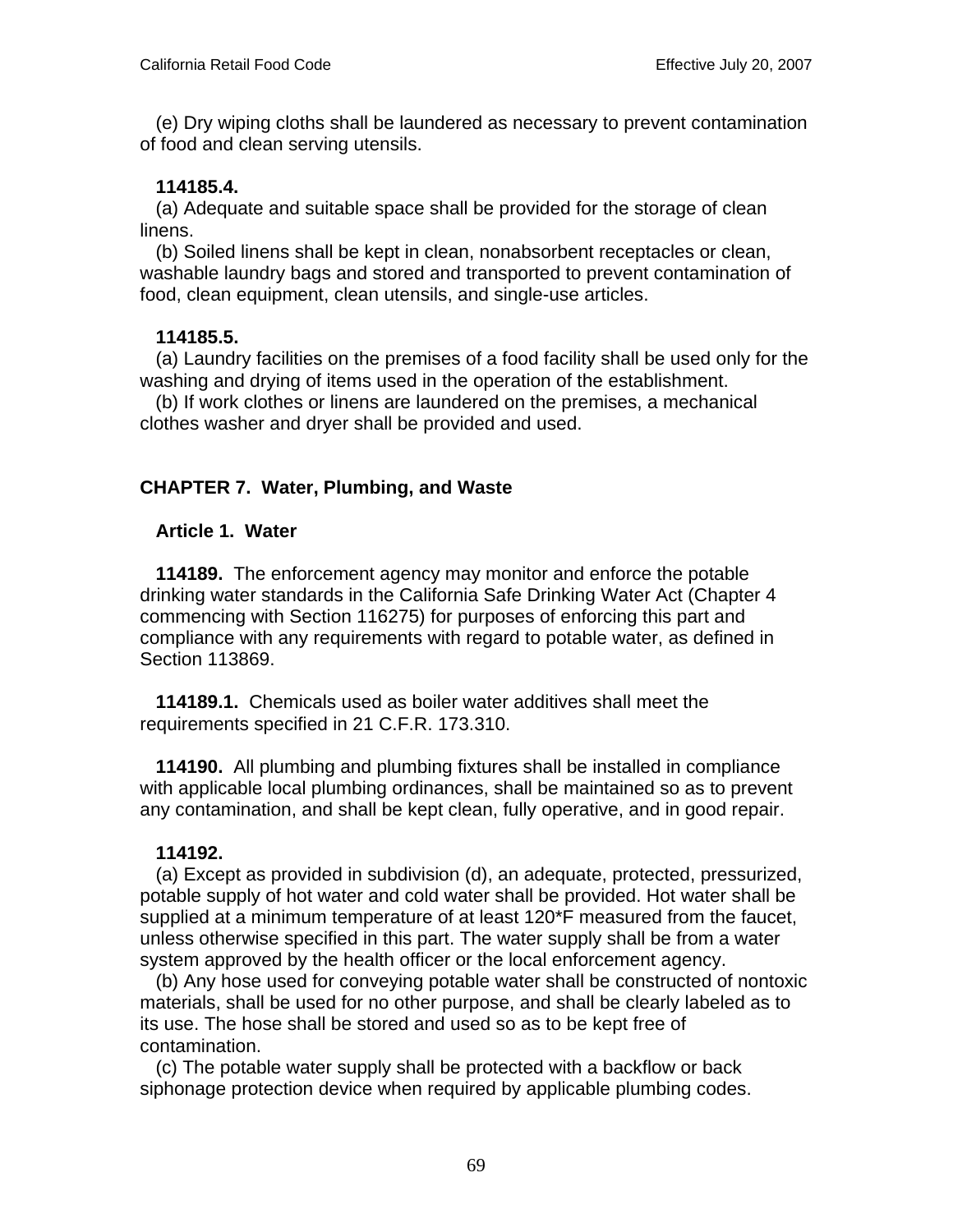Exposed piping of a nonpotable water system shall be identified so that it is readily distinguishable from piping that carries potable water.

 (d) A food facility may provide only warm water if the water supply is used only for handwashing, as required in Section 113953.

### **114192.1.**

 (a) Water under pressure shall be permanently plumbed to all fixtures, equipment, and nonfood equipment that are required to use water, except for water supplied to nonpermanent food facilities.

 (b) Water under pressure shall be provided at a sufficient level as specified by the Uniform Plumbing Code and manufacturer's specifications for equipment and fixtures in the food facility.

# **114193.**

 (a) All steam tables, ice machines and bins, food preparation sinks, warewashing sinks, display cases, walk-in refrigeration units, and other similar equipment that discharge liquid waste shall be drained by means of indirect waste pipes, and all wastes drained by them shall discharge through an airgap into a floor sink or other approved type of receptor.

 (b) Drainage from reach-in refrigeration units shall be conducted in a sanitary manner to a floor sink or other approved device by an indirect connection or to a properly installed and functioning evaporator.

 (c) Indirect waste receptors shall be located to be readily accessible for inspection and cleaning.

 (d) Warewashing machines may be connected directly to the sewer immediately downstream from a floor drain, or they may be drained through an approved indirect connection.

 (e) Warewashing sinks in use on January 1, 1996, that are directly plumbed may be continued in use. This section does not require warewashing sinks to be indirectly plumbed when the local building official determines that the sink should be directly plumbed.

 **114193.1.** An air gap between the water supply inlet and the flood level rim of the plumbing fixture, equipment, or nonfood equipment shall be at least twice the diameter of the water supply inlet and may not be less than one inch.

# **114195.**

 (a) The water source and system shall be of sufficient capacity to meet the peak water demands of the food facility.

 (b) Hot water generation and distribution systems shall be sufficient to meet the peak hot water demands throughout the food facility.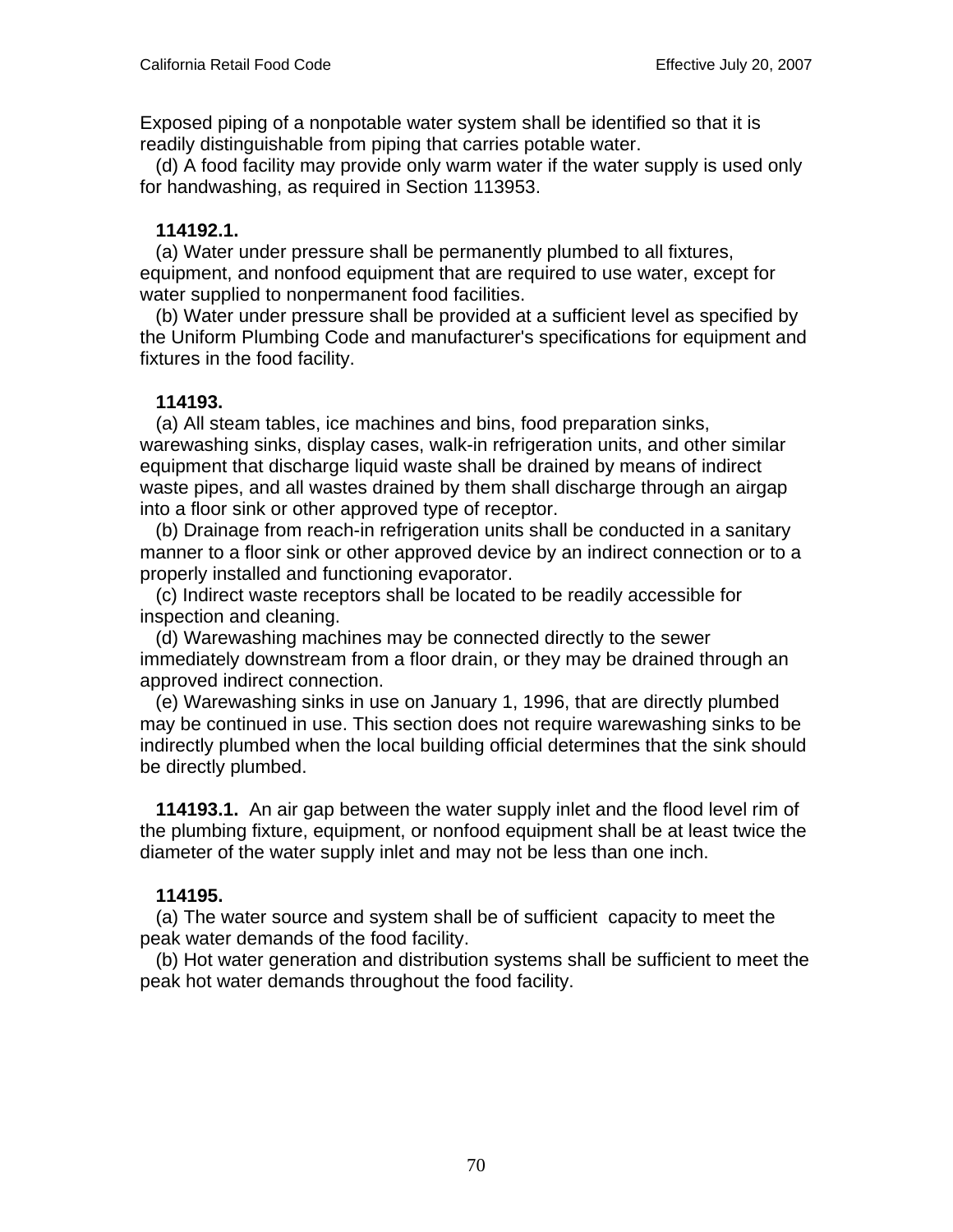### **Article 2. Liquid Waste**

 **114197.** Liquid waste shall be disposed of through the approved plumbing system and shall discharge into the public sewerage or into an approved private sewage disposal system.

 **114199.** Equipment compartments that are subject to accumulation of moisture due to conditions such as condensation, food or beverage drip, or water from melting ice, shall be sloped to an outlet that allows for complete draining.

### **114201.**

 (a) If provided, a grease trap or grease interceptor shall not be located in a food or utensil handling area unless specifically approved by the enforcement agency.

 (b) Grease traps and grease interceptors shall be easily accessible for servicing.

 (c) Notwithstanding subdivision (a), those food facilities approved with a grease trap or grease interceptor that are in operation before the effective date of this part are not required to comply with this section.

# **Article 3. Mobile Water and Wastewater Tanks**

### **114205.**

 (a) Nonpermanent food facilities that handle nonprepackaged food shall be equipped with potable water and wastewater tanks, unless approved temporary water and wastewater connections are provided.

 (b) Permanent food facilities shall be in compliance with Sections 114190 to 114201, inclusive.

 **114207.** Materials that are used in the construction of potable water and wastewater tanks and appurtenances shall be safe, durable, corrosion-resistant, nonabsorbent, and finished to have a smooth, easily cleanable surface.

 **114209.** Potable water tanks and wastewater tanks shall be sloped to an outlet that ensures complete drainage of the tank and designed and constructed so as to be easily and completely drained.

# **114211.**

 (a) The water system shall be designed and constructed using materials that enable water to be introduced without contamination.

 (b) All tanks, line couplings, valves, and all other plumbing shall be designed, installed, maintained, and constructed of materials that will not contaminate the water supply, food, utensils, or equipment.

(c) All waste lines shall be connected to wastewater tanks with watertight seals.

 (d) Any connection to a wastewater tank shall preclude the possibility of contaminating any food, food-contact surface, or utensil.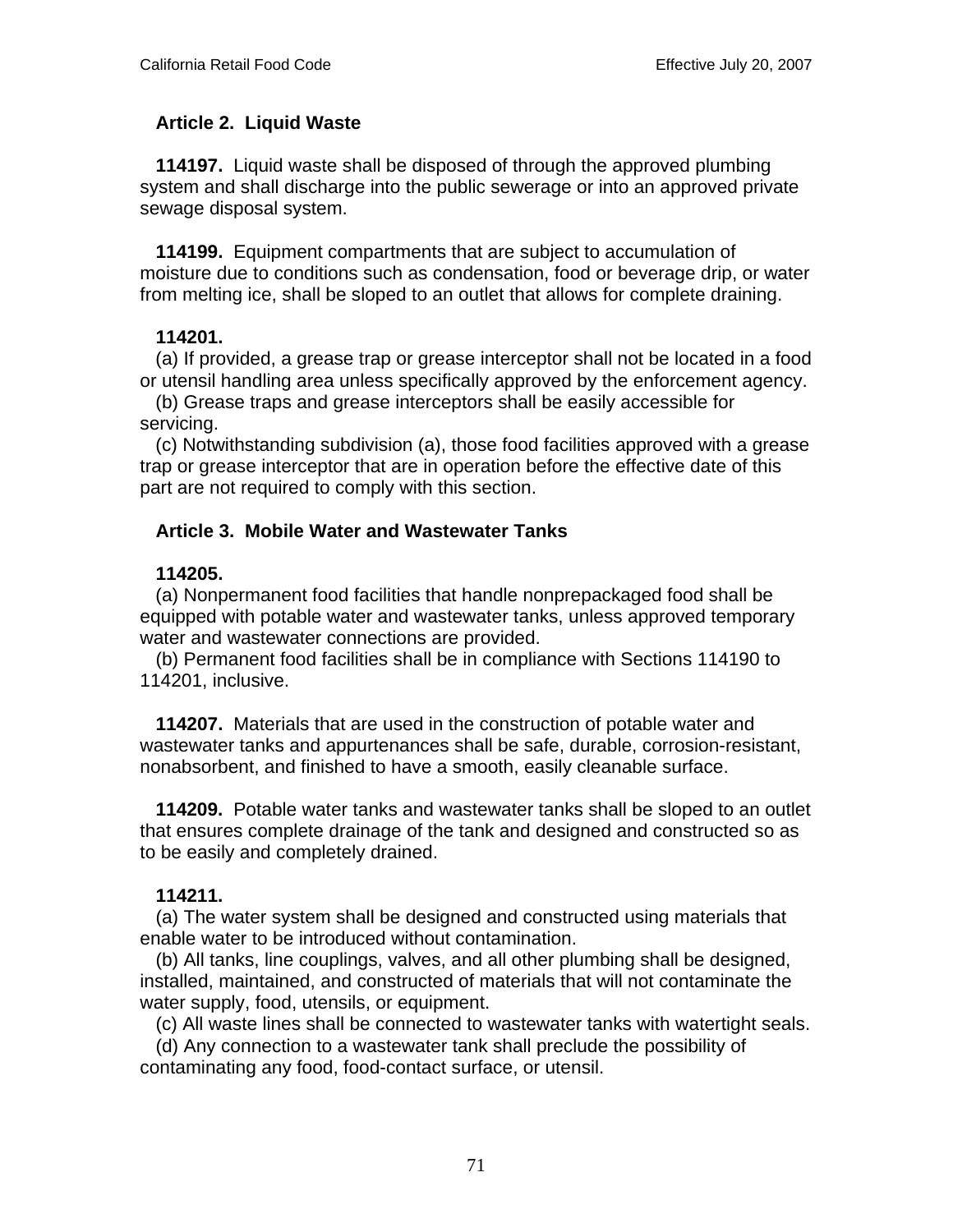#### **114213.**

 (a) Any potable water or wastewater tank mounted within a mobile food facility or mobile support unit shall have an air vent overflow provided in a manner that will prevent potential flooding of the interior of the facility.

 (b) If provided, a water tank vent shall terminate in a downward direction and shall be covered with 16 mesh per square inch screen or equivalent when the vent is in a protected area or a protective filter when the vent is in an area that is not protected from windblown dirt and debris.

 **114215.** Hoses used in conjunction with nonpermanent food facilities shall meet all of the following requirements:

(a) A hose used for conveying potable water from a water tank shall be:

(1) Safe.

(2) Durable, corrosion-resistant, and nonabsorbent.

 (3) Resistant to pitting, chipping, crazing, scratching, scoring, distortion, and decomposition.

(4) Finished with a smooth interior surface.

(5) Protected from contamination at all times.

(6) Clearly and durably identified as to its use if not permanently attached.

 (b) Liquid waste lines shall not be the same color as hoses used for potable water.

 (c) Hoses used on a mobile food facility or a mobile support unit and potable water tank connectors shall have matching connecting devices. Devices for external cleaning shall not be used for potable water purposes on the mobile food facility. Hoses and faucets equipped with quick connect and disconnect devices for these purposes shall be deemed to meet the requirements of this subdivision. Exterior hose-connection valves shall be attached to mobile food facilities or mobile support units and shall be located above the ground with an approved water connection.

# **114217.**

 (a) A potable water tank of sufficient capacity to furnish an adequate quantity of potable water for food preparation, warewashing, and handwashing purposes shall be provided for nonpermanent food facilities.

 (b) At least five gallons of water shall be provided exclusively for handwashing for each nonpermanent food facility. Any water need for other purposes shall be in addition to the five gallons for handwashing.

 (c) Except as specified in subdivision (d), at least 25 gallons of water shall be provided for food preparation and warewashing.

 (d) At least 15 gallons of water shall be provided for nonpermanent food facilities that conduct limited food preparation.

 (e) The water delivery system shall deliver at least one gallon per minute to each sink basin.

 **114219.** A potable water tank shall be enclosed from the filling inlet to the discharge outlet and emptied to ensure complete drainage of the tank.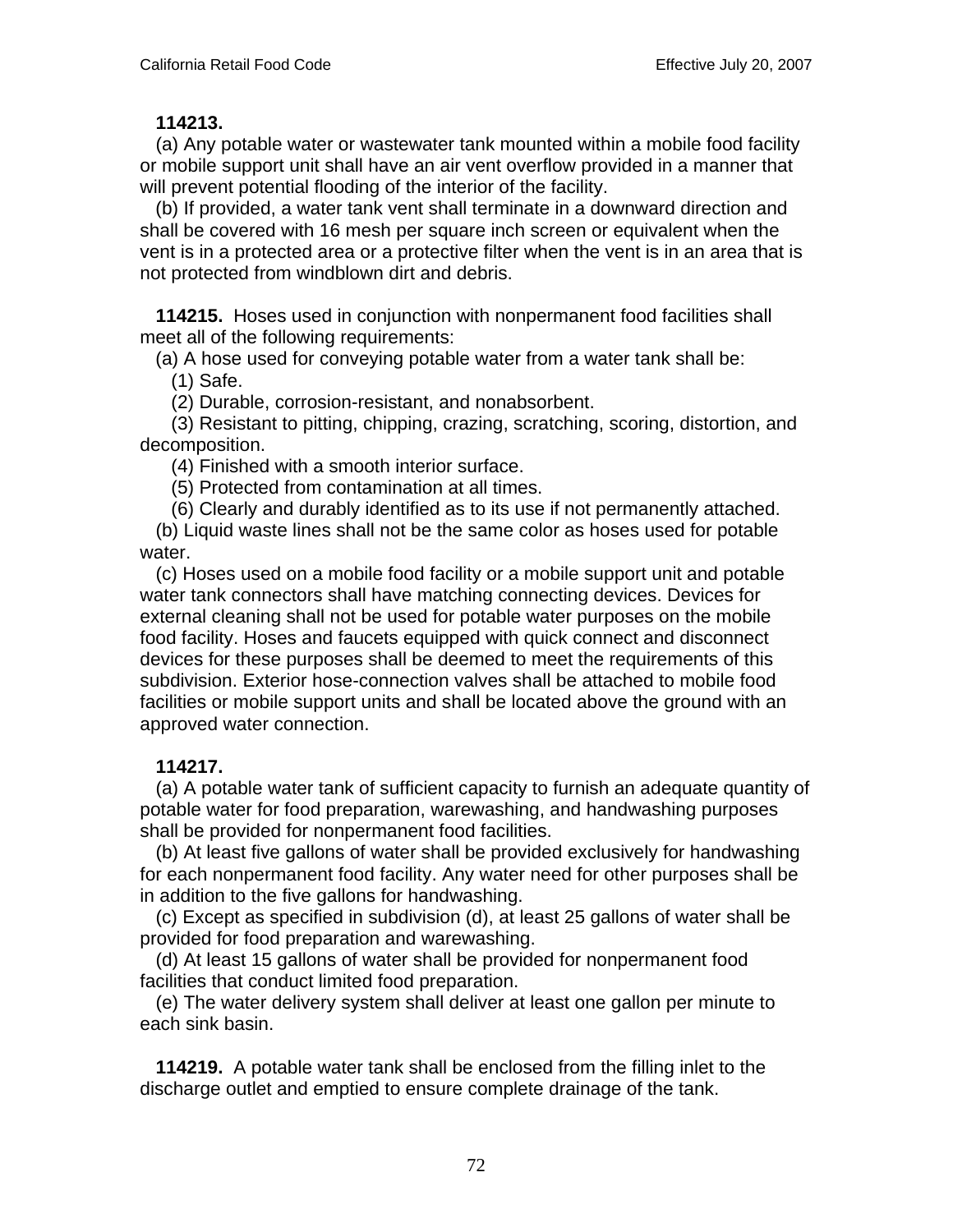### **114221.**

 (a) Water tanks shall be designed with an access port for inspection and cleaning. The access port shall be in the top of the tank and flanged upward at least one-half inch and equipped with a port cover assembly that is provided with a gasket and a device for securing the cover in place and flanged to overlap the opening and sloped to drain.

 (b) Notwithstanding subdivision (a), water tanks that are not accessible for inspection may comply with this section by submitting written operational procedures for the cleaning and sanitizing of the potable water tank. The enforcement agency shall review and approve the procedures prior to implementation and an approved copy shall be kept on the mobile food facility during hours of operation.

 **114223.** A fitting with "V" type threads on a water tank inlet or outlet shall be allowed only when a hose is permanently attached.

### **114225.**

 a) Potable water tanks shall be installed in a manner that will allow water to be filled with an easily accessible inlet.

 (b) A potable water tank's inlet and outlet shall be positioned so that they are protected from contaminants such as waste discharge, dust, oil, or grease.

 (c) Nonpermanent food facilities shall be provided with a connection of a size and type that will prevent its use for any other service and shall be constructed so that backflow and other contamination of the water supply is prevented.

 **114227.** A filter that does not pass oil or oil vapors shall be installed in the air supply line between the compressor and potable water system when compressed air is used to pressurize the water tank system.

 **114229.** If not in use, a potable water tank and hose inlet and outlet fitting shall be protected using a cap and keeper chain, quick disconnect, closed cabinet, closed storage tube, or other approved protective cover or device.

 **114231.** A nonpermanent food facility's potable water tank inlet shall be threefourths inch in inner diameter or less and provided with a hose connection of a size or type that will prevent its use for any other service.

 **114233.** A water tank, pump, and hoses shall be flushed and sanitized before being placed in service after construction, repair, modification, and periods of nonuse.

 **114235.** A person shall operate a water tank, pump, and hoses so that backflow and other contamination of the water supply are prevented.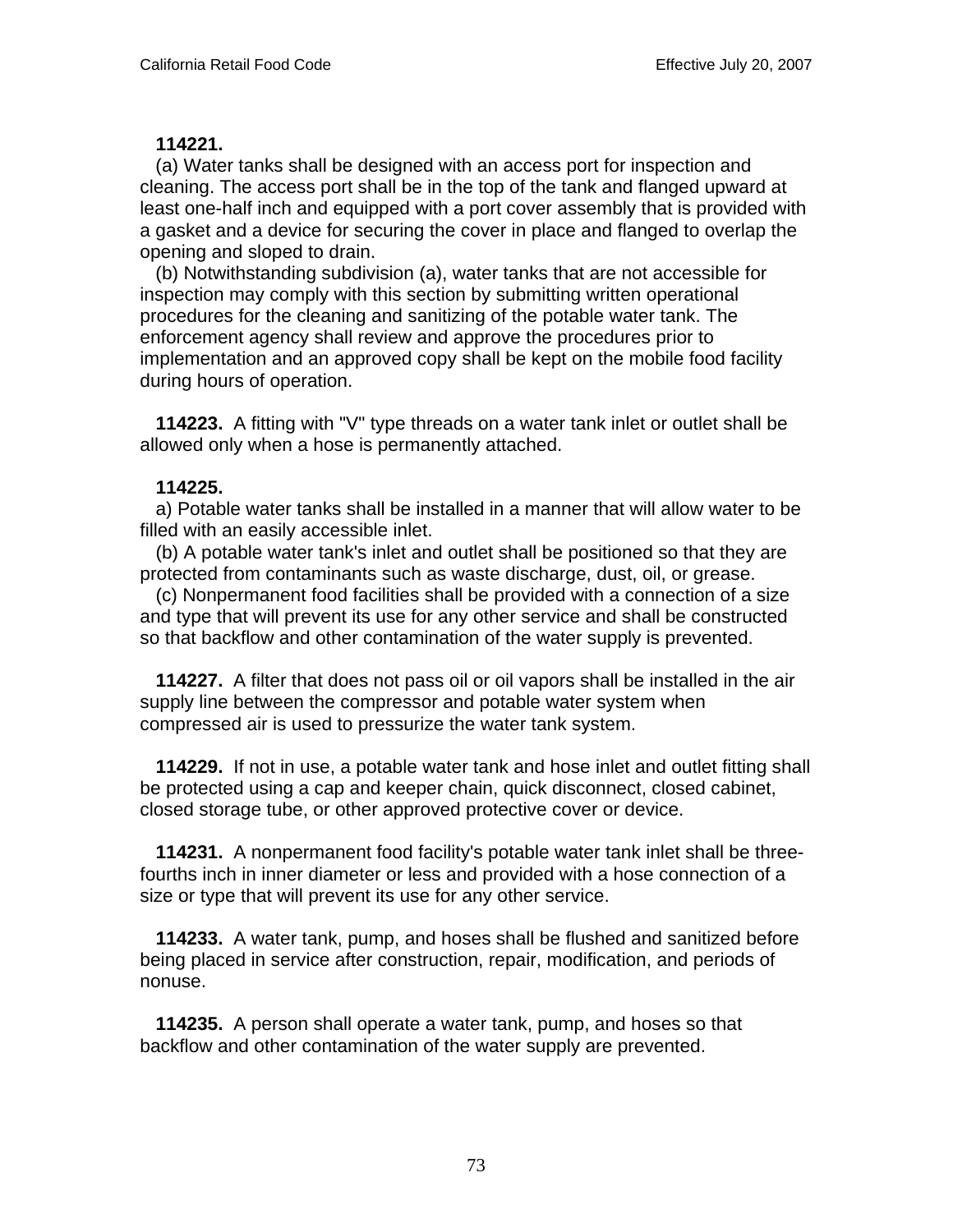**114238.** A water tank, pump, and hoses used for conveying potable water shall not be used for any other purpose.

## **114239.**

 (a) Potable water tanks may be constructed in a manner that will allow for a potable water tank to be removed from within the nonpermanent food facility compartments for refilling or replacing.

 (b) Refilling of a potable water tank shall be conducted through an approved and sanitary method, such as at the commissary.

 (c) Storage of any prefilled water tank, or empty and clean water tanks, or both, shall be within the nonpermanent food facility or in an approved manner that will protect against contamination.

## **114240.**

 (a) Wastewater tanks shall be of a capacity commensurate with the level of food handling activity.

 (b) Wastewater tanks shall have a minimum capacity that is 50 percent greater than the potable water tanks. In no case shall the wastewater capacity be less than 7.5 gallons. Where potable water for the preparation of a food or beverage is supplied, an additional wastewater tank capacity equal to at least 15 percent of the water supply shall be provided.

 (c) Additional wastewater tank capacity may be required where wastewater production is likely to exceed tank capacity.

 (d) Where ice is utilized in the storage, display, or service of food or beverages, an additional minimum wastewater holding tank shall be provided with a capacity equal to one-third of the volume of the ice cabinet to accommodate the drainage of ice melt.

 (e) Wastewater tanks on nonpermanent food facilities shall be equipped with a shut-off valve.

# **114241.**

 (a) Wastewater tanks may be constructed in a manner that will allow the wastewater tank to be removed from within the approved nonpermanent food facility compartments for replacing.

 (b) Retail food operations shall cease during removal and replacement of tanks.

 (c) Sewage and other liquid wastes shall be removed from a nonpermanent food facility at an approved waste servicing area or by an approved sewage transport vehicle in such a way that a public health hazard or nuisance is not created.

 **114242.** Wastewater tanks shall be thoroughly flushed and drained in a sanitary manner during the servicing operation.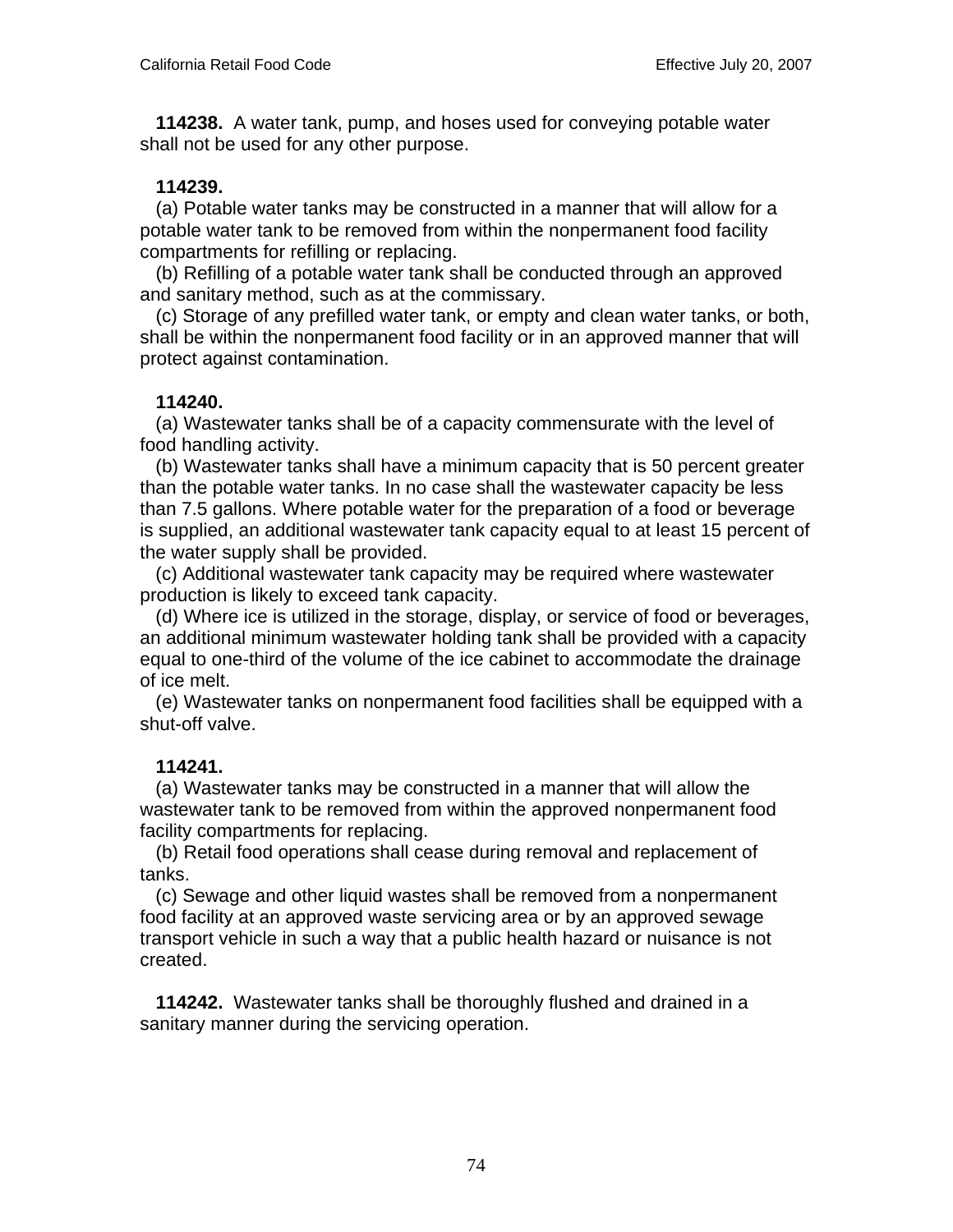## **Article 4. Refuse**

### **114244.**

 (a) Each food facility shall be provided with any facilities and equipment necessary to store or dispose of all waste material.

(b) Waste receptacles shall be provided for use by consumers.

 (c) A receptacle shall be provided in each area of the food facility or premises where refuse is generated or commonly discarded, or where recyclables or returnables are placed.

## **114245.**

 (a) An area designated for refuse, recyclables, returnables, and a redeeming machine for recyclables or returnables shall be located so that it is separate from food, equipment, utensils, linens, and single-service and single-use articles and a public health hazard or nuisance is not created.

 (b) Receptacles and waste handling units for refuse, recyclables, and returnables shall not be located so as to create a public health hazard or nuisance or interfere with the cleaning of adjacent space.

# **114245.1.**

 a) All refuse, recyclables, and returnables shall be kept in nonabsorbent, durable, cleanable, leakproof, and rodentproof containers and shall be contained so as to minimize odor and insect development by covering with close-fitting lids or placement in a disposable bag that is impervious to moisture and then sealed.

 (b) Refuse containers inside a food facility need not be covered during periods of operation.

 (c) All refuse shall be removed and disposed of in a sanitary manner as frequently as may be necessary to prevent the creation of a nuisance.

 (d) Storage areas, enclosures, and receptacles for refuse, recyclables, and returnables shall be maintained in good repair.

 (e) Refuse, recyclables, and returnables shall be removed from the premises at a frequency that will minimize the development of objectionable odors and other conditions that attract or harbor insects and rodents.

 **114245.2.** Cardboard or other packaging material that does not contain food residues and that is awaiting regularly scheduled delivery to a recycling or disposal site may be stored outside without being in a covered receptacle if it is stored so that it does not create a rodent harborage problem.

 **114245.3.** If located within the food facility, a storage area for refuse, recyclables, and returnables shall meet the requirements for floors, walls, ceilings, and vermin exclusion as specified in this part.

 **114245.4.** If provided, an outdoor storage area or enclosure used for refuse, recyclables, and returnables shall be constructed of nonabsorbent material such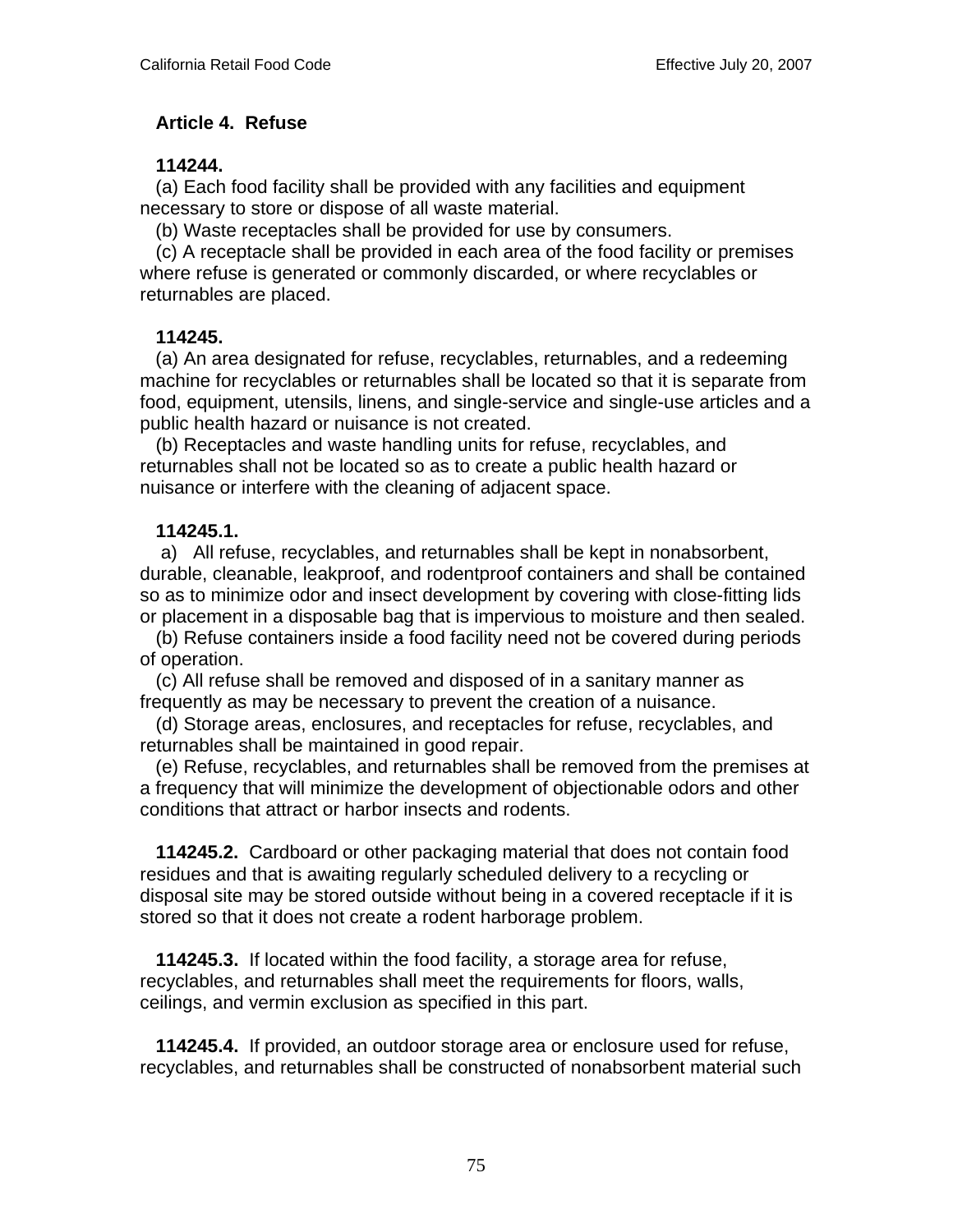as concrete or asphalt and shall be easily cleanable, durable, and sloped to drain.

 **114245.5**. Receptacles and waste handling units for refuse and recyclables shall be installed so that accumulation of debris and insect and rodent attraction and harborage are minimized and effective cleaning is facilitated around and, if the unit is not installed flush with the base pad, under the unit.

### **114245.6.**

 (a) Receptacles and waste handling units for refuse, recyclables, and returnables shall be thoroughly cleaned in a way that does not contaminate food, equipment, utensils, linens, or single-service and single-use articles, and wastewater shall be disposed of as specified under Section 114241.

 (b) Soiled receptacles and waste handling units for refuse, recyclables, and returnables shall be cleaned at a frequency necessary to prevent them from developing a buildup of soil or becoming attractants for insects and rodents.

## **114245.7.**

 (a) Except as specified in subdivision (b), suitable cleaning implements and supplies such as high pressure pumps, hot water, steam, and detergent shall be provided as necessary for effective cleaning of receptacles and waste handling units for refuse, recyclables, and returnables.

 (b) If approved, off-premises-based cleaning services may be used if onpremises cleaning implements and supplies are not provided.

 **114245.8.** All animal byproducts and inedible kitchen grease disposed of by any food facility shall be transported by a renderer licensed under Section 19300 of the Food and Agricultural Code, or a registered transporter of inedible kitchen grease licensed under Section 19310 of the Food and Agricultural Code. Nothing in this section prevents a food facility from transporting its own animal byproducts in its own vehicles to a central collection point. For the purposes of this section, inedible kitchen grease does not include grease recovered from a grease interceptor.

# **CHAPTER 8. Physical Facilities**

### **Article 1. Toilet Facilities**

 **114250.** Clean toilet rooms in good repair shall be provided and conveniently located and accessible for use by employees during all hours of operation. The number of toilet facilities required shall be in accordance with applicable local building and plumbing ordinances. Toilet rooms shall not be used for the storage of food, equipment, or supplies. Toilet tissue shall be provided in a permanently installed dispenser at each toilet.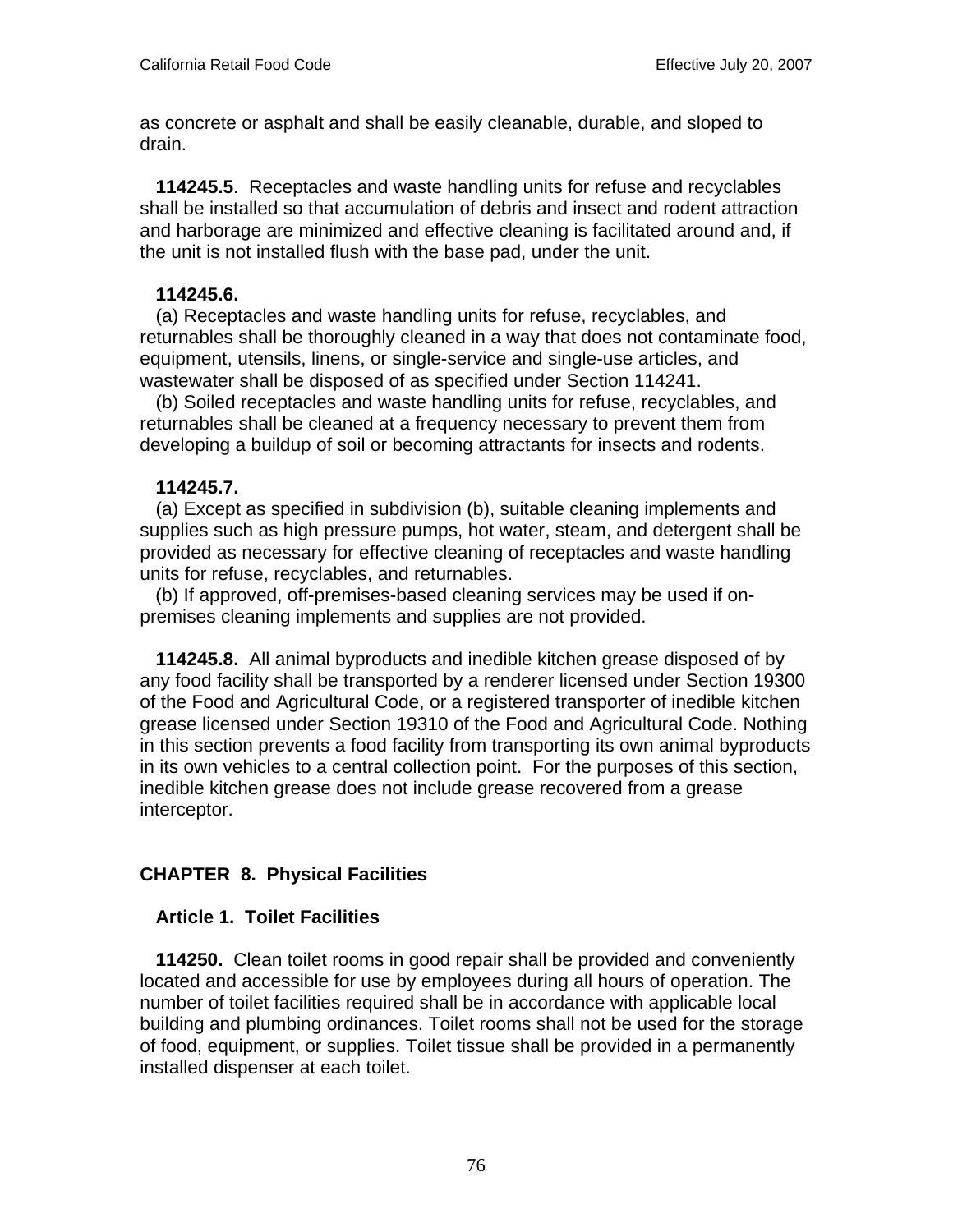### **114250.1.**

 (a) Food facilities located within amusement parks, stadiums, arenas, food courts, fairgrounds, and similar premises shall not be required to provide toilet facilities for employee use within each food facility if approved toilet facilities are located within 200 feet in travel distance of each food facility and are readily available for use by employees. Food facilities subject to this section shall be provided with approved handwashing facilities for employee use.

 (b) Notwithstanding subdivision (a), food facilities approved prior to the effective date of this part with toilet facilities within 300 feet are not required to meet the 200 foot requirement.

## **Article 2. Lighting**

 **114252.** In every room and area in which any food is prepared, manufactured, processed, or prepackaged, or in which equipment or utensils are cleaned, sufficient natural or artificial lighting shall be provided to produce the following light intensity, while the area is in use:

 (a) At least 10-foot candles at a distance of 30 inches above the floor, in walkin refrigeration units and dry food storage areas.

(b) At least 20-foot candles for the following:

 (1) At a surface where food is provided for consumer self-service or where fresh produce or prepackaged foods are sold or offered for consumption.

(2) Inside equipment such as reach-in and under-counter refrigerators.

 (3) At a distance of 30 inches above the floor in areas used for handwashing, warewashing, and equipment and utensil storage, and in toilet rooms.

 (c) At least 50-foot candles at a surface where a food employee is working with food or working with utensils or equipment such as knives, slicers, grinders, or saws where employee safety is a factor and in other areas and rooms during periods of cleaning.

### **114252.1.**

 (a) Except as specified in subdivision (b), light bulbs shall be shielded, coated, or otherwise shatter-resistant in areas where there is nonprepackaged ready-toeat food, clean equipment, utensils, and linens, or unwrapped single-use articles.

 (b) Shielded, coated, or otherwise shatter-resistant bulbs need not be used in areas used only for storing prepackaged food in unopened packages, if the integrity of the packages cannot be affected by broken glass falling onto them and the packages are capable of being cleaned of debris from broken bulbs before the packages are opened.

 (c) Infrared and other heat lamps shall be protected against breakage by a shield surrounding and extending beyond the bulb so that only the face of the bulb is exposed, or by using approved coated shatter resistant bulbs.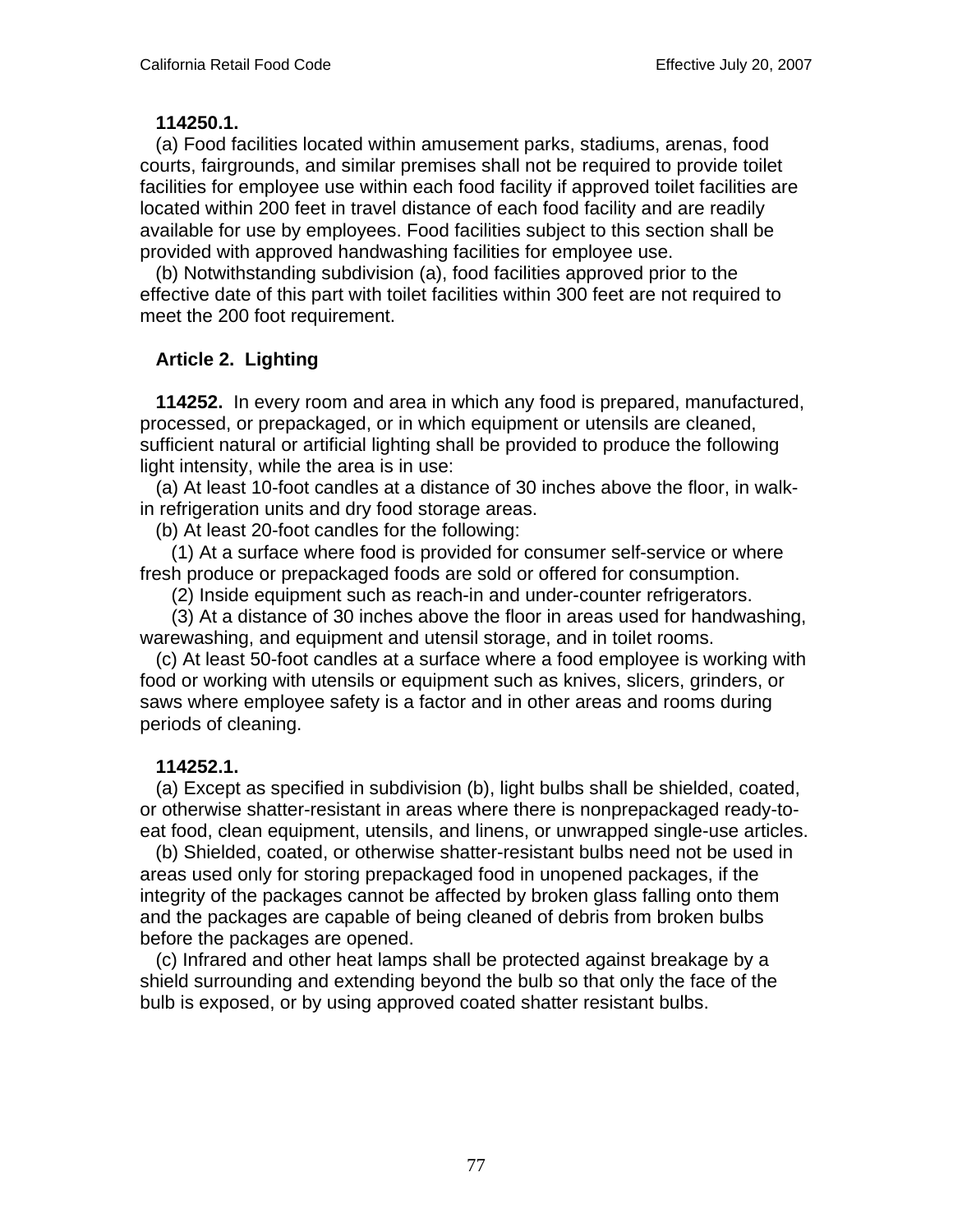# **Article 3. Poisonous and Toxic Materials**

 **114254.** Only those insecticides, rodenticides, and other pesticides that are necessary and specifically approved for use in a food facility may be used. The use shall be in accordance with the manufacturer's instructions.

## **114254.1.**

(a) Containers of poisonous or toxic materials and personal care items shall bear a legible manufacturer's label.

 (b) Working containers used for storing poisonous or toxic materials such as cleaners and sanitizers taken from bulk supplies shall be clearly and individually identified with the common name of the material.

## **114254.2.**

 (a) Except as specified in subdivision (b), poisonous or toxic materials shall be stored or displayed so they can not contaminate food, equipment, utensils, linens, and single-use articles by separating the poisonous or toxic materials by spacing or partitioning and locating the poisonous or toxic materials in an area that is not above food, equipment, utensils, linens, and single-use articles.

 (b) Equipment and utensil cleaners and sanitizers may be stored in warewashing areas for availability and convenience if the materials are stored to prevent contamination of food, equipment, utensils, linens, and single-use articles.

 **114254.3.** A container previously used to store poisonous or toxic materials shall not be used to store, transport, or dispense food, utensils, or single-use articles.

# **Article 4. Employee Storage Areas**

### **114256.**

 (a) Areas designated for employees to eat and drink shall be located so that food, equipment, linens, and single-use articles are protected from contamination.

 (b) Lockers or other suitable facilities shall be located in a designated room or area where contamination of food, equipment, utensils, linens, and single-use articles cannot occur.

### **114256.1.**

 (a) Lockers or other suitable facilities shall be provided and used for the orderly storage of employee clothing and other possessions.

 (b) Dressing rooms or dressing areas shall be provided and used by employees if the employees regularly change their clothes in the facility.

 (c) Restricted food service facilities and nonpermanent food facilities shall not be required to comply with subdivision (a), but no person shall store clothing or personal effects in any area used for the storage and preparation of food.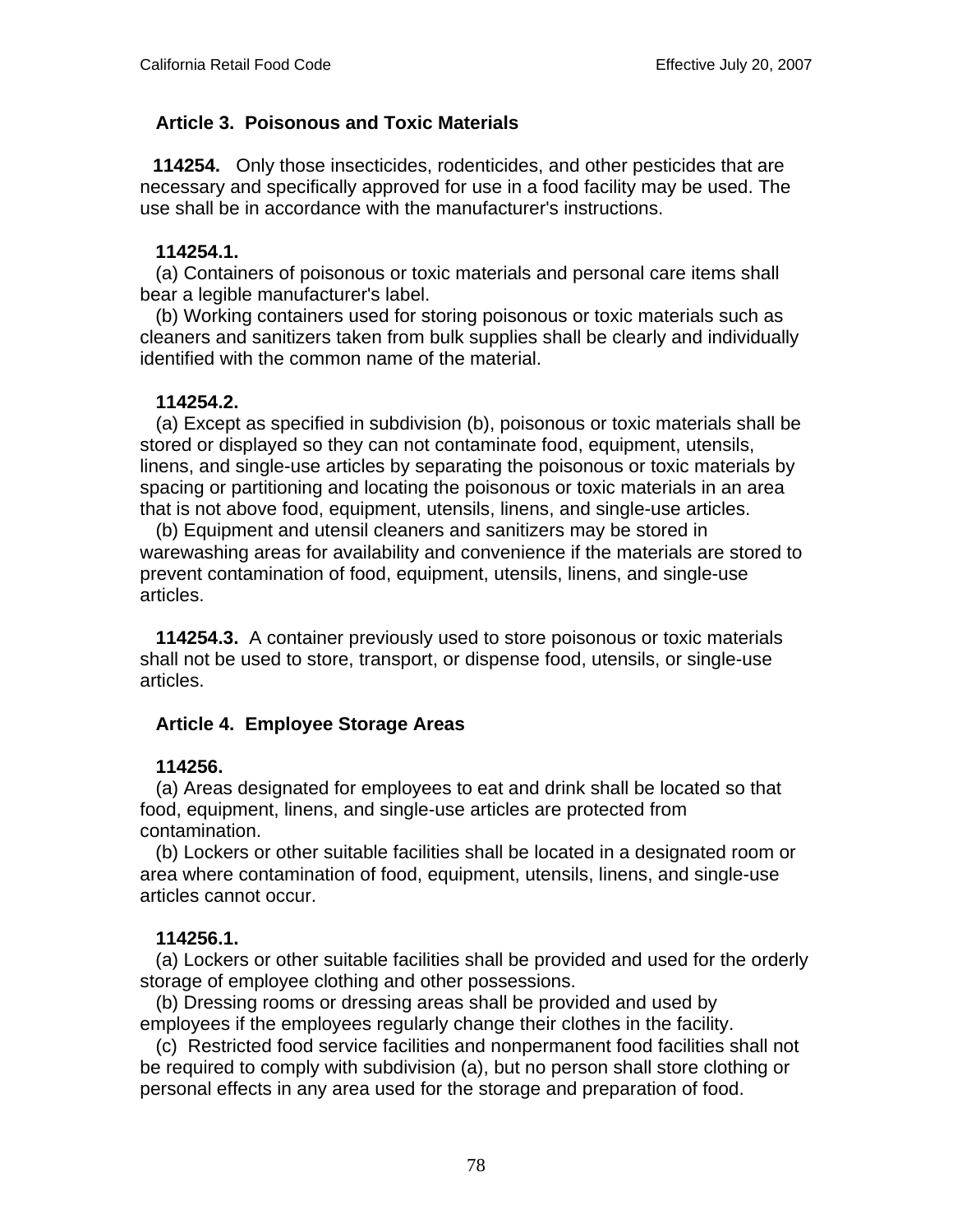**114256.2.** Medicines that are in a food facility for the employees' use shall be labeled and stored so as to prevent the contamination of food, equipment, utensils, linens, and single-use articles. This section does not apply to medicines that are stored or displayed for retail sale.

 **114256.4.** First aid supplies that are in a food facility for the employees' use shall be labeled with a legible manufacturer's label and stored in a kit or a container that is located to prevent the contamination of food, equipment, utensils, linens, and single-use articles.

## **Article 5. Premises and Facilities**

 **114257.** All premises of a food facility shall be kept clean fully operative, and in good repair.

 **114257.1.** The premises of a food facility shall be free of litter and items that are unnecessary to the operation or maintenance of the facility, such as equipment that is nonfunctional or no longer used.

## **Article 6. Vermin and Animals**

 **114259.** A food facility shall at all times be constructed, equipped, maintained, and operated as to prevent the entrance and harborage of animals, birds, and vermin, including, but not limited to, rodents and insects.

 **114259.1.** The premises of each food facility shall be kept free of vermin.

 **114259.2.** Passthrough window service openings shall be limited to 216 square inches each. The service openings shall not be closer together than 18 inches. Each opening shall be provided with a solid or screened window, equipped with a self-closing device. Screening shall be at least 16 mesh per sq

uare inch. Passthrough windows of up to 432 square inches are approved if equipped with an air curtain device. The counter surface of the service openings shall be smooth and easily cleanable.

### **114259.3.**

 (a) Insect control devices that are used to electrocute or stun flying insects shall be designed to retain the insect within the device.

 (b) Insect control devices shall be installed so that the devices are not located over a food or utensil handling area and dead insects and insect fragments are prevented from being impelled onto or falling on nonprepackaged food, clean equipment, utensils, linens, and unwrapped single-use articles.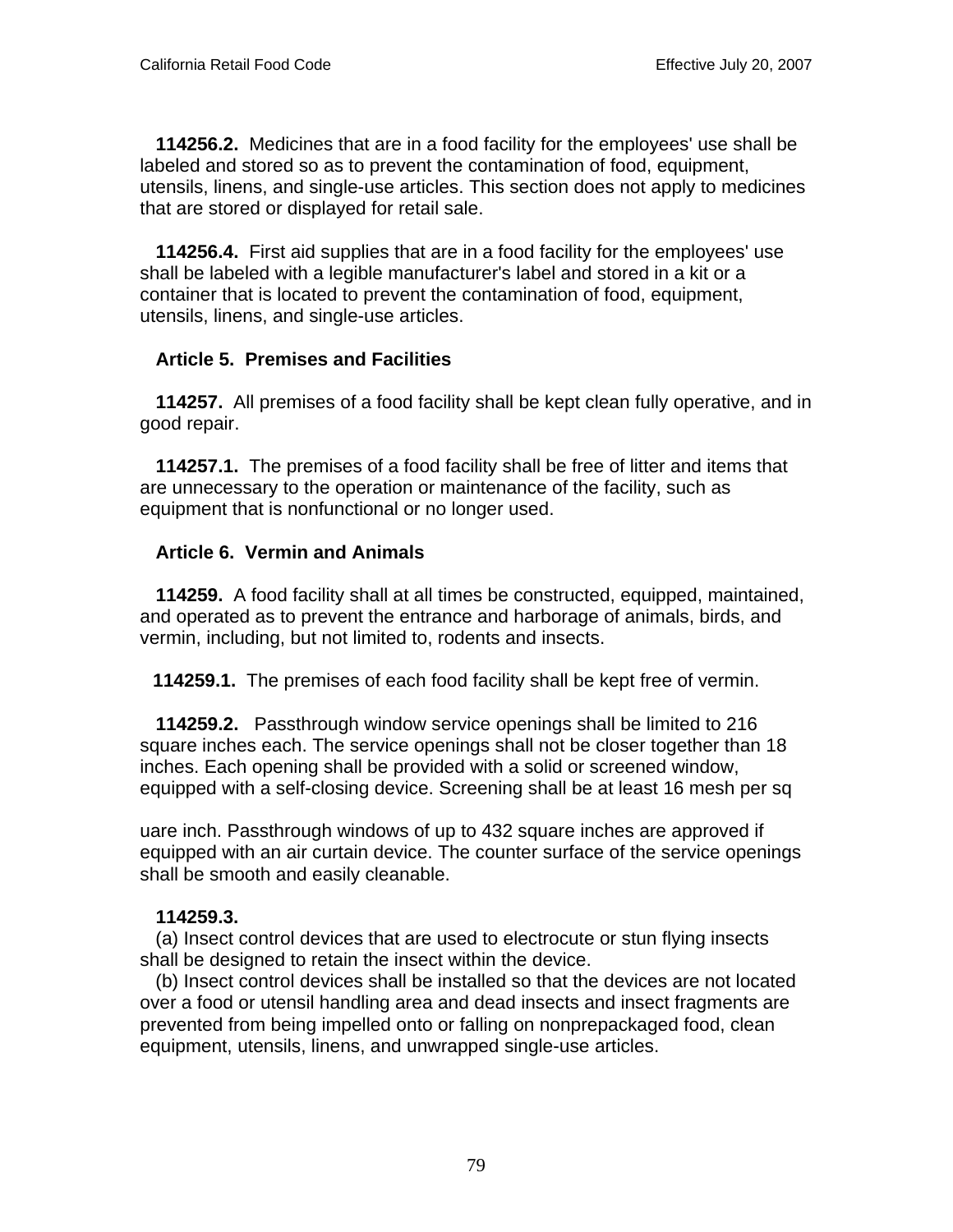#### **114259.4.**

 (a) Except as specified in subdivision (b), food employees shall not care for or handle animals that may be present, such as patrol dogs, service animals, or pets that are allowed as specified in subdivision (b) of Section 114259.5.

 (b) Food employees with service animals may handle or care for their service animals if they wash their hands as required in this part. Food employees may handle or care for fish in aquariums or molluscan shellfish or crustacea in display tanks if they wash their hands as required in this part.

## **114259.5.**

 (a) Except as specified in subdivision (b), live animals may not be allowed in a food facility.

 (b) Live animals may be allowed in any of the following situations if the contamination of food, clean equipment, utensils, linens, and unwrapped singleuse articles cannot result:

 (1) Edible fish or decorative fish in aquariums, shellfish or crustacea on ice or under refrigeration, and shellfish and crustacean in display tank systems.

 (2) Animals intended for consumption if the live animals are kept separate from all food and utensil handling areas, are held in sanitary conditions, are slaughtered in a separate room designed solely for that purpose and separated from other food and utensil handling areas, and maintained in an area that has ventilation separate from food and utensil handling areas.

 (3) Dogs under the control of a uniformed law enforcement officer or of uniformed employees of private patrol operators and operators of a private patrol service who are licensed pursuant to Chapter 11.5 (commencing with Section 7580) of Division 3 of the Business and Professions Code, while those employees are acting within the course and scope of their employment as private patrol persons.

 (4) In areas that are not used for food preparation and that are usually open for consumers, such as dining and sales areas, service animals that are controlled by a disabled employee or person, if a health or safety hazard will not result from the presence or activities of the service animal.

 (5) Pets in the common dining areas of restricted food service facilities at times other than during meals if all of the following conditions are satisfied:

 (A) Effective partitioning and self-closing doors separate the common dining areas from food storage or food preparation areas.

 (B) Condiments, equipment, and utensils are stored in enclosed cabinets or removed from the common dining areas when pets are present.

 (C) Dining areas including tables, countertops, and similar surfaces are effectively cleaned before the next meal service.

 (6) In areas that are not used for food preparation, storage, sales, display, or dining, in which there are caged animals or animals that are similarly restricted, such as in a variety store that sells pets or a tourist park that displays animals.

 (7) If kept at least 20 feet (6 meters) away from any mobile food facility, temporary food facility, or certified farmers' market.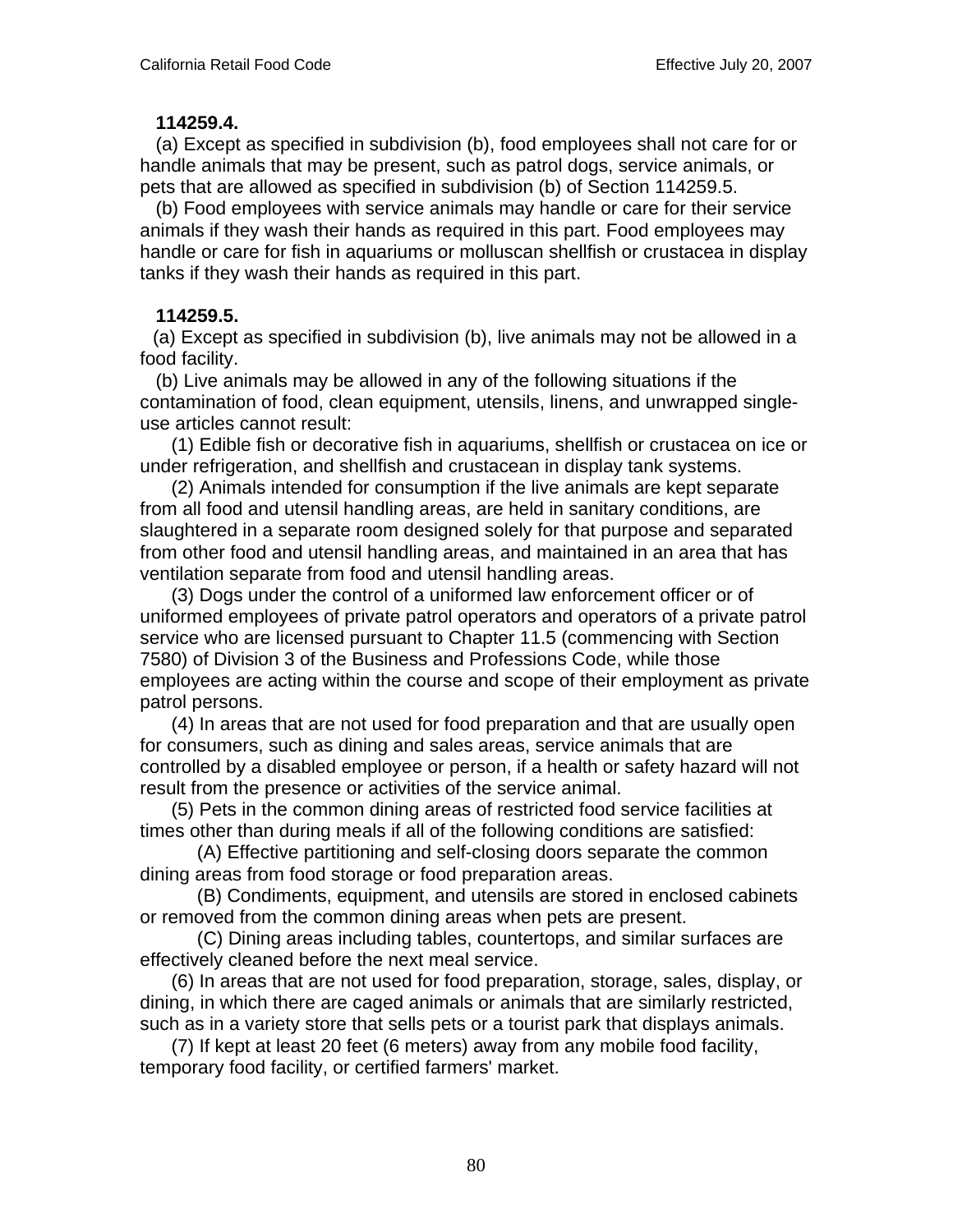(c) Those persons and operators described in paragraphs (3) and (4) are liable for any damage done to the premises or facilities by the dog.

 (d) Live or dead fish bait may be stored if contamination of food, clean equipment, utensils, linens, and unwrapped single-use articles cannot result.

## **CHAPTER 9. Permanent Food Facilities**

 **114265.** All permanent food facilities shall meet the applicable requirements in Chapters 1 to 8, inclusive, and Chapter 13, unless specifically exempted from any of these provisions.

## **Article 1. Floors, Walls, and Ceilings**

### **114266.**

 (a) Each permanent food facility shall be fully enclosed in a building consisting of permanent floors, walls, and an overhead structure that meet the minimum standards as prescribed by this part. Food facilities that are not fully enclosed on all sides and that are in operation on January 1, 1985, shall not be required to meet the requirements of this section until the facility is remodeled or has a significant menu change or its method of operation.

 (b) Notwithstanding subdivision (a), this section shall not be construed to require the enclosure of dining areas or any other operation approved for outdoor food service.

 (c) Notwithstanding subdivision (a), a produce stand that was in operation prior to the effective date of this part shall have no more than one side open to the outside air during business hours.

### **114268.**

 (a) Except in sales areas and as otherwise specified in subdivision (d), the floor surfaces in all areas in which food is prepared, prepackaged, or stored, where any utensil is washed, where refuse or garbage is stored, where janitorial facilities are located in all toilet and handwashing areas, except with respect to areas relating to guestroom accommodations and the private accommodations of owners and operators in restricted food service facilities, and in employee change and storage areas shall be smooth and of durable construction and nonabsorbent material that is easily cleanable.

 (b) Floor surfaces shall be coved at the juncture of the floor and wall with a 3/8 inch minimum radius coving and shall extend up the wall at least 4 inches, except in areas where food is stored only in unopened bottles, cans, cartons, sacks, or other original shipping containers.

 (c) Public or private schools constructed or remodeled after the effective date of this part shall comply with subdivision (b). Public and private schools constructed before the effective date of this part need not comply with subdivision (b), provided that the existing floor surfaces are maintained in good repair and in a sanitary condition.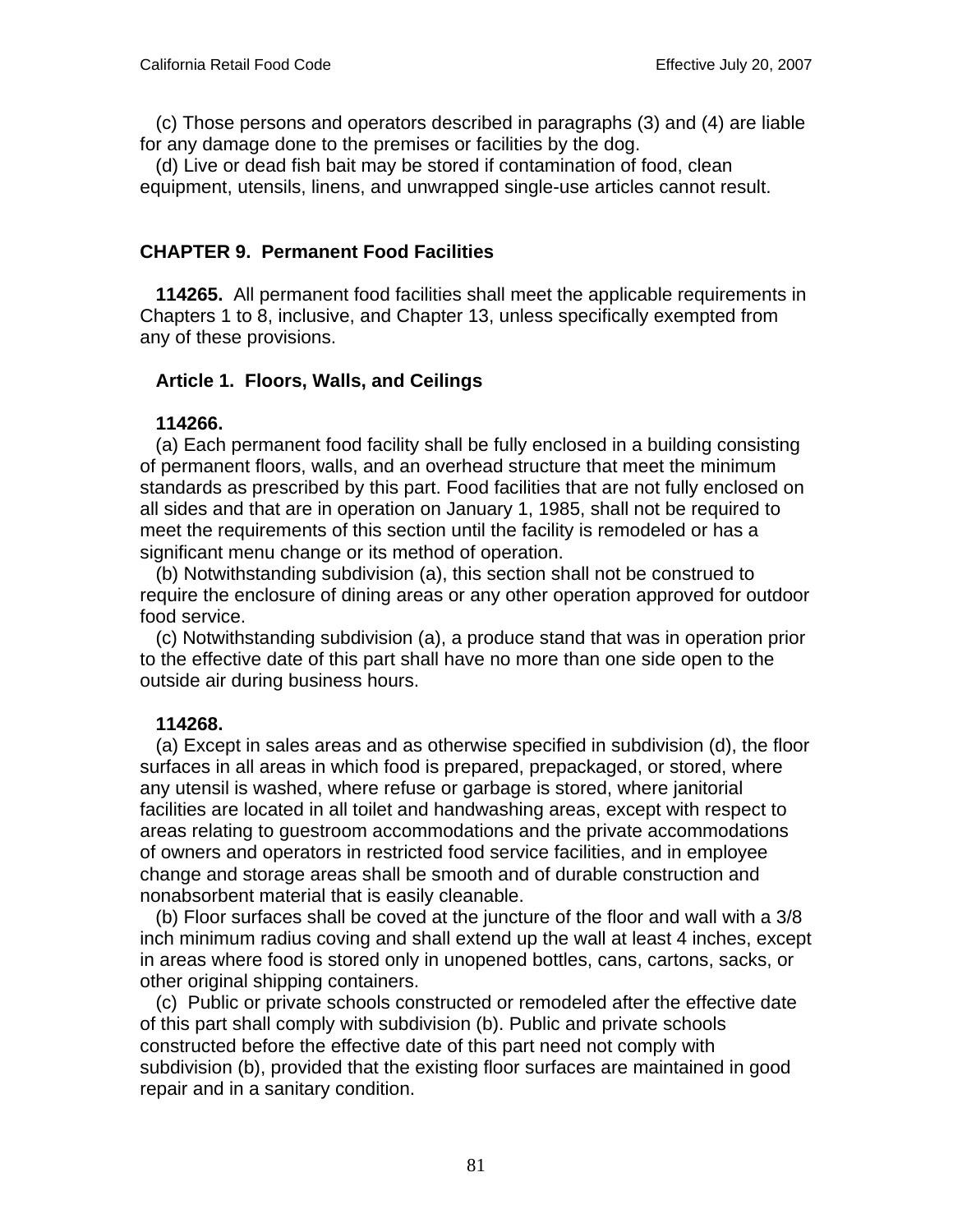(d) Except for dining and serving areas, the use of sawdust, wood shavings, peanut hulls, or similar materials is prohibited.

 (e) This section shall not prohibit the use of approved dust-arresting floor sweeping and cleaning compounds during floor cleaning operations or the use of antislip floor finishes or materials in areas where necessary for safety reasons.

## **114268.1.**

 (a) Except as specified in subdivision (b), only dustless methods of cleaning such as wet cleaning, vacuum cleaning, mopping with treated dust mops, or sweeping using a broom and dust-arresting compounds shall be used in food facilities.

 (b) Spills or drippage on floors that occur between normal floor cleaning times may be cleaned without the use of dust-arresting compounds and, in the case of liquid spills or drippage, with the use of a small amount of absorbent compound such as sawdust or diatomaceous earth applied immediately before spot cleaning.

# **114269.**

 (a) Upon new construction or extensive remodeling, floor drains shall be installed in floors that are water-flushed for cleaning and in areas where pressure spray methods for cleaning equipment are used. Floor surfaces in areas pursuant to this subdivision shall be sloped 1:50 to the floor drains.

 (b) Upon new construction or extensive remodeling, floor sinks or equivalent devices shall be installed to receive discharges of water or other liquid waste from equipment.

# **114271.**

 (a) Except as provided in subdivision (b), the walls and ceilings of all rooms shall be of a durable, smooth, nonabsorbent, and easily cleanable surface.

(b) This section shall not apply to any of the following areas:

 (1) Walls and ceilings of bar areas in which alcoholic beverages are sold or served directly to the consumers, except wall areas adjacent to bar sinks and areas where food is prepared.

 (2) Areas where food is stored only in unopened bottles, cans, cartons, sacks, or other original shipping containers.

(3) Dining and sales areas.

(4) Offices.

 (5) Restrooms that are used exclusively by the consumers, except that the walls and ceilings in the restrooms shall be of a nonabsorbent and washable surface.

 (c) Acoustical paneling may be utilized if it is installed not less than six feet above the floor. The paneling shall meet the other requirements of this section.

 (d) Conduits of all types shall be installed within walls as practicable. When otherwise installed, they shall be mounted or enclosed so as to facilitate cleaning.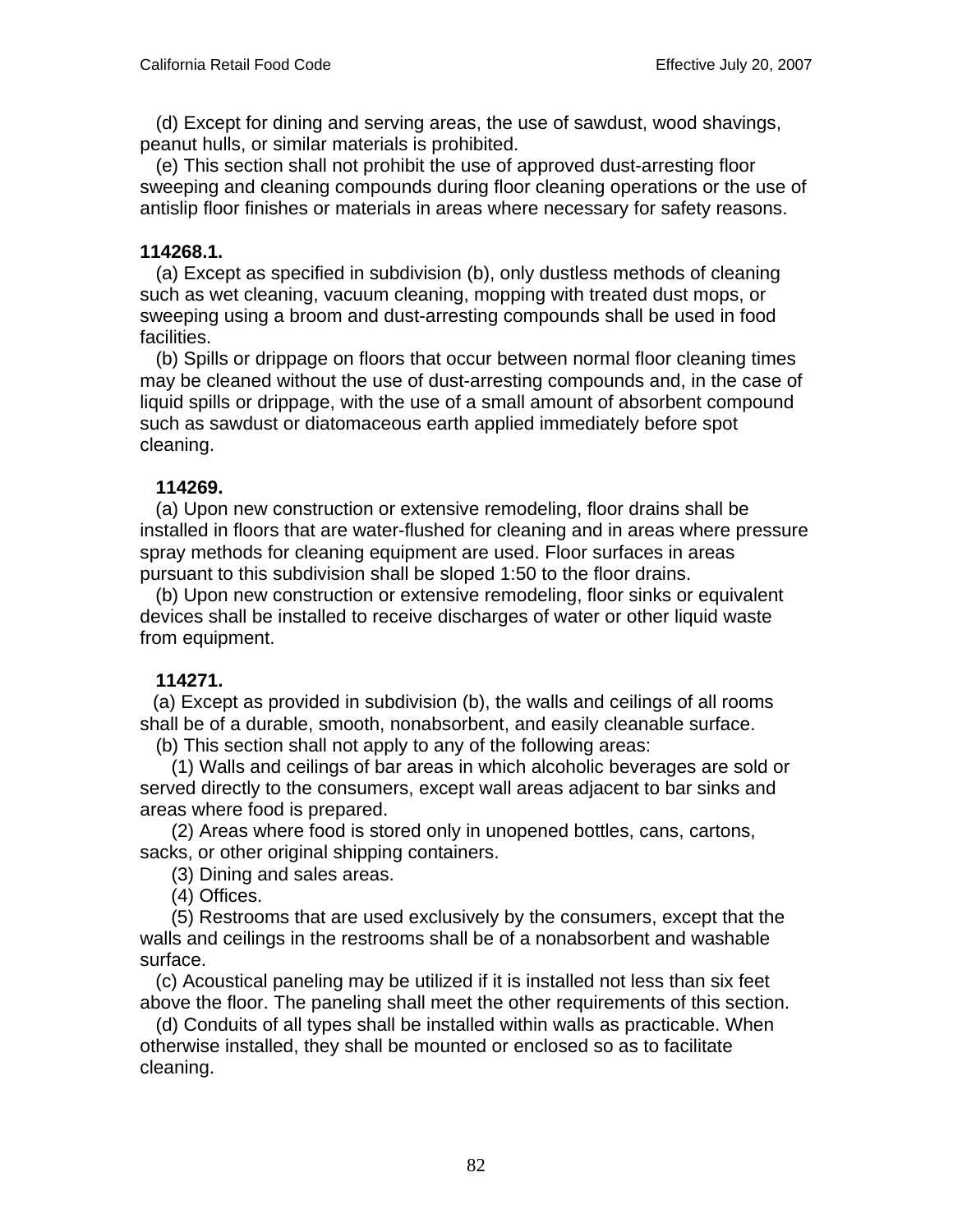(e) Attachments to walls and ceilings, such as light fixtures, mechanical room ventilation system components, vent covers, wall mounted fans, decorative items, and other attachments, shall be easily cleanable.

 **114272.** Mats and duckboards shall be designed to be removable and easily cleanable.

## **Article 2. Toilet Facilities**

## **114276.**

 (a) A permanent food facility shall provide clean toilet facilities in good repair for use by employees.

 (b) (1) A permanent food facility shall provide clean toilet facilities in good repair for consumers, guests, or invitees when there is onsite consumption of foods or when the food facility was constructed after July 1, 1984, and has more than 20,000 square feet of floor space.

 (2) Notwithstanding Section 113984.1, toilet facilities that are provided for use by consumers, guests, or invitees shall be in a location where consumers, guests, and invitees do not pass through food preparation, food storage, or utensil washing areas to reach the toilet facilities.

 (3) For purposes of this section, a building subject to paragraph (1) that has a food facility with more than 20,000 square feet of floor space shall provide at least one separate toilet facility for men and one separate toilet facility for women.

 (4) For purposes of this section, the gas pump area of a service station that is maintained in conjunction with a food facility shall not be considered as property used in connection with the food facility or be considered in determining the square footage of floor space of the food facility.

 (c) (1) Toilet rooms shall be separated by well-fitted, self-closing doors that prevent the passage of flies, dust, or odors.

 (2) Toilet room doors shall be kept closed except during cleaning and maintenance operations.

 (d) Handwashing facilities, in good repair, shall be provided as specified in Sections 113953 and 113953.3.

 (e) Any city, county, or city and county may enact ordinances that are more restrictive than this section.

 (f) (1) Except as provided in paragraph (1) of subdivision (b), any building that is constructed before January 1, 2004, that has a food facility that provides space for the consumption of food on the premises shall either provide clean toilet facilities in good repair for consumers, guests, or invitees on property used in connection with, or in, the food facility or prominently post a sign within the food facility in a public area stating that toilet facilities are not provided.

 (2) The first violation of paragraph (1) shall result in a warning. Subsequent violations shall constitute an infraction punishable by a fine of not more than two hundred fifty dollars (\$250).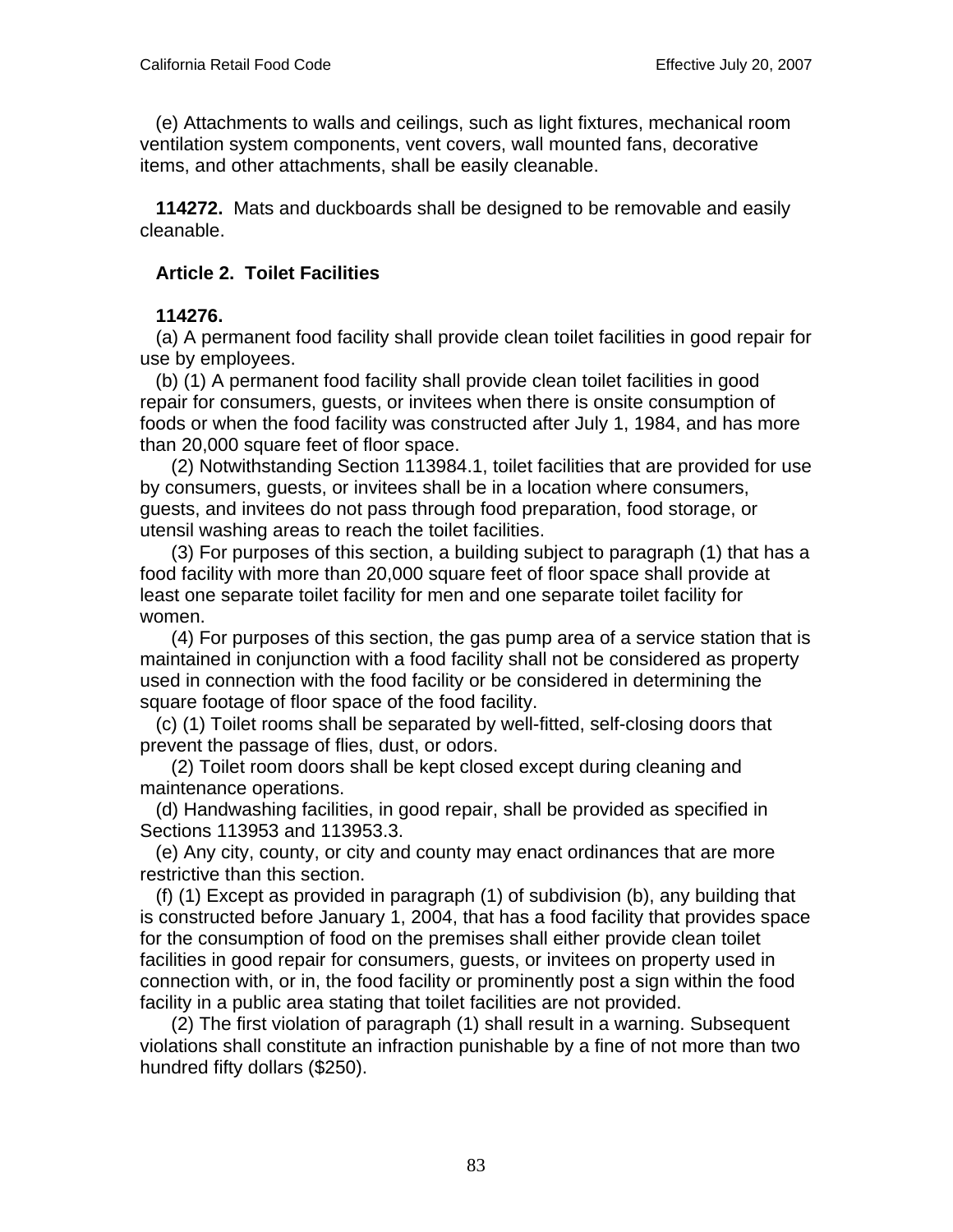(3) The requirements of this section for toilet facilities that are accessible to consumers, guests, or invitees on the property may be satisfied by permitting access by those persons to the toilet and handwashing facilities that are required by this part.

## **Article 3. Janitorial Facilities**

### **114279.**

 (a) At least one curbed cleaning facility or janitorial sink equipped with a drain shall be provided and conveniently located for the cleaning of mops or similar wet floor cleaning tools and for the disposal of mop water and similar liquid waste.

 (b) Restricted food service facilities shall be exempt from subdivision (a) if hot water is available for janitorial purposes and wastewater from janitorial activities is disposed of through an approved sewage disposal system.

 **114281.** A room, area, or cabinet separated from any food preparation or storage area, or warewashing or storage area shall be provided for the storage of cleaning equipment and supplies.

 **114282.** After use, mops shall be placed in a position that allows them to airdry without soiling walls, equipment, or supplies.

### **Article 4. Premises**

### **114285.**

 (a) Except as specified in subdivision (b), a private home, a room used as living or sleeping quarters, or an area directly opening into a room used as living or sleeping quarters shall not be used for conducting food facility operations.

 (b) (1) Nonperishable, prepackaged food may be given away, sold, or handled from a private home. No food that has exceeded the labeled shelf life date recommended by the manufacturer shall be deemed to be nonperishable food.

 (2) For purposes of this subdivision, "nonperishable food" means a food that is not a potentially hazardous food, and that does not show signs of spoiling, becoming rancid, or developing objectionable odors during storage at ambient temperatures.

 (c) Restricted food service facilities are exempt from subdivision (a) provided that no sleeping accommodations shall be allowed in any area where food is prepared or stored.

### **114286.**

 (a) No sleeping accommodations shall be maintained or kept in any room where food is prepared, stored, or sold.

 (b) Living or sleeping quarters located on the premises of a food facility shall be separated from rooms and areas used for food facility operations by complete partitioning and solid self-closing doors.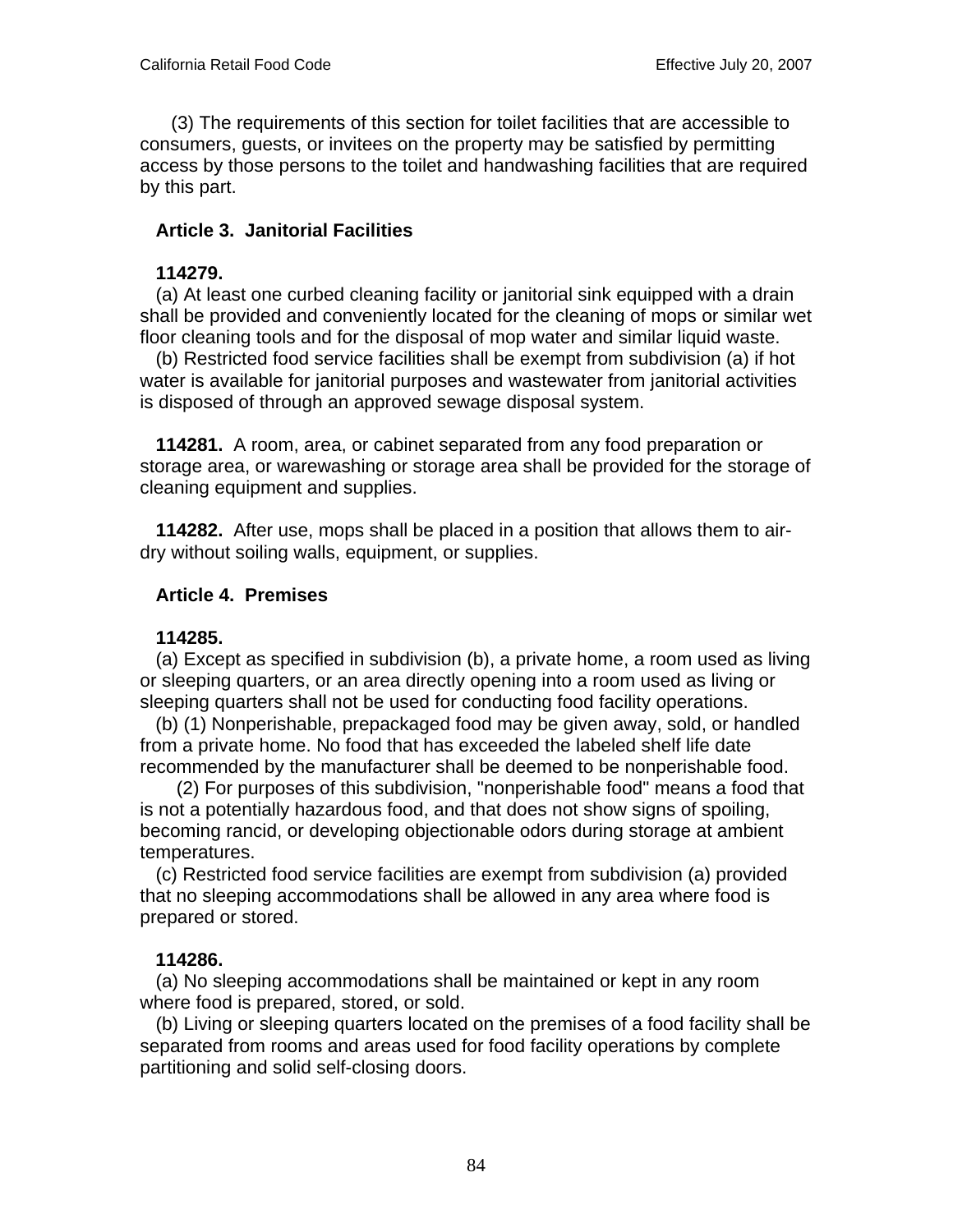## **CHAPTER 10. Mobile Food Facilities**

#### **114294.**

 (a) All mobile food facilities and mobile support units shall meet the applicable requirements in Chapters 1 to 8, inclusive, and Chapter 13, unless specifically exempted from any of these provisions as provided in this chapter.

 (b) The enforcement agency shall initially approve all mobile food facilities and mobile support units as complying with the provisions of this chapter and may require reapproval if deemed necessary.

 (c) Each mobile food facility that is either a special purpose commercial modular and coach as defined by Section 18012.5 or a commercial modular coach as defined by Section 18001.8 shall be certified by the Department of Housing and Community Development, consistent with Chapter 4 (commencing with Section 18025) of Part 2 of Division 13, and regulations promulgated pursuant to that chapter. In addition, the enforcement agency shall approve all equipment installation prior to operation.

### **114295.**

 (a) Except as specified in subdivision (b), all mobile food facilities shall operate in conjunction with a commissary, mobile support unit, or other facility approved by the enforcement agency.

 (b) This section does not apply to mobile food facilities that operate at community events as defined in Section 113755 and that remain in a fixed position during food preparation and its hours of operation.

 (c) Mobile food facilities shall be stored at or within a commissary or other location approved by the enforcement agency in order to have protection from unsanitary conditions.

 (d) Mobile support units shall be operated from and stored at a designated commissary and shall be subject to permitting and plan review.

#### **114297.**

 (a) Mobile food facilities shall be cleaned and serviced at least once daily during an operating day.

 (b) Except as specified in subdivision (c), all mobile food facilities shall report to the commissary or other approved facility on a daily basis.

 (c) Mobile food facilities that are serviced by a mobile support unit and that do not report to a commissary on a daily basis shall be stored in a manner that protects the mobile food facility from contamination. All food shall be stored at the commissary or other approved facility at the end of the operating day.

 (d) Mobile support units shall report to a commissary or other approved facility for cleaning, servicing, and storage at least daily.

#### **114299.**

 (a) Except as specified in subdivision (c), the business name or name of the operator, city, state, ZIP Code, and name of the permittee, if different from the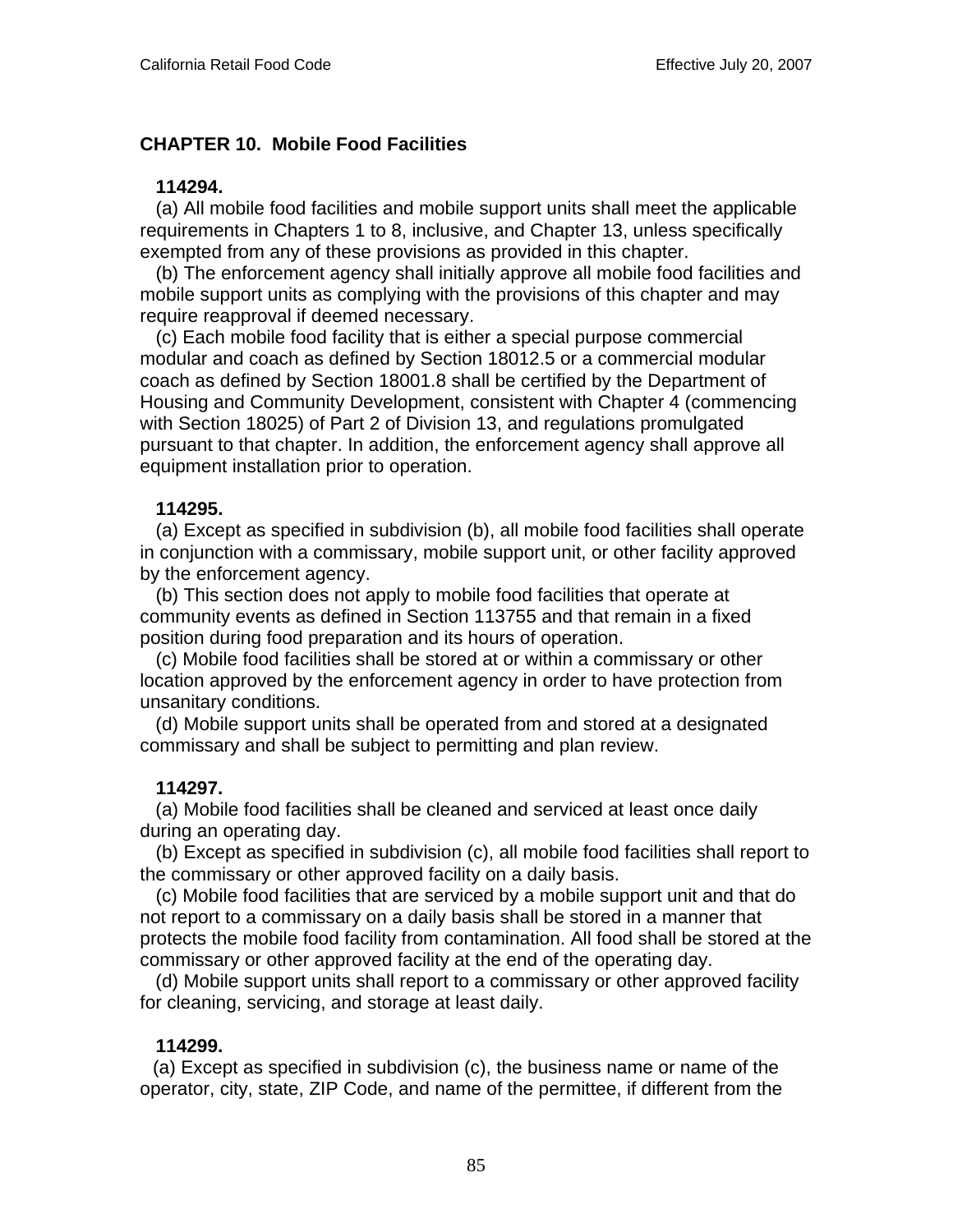name of the food facility, shall be legible, clearly visible to consumers, and permanently affixed on the consumer side of the mobile food facility and on a mobile support unit.

 (b) The name shall be in letters at least 3 inches high and shall be of a color contrasting with the vehicle exterior. Letters and numbers for the city, state, and ZIP Code shall not be less than one inch high.

 (c) Notwithstanding subdivision (a), motorized mobile food facilities and mobile support units shall have the required identification on two sides.

### **114301.**

 (a) Except to the extent that an alternative construction standard is explicitly prescribed by this section, construction standards for mobile food facilities that are subject to Part 2 (commencing with Section 18000) of Division 13 shall be governed by that part.

 (b) Mobile food facility equipment, including, but not limited to, cooking equipment, the interior of cabinet units, and compartments, shall be designed and made of materials that result in smooth, readily accessible, and easily cleanable surfaces.

(1) Unfinished wooden surfaces are prohibited.

 (2) Construction joints and seams shall be tightly fitted and sealed so as to be easily cleanable. Silicone sealant or equivalent waterproof compounds shall be acceptable, provided that the gap is smaller than one-quarter inch and applied smooth so as to prevent the entrance of liquid waste or vermin.

 (3) Except as specified in Section 114314, nonportable equipment shall be an integral part of the primary unit.

 (c) Mobile food facilities that handle potentially hazardous foods, except for prepackaged frozen ready-to-eat foods, whole fish, and whole aquatic invertebrates, shall be equipped with refrigeration units as defined in Section 113885.

 (d) All new and replacement gas-fired appliances shall meet applicable ANSI standards. All new and replacement electrical appliances shall meet applicable Underwriters Laboratory standards. However, for units subject to Part 2 (commencing with Section 18000) of Division 13, these appliances shall comply with standards prescribed by Sections 18028, 18029.3, and 18029.5.

 (e) Space around pipes, conduits, or hoses that extend through cabinets, floors, or outer walls shall be sealed. The closure shall be smooth and easily cleanable.

 (f) Equipment in which spillage is likely to occur shall have a drip tray fitted so that spillage drains into a waste tank.

 (g) All equipment shall be installed so as to be easily cleanable, prevent vermin harborage, and provide adequate access for service and maintenance.

 (1) Equipment shall be spaced apart or sealed together for easy cleaning. There shall be a minimum of four inches of unobstructed space provided for sanitary maintenance beneath counter mounted equipment or between the sides of adjacent equipment.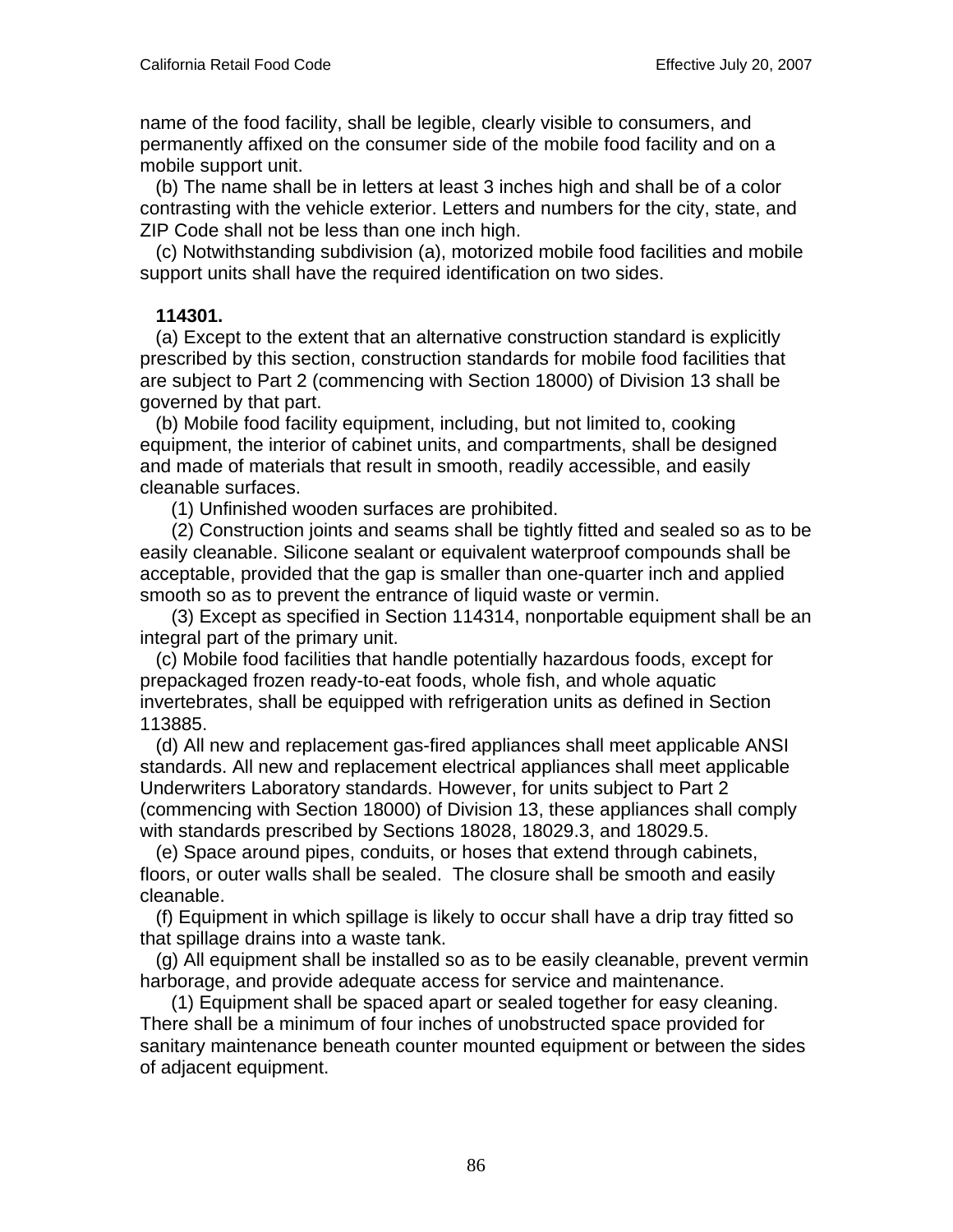(2) Portable equipment or machinery need not comply with the minimum leg height requirement.

 (3) Threads, nuts, or rivets shall not be exposed where they interfere with cleaning. Threads, nuts, or rivets that interfere with cleaning shall be sealed or capped.

 (4) All floor mounted equipment shall be sealed to the floor to prevent moisture from getting under the equipment, or it shall be raised at least six inches off the floor by means of an easily cleanable leg and foot.

 (h) Floors, walls, and ceilings of all enclosed food preparation areas shall be constructed so that the surfaces are impervious, smooth, and easily cleanable. Floor surfaces shall provide employee safety from slipping. The juncture of the floor and wall shall be coved with a 3/8 inch minimum radius coving, with the floor surface extending up the wall at least four inches.

 (i) Notwithstanding Section 114143, ground or floor surfaces where cooking processes are conducted from a grill, barbecue, or other unenclosed cooking unit on a mobile food facility shall be impervious, smooth, easily cleanable, and shall provide employee safety from slipping. Ground or floor surfaces in compliance with this section shall extend a minimum of five feet on all open sides of where cooking processes are conducted.

### **114303.**

 (a) Employee entrance doors to food preparation areas shall be self-closing and kept closed when not in use.

 (b) The mobile food facility, and all equipment and utensils shall be protected from potential contamination, and kept clean, in good repair, and free of vermin.

 (c) During transportation, storage, and operation of a mobile food facility, food, food-contact surfaces, and utensils shall be protected from contamination.

 (d) The permitholder of an unenclosed mobile food facility handling nonprepackaged food shall develop and follow written operational procedures for food handling and the cleaning and sanitizing of food-contact surfaces and utensils. The enforcement agency shall review and approve the procedures prior to implementation and an approved copy shall be kept on the mobile food facility during periods of operation.

### **114305.**

 (a) During operation, no food intended for retail shall be conveyed, held, stored, displayed, or served from any place other than a mobile food facility, except for the restocking of product in a manner approved by the enforcement agency.

 (b) Food preparation counter space shall be provided commensurate with the food operation, adjacent to all cooking equipment.

 (c) Except as specified in subdivision (d), food products remaining after each day's operation shall be stored in an approved commissary or other approved facility.

 (d) Potentially hazardous foods held at or above 135/4F on a mobile food facility or mobile support unit shall be destroyed at the end of the operating day.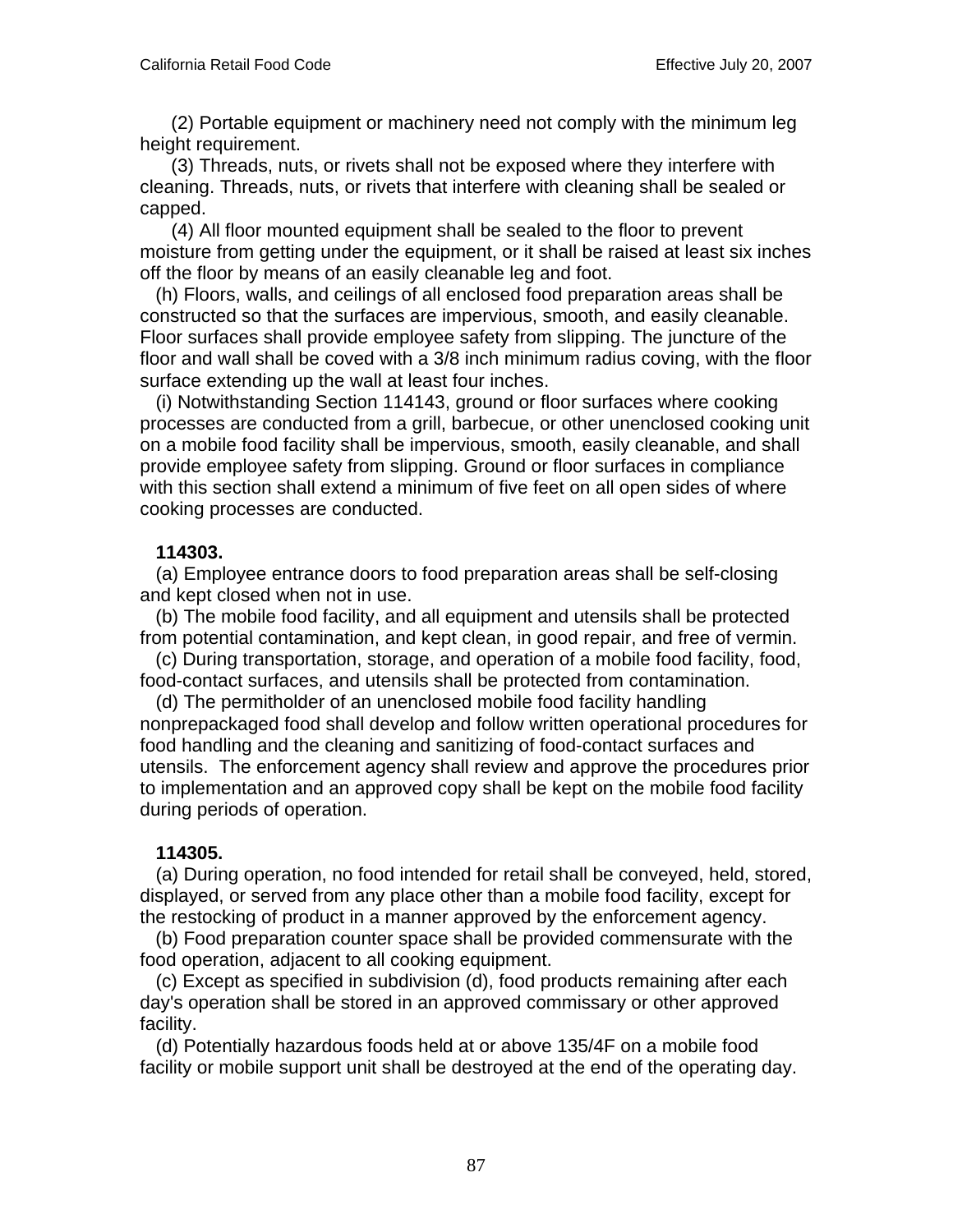**114307.** Mobile food facilities that operate at community events and that remain fixed during food preparation and its hours of operation may:

 (a) Include a staffed counter that serves hot and cold beverages and ice that are not potentially hazardous food and that are dispensed from approved bulk dispensing units.

 (b) Store supplies and food that are not potentially hazardous in unopened containers adjacent to the mobile food facility or in a nearby temporary storage unit. "Unopened container" means a factory sealed container that has not been previously opened and that is suitably constructed to be resistant to contamination from moisture, dust, insects, and rodents.

 (c) Operate an open-air barbecue adjacent to the mobile food facility if approved by the enforcement agency.

#### **114309.**

 (a) Mobile food facilities and mobile support units shall be exempt from the requirements of Sections 114250, 114256.1, and 114279.

 (b) Nothing in this chapter shall be deemed to require any person to replace or modify an existing mobile food facility approved for operation prior to adoption of this part, so long as the facility is operated in accordance with the conditions of approval. Plans and specifications may be required by the enforcement agency if it determines that they are necessary to assure compliance with this part.

 (c) Mobile food facilities equipped with a one-compartment sink or twocompartment sink that was approved for operation prior to adoption of this part need not provide a three-compartment sink.

 **114311.** Mobile food facilities not under a valid permit as of January 1, 1997, from which nonprepackaged food is sold shall provide handwashing facilities. The handwashing facilities shall be separate from the warewashing sink.

 (a) The handwashing sink shall have a minimum dimension of nine inches by nine inches in length and width and five inches in depth and be easily accessible by food employees.

 (b) The handwashing facility shall be separated from the warewashing sink by a metal splashguard with a height of at least six inches that extends from the back edge of the drainboard to the front edge of the drainboard, the corners of the barrier to be rounded. No splashguard is required if the distance between the handwashing sink and the warewashing sink drainboards is 24 inches or more.

#### **114313.**

 (a) Except as specified in subdivision (b), mobile food facilities where nonprepackaged food is cooked, blended, or otherwise prepared shall provide a warewashing sink with at least three compartments with two integral metal drainboards.

 (1) The dimensions of each compartment shall be at least 12 inches wide, 12 inches long, and 10 inches deep, or large enough to accommodate the cleaning of the largest utensil.

(2) Each drainboard shall be at least the size of one of the sink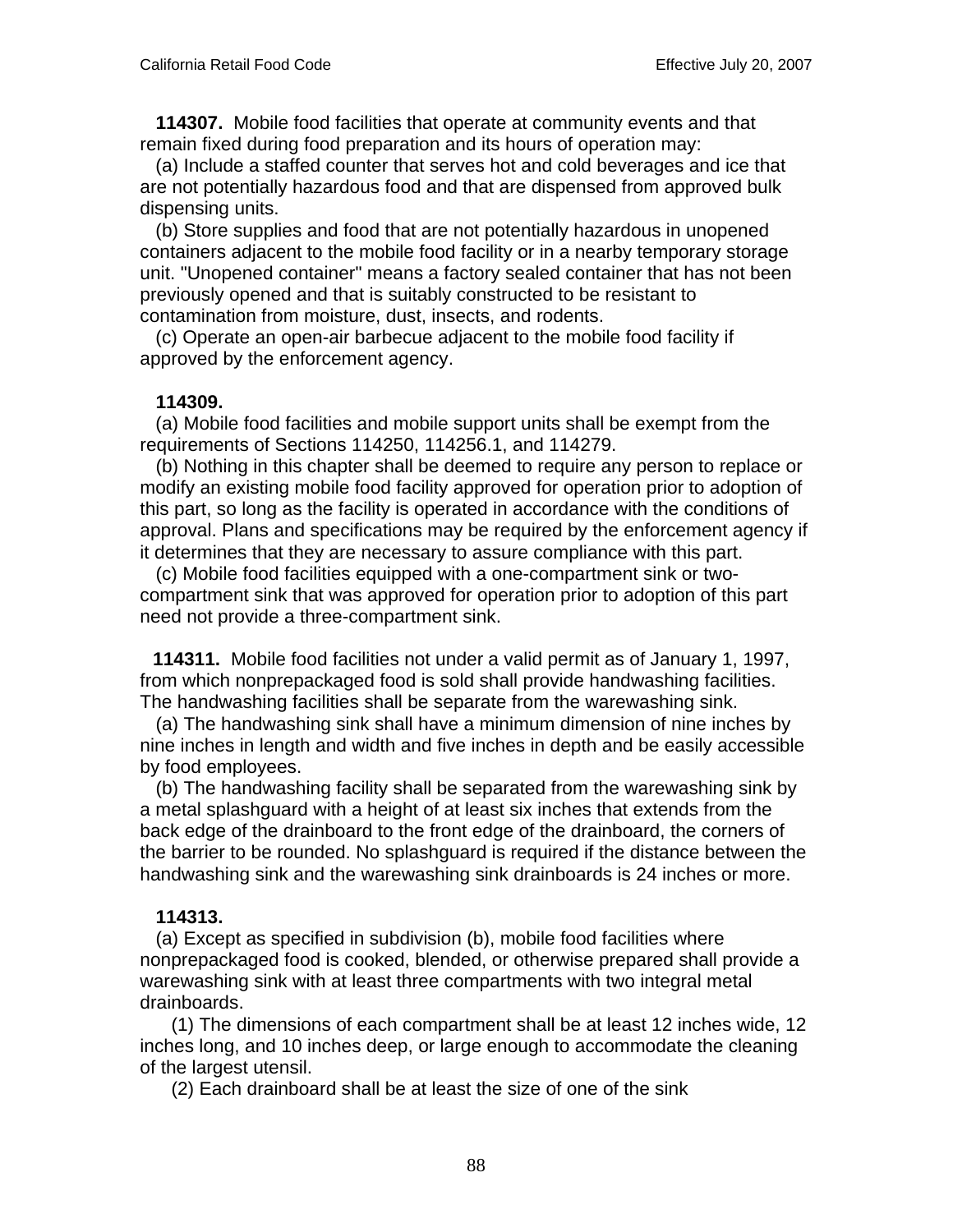compartments. The drainboards shall be installed with at least one-eighth inch per foot slope toward the sink compartment, and fabricated with a minimum of one-half inch lip or rim to prevent the draining liquid from spilling onto the floor.

 (3) The sink shall be equipped with a mixing faucet and shall be provided with a swivel spigot capable of servicing all sink compartments.

 (b) Mobile food facilities that are not required to provide a warewashing sink on the mobile food facility, including those that handle nonpotentially hazardous foods that require no preparation other than heating, baking, popping, portioning, bulk dispensing, or assembly shall wash and sanitize all utensils and equipment on a daily basis at the approved commissary or other approved food facility and provide and maintain an adequate supply of spare preparation and serving utensils in the mobile food facility as needed to replace those that become soiled or contaminated.

# **114314.**

 (a) Handwashing facilities and warewashing sinks for unenclosed mobile food facilities shall be an integral part of the primary unit or on an approved auxiliary conveyance that is used in conjunction with, and maintained immediately adjacent to, the primary unit of the mobile food facility.

 (b) When used in conjunction with a mobile food facility, an auxiliary conveyance shall contain all of the utility connections.

 **114315.** Mobile food facilities shall be operated within 200 feet travel distance of approved and readily available toilet and handwashing facilities, or as otherwise approved by the enforcement agency, to ensure restroom facilities are available to facility employees whenever the mobile food facility is stopped to conduct business for more than a one-hour period.

 **114317.** The exterior of a mobile food facility and the surrounding area, as relating to the operation of food service, shall be maintained in a sanitary condition.

# **114319.**

 (a) Spare tires, related automotive equipment, or special tools relating to the mechanical operation of the mobile food facility shall not be stored in the food preparation or food storage areas.

 (b) A separate cabinet or drawer shall be installed for the storage of insecticides or other poisonous substances in accordance with Section 114254, if these substances are used. All poisonous chemicals shall be kept in this cabinet or drawer in their original containers and in a manner that offers no contamination hazard to food or utensils.

 (c) During periods of inoperation, food and utensils shall be stored in one of the following methods:

 (1) Within approved food storage facilities at the commissary or other approved facility.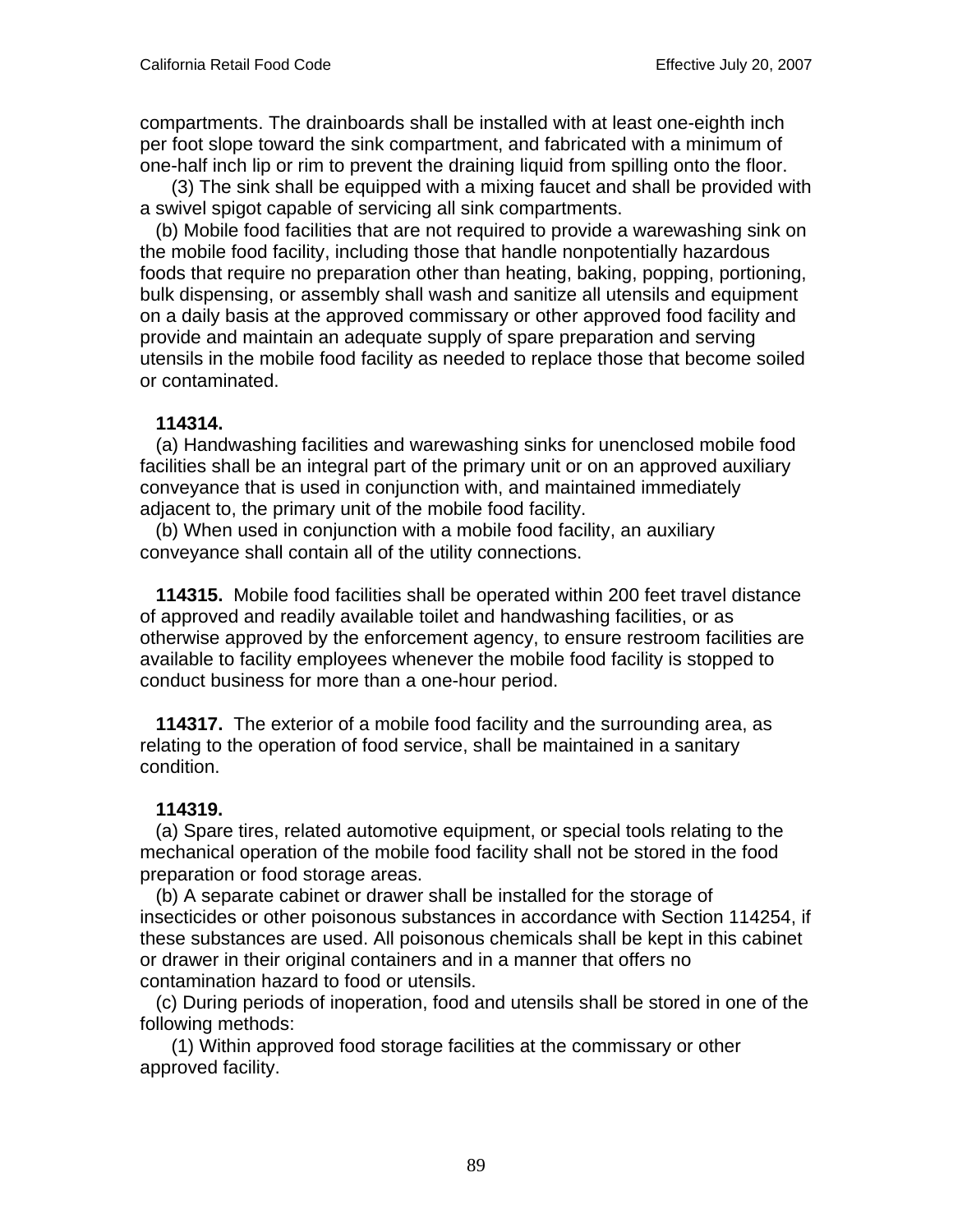(2) In food compartments approved by the enforcement agency where the food is protected at all times from contamination, exposure to the elements, ingress of rodents and other vermin, and temperature abuse.

 **114321.** Mobile food facilities that are occupied during normal business operations shall have a clear, unobstructed height over the aisleway portion of the unit of at least 74 inches from floor to ceiling, and a minimum of 30 inches of unobstructed horizontal aisle space. This section shall not apply to vehicles under permit prior to January 1, 1996.

 **114322.** Compressor units that are not an integral part of food equipment, auxiliary engines, generators, and similar equipment shall be installed in an area that is completely separated from food preparation and food storage and that is accessible from outside the unit for proper cleaning and maintenance.

### **114323.**

 (a) A first-aid kit shall be provided and located in a convenient area in an enclosed case.

 (b) Mobile food facilities that operate at more than one location in a calendar day shall be equipped to meet all of the following requirements:

 (1) All utensils in a mobile food facility shall be stored so as to prevent their being thrown about in the event of a sudden stop, collision, or overturn. A safety knife holder shall be provided to avoid loose storage of knives in cabinets, boxes, or slots along counter aisles. Knife holders shall be designed to be easily cleanable and be manufactured of materials approved by the enforcement agency.

 (2) Coffee urns, deep fat fryers, steam tables, and similar equipment shall be equipped with positive closing lids that are fitted with a secure latch mechanism that will prevent excessive spillage of hot liquids into the interior of a mobile food facility in the event of a sudden stop, collision, or overturn. As an alternative to this requirement, a coffee urn may be installed in a compartment that will prevent excessive spillage of coffee in the interior of the unit.

 (3) Metal protective devices shall be installed on the glass liquid level sight gauges on all coffee urns.

 (c) Light bulbs and tubes shall be covered with a completely enclosed plastic safety shield or its equivalent, and installed so as to not constitute a hazard to personnel or food.

 (d) All liquefied petroleum equipment shall be installed to meet applicable fire authority standards, and this installation shall be approved by the fire authority. However, for units subject to Part 2 (commencing with Section 18000) of Division 13, this equipment and its installation shall comply with standards prescribed by Sections 18028 and 18029.5.

 (e) A properly charged and maintained minimum 10 BC-rated fire extinguisher to combat grease fires shall be properly mounted and readily accessible on the interior of any mobile food facility that is equipped with heating elements or cooking equipment.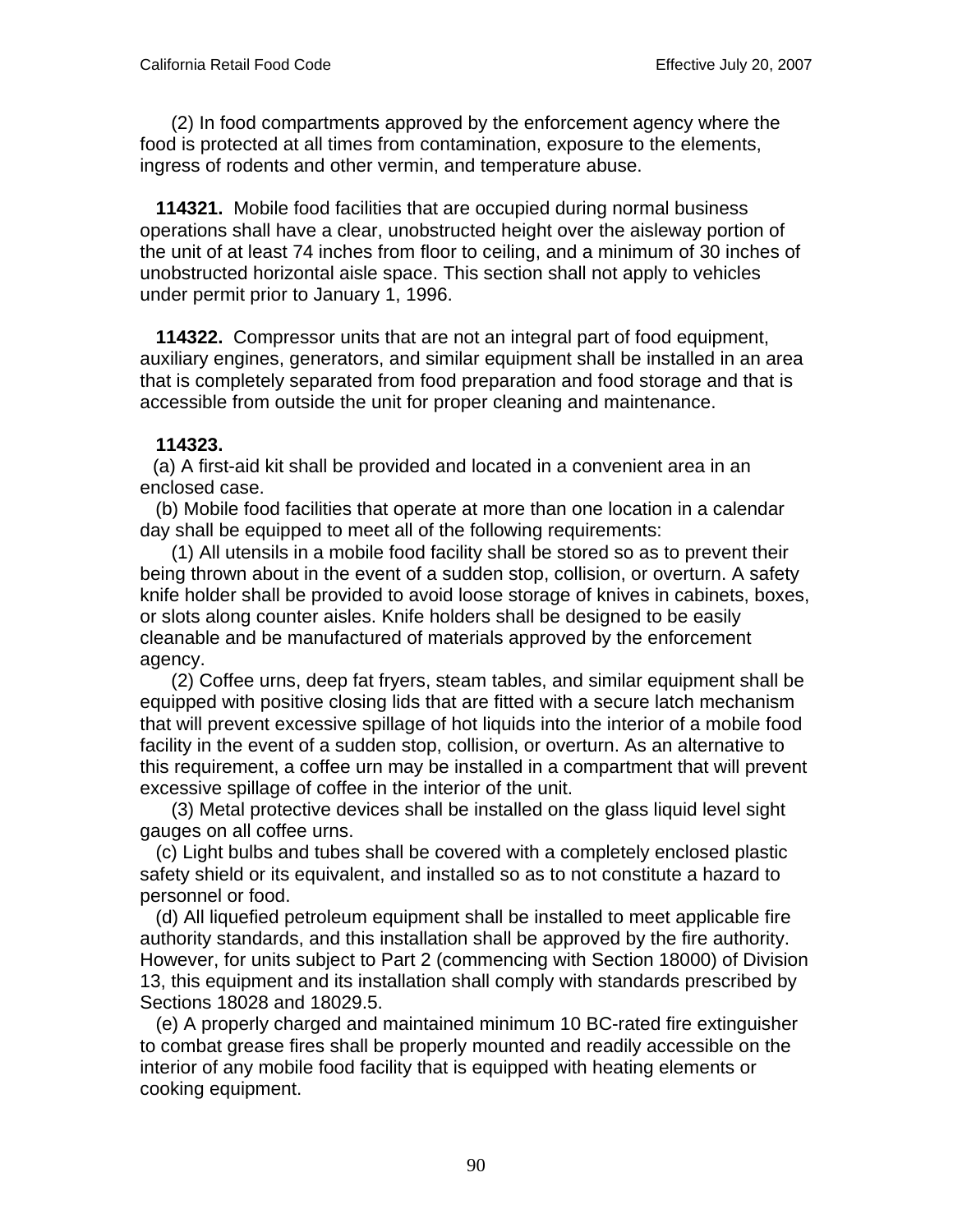(f) (1) Except for units subject to Part 2 (commencing with Section 18000) of Division 13, a second means of exit shall be provided in the side opposite the main exit door, or in the roof, or the rear of the unit, with an unobstructed passage of at least 24 inches by 36 inches. The interior latching mechanism shall be operable by hand without special tools or key. The exit shall be labeled "Safety Exit" in contrasting colors with letters at least one inch high.

 (2) For units subject to Part 2 (commencing with Section 18000) of Division 13, the size, latching, and labeling of the second means of exit shall comply with standards prescribed by Sections 18028 and 18029.5.

 (g) All gas-fired appliances shall be properly insulated in a manner that will prevent excessive heat buildup and injury.

### **114325.**

 (a) Except on a mobile food facility that only utilizes the water for handwashing purposes, a water heater or an instantaneous heater capable of heating water to a minimum of 120\*F, interconnected with a potable water supply, shall be provided and shall operate independently of the vehicle engine. On a mobile food facility that only utilizes the water for handwashing purposes, a water heater or an instantaneous water heater capable of heating water to a minimum of 100\*F, interconnected with a potable water supply, shall be provided and shall operate independently of the vehicle engine.

 (b) (1) Except as specified in paragraph (2), a water heater with a minimum capacity of three gallons shall be provided for mobile food facilities.

 (2) A minimum water heater capacity of one-half gallon shall be provided for mobile food facilities approved for limited food preparation.

 **114326.** All commissaries and other approved facilities servicing mobile support units, mobile food facilities, and vending machines shall meet the applicable requirements in this part and any of the following to accommodate all operations necessary to support mobile support units, mobile food facilities, and vending machines:

 (a) Adequate facilities shall be provided for the sanitary disposal of liquid waste from the mobile food facility or mobile support unit being serviced.

 (b) Adequate facilities shall be provided for the handling and disposal of garbage and refuse originating from a mobile food facility or mobile support unit.

 (c) Potable water shall be available for filling the water tanks of each mobile food facility and mobile support unit that requires potable water. Faucets and other potable water sources shall be constructed, located, and maintained so as to minimize the possibility of contaminating the water being loaded.

 (d) Hot and cold water, under pressure, shall be available for cleaning mobile food facilities and mobile support units.

 (e) Adequate facilities shall be provided for the storage of food, utensils, and other supplies.

 (f) Notwithstanding Section 113984, commissaries that service mobile food facilities that conduct limited food preparation shall provide a food preparation area.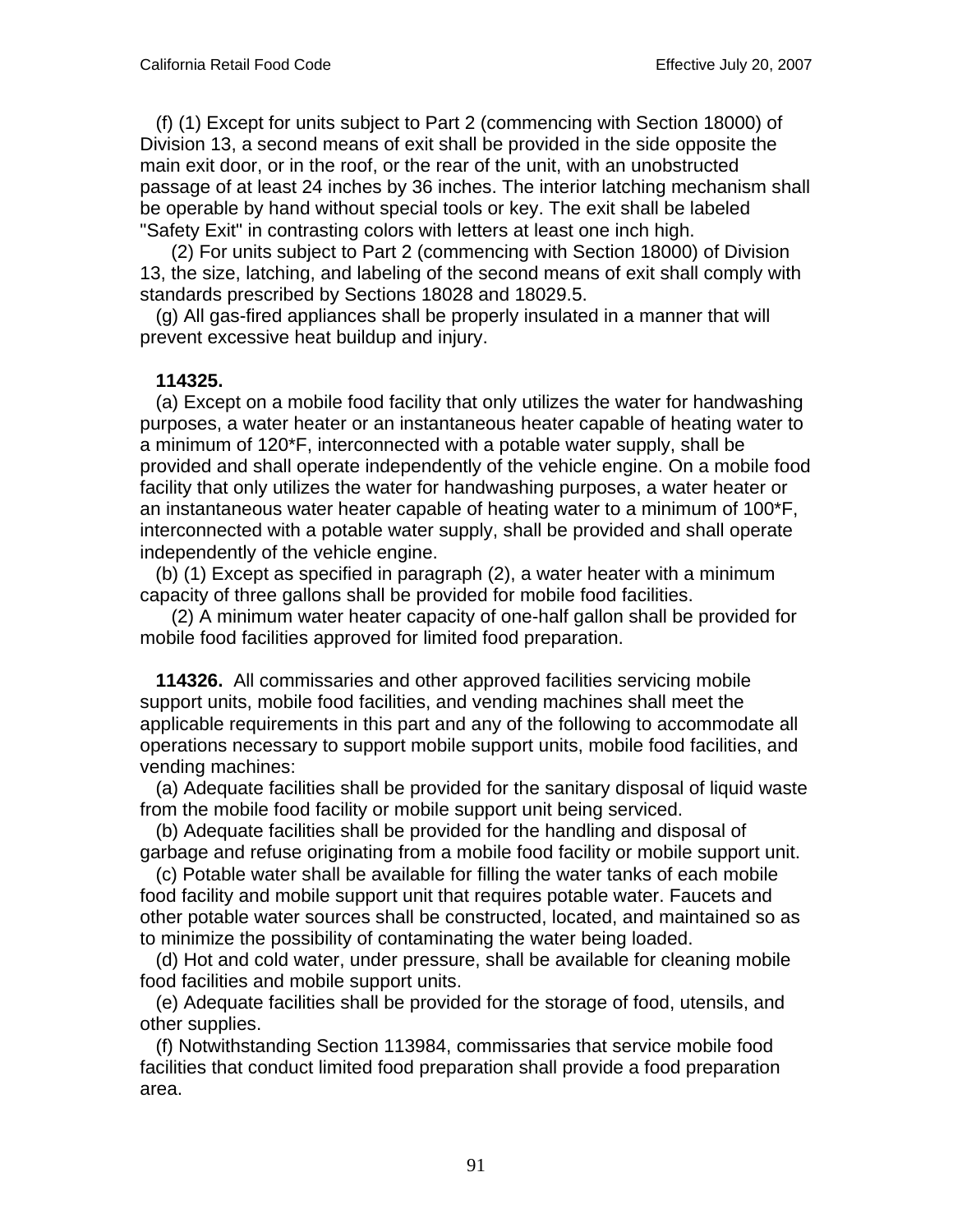(g) Servicing areas at commissaries shall be provided with overhead protection, except that areas used only for the loading of water or the discharge of sewage and other liquid waste through the use of a closed system of hoses need not be provided with overhead protection.

 (h) Servicing areas used for cleaning shall be sloped and drained to an approved wastewater system.

 (i) Adequate electrical outlets shall be provided for mobile food facilities and mobile support units that require electrical service.

### **114327.**

 (a) Mobile support units shall be subject to plan review and be approved by the enforcement agency. Requirements shall be based on proposed method of operation and number of mobile food facilities serviced.

 (b) Mobile support units shall meet all applicable requirements of this part and the following:

 (1) Interior floor, sides, and top shall be free of cracks, seams, or linings where vermin may harbor, and shall be constructed of a smooth, washable, impervious material capable of withstanding frequent cleaning with approved sanitizing agents.

 (2) Be constructed and operated so that no liquid wastes can drain onto any street, sidewalk, or premises.

 (3) If used to transport potentially hazardous food, approved equipment to maintain food at the required temperatures shall be provided.

(4) Food, utensils, and supplies shall be protected from contamination.

 (5) A separate storage area shall be provided for all poisonous substances, detergents, bleaches, cleaning compounds, and all other injurious or poisonous materials.

(c) Mobile support units shall not be approved for warewashing.

# **Article 13.5. Nonprofit Charitable Temporary Food Facilities**

 **114332.** This article governs sanitation requirements for nonprofit charitable temporary food facilities.

 **114332.1.** Nonprofit charitable temporary food facilities may operate up to four times annually. These four time periods shall not exceed 72 hours each.

# **114332.2.**

 (a) Except where all food and beverage is prepackaged, handwashing, and utensil washing facilities approved by the enforcement officer shall be provided within nonprofit charitable temporary food facilities.

 (b) Facilities for the sanitary disposal of all liquid waste shall be subject to the approval of the enforcement officer.

 (c) At least one toilet facility for each 15 employees shall be provided within 60 meters (200 feet) of each nonprofit charitable temporary food facility.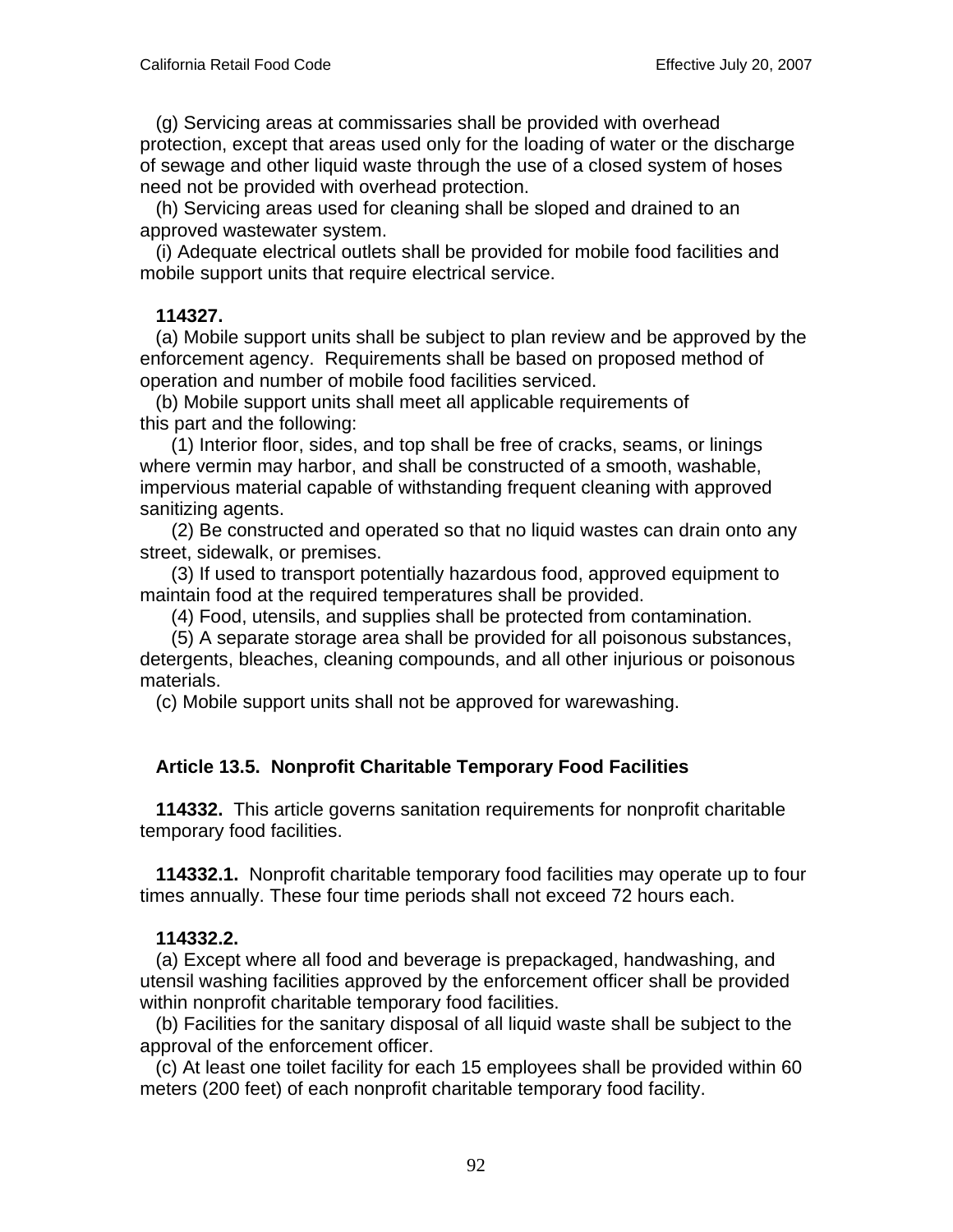(d) Food contact surfaces shall be smooth, easily cleanable, and nonabsorbent.

### **114332.3.**

 (a) No potentially hazardous food or beverage stored or prepared in a private home may be offered for sale, sold, or given away from a nonprofit charitable temporary food facility. Potentially hazardous food shall be prepared in a food establishment or on the premises of a nonprofit charitable temporary food facility.

 (b) All food and beverage shall be protected at all times from unnecessary handling and shall be stored, displayed, and served so as to be protected from contamination.

 (c) Potentially hazardous food and beverage shall be maintained at or below 7 degrees Celsius (45 degrees Fahrenheit) or at or above 57.2 degrees Celsius (135 degrees Fahrenheit) at all times.

 (d) Ice used in beverages shall be protected from contamination and shall be maintained separate from ice used for refrigeration purposes.

 (e) All food and food containers shall be stored off the floor on shelving or pallets located within the facility.

(f) Smoking is prohibited in nonprofit charitable temporary food facilities.

 (g) (1) Except as provided in paragraph (2), live animals, birds, or fowl shall not be kept or allowed in nonprofit charitable temporary food facilities.

 (2) Paragraph (1) does not prohibit the presence, in any room where food is served to the public, guests, or patrons, of a guide dog, signal dog, or service dog, as defined by Section 54.1 of the Civil Code, accompanied by a totally or partially blind person, deaf person, person whose hearing is impaired, or handicapped person, or dogs accompanied by persons licensed to train guide dogs for the blind pursuant to Chapter 9.5 (commencing with Section 7200) of Division 3 of the Business and Professions Code.

 (3) Paragraph (1) does not apply to dogs under the control of uniformed law enforcement officers or of uniformed employees of private patrol operators and operators of a private patrol service who are licensed pursuant to Chapter 11.5 (commencing with Section 7580) of Division 3 of the Business and Professions Code, while these employees are acting within the course and scope of their employment as private patrol persons.

 (4) The persons and operators described in paragraphs (2) and (3) are liable for any damage done to the premises or facilities by the dog.

 (5) The dogs described in paragraphs (2) and (3) shall be excluded from food preparation and utensil wash areas. Aquariums and aviaries shall be allowed if enclosed so as not to create a public health problem.

(h) All garbage shall be disposed of in a sanitary manner.

 (i) Employees preparing or handling food shall wear clean clothing and shall keep their hands clean at all times.

 **114332.4.** The enforcement officer may establish additional structural or operational requirements as necessary to ensure that food is of a safe and sanitary quality.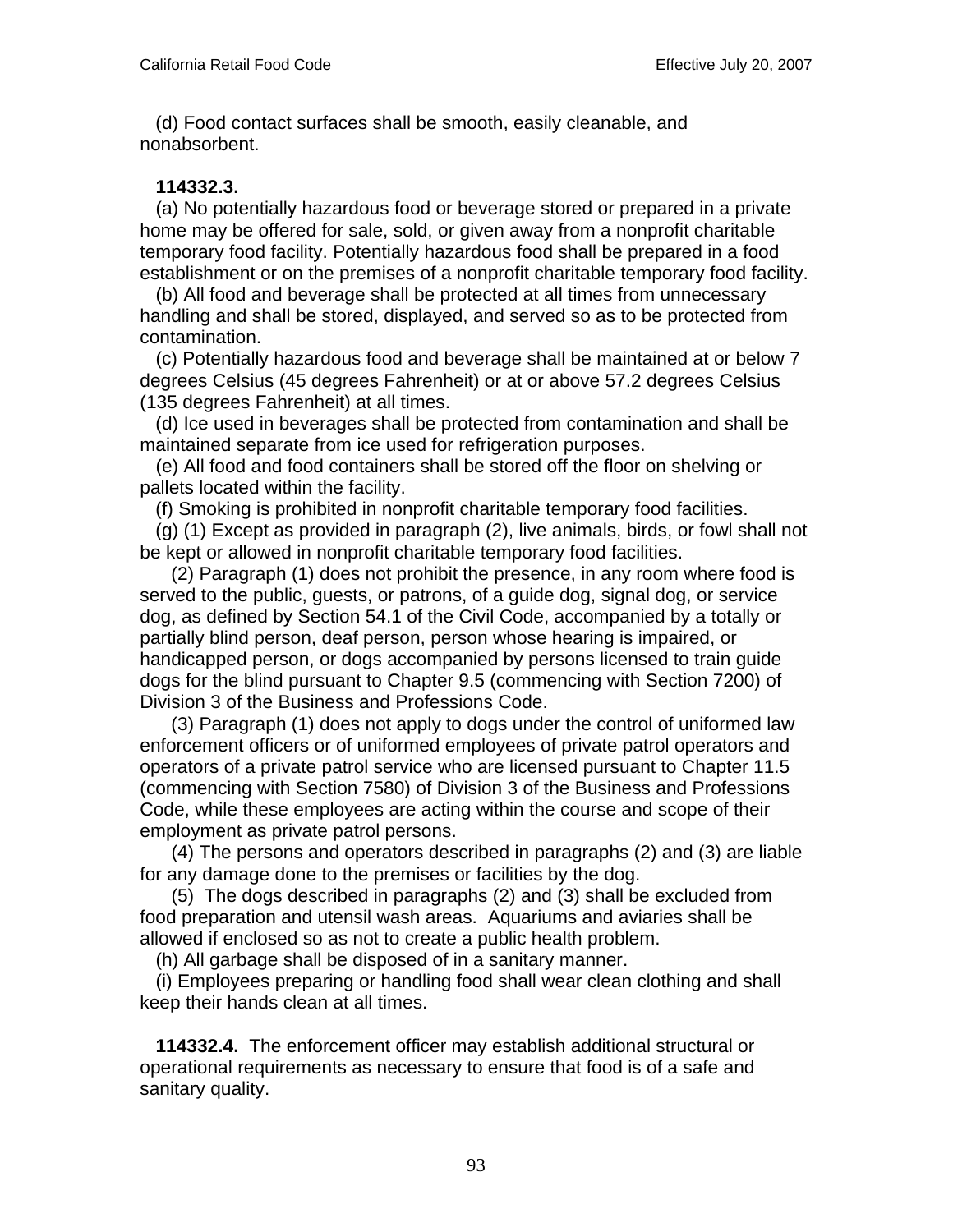**114332.5.** Open-air barbecue facilities may be operated adjacent to nonprofit charitable temporary food facilities, and shall be subject to the requirements of Article 9 (commencing with Section 114185).

 **114332.7.** Nothing in this article shall prevent a local enforcement agency from performing inspections of, or requiring permits for, any nonprofit charitable temporary food facility to ensure compliance with food safety provisions contained in this chapter.

# **CHAPTER 11. Temporary Food Facilities**

### **114335.**

 (a) Temporary food facilities that operate at a swap meet are limited to only prepackaged nonpotentially hazardous food and whole uncut produce, and shall meet the applicable requirements in Chapters 1 to 8, inclusive, and Chapter 13, unless specifically exempted from any of these provisions.

 (b) Temporary food facilities that operate at a community event shall meet the applicable requirements in Chapters 1 to 8, inclusive, and Chapter 13, unless specifically exempted from any of these provisions.

 (c) Food facility requirements shall be determined by the enforcement agency based on the food service activity to be conducted, the type of food that is to be prepared or served, the length of the event, and the extent of food preparation that is to be conducted at a community event within a temporary food facility.

 (d) Notwithstanding subdivision (a), the enforcement agency may allow temporary food facilities at a swap meet, depending on the food service activity to be conducted, the type of food that is to be prepared or served, the duration of the swap meet, and the extent of food preparation that is to be conducted at the swap meet.

 **114337.** The name of the facility, city, state, ZIP Code, and name of the operator shall be legible and clearly visible to patrons. The facility name shall be in letters at least three inches high, and shall be of a color contrasting with the surface on which it is posted. Letters and numbers for the city, state, and ZIP Code, may not be less than one inch in height.

# **114339.**

 (a) No home canned or home processed foods shall be permitted within a temporary food facility.

 (b) Notwithstanding subdivision (a), nonpotentially hazardous beverages and baked goods may be offered for sale, sold, or given away by a nonprofit charitable organization or by an established club or organization that operates under the authorization of a school or educational facility for fundraising purposes at community events.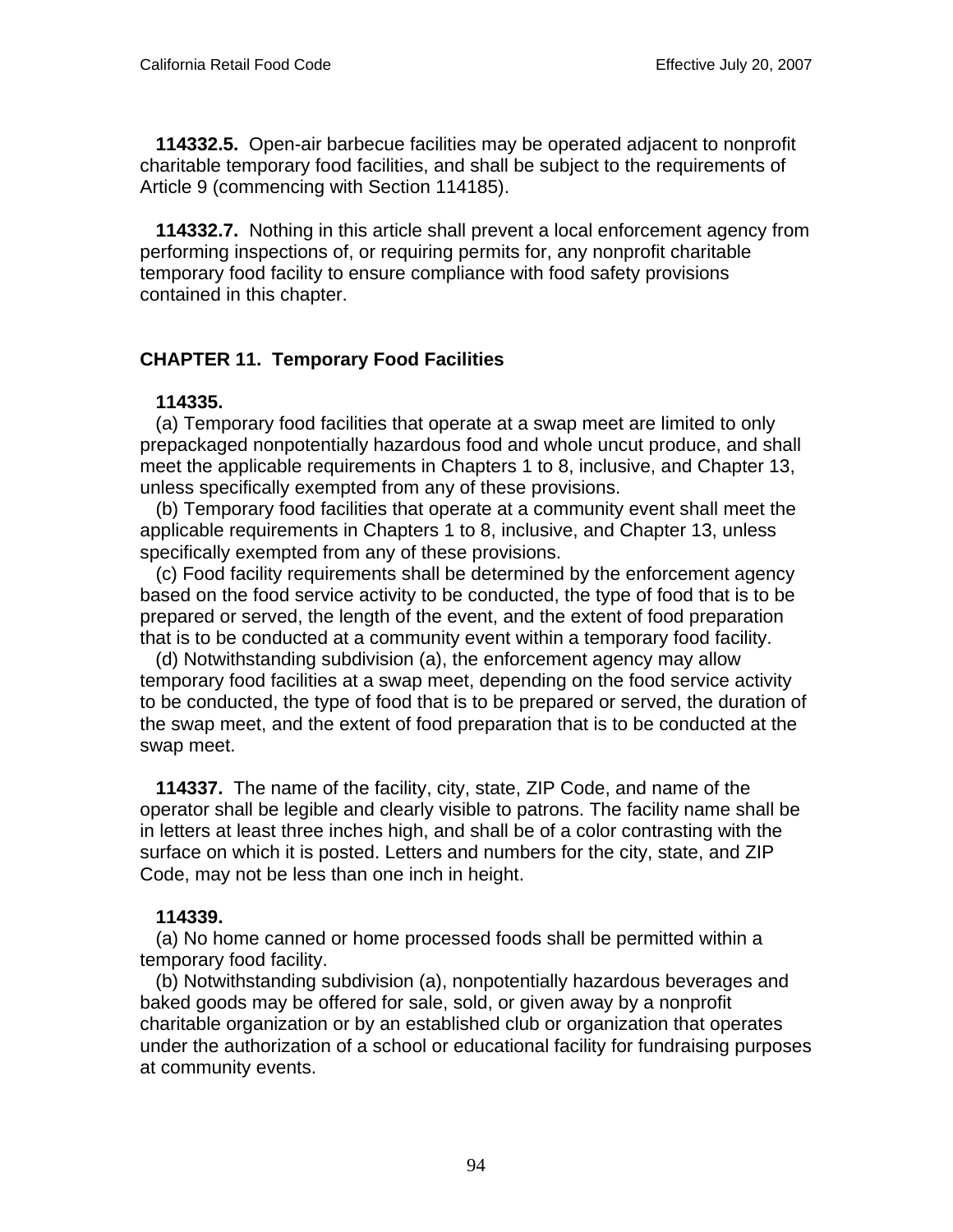### **114341.**

 (a) Notwithstanding Section 113984, all food preparation at a community event shall be conducted within the temporary food facility or other approved food facility.

 (b) Barbecues, grills or other equipment approved for outdoor cooking may be located adjacent to the temporary food facility if local building and fire codes prohibit cooking inside the temporary food facility.

 (c) Grills and barbecues or other approved cooking equipment shall be separated from public access by using ropes or other approved methods to prevent contamination of the food and injury to the public.

### **114343.**

 (a) Except as otherwise provided in Section 113996, during operating hours of the temporary food facility, potentially hazardous food may be held at a temperature not to exceed 45\*F for up to 12 hours in any 24-hour period.

 (b) At the end of the operating day, potentially hazardous food that is held at 45\*F shall be destroyed in a manner approved by the enforcement agency.

 (c) At the end of the operating day, potentially hazardous food that is held at or above 135\*F shall be destroyed in a manner approved by the enforcement officer.

 **114345.** Temporary food facilities may include a staffed counter that serves hot and cold beverages and ice that are not potentially hazardous food and that are dispensed from approved bulk dispensing units

.  **114347.** Temporary food facilities that handle nonprepackaged food shall provide floors constructed of concrete, asphalt, tight wood, or other similar cleanable material kept in good repair.

# **114349.**

 (a) Temporary food facilities shall be equipped with overhead protection for all food preparation, food storage, and warewashing areas. Overhead protection shall be made of wood, canvas, or other materials that protect the facility from precipitation, dust, bird and insect droppings, and other contaminants.

 (b) Temporary food facilities that handle nonprepackaged food must also protect food from contamination in all of the following ways:

(1) Enclosure of the food facility with 16 mesh per square inch screens.

 (2) Limiting display and handling of nonprepackaged food in food compartments.

(3) Other effective means approved by the enforcement officer.

 (c) Notwithstanding Section 113984, this section does not apply to temporary food facilities that are approved for limited food preparation if flying insects, vermin, birds, and other pests are absent due to the location of the facility or other limiting conditions.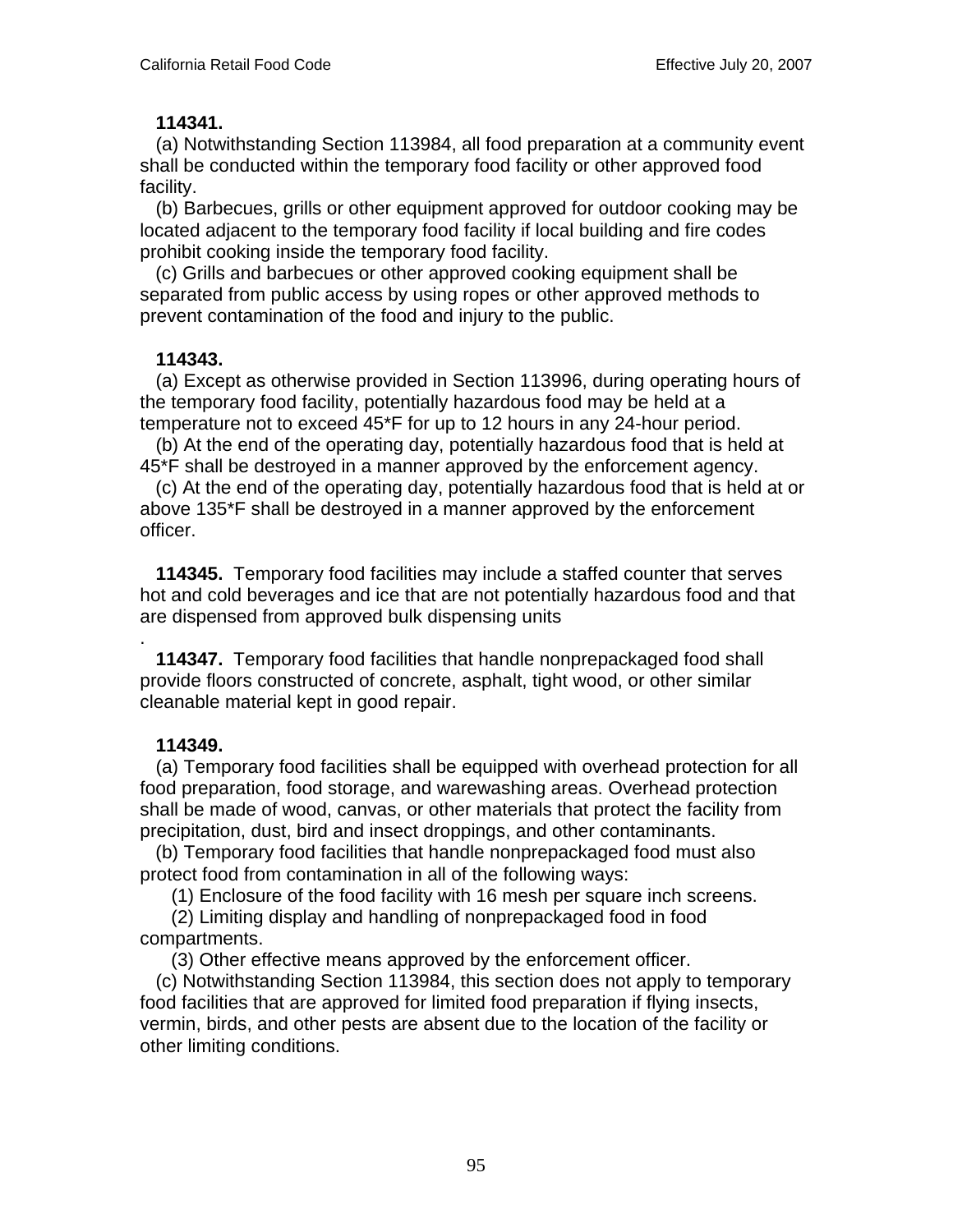**114351.** Notwithstanding Section 114095, a warewashing sink may be shared by no more than four temporary food facilities that handle nonprepackaged food if the sink is centrally located and is adjacent to the sharing facilities.

 **114353.** A temporary food facility shall provide only single-use articles for use by the consumer.

## **114354.**

 (a) Food-related and utensil-related equipment used in conjunction with a temporary food facility shall be approved by the enforcement agency.

 (b) Cold and hot holding equipment shall be provided to insure proper temperature control during transportation, storage, and operation of the temporary food facility.

(c) Equipment shall be located and installed to prevent food contamination.

 **114355.** Ice used for refrigeration purposes shall not be used for consumption in food or beverages.

# **114356.**

 (a) Notwithstanding Section 114047, during periods of operation, supplies and nonpotentially hazardous food, in unopened containers may be stored adjacent to the temporary food facility or in unopened containers in an approved nearby temporary storage unit. An "unopened container" means a factory sealed container that has not been previously opened and that is suitably constructed to be resistant to contamination from moisture, dust, insects, and rodents.

 (b) During periods of inoperation, food shall be stored within a fully enclosed temporary food facility, within a permanent food facility or other facility approved by the enforcement agency, or in approved food compartments where the food is protected at all times from contamination, exposure to the elements, ingress of rodents and other vermin, and temperature abuse.

# **114358.**

 (a) Notwithstanding Section 113953, handwashing facilities for temporary food facilities that operate for three days or less may include a container capable of providing a continuous stream of water from an approved source that leaves both hands free to allow vigorous rubbing with soap and warm water for 10 to 15 seconds, inclusive.

 (b) Food facilities that handle only prepackaged food may provide cold water with a germicidal soap at the handwashing facility.

 (c) A catch basin shall be provided to collect wastewater, and the wastewater shall be properly disposed of according to Section 114197.

 (d) Handwashing facilities shall be equipped with handwashing cleanser and single-use sanitary towels.

(e) A separate receptacle shall be available for towel waste.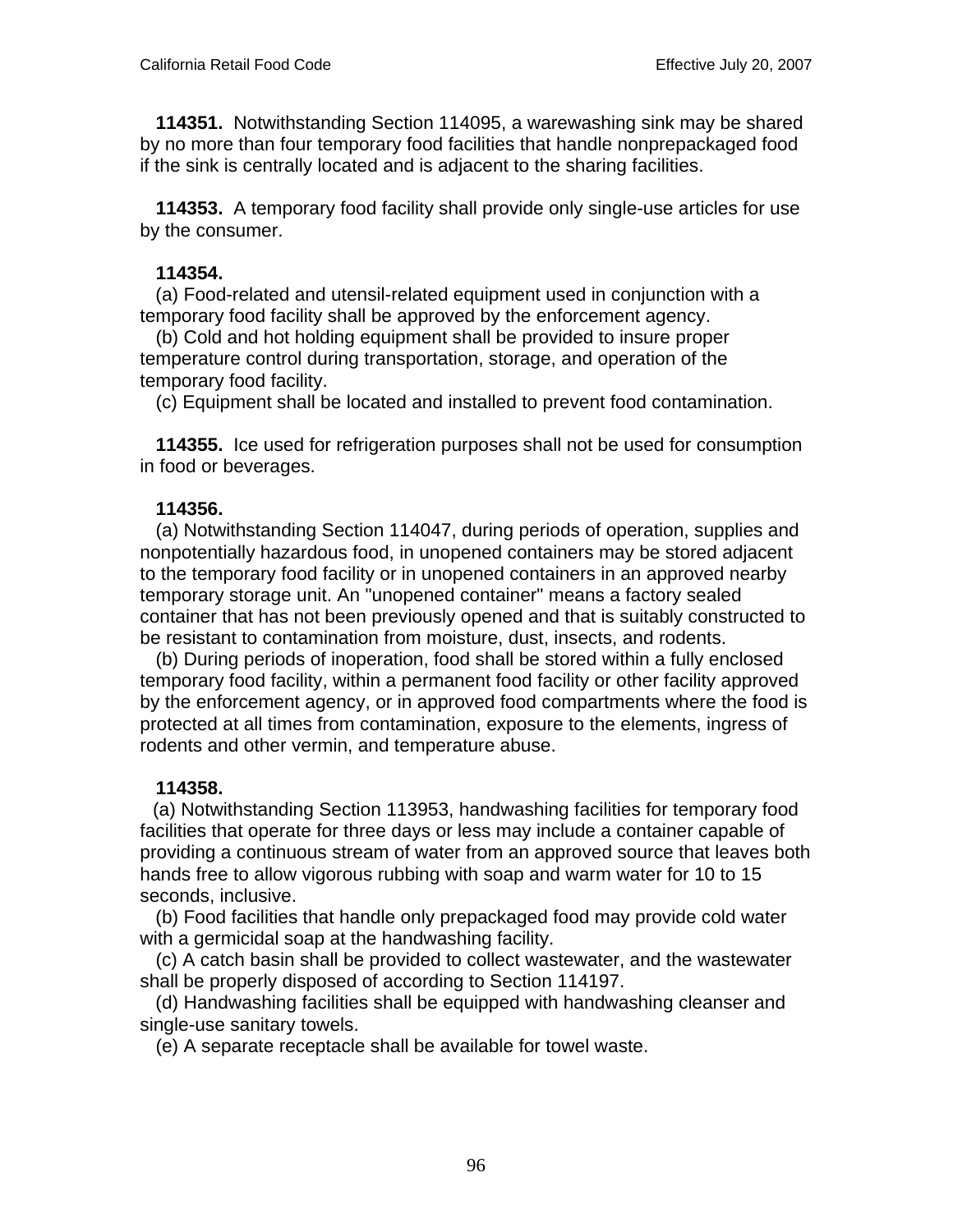### **114359.**

 (a) At least one toilet facility for each 15 employees shall be provided within 200 feet of each temporary food facility.

(b) Each toilet facility shall be provided with approved handwashing facilities.

 **114361.** Temporary food facilities that operate for more than one day shall be cleaned and serviced by methods approved by the enforcement agency.

 **114363.** Based upon local environmental conditions, location, and other similar factors, the enforcement officer may establish additional structural or operational requirements, or both, as necessary to ensure that foods are of a safe and sanitary quality.

# **CHAPTER 12. Certified Farmers' Markets**

 **114370.** Certified farmers' markets shall meet the applicable general sanitation requirements in Section 113980 and as provided in this chapter.

 **114371.** Certified farmers' markets shall meet all of the following requirements:

 (a) All food shall be stored at least six inches off the floor or ground or under any other conditions that are approved.

 (b) Food preparation is prohibited at certified farmers' markets with the exception of food samples. Distribution of food samples may occur provided that the following sanitary conditions exist:

(1) Samples shall be kept in approved, clean, covered containers.

(2) All food samples shall be distributed by the producer in a sanitary manner.

(3) Clean, disposable plastic gloves shall be used when cutting food samples.

 (4) Food intended for sampling shall be washed or cleaned in another manner of any soil or other material by potable water in order that it is wholesome and safe for consumption.

 (5) Notwithstanding Section 114205, potable water shall be available for handwashing and sanitizing as approved by the enforcement agency.

 (6) Potentially hazardous food samples shall be maintained at or below 45\*F and shall be disposed of within two hours after cutting.

 (7) Wastewater shall be disposed of in a facility connected to the public sewer system or in a manner approved by the enforcement agency.

 (8) Utensils and cutting surfaces shall be smooth, nonabsorbent, and easily cleanable, or single-use articles shall be utilized.

 (c) Approved toilet and handwashing facilities shall be available within 200 feet travel distance of the premises of the certified farmers' market or as approved by the enforcement officer.

 (d) No live animals, birds, or fowl shall be kept or allowed within 20 feet of any area where food is stored or held for sale. This subdivision does not apply to guide dogs, signal dogs, or service dogs when used in the manner specified in Section 54.1 of the Civil Code.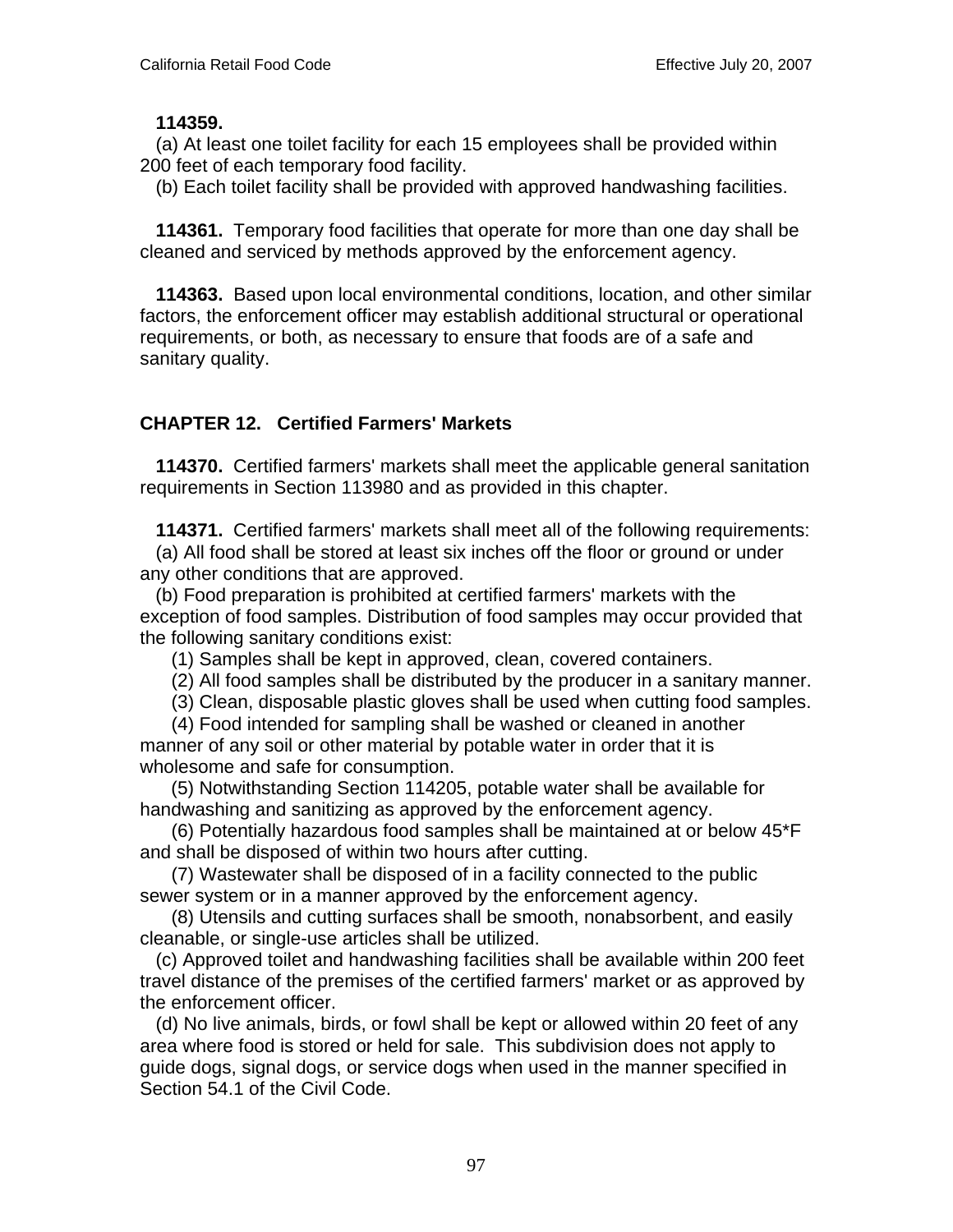(e) All garbage and refuse shall be stored and disposed of in a manner approved by the enforcement officer.

 (f) Notwithstanding Chapter 10 (commencing with Section 114294), vendors selling food adjacent to, and under the jurisdiction and management of, a certified farmers' market may store, display, and sell from a table or display fixture apart from the mobile food facility in a manner approved by the enforcement agency.

 (g) Temporary food facilities may be operated as a separate community event adjacent to and in conjunction with certified farmers' markets that are operated as a community event. The organization in control of the event at which one or more temporary food facilities operate shall comply with Section 114383.

 **114373.** Raw shell eggs may be stored and displayed without refrigeration if all of the following conditions are met:

 (a) The eggs were produced by poultry owned by the seller and collected on the seller's property.

(b) The eggs are not placed in direct sunlight during storage or display.

 (c) Retail egg containers are prominently labeled "refrigerate after purchase" or the seller posts a conspicuous sign advising consumers that the eggs are to be refrigerated as soon as practical after purchase.

 (d) Retail egg containers are conspicuously identified as to the date of the pack.

(e) The eggs have been cleaned and sanitized.

(f) The eggs are not checked, cracked, or broken.

 (g) Any eggs that are stored and displayed at temperatures of 90/4F or below and that are unsold after four days from the date of pack shall be stored and displayed at an ambient temperature of 45/4F or below, diverted to pasteurization, or destroyed in a manner approved by the enforcement agency.

 (h) Any eggs that are stored and displayed at temperatures above 90/4F that are unsold after four days from the date of pack shall be diverted to pasteurization or destroyed in a manner approved by the enforcement agency.

# **CHAPTER 13. Compliance and Enforcement**

### **Article 1. Plan Review and Permits**

### **114380.**

 (a) A person proposing to build or remodel a food facility shall submit complete, easily readable plans drawn to scale, and specifications to the enforcement agency for review, and shall receive plan approval before starting any new construction or remodeling of any facility for use as a retail food facility.

 (b) Plans and specifications may also be required by the enforcement agency if the agency determines that they are necessary to assure compliance with the requirements of this part, including, but not limited to, a menu change or change in the facility's method of operation.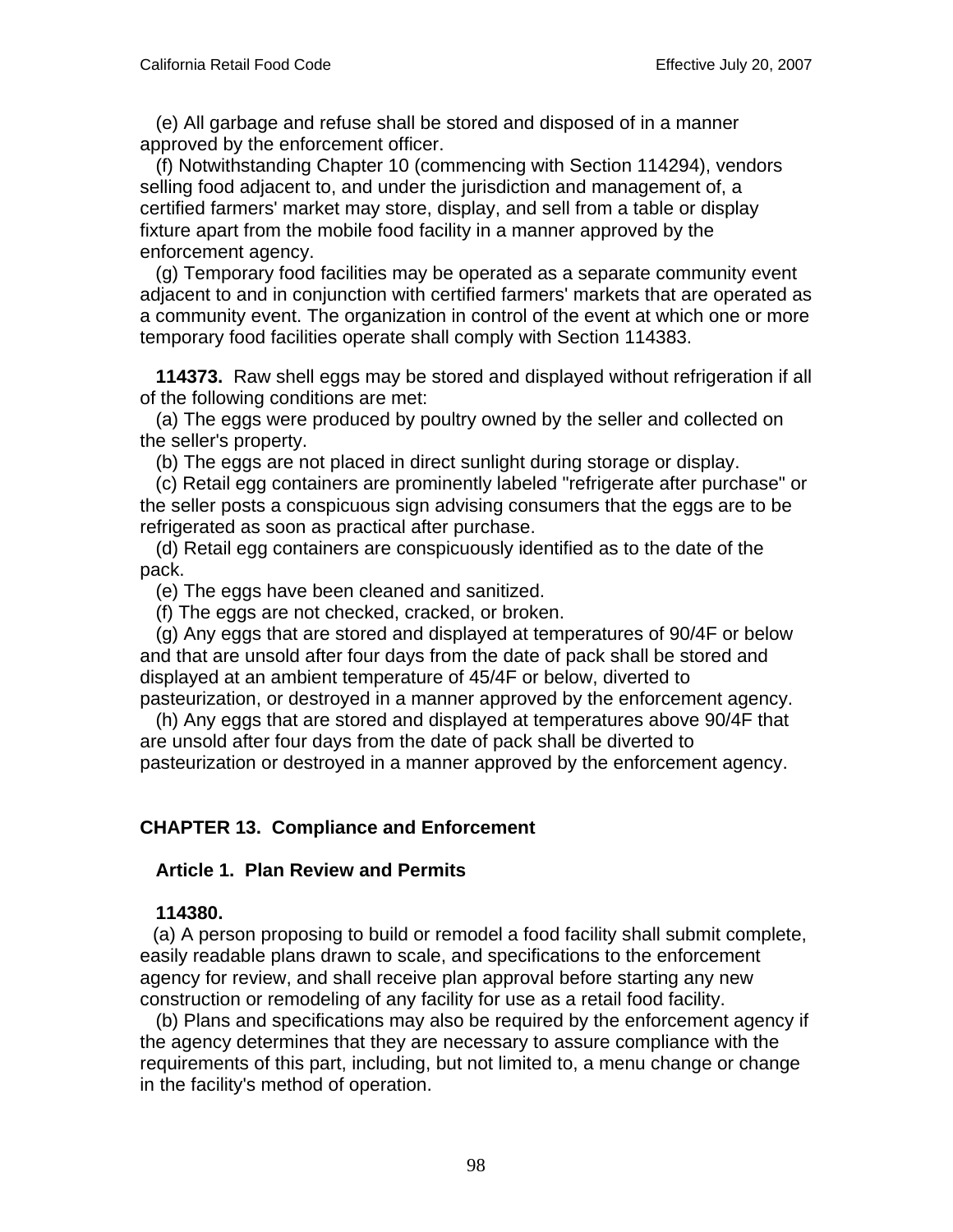(c) (1) All new school food facilities or school food facilities that undergo modernization or remodeling shall comply with all structural requirements of this part. Upon submission of plans by the school authority, the Office of the State Architect and the local enforcement agency shall review and approve all new and remodeled school facilities for compliance with all applicable requirements.

 (2) Except where a determination is made by the enforcement agency that the nonconforming structural conditions pose a public health hazard, existing food facilities shall be deemed to be in compliance with the law pending replacement or renovation. If a determination is made by the enforcement agency that a structural condition poses a public health hazard, the food facility shall remedy the deficiency to the satisfaction of the enforcement agency.

 (d) The plans shall be approved or rejected within 20 working days after receipt by the enforcement agency and the applicant shall be notified of the decision. Unless the plans are approved or rejected within 20 working days, they shall be deemed approved. The building department shall not issue a building permit for a food facility until after it has received plan approval by the enforcement agency. Nothing in this section shall require that plans or specifications be prepared by someone other than the applicant.

### **114381.**

(a) A food facility shall not be open for business without a valid permit.

 (b) A permit shall be issued by the enforcement agency when investigation has determined that the proposed facility and its method of operation meets the specifications of the approved plans or conforms to the requirements of this part.

 (c) A permit, once issued, is nontransferable. A permit shall be valid only for the person, location, type of food sales, or distribution activity and, unless suspended or revoked for cause, for the time period indicated.

 (d) Any fee for the permit or registration or related services, including, but not limited to, the expenses of inspecting and impounding any utensil suspected of releasing lead or cadmium in violation of Section 108860 as authorized by Section 114393, review of HACCP plans, and alternative means of compliance shall be determined by the local governing body. Fees shall be sufficient to cover the actual expenses of administering and enforcing this part.

 (e) A permit shall be posted in a conspicuous place in the food facility or in the office of a vending machine business.

 (f) Any person requesting the enforcement agency to undertake activity pursuant to Sections 114149.1 and 114419.3 shall pay the enforcement agency's costs incurred in undertaking the activity. The enforcement agency's services shall be assessed at the current hourly cost recovery rate.

 **114381.1.** In addition to the permit issued to each food facility participating in a community event or swap meet, a permit shall be obtained by the person or organization responsible for facilities that are shared by two or more food facilities.

 (a) The permit application and site plan shall be submitted to the enforcement agency at least two weeks prior to operation of any food facility.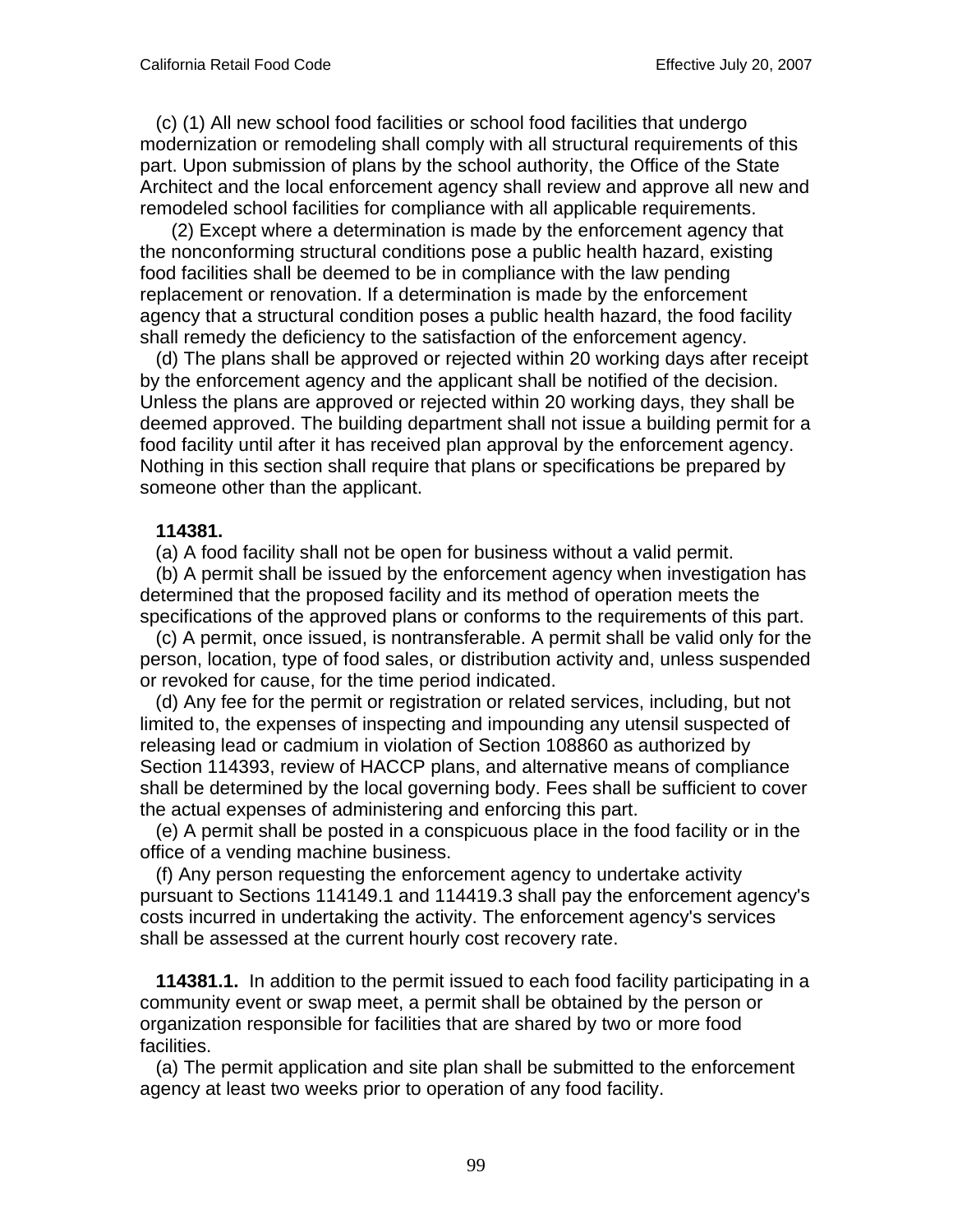(b) The site plan shall show the proposed locations of the food facilities, restrooms, refuse containers, potable water supply faucets, waste water disposal facilities, and all shared warewashing and handwashing facilities.

 **114381.2.** A permit application shall be submitted to the enforcement agency by each temporary food facility operator that includes all of the following:

 (a) A site plan that indicates the proposed layout of equipment, food preparation tables, food storage, warewashing, and handwashing facilities.

 (b) Details of the materials and methods used to construct the temporary food facility.

(c) All food products that will be handled and dispensed.

(d) The proposed procedures and methods of food preparation and handling.

 (e) Procedures, methods, and schedules for cleaning utensils, equipment, and structures, and for the disposal of refuse.

 (f) How food will be transported to and from a permanent food facility or other approved food facility and the temporary food facility, and steps taken to prevent contamination of foods.

 (g) How potentially hazardous foods will be maintained at or below 41/4F or at or above 135F.

 **114387.** Any person who operates a food facility shall obtain all necessary permits to conduct business, including, but not limited to, a permit issued by the enforcement agency. In addition to the penalties under Article 2 (commencing with Section 114405), violators who operate without the necessary permits shall be subject to closure of the food facility and a penalty not to exceed three times the cost of the permit.

# **Article 2. Enforcement**

### **114390.**

 (a) Enforcement officers shall enforce this part and all regulations adopted pursuant to this part.

 (b) (1) For purposes of enforcement, any authorized enforcement officer may, during the facility's hours of operation and other reasonable times, enter, inspect, issue citations to, and secure any sample, photographs, or other evidence from a food facility or any facility suspected of being a food facility, or a vehicle transporting food to or from a retail food facility, when the vehicle is stationary at an agricultural inspection station, a border crossing, or at any food facility under the jurisdiction of the enforcement agency, or upon the request of an incident commander.

 (2) If a food facility is operating under an HACCP plan, the enforcement officer may, for the purpose of determining compliance with the plan, secure as evidence any documents, or copies of documents, relating to the facility's adherence to the HACCP plan. Inspection may, for the purpose of determining compliance with this part, include any record, file, paper, process, HACCP plan,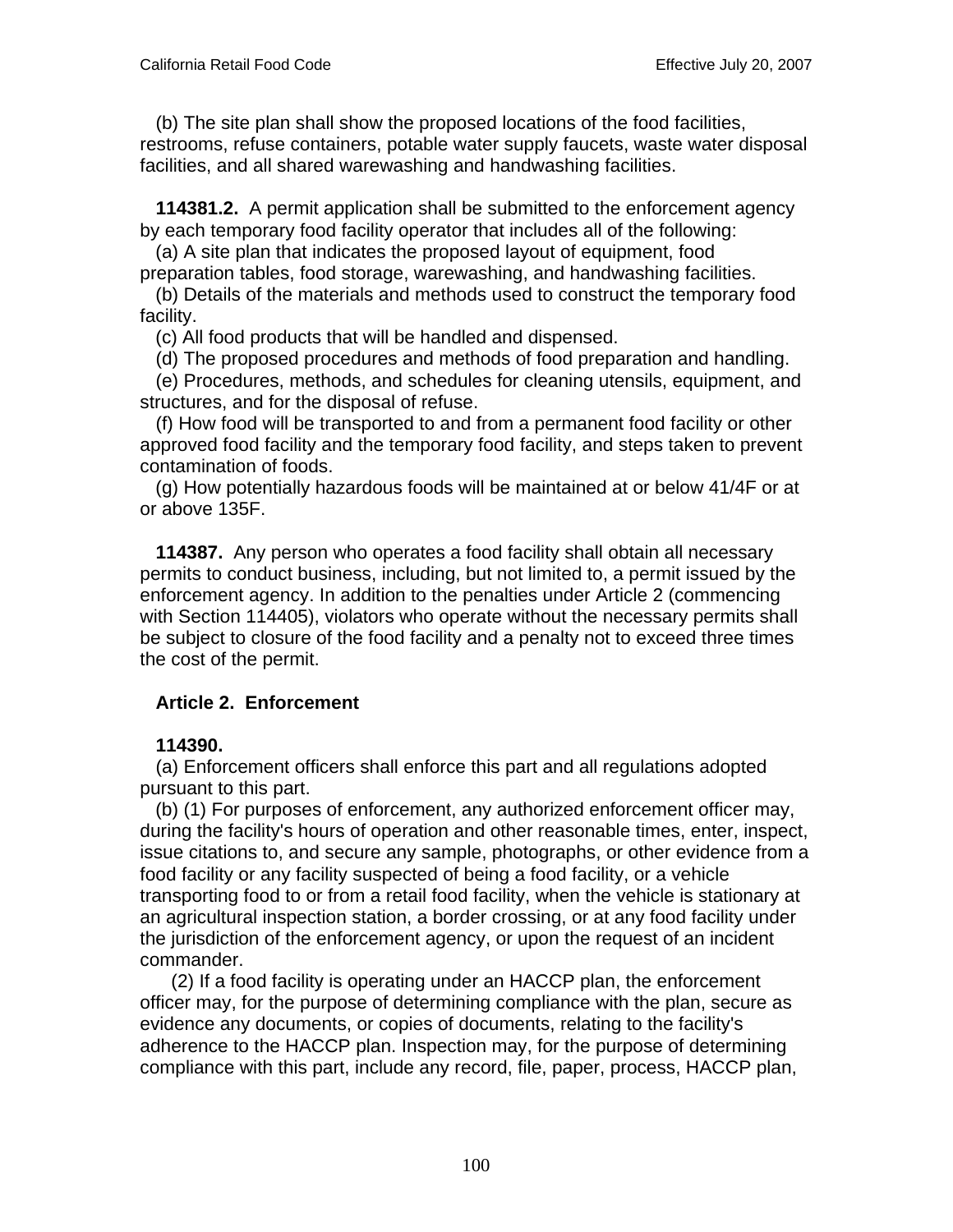invoice, or receipt bearing on whether food, equipment, or utensils are in violation of this part.

 (c) Notwithstanding subdivision (a), an employee may refuse entry to an enforcement officer who is unable to present official identification showing the enforcement officer's picture and enforcement agency name. In the absence of the identification card, a business card showing the enforcement agency's name plus a picture identification card such as a driver's license shall meet this requirement.

 (d) It is a violation of this part for any person to refuse to permit entry or inspection, the taking of samples or other evidence, access to copy any record as authorized by this part, to conceal any samples or evidence, withhold evidence concerning them, or interfere with the performance of the duties of an enforcement officer, including making verbal or physical threats or sexual or discriminatory harassment.

 (e) A written report of the inspection shall be made and a copy shall be supplied or mailed to the owner, manager, or operator of the food facility.

## **114393.**

 (a) Based upon inspection findings or other evidence, an enforcement officer may impound food, equipment, or utensils that are found to be, or suspected of being, unsanitary or in such disrepair that food, equipment, or utensils may become contaminated or adulterated, and inspect, impound, or inspect and impound any utensil that is suspected of releasing lead or cadmium in violation of Section 108860. The enforcement officer may attach a tag to the food, equipment, or utensils that shall be removed only by the enforcement officer following verification that the condition has been corrected.

 (b) No food, equipment, or utensils impounded pursuant to subdivision (a) shall be used unless the impoundment has been released.

 (c) Within 30 days, the enforcement agency that has impounded the food, equipment, or utensils pursuant to subdivision (a) shall commence proceedings to release the impounded materials or to seek administrative or legal remedy for its disposition.

 **114395.** Except as otherwise provided in this part, any person who violates any provision of this part or regulation adopted pursuant to this part is guilty of a misdemeanor. Each offense shall be punished by a fine of not less than twentyfive dollars (\$25) or more than one thousand dollars (\$1,000) or by imprisonment in the county jail for a term not exceeding six months, or by both fine and imprisonment.

 **114397.** The owner, manager, or operator of any food facility is responsible for any violation by an employee of any provision of this part or any regulation adopted pursuant to this part. Each day the violation occurs shall be a separate and distinct offense.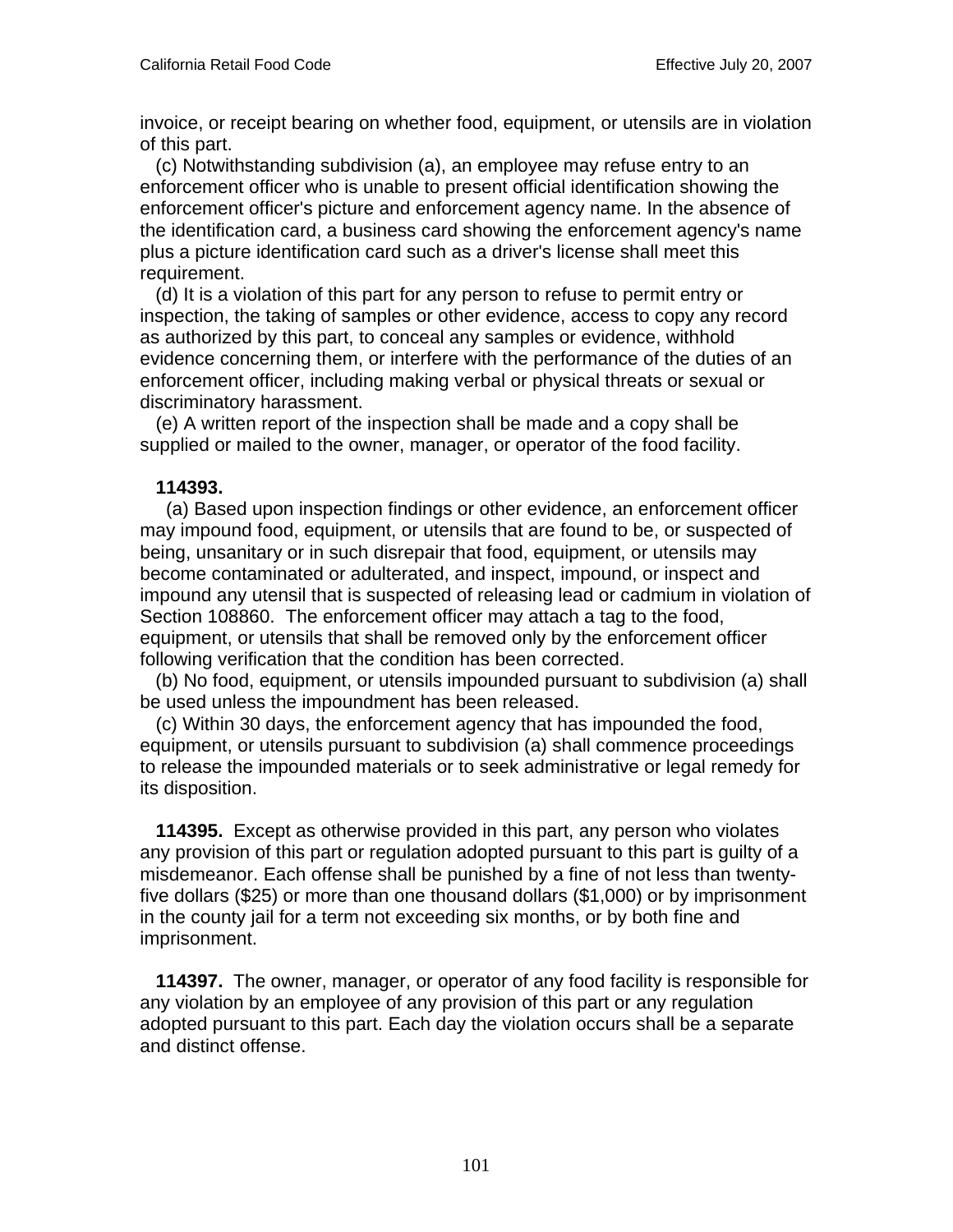**114399.** A violation of any provision of this part or regulation adopted pursuant to this part relating to facilities held in common or shared by more than one food facility shall be deemed a violation for which the owner, manager, or operator of each food facility is responsible.

# **Article 3. Permit Suspension or Revocation**

### **114405.**

 (a) A permit may be suspended or revoked by a local enforcement officer for a violation of this part. Any food facility for which the permit has been suspended shall close and remain closed until the permit has been reinstated. Any food facility for which the permit has been revoked shall close and remain closed until a new permit has been issued.

 (b) Whenever a local enforcement officer finds that a food facility is not in compliance with the requirements of this part, a written notice to comply shall be issued to the permitholder. If the permitholder fails to comply, the local enforcement officer shall issue to the permitholder a notice setting forth the acts or omissions with which the permitholder is charged, and informing him or her of a right to a hearing, if requested, to show cause why the permit should not be suspended or revoked. A written request for a hearing shall be made by the permitholder within 15 calendar days after receipt of the notice. A failure to request a hearing within 15 calendar days after receipt of the notice shall be deemed a waiver of the right to a hearing. When circumstances warrant, the hearing officer may order a hearing at any reasonable time within this 15-day period to expedite the permit suspension or revocation process.

 (c) The hearing shall be held within 15 calendar days of the receipt of a request for a hearing. Upon written request of the permitholder, the hearing officer may postpone any hearing date, if circumstances warrant the action.

 **114407.** The hearing officer shall issue a written notice of decision to the permitholder within five working days following the hearing. In the event of a suspension or revocation, the notice shall specify the acts or omissions with which the permitholder is charged, and shall state the terms of the suspension or that the permit has been revoked.

# **114409.**

 (a) If any imminent health hazard is found, unless the hazard is immediately corrected, an enforcement officer may temporarily suspend the permit and order the food facility immediately closed.

 (b) Whenever a permit is suspended as the result of an imminent health hazard, the enforcement officer shall issue to the permitholder a notice setting forth the acts or omissions with which the permitholder is charged, specifying the pertinent code section, and informing the permitholder of the right to a hearing.

 (c) At any time within 15 calendar days after service of a notice pursuant to subdivision (b), the permitholder may request in writing a hearing before a hearing officer to show cause why the permit suspension is not warranted. The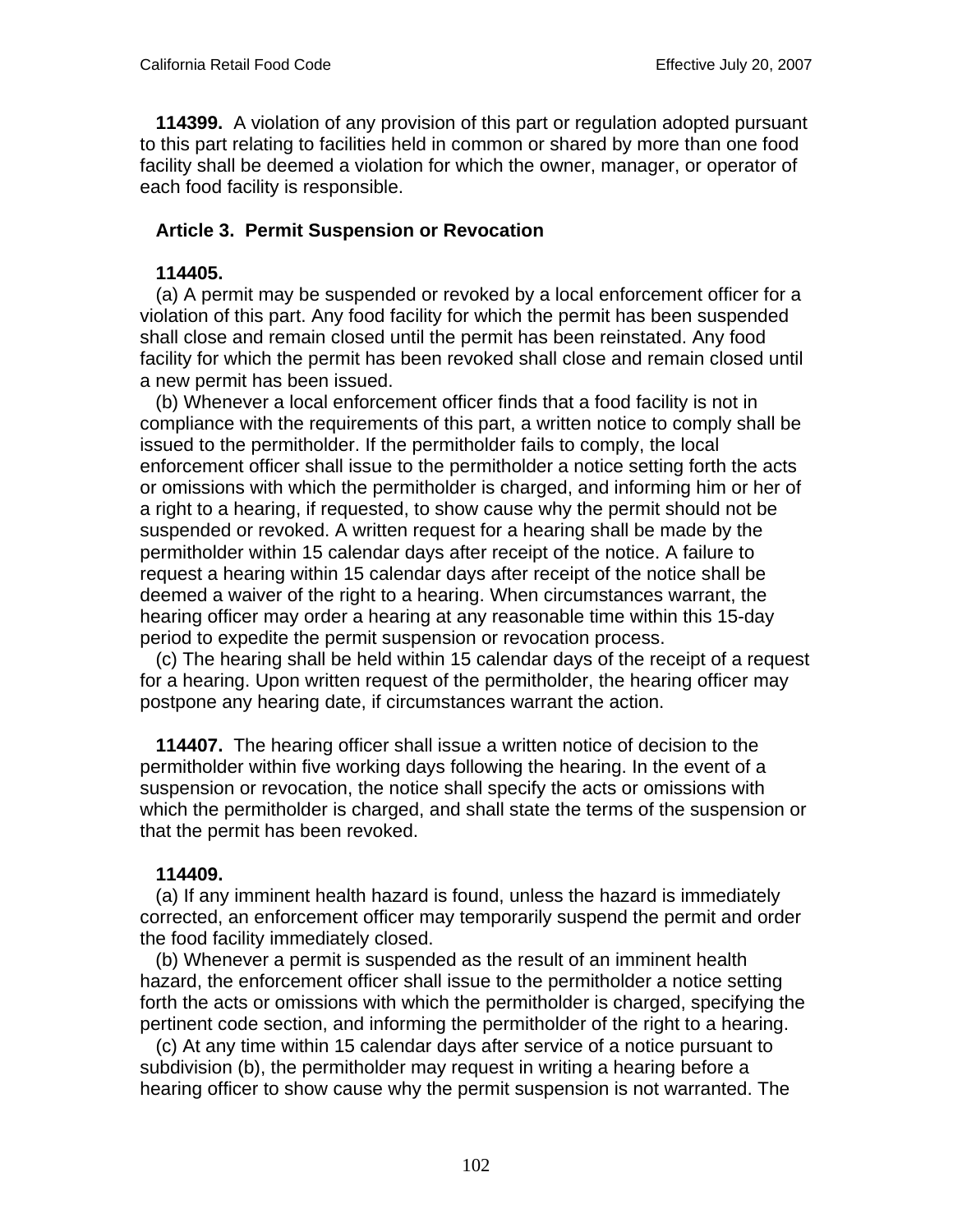hearing shall be held within 15 calendar days of the receipt of a request for a hearing. A failure to request a hearing within 15 calendar days shall be deemed a waiver of the right to a hearing.

 **114411.** The enforcement agency may, after providing opportunity for a hearing, modify, suspend, or revoke a permit for serious or repeated violations of any requirement of this part or for interference in the performance of the duty of the enforcement officer.

 **114413.** A permit may be reinstated or a new permit issued if the enforcement agency determines that the conditions that prompted the suspension or revocation no longer exist.

## **Article 4. Variance**

 **114417.** The department may issue a variance for only the provisions set forth in Section 113936, if in the opinion of the department, the alternative practice or procedure is equivalent to the respective requirements of this part and the alternative practice or procedure does not result in a health hazard.

## **114417.1.**

 (a) Within 180 days after the effective date of this part, the department shall develop the form of application that an applicant for a variance must submit. The department may amend the form as it deems appropriate. The application shall contain, at a minimum, the following information:

 (1) A detailed description of the requested variance, including citation to the relevant subdivisions specified in Section 113936.

 (2) An analysis of the science-based rationale upon which the proposed alternate practice or procedure is based, to include, if and as appropriate, microbial challenge and process validation studies demonstrating how potential health hazards dealt with in those subdivisions that are relevant to the requested variance will be addressed.

 (3) A description of the specific procedures, processes, monitoring steps, and other relevant protocols that will be implemented pursuant to the variance to address potential health hazards dealt with in those subdivisions specified in Section 113936 that are relevant to the requested variance.

 (4) An HACCP plan, if required pursuant to Section 114419, that includes all applicable information relevant to the requested variance.

 (b) An application for a variance shall be submitted to the department, and must be accompanied at the time of submission by the fees specified in subdivision (c).

 (c) Each application for a variance shall be accompanied at the time of submission by payment of fees sufficient to pay the necessary costs of the department as specified in Section 113717. Any overpayment by the applicant in excess of the recovery rate and other costs incurred shall be repaid to the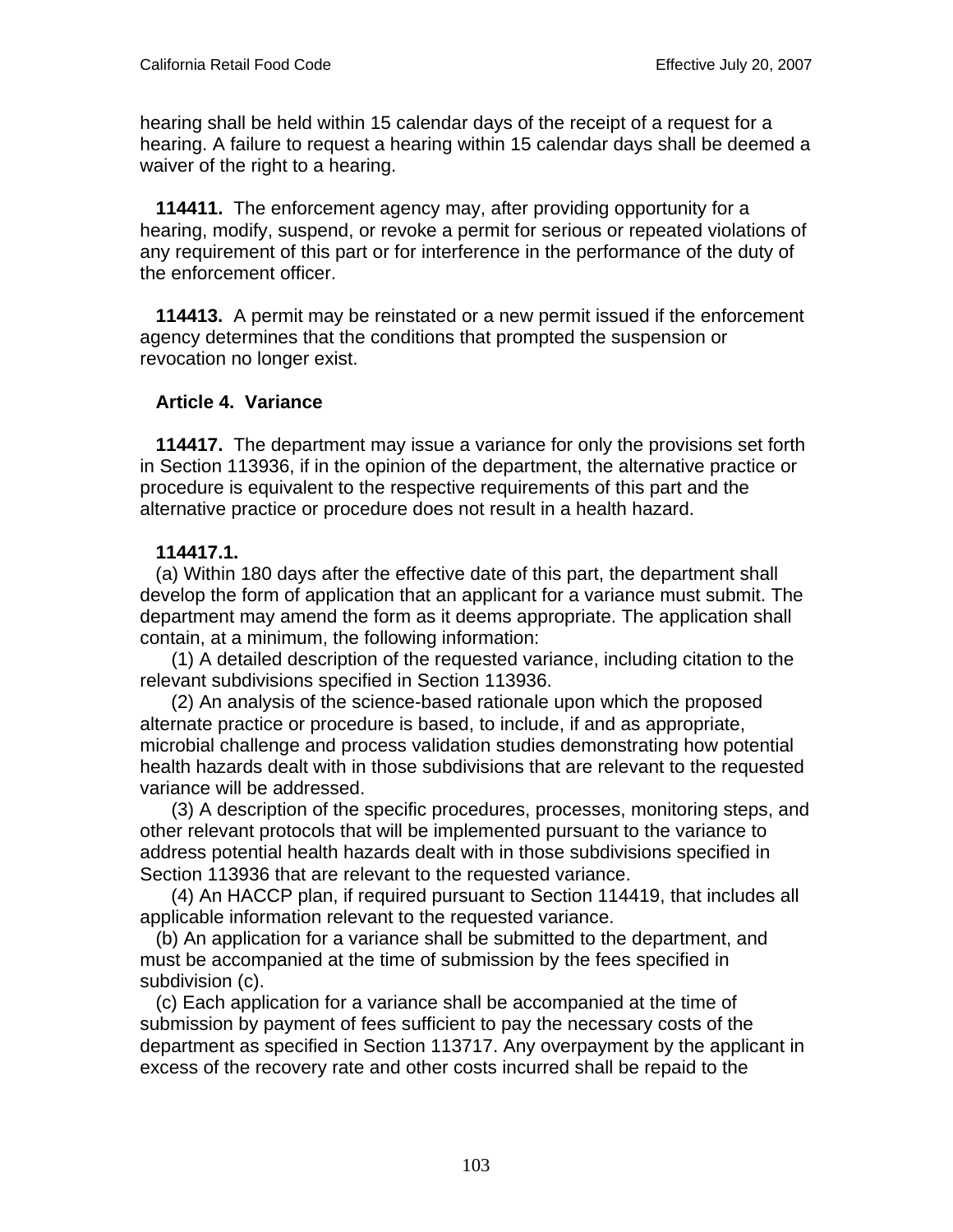applicant within 30 calendar days after final action is taken by the department on the application.

## **114417.2.**

 (a) Upon receipt of an application for a variance, the department shall determine whether the application is substantially complete and in compliance with Section 114417.1. Within 45 calendar days after submission of a complete application that complies with Section 114417.1, the department shall determine whether the alternate practice or procedure described in the application is satisfactory and at least the equivalent of the requirements of this part relating to preventing a health hazard.

 (b) In the event that the department grants the variance, it shall issue to the applicant a variance letter that shall include, but not be limited to, the information specified in Section 114417.3.

 (c) The department shall transmit a copy of its variance letter to all local enforcement agencies.

 **114417.3.** Each variance letter shall include, have attached to it, or reference each of the following:

 (a) The information specified in Section 114417.1. That information may be presented verbatim, in summary form, or by means of attachment.

 (b) Detailed findings by the department as to the nature and extent of the potential hazards, if any, that might be implicated with respect to the requirements specified in this part, and the manner in which the alternate practice or procedure specified in the variance will address those hazards.

 (c) The specifics of any operating restrictions or requirements upon which the granting of the variance is conditioned.

 (d) If appropriate, the particular events, locations, and operations for which the variance is granted.

 **114417.4.** A variance letter shall be valid solely with respect to those food facilities, events, locations, and operations expressly set forth and only on the specific terms and conditions upon which the variance is granted. A variance granted by the department shall be binding on every local enforcement agency.

 **114417.5**. The permitholder shall retain a copy of the variance letter on file at the food facility at all times and shall make it available for inspection by the enforcement officer.

 **114417.6.** If the department grants a variance, or if an HACCP plan is required pursuant to Section 114419, the permitholder shall do both of the following:

 (a) Comply with the HACCP plan and procedures that are submitted as specified in Sections 114419.1 and 114419.2 and approved as a condition for the granting of the variance.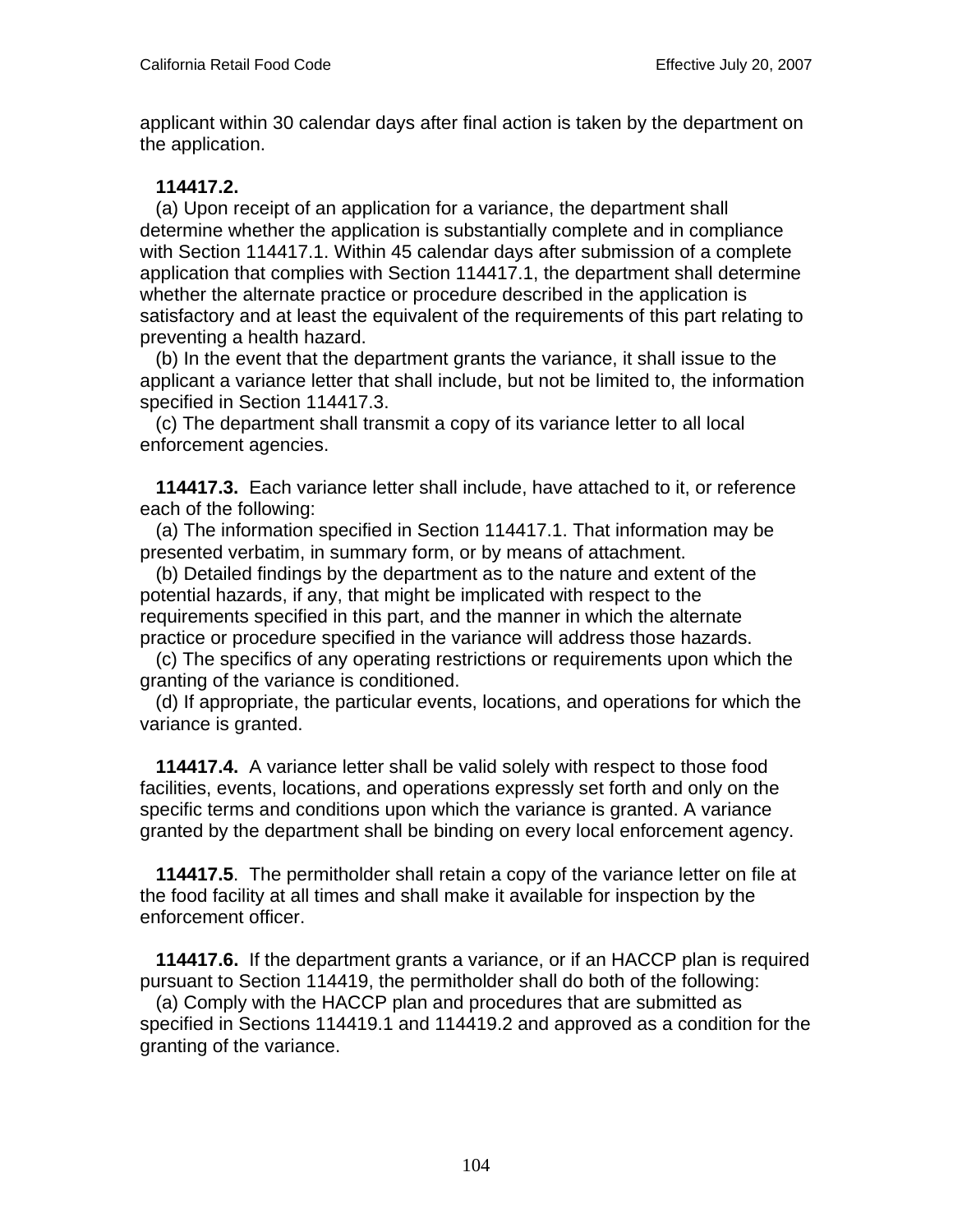(b) Maintain and provide to the enforcement agency, upon request, records specified under a HACCP plan, or otherwise pursuant to the variance letter, that demonstrate that the following are routinely employed:

(1) Procedures for monitoring critical control points.

(2) Monitoring of the critical control points.

(3) Verification of the effectiveness of an operation or process.

(4) Necessary corrective actions if there is a failure at a critical control point.

## **114417.7.**

 (a) The department may suspend or revoke a variance if either of the following occurs:

 (1) The department determines that the variance poses a hazard due to changes in scientific knowledge or the nature and extent of any hazard that might result.

 (2) There is a finding that the food facility is not complying with specific terms and conditions pursuant to which the variance was granted.

 (b) The department may suspend or revoke a variance upon the grounds specified in this section only after giving the permitholder written notice of the proposed suspension or revocation, which shall include the specific reasons why the variance is proposed to be suspended or revoked. The permitholder shall be given an opportunity to be heard, in person, in writing, or through a representative, at least 24 hours before the variance can be suspended or revoked.

# **Article 5. HACCP Exemptions**

### **114419.**

 (a) Food facilities may engage in any of the following activities only pursuant to an HACCP plan as specified in Section 114419.1:

 (1) Smoking food as a method of food preservation rather than as a method of flavor enhancement.

(2) Curing food.

 (3) Using food additives or adding components such as vinegar as a method of food preservation rather than as a method of flavor enhancement, or to render a food so that it is not potentially hazardous.

 (4) Operating a molluscan shellfish life support system display tank used to store and display shellfish that are offered for human consumption.

 (5) Custom processing animals that are for personal use as food and not for sale or service in a food facility.

 (6) Preparing food by another method that is determined by the enforcement agency to require an HACCP plan.

 (b) Food facilities may engage in the following only pursuant to an HACCP plan that has been approved by the department:

 (1) Using acidification or water activity to prevent the growth of Clostridium botulinum.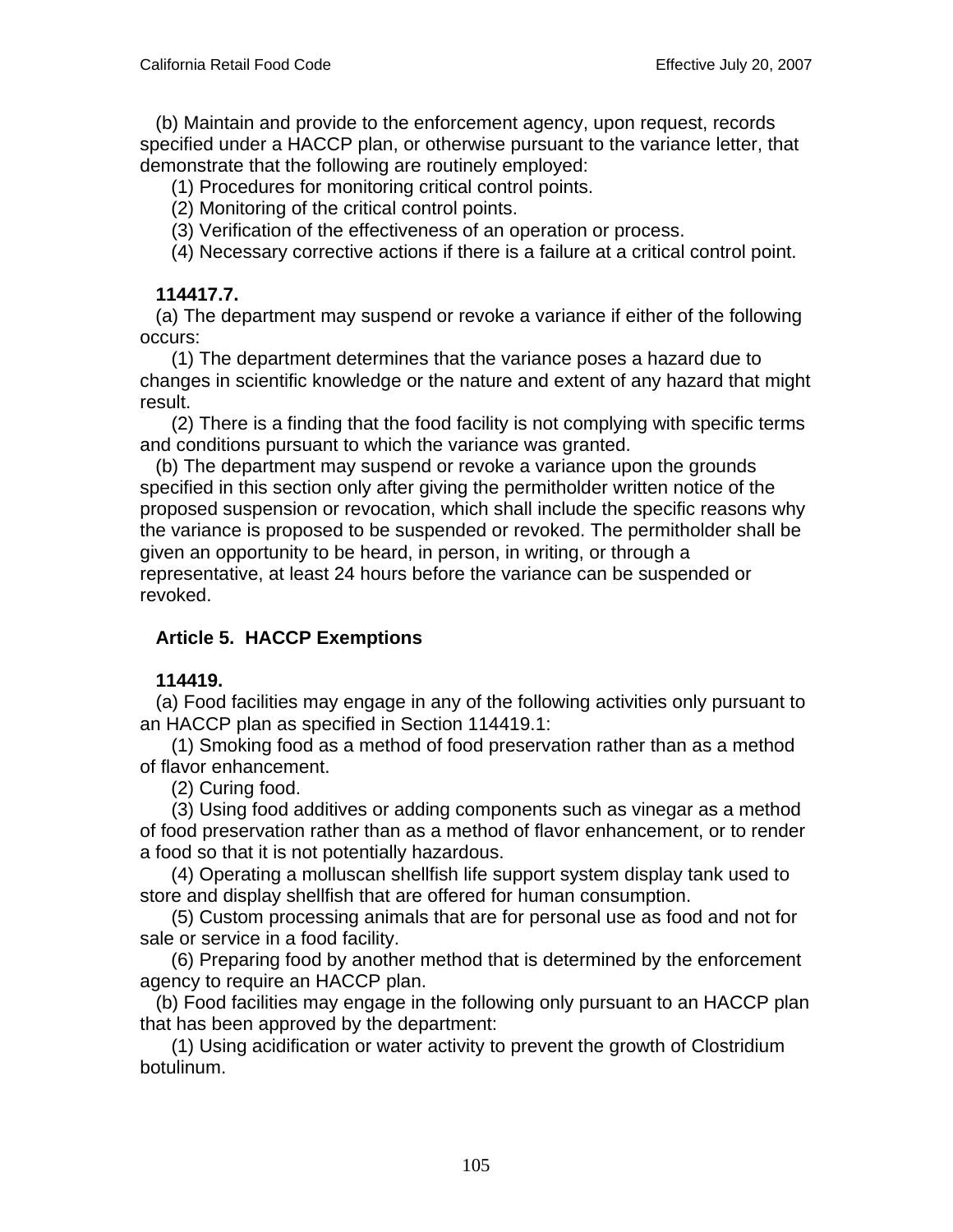(2) Packaging potentially hazardous food using a reduced-oxygen packaging method as specified in Section 114057.1.

 **114419.1.** For a food facility that is required under Section 114419 to have an HACCP plan, the plan and specifications shall indicate all of the following:

 (a) A flow diagram of the specific food for which the HACCP plan is requested, identifying critical control points and providing information on the following:

(1) Ingredients, materials, and equipment used in the preparation of that food.

 (2) Formulations or recipes that delineate methods and procedural control measures that address the food safety concerns involved.

 (b) A food employee and supervisory training plan that addresses the food safety issues of concern.

 (c) A statement of standard operating procedures for the plan under consideration including clearly identifying the following:

(1) Each critical control point.

(2) The critical limits for each critical control point.

 (3) The method and frequency for monitoring and controlling each critical control point by the food employee designated by the person in charge.

 (4) The method and frequency for the person in charge to routinely verify that the food employee is following standard operating procedures and monitoring critical control points.

 (5) Action to be taken by the person in charge if the critical limits for each critical control point are not met.

 (6) Records to be maintained by the person in charge to demonstrate that the HACCP plan is properly operated and managed.

 (d) Additional scientific data or other information, as required by the department, supporting the determination that food safety is not compromised by the proposal.

### **114419.2.**

 (a) Applicable HACCP training shall be provided and documented for food employees who work in the preparation of food for which an HACCP plan has been implemented. Training given to food employees shall be documented as to date, trainer, and subject.

 (b) Verification of critical limits specified in an HACCP plan shall be conducted by a laboratory approved by the department prior to implementation of the HACCP plan. Documentation of laboratory verification shall be maintained with the HACCP plan for the duration of its implementation.

 (c) No verification of the effectiveness of a critical limit shall be required if the critical limits used in the HACCP plan do not differ from the critical limits set forth in this part.

 (d) The person operating a food facility pursuant to a HACCP plan shall designate at least one person to be responsible for verification of the HACCP plan. Training for the designated person shall include the seven principles of HACCP and the contents of the HACCP plan as described in Section 114419.1. HACCP training records of the designated person shall be retained for the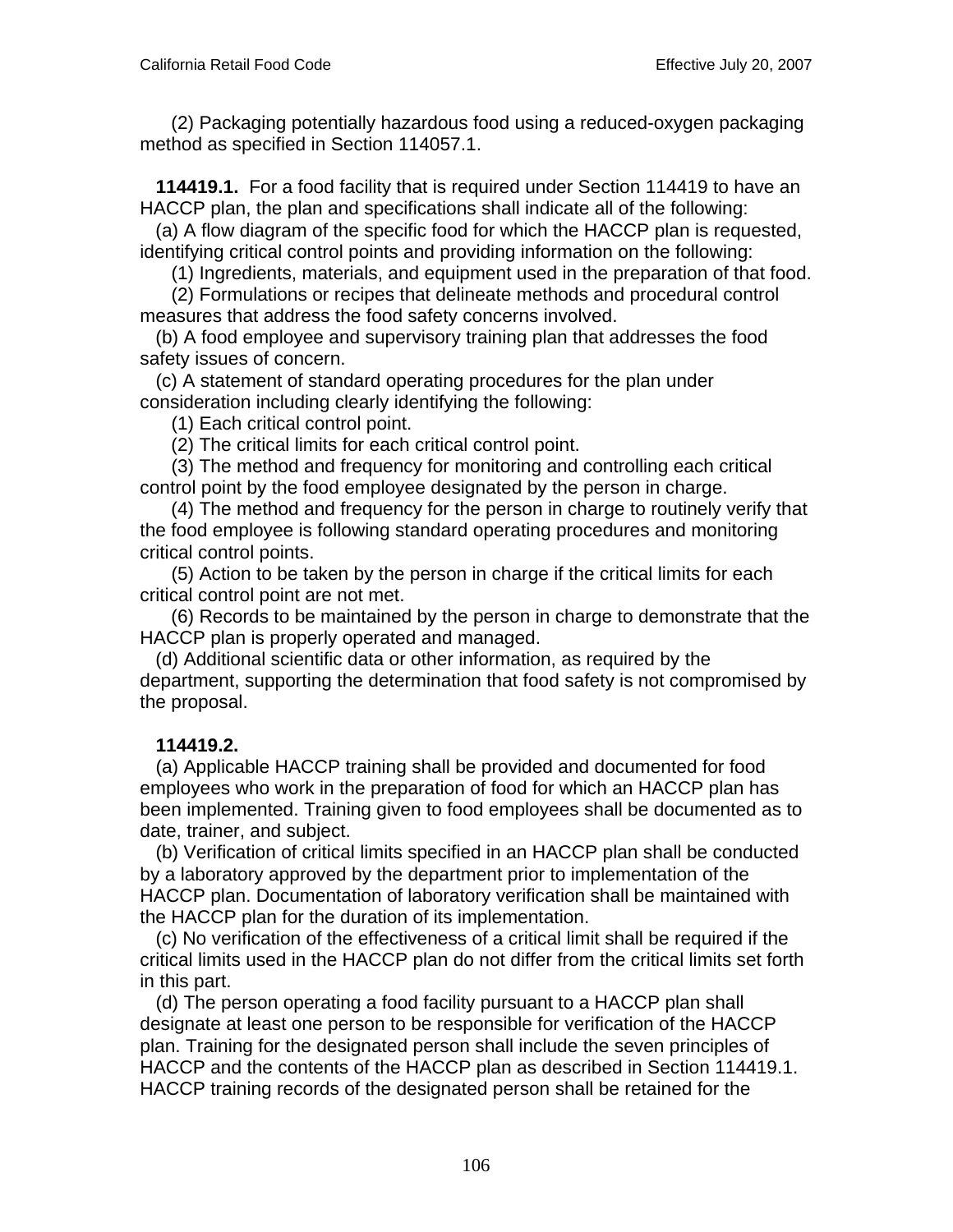duration of employment, or a period of not less than two years, whichever is greater.

 (e) Critical limit monitoring equipment shall be suitable for its intended purpose and shall be calibrated as specified by its manufacturer. The food facility shall maintain all calibration records for a period not less than two years.

## **114419.3.**

 (a) Except as specified in Section 114419, nothing in this section shall be deemed to require the enforcement agency to review or approve an HACCP plan.

 (b) The enforcement agency shall collect fees sufficient only to cover the costs for review, inspections, and any laboratory samples taken.

 (c) An HACCP plan may be disapproved if it does not comply with HACCP principles.

 (d) The enforcement agency may suspend or revoke its approval of an HACCP plan without prior notice if the agency finds any of the following:

 (1) The plan poses a public health risk due to changes in scientific knowledge or the hazards present.

(2) The food facility does not have the ability to follow its HACCP plan.

(3) The food facility does not consistently follow its HACCP plan.

 (e) Within 30 days of written notice of suspension or revocation of approval, the food facility may request a hearing to present information as to why the HACCP plan suspension or revocation should not have taken place or to submit HACCP plan changes.

 (f) The hearing shall be held within 15 working days of the receipt of a request for a hearing. Upon written request of the permitholder, the hearing officer may postpone any hearing date, if circumstances warrant that action.

 (g) The hearing officer shall issue a written notice of decision within five working days following the hearing. If the decision is to suspend or revoke approval, the reason for suspension or revocation shall be included in the written decision.

# **114421.**

 (a) Each food facility that identifies a trade secret shall provide in writing to the enforcement agency the information they consider to be a trade secret.

 (b) The enforcement agency shall treat as confidential, to the extent allowed by law, information that meets the criteria specified in law for a trade secret and is contained on inspection report forms and in the plans and specifications submitted as specified under Section 114419.1.

 **114423.** A microbial challenge study may be submitted to the enforcement agency for review for purposes of verifying that a food does not constitute a potentially hazardous food.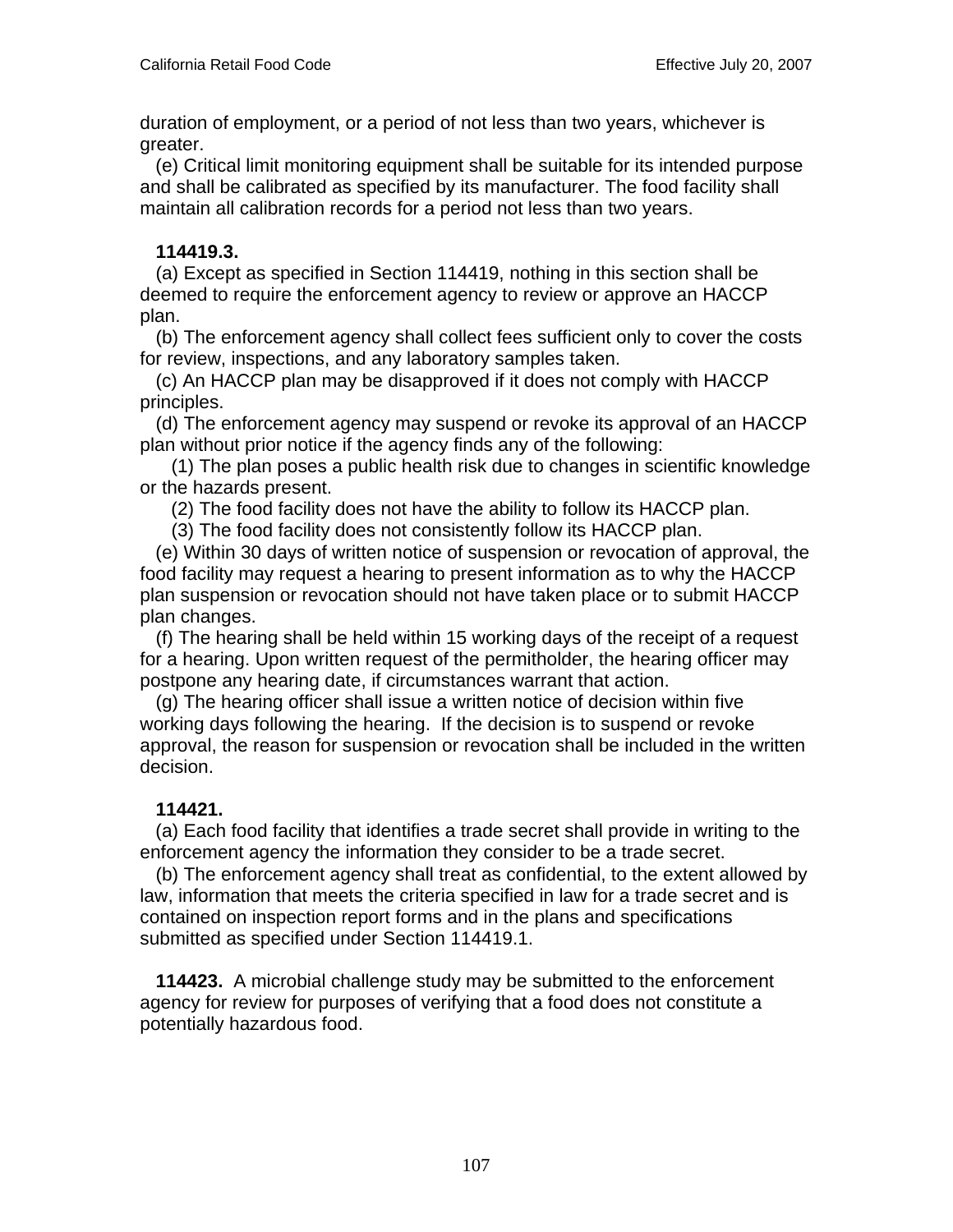## **Article 6. Exemptions**

 **114425.** Raw duck that otherwise would be readily perishable shall be exempt from Section 113996 for a period not to exceed two hours, if the duck will subsequently be cooked at or above a temperature of 350\*F for at least 60 minutes.

 (a) Whole Chinese-style roast duck shall be exempt from Section 113996 for a period not to exceed four hours after the duck is prepared, if the methods used to prepare the food inhibit the growth of microorganisms that can cause food infections or food intoxications. Nothing in this section shall be construed to supersede any provisions of this part, except the provisions specified in this section.

 (b) For the purposes of this section, "Chinese-style roast duck" shall include, but not be limited to, Chinese-style barbecue duck, dry hung duck, and Peking duck. "Chinese-style roast duck" means duck which is prepared as follows:

(1) The abdominal cavity is cleaned.

(2) The duck is marinated.

(3) The cavity is closed prior to cooking.

 (4) The duck is roasted at a temperature of 350\*F or more for at least 60 minutes.

 **114427.** The Mercado La Paloma, located at 3655 South Grand Avenue in Los Angeles, operated by Esperanza Community Housing Corporation, which is a public market open only on one side that meets the following criteria, shall be exempt from Section 114266:

 (a) All facilities inside the Mercado La Paloma have overhead protection that extends over all food items.

 (b) All facilities inside the Mercado La Paloma are enclosed on at least two sides.

 (c) All facilities inside the Mercado La Paloma are under the constant and complete control of the operator.

 (d) During periods of inoperation, food, utensils, and related items shall be stored so as to be adequately protected at all times from contamination, exposure to the elements, ingress of vermin, and temperature abuse.

 (e) During all hours of operation, air curtains shall be in operation over all unclosed door openings to the outside to exclude flying pests.

### **114429.**

 (a) Notwithstanding Sections 113996 and 114343 and if permitted by federal law, a food facility may sell Korean rice cakes that have been at room temperature for no more than 24 hours.

 (b) At the end of the operating day, Korean rice cakes that have been at room temperature for no more than 24 hours shall be destroyed in a manner approved by the enforcement agency.

 (c) For purposes of this section, a "Korean rice cake" is defined as a confection that contains rice powder, salt, sugar, various edible seeds, oil, dried beans,